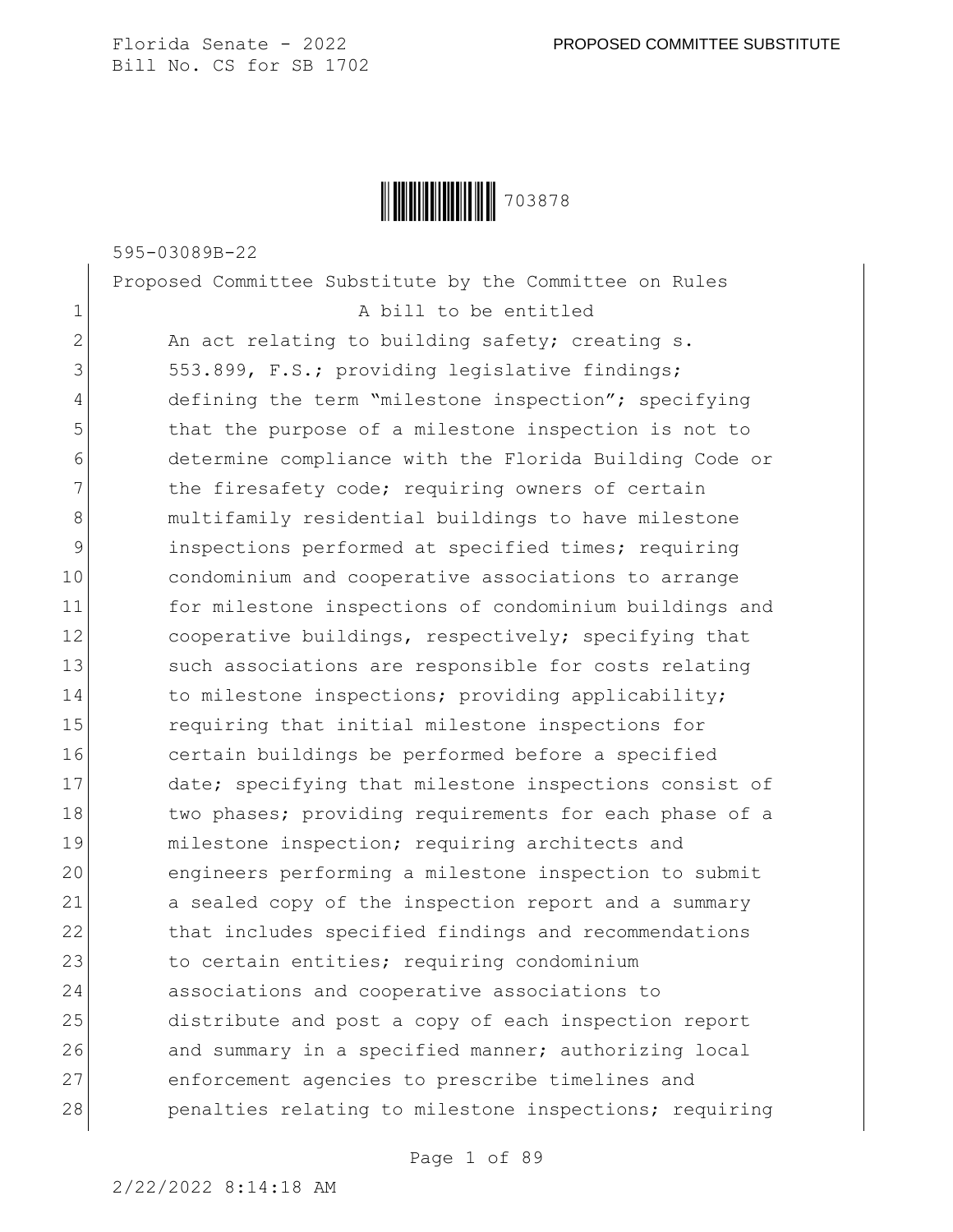

595-03089B-22

29 the Florida Building Commission to develop certain 30 standards by a specified date and make such standards 31 available to local governments for adoption; amending 32 s. 718.103, F.S.; defining the term "alternative 33 funding method"; amending s. 718.111, F.S.; revising 34 the types of records that constitute the official 35 **records of a condominium association;** requiring 36 associations to maintain specified records for a 37 certain timeframe; specifying that renters of a unit 38 have the right to inspect and copy certain reports; 39 requiring associations to post a copy of certain 40 reports and reserve studies on the association's 41 website; revising rulemaking requirements for the 42 Division of Florida Condominiums, Timeshares, and 43 Mobile Homes of the Department of Business and 44 Professional Requlation; amending s. 718.112, F.S.; 45 revising certification and education requirements for 46 directors of association boards; revising requirements 47 for association budgets; revising applicability; 48 requiring certain associations to periodically have a 49 study conducted relating to required reserves after a 50 specified date; requiring boards to annually review 51 the results of such study to determine if reserves are 52 sufficient; requiring the division to adopt rules; 53 providing requirements for the reserve study; revising 54 requirements for approval of using reserve funds for a 55 purpose other than authorized reserve expenditures; 56 requiring that budgets include specified disclosures 57 **relating to reserve funds under certain circumstances**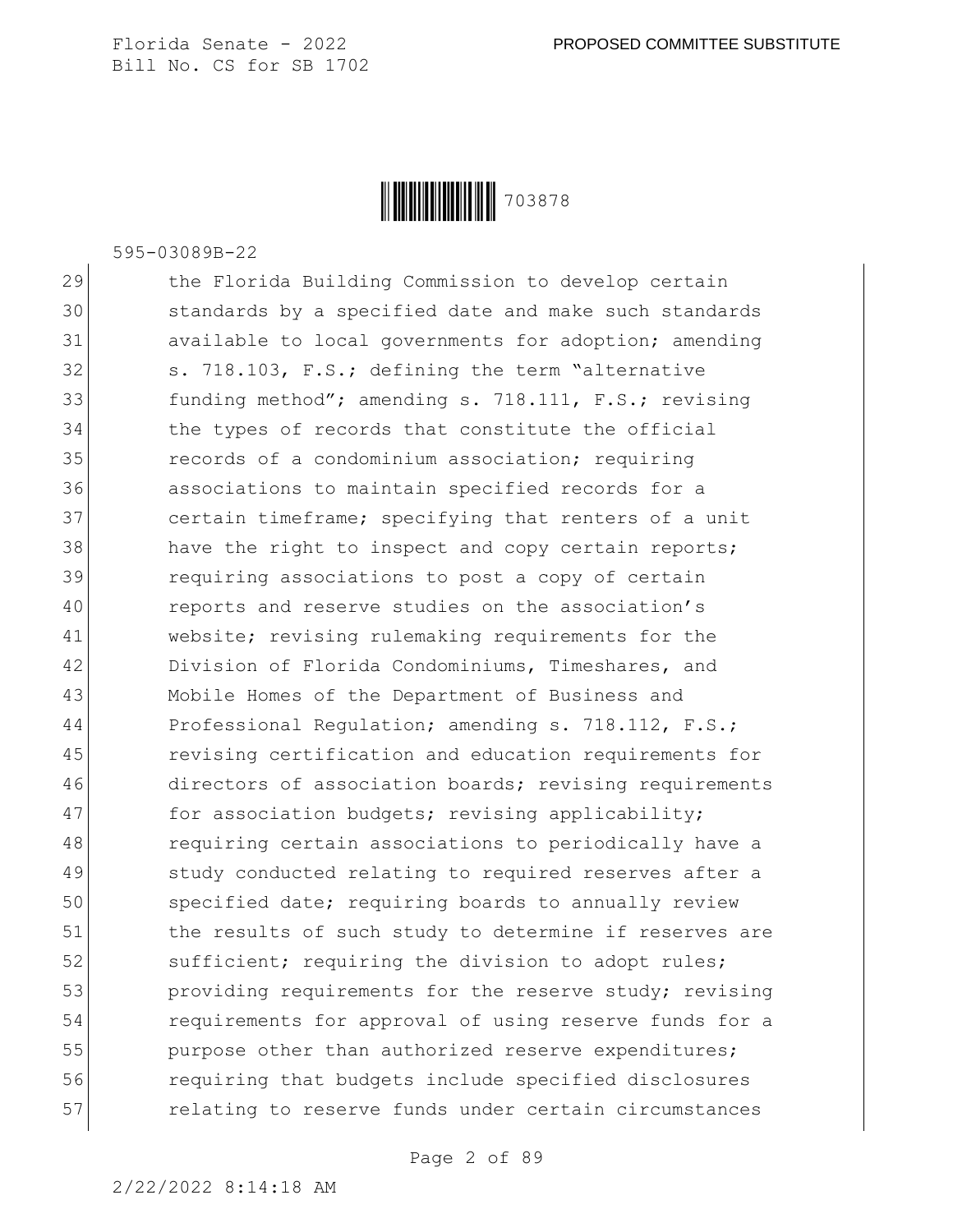

595-03089B-22

58 on or after a specified date; restating requirements 59 for associations relating to milestone inspections; 60 amending s. 718.113, F.S.; requiring associations to 61 **provide for the maintenance, repair, and replacement** 62 of condominium property; providing an exception; 63 **requiring associations to perform specified required** 64 maintenance under certain circumstances; specifying 65 that necessary maintenance, repair, or replacement of 66 condominium property does not require unit owner 67 approval; specifying that associations are not liable 68 for certain expenses if a unit is vacated or access to 69 a common element is denied for specified reasons; 70 amending s. 718.115, F.S.; authorizing boards to adopt 71 a special assessment or borrow money for certain 72 reasons without unit owner approval; conforming cross-73 references; amending s. 718.1255, F.S.; revising the 74 definition of the term "dispute"; specifying that 75 certain disputes are not subject to certain nonbinding 76 arbitration and must be submitted to presuit 77 mediation; amending s. 718.301, F.S.; revising 78 reporting requirements relating to the transfer of 79 association control; amending s. 718.503, F.S.; 80 revising the documents that must be delivered to a 81 **prospective buyer or lessee of a residential unit;** 82 revising requirements for nondeveloper disclosures; 83 amending s. 718.504, F.S.; revising requirements for 84 **prospectuses and offering circulars; amending s.** 85 719.103, F.S.; defining the term "alternative funding 86 method"; amending s. 719.104, F.S.; revising the types

Page 3 of 89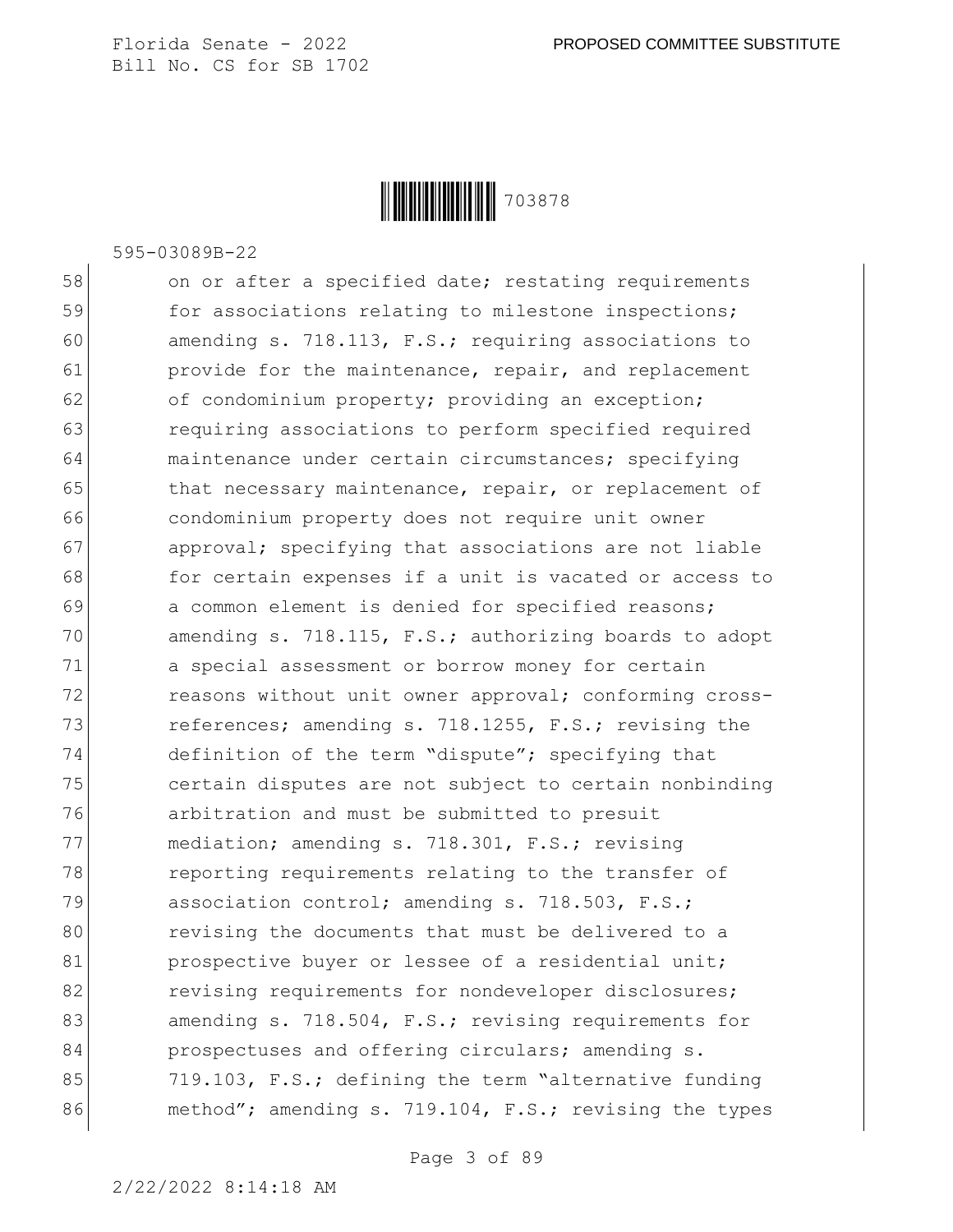

595-03089B-22

87 of records that constitute the official records of a 88 **blace cooperative association;** requiring associations to 89 maintain specified records for a certain timeframe; 90 specifying that renters of a unit have the right to 91 inspect and copy certain reports; revising rulemaking 92 **requirements for the division;** specifying that 93 maintenance of the cooperative property and common 94 areas is the responsibility of associations; providing 95 an exception; requiring associations to perform 96 specified required maintenance under certain 97 circumstances; specifying that necessary maintenance, 98 repair, or replacement of cooperative property does 99 not require unit owner approval; specifying that 100 associations are not liable for certain expenses if 101 and the vacated or if access to a common area is 102 denied for specified reasons; amending s. 719.106, 103 F.S.; revising certification and education 104 requirements for directors of association boards; 105 revising requirements for association budgets; 106 revising applicability; revising requirements for the 107 use of reserve funds for a purpose other than 108 authorized reverse expenditures; requiring certain 109 associations to periodically have a study conducted 110 relating to required reserves after a specified date; 111 requiring boards to annually review the results of 112 such study to determine if reserves are sufficient; 113 requiring the division to adopt rules; providing 114 **requirements for the reserve study; requiring that** 115 budgets include specified disclosures relating to

Page 4 of 89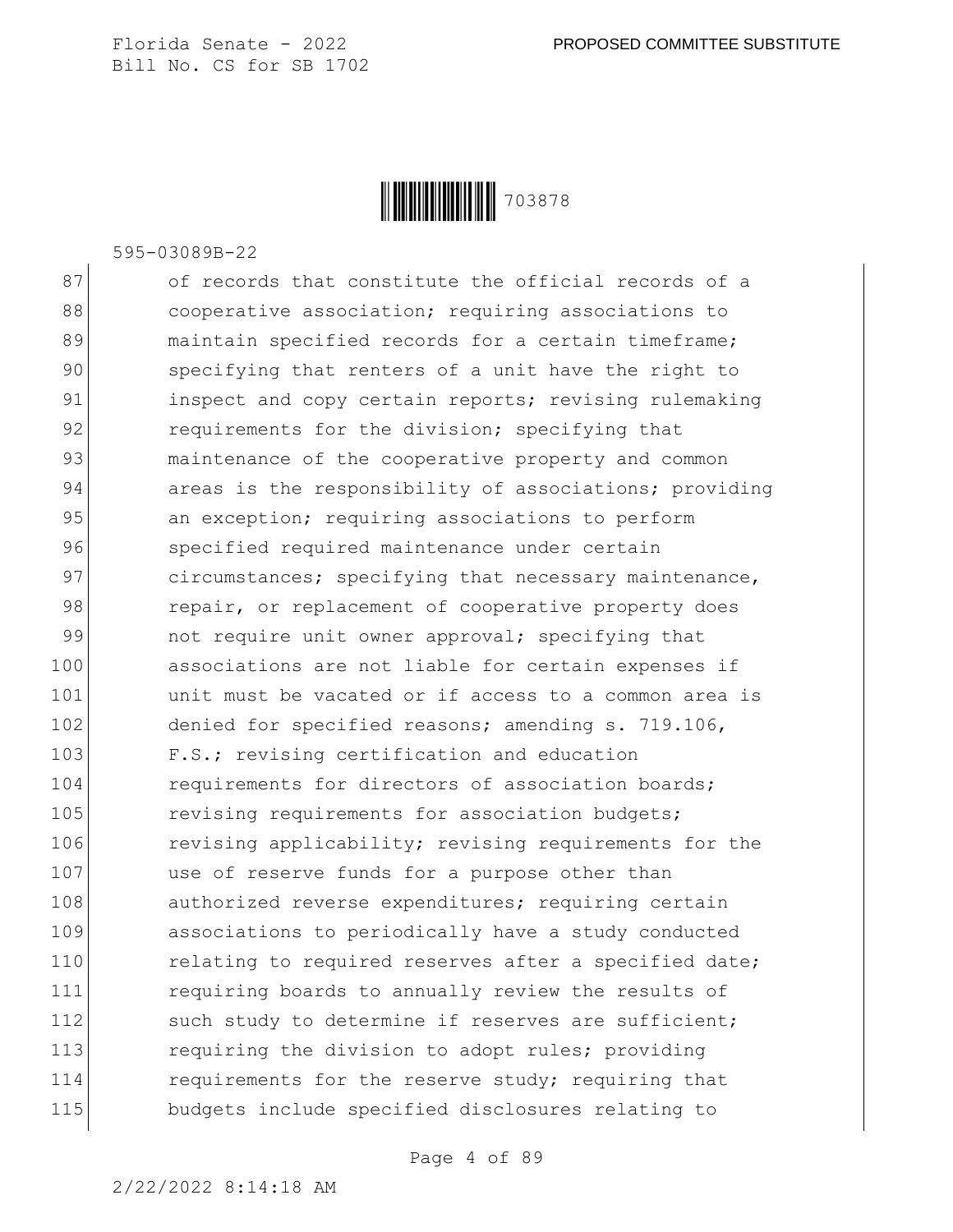

595-03089B-22

116 **reserve funds under certain circumstances on or after** 117 a specified date; restating requirements for 118 associations relating to milestone inspections; 119 **amending s. 719.107, F.S.; authorizing boards to adopt** 120 a special assessment or borrow money for certain 121 reasons without unit owner approval; amending s. 122 719.301, F.S.; requiring developers to deliver a 123 turnover inspection report relating to cooperative 124 property under certain circumstances; requiring 125 developers to deliver a copy of certain reserve 126 studies and statements when relinquishing control of 127 an association; amending s. 719.503, F.S.; revising 128 the documents that must be delivered to a prospective 129 buyer or lessee of a residential unit; revising 130 **nondeveloper disclosure requirements;** amending s. 131 719.504, F.S.; revising requirements for prospectuses 132 and offering circulars; amending ss. 558.002, 718.116, 133 718.121, 718.706, and 720.3085, F.S.; conforming 134 cross-references; reenacting s. 719.1255, F.S., 135 relating to alternative resolution of disputes, to 136 incorporate the amendment made to s. 718.1255, F.S., 137 in a reference thereto; providing an effective date. 138 139 Be It Enacted by the Legislature of the State of Florida: 140 141 Section 1. Section 553.899, Florida Statutes, is created to 142 read: 143 553.899 Mandatory structural inspections for multifamily 144 residential buildings.—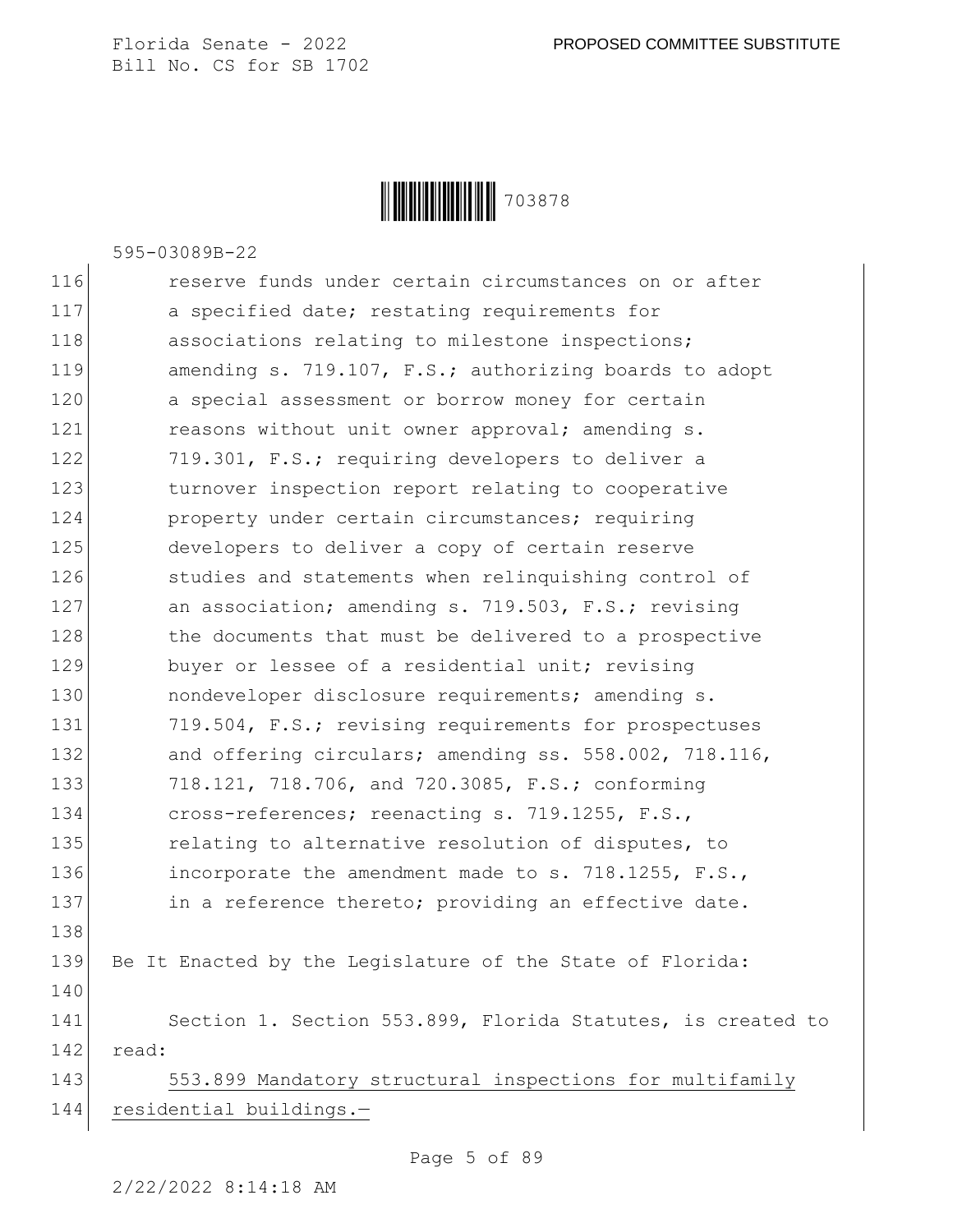### **|| || || || || || || || || || ||** 703878

595-03089B-22

| 145 | (1) The Legislature finds that maintaining the structural        |
|-----|------------------------------------------------------------------|
| 146 | integrity of a building throughout its service life is of        |
| 147 | paramount importance in order to ensure that buildings are       |
| 148 | structurally sound so as to not pose a threat to the public      |
| 149 | health, safety, or welfare. As such, the Legislature finds that  |
| 150 | the imposition of a statewide structural inspection program for  |
| 151 | aging multifamily residential buildings in this state is         |
| 152 | necessary to ensure that such buildings are safe for continued   |
| 153 | use.                                                             |
| 154 | (2) As used in this section, the term "milestone                 |
| 155 | inspection" means a structural inspection of a building,         |
| 156 | including an inspection of load-bearing walls and the primary    |
| 157 | structural members and primary structural systems as those terms |
| 158 | are defined in s. 627.706, by a licensed architect or engineer   |
| 159 | authorized to practice in this state for the purposes of         |
| 160 | attesting to the life safety and adequacy of the structural      |
| 161 | components of the building and, to the extent reasonably         |
| 162 | possible, determining the general structural condition of the    |
| 163 | building as it affects the safety of such building, including a  |
| 164 | determination of any necessary maintenance, repair, or           |
| 165 | replacement of any structural component of the building. The     |
| 166 | purpose of such inspection is not to determine if the condition  |
| 167 | of an existing building is in compliance with the Florida        |
| 168 | Building Code or the firesafety code.                            |
| 169 | (3) The owner of a multifamily residential building that is      |
| 170 | three stories or more in height must have a milestone inspection |
| 171 | performed by December 31 of the year in which the building       |
| 172 | reaches 30 years of age, based on the date the certificate of    |

173 occupancy for the building was issued, and every 10 years

Page 6 of 89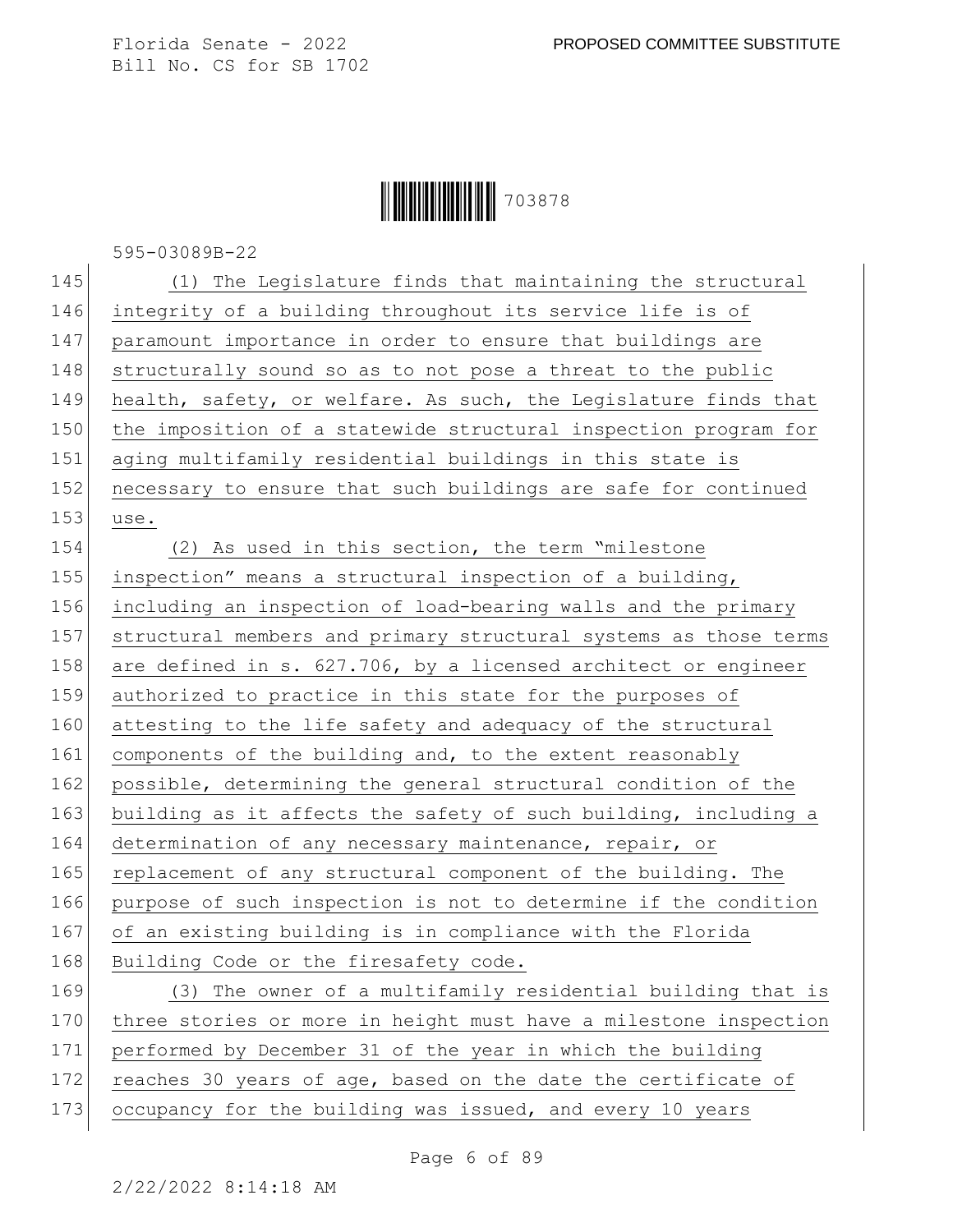# Ì703878XÎ703878

595-03089B-22

| 174 | thereafter. The owner of a multifamily residential building that |
|-----|------------------------------------------------------------------|
| 175 | is three stories or more in height and is located within 3 miles |
| 176 | of a coastline as defined in s. 376.031 must have a milestone    |
| 177 | inspection performed by December 31 of the year in which the     |
| 178 | building reaches 20 years of age, based on the date the          |
| 179 | certificate of occupancy for the building was issued, and every  |
| 180 | 7 years thereafter. If a condominium building or cooperative     |
| 181 | building is required to have a milestone inspection performed    |
| 182 | pursuant to this section, the condominium association or         |
| 183 | cooperative association must arrange for the milestone           |
| 184 | inspection to be performed and is responsible for ensuring       |
| 185 | compliance with the requirements of this section. The building   |
| 186 | owner or condominium association or cooperative association is   |
| 187 | responsible for all costs associated with the inspection. This   |
| 188 | subsection does not apply to a two-family or three-family        |
| 189 | dwelling with three or fewer habitable stories above ground.     |
| 190 | (4) If a milestone inspection is required under this             |
| 191 | section and the building's certificate of occupancy was issued   |
| 192 | on or before July 1, 1992, the building's initial milestone      |
| 193 | inspection must be performed before December 31, 2024.           |
| 194 | (5) A milestone inspection consists of two phases:               |
| 195 | (a) For phase one of the milestone inspection, a licensed        |
| 196 | architect or engineer authorized to practice in this state shall |
| 197 | perform a visual examination of habitable and nonhabitable areas |
| 198 | of a building, including the major structural components of a    |
| 199 | building, and provide a qualitative assessment of the structural |
| 200 | conditions of the building. Surface imperfections such as        |
| 201 | cracks, distortion, sagging, deflections, misalignment, signs of |
| 202 | leakage, or peeling of finishes are not considered signs of      |
|     |                                                                  |

Page 7 of 89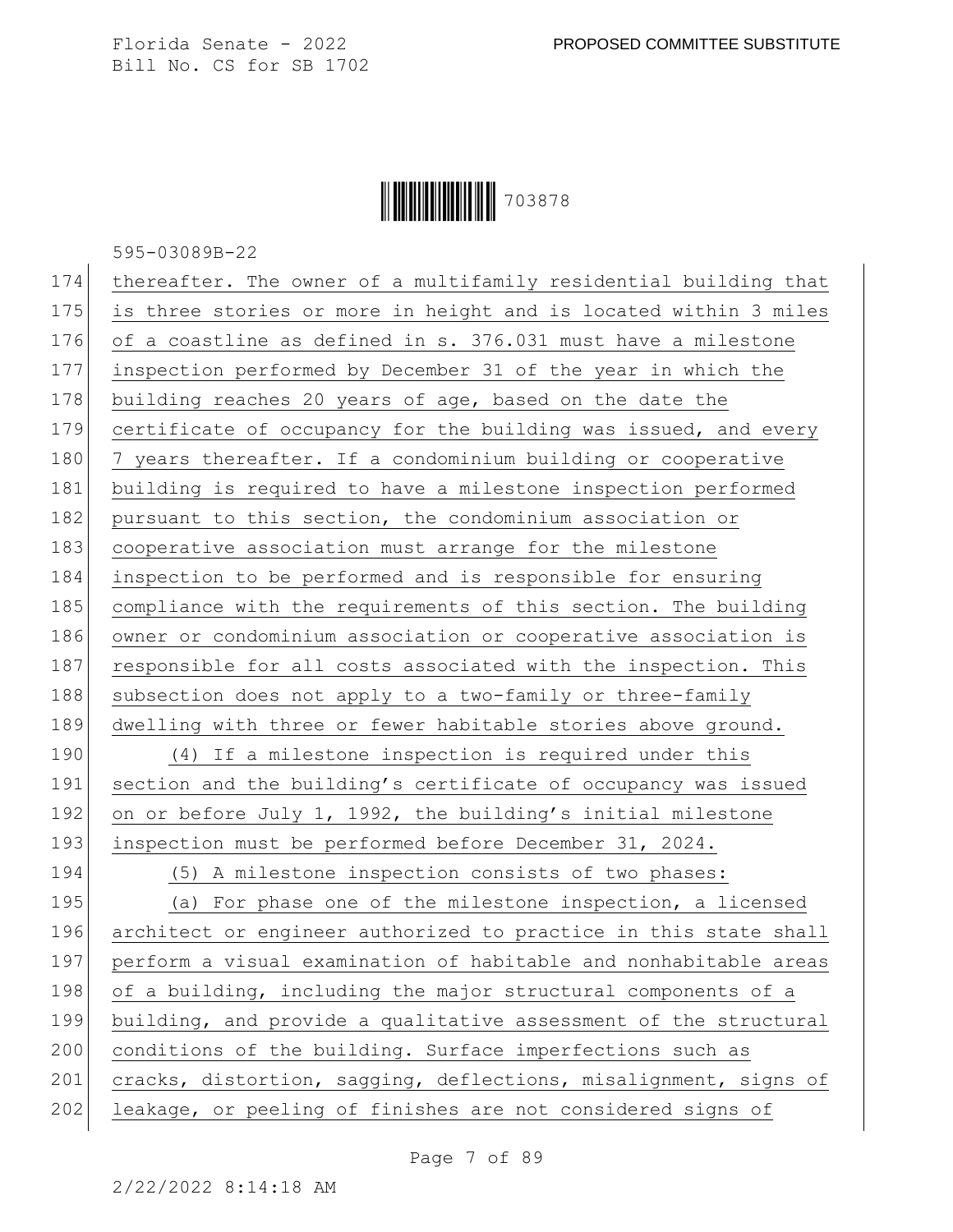**|| || || || || || || || || || ||** 703878

595-03089B-22

203 structural distress unless the architect or engineer performing 204 the inspection determines that such surface imperfections are a 205 sign of structural distress. If the architect or engineer finds 206 no signs of structural distress to any building components under 207 visual examination, phase two of the inspection, as provided in 208 paragraph (b), is not required. An architect or engineer who 209 completes a phase one milestone inspection shall prepare and 210 submit an inspection report pursuant to subsection  $(6)$ .

211 (b) A phase two of the milestone inspection must be 212 performed if any structural distress is identified during phase 213 one. The inspector in charge of a phase two inspection must be a 214 licensed engineer or licensed architect who has a minimum of 5 215 years of experience designing the primary structural components 216 of buildings and a minimum of 5 years of experience inspecting 217 structural components of existing buildings of a similar size, 218 scope, and type of construction. A phase two inspection may 219 involve destructive or nondestructive testing at the inspector's 220 direction. The inspection may be as extensive or as limited as 221 necessary to fully assess areas of structural distress in order 222 to confirm that the building is structurally sound and safe for 223 its intended use and to recommend a program for fully assessing 224 and repairing distressed and damaged portions of the building. 225 When determining testing locations, the inspector must give 226 preference to locations that are the least disruptive and most 227 easily repairable while still being representative of the 228 structure. An inspector who completes a phase two milestone 229 inspection shall prepare and submit an inspection report 230 pursuant to subsection (6).

231 (6) Upon completion of a phase one or phase two milestone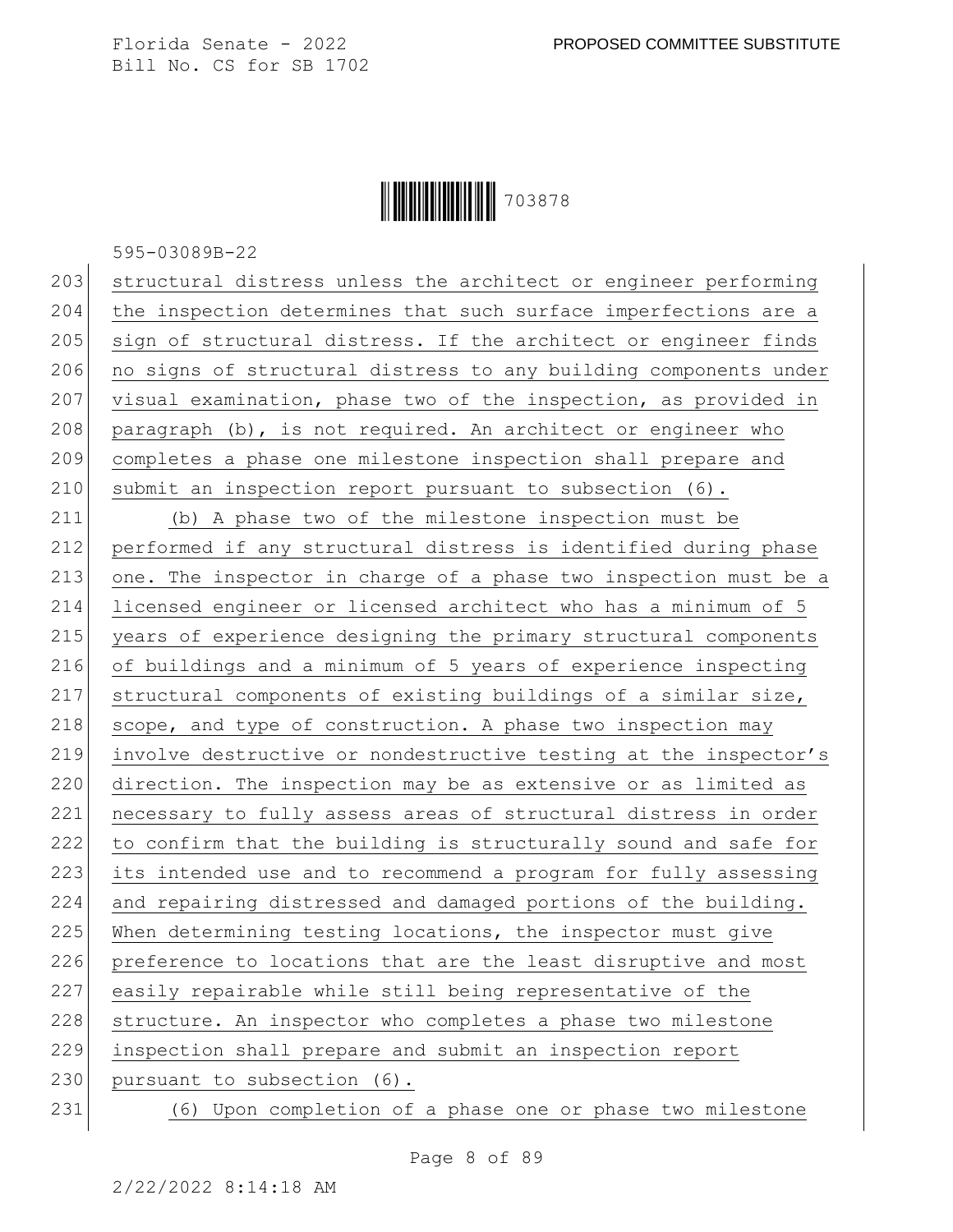## Ì703878XÎ703878

595-03089B-22

| 232 | inspection, the architect or engineer who performed the               |
|-----|-----------------------------------------------------------------------|
| 233 | inspection must submit a sealed copy of the inspection report         |
| 234 | with a separate summary of, at minimum, the material findings         |
| 235 | and recommendations in the inspection report to the building          |
| 236 | owner or, if the building is a condominium or cooperative, to         |
| 237 | the condominium association or cooperative association, and to        |
| 238 | the building official of the local government which has               |
| 239 | jurisdiction. For a milestone inspection of a building that is a      |
| 240 | condominium or cooperative, the association must distribute a         |
| 241 | copy of the inspector-prepared summary of the inspection report       |
| 242 | to each condominium unit owner or cooperative unit owner,             |
| 243 | regardless of the findings or recommendations in the report, by       |
| 244 | United States mail or personal delivery; must post a copy of the      |
| 245 | inspector-prepared summary in a conspicuous place on the              |
| 246 | condominium or cooperative property; and must publish the full        |
| 247 | report and inspector-prepared summary on the association's            |
| 248 | website, if the association is required to have a website.            |
| 249 | (7) A local enforcement agency may prescribe timelines and            |
| 250 | penalties with respect to compliance with this section.               |
| 251 | (8) The commission shall develop comprehensive structural             |
| 252 | and life safety standards for maintaining and inspecting              |
| 253 | buildings and structures in this state that are three stories or      |
| 254 | more in height by December 31, 2022. The standards are in             |
| 255 | addition to those provided in this section and must be made           |
| 256 | available for local governments to adopt at their discretion.         |
| 257 | Section 2. Present subsections (1) through (30) of section            |
| 258 | 718.103, Florida Statutes, are redesignated as subsections (2)        |
| 259 | through $(31)$ , respectively, and a new subsection $(1)$ is added to |
| 260 | that section, to read:                                                |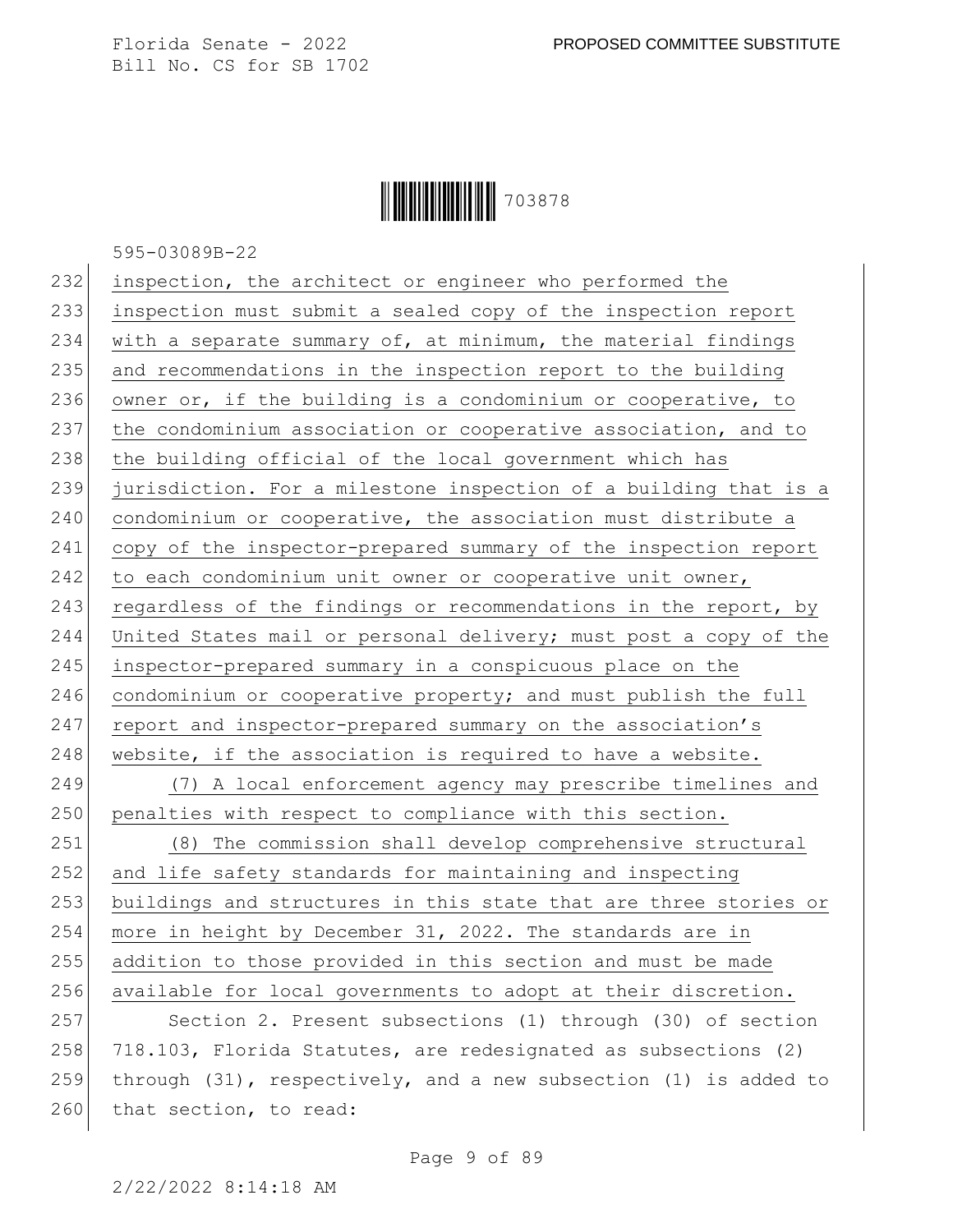### **|| || || || || || || || || || ||** 703878

595-03089B-22

Page 10 of 89 261 718.103 Definitions.—As used in this chapter, the term: 262 (1) "Alternative funding method" means a method for the 263 funding of a reserve account by other than an assessment or 264 special assessment which may reasonably be expected to fully 265 satisfy the association's reserve funding obligations, 266 including, but not limited to, payments into the reserve account 267 by a developer who is offering units or any other method 268 approved by the division. 269 Section 3. Paragraphs (a), (c), and (g) of subsection  $(12)$ 270 and subsection (13) of section 718.111, Florida Statutes, are 271 amended to read:  $272$   $718.111$  The association.  $-$ 273 (12) OFFICIAL RECORDS. 274 (a) From the inception of the association, the association 275 shall maintain each of the following items, if applicable, which 276 constitutes the official records of the association: 277 1. A copy of the plans, permits, warranties, and other 278 items provided by the developer under s. 718.301(4). 279 2. A photocopy of the recorded declaration of condominium 280 of each condominium operated by the association and each 281 amendment to each declaration. 282 3. A photocopy of the recorded bylaws of the association 283 and each amendment to the bylaws. 284 4. A certified copy of the articles of incorporation of the 285 association, or other documents creating the association, and 286 each amendment thereto. 287 5. A copy of the current rules of the association. 288 6. A book or books that contain the minutes of all meetings 289 of the association, the board of administration, and the unit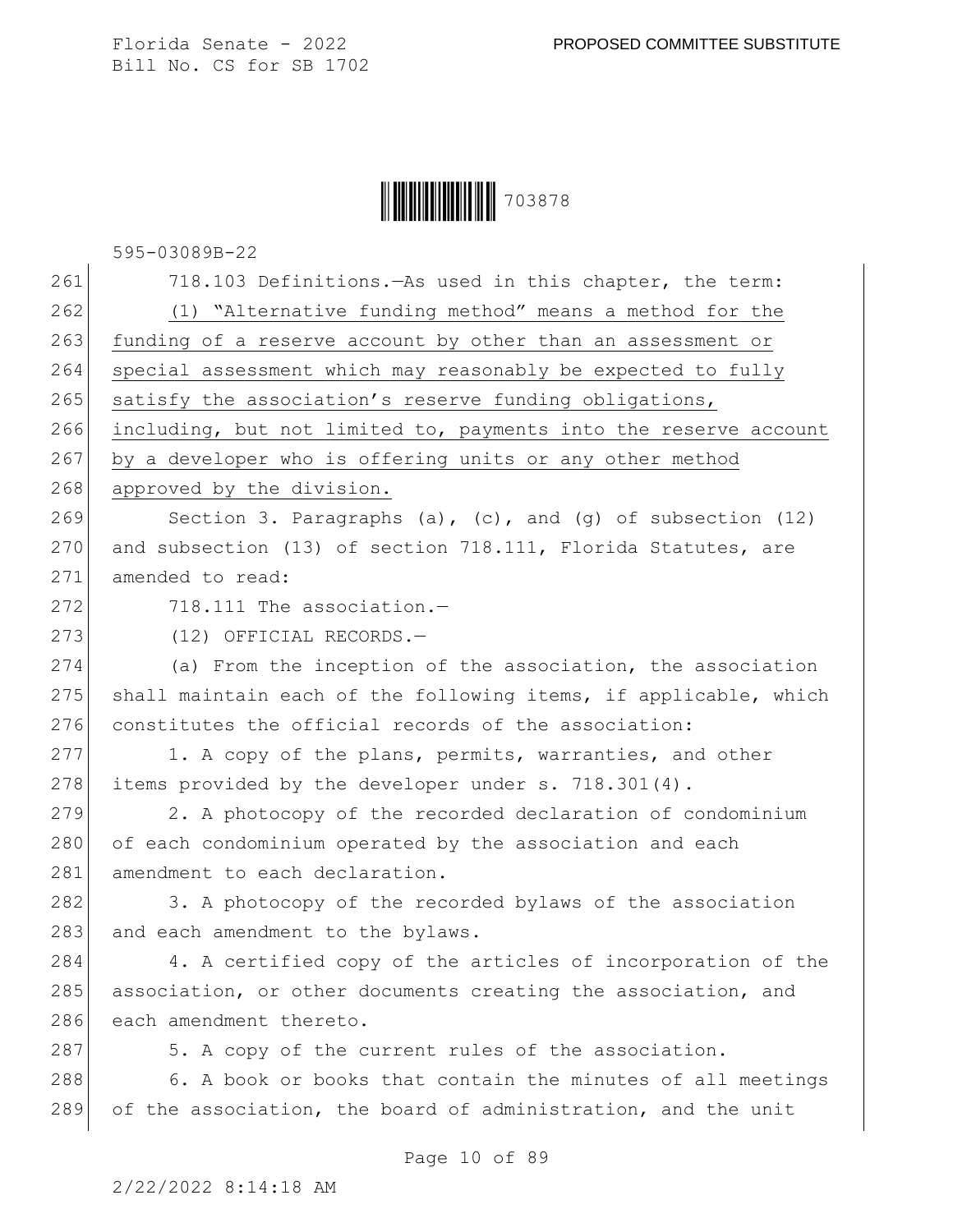Ì703878XÎ703878

595-03089B-22

290 owners.

291 7. A current roster of all unit owners and their mailing 292 addresses, unit identifications, voting certifications, and, if 293 known, telephone numbers. The association shall also maintain 294 the e-mail addresses and facsimile numbers of unit owners 295 consenting to receive notice by electronic transmission. The e-296 mail addresses and facsimile numbers are not accessible to unit 297 owners if consent to receive notice by electronic transmission 298 is not provided in accordance with sub-subparagraph  $(c)3.e.$ 299 However, the association is not liable for an inadvertent 300 disclosure of the e-mail address or facsimile number for 301 receiving electronic transmission of notices.

302 8. All current insurance policies of the association and 303 condominiums operated by the association.

 9. A current copy of any management agreement, lease, or other contract to which the association is a party or under which the association or the unit owners have an obligation or responsibility.

308 10. Bills of sale or transfer for all property owned by the 309 association.

310 11. Accounting records for the association and separate accounting records for each condominium that the association operates. Any person who knowingly or intentionally defaces or destroys such records, or who knowingly or intentionally fails to create or maintain such records, with the intent of causing harm to the association or one or more of its members, is personally subject to a civil penalty pursuant to s. 718.501(1)(d). The accounting records must include, but are not 318 limited to: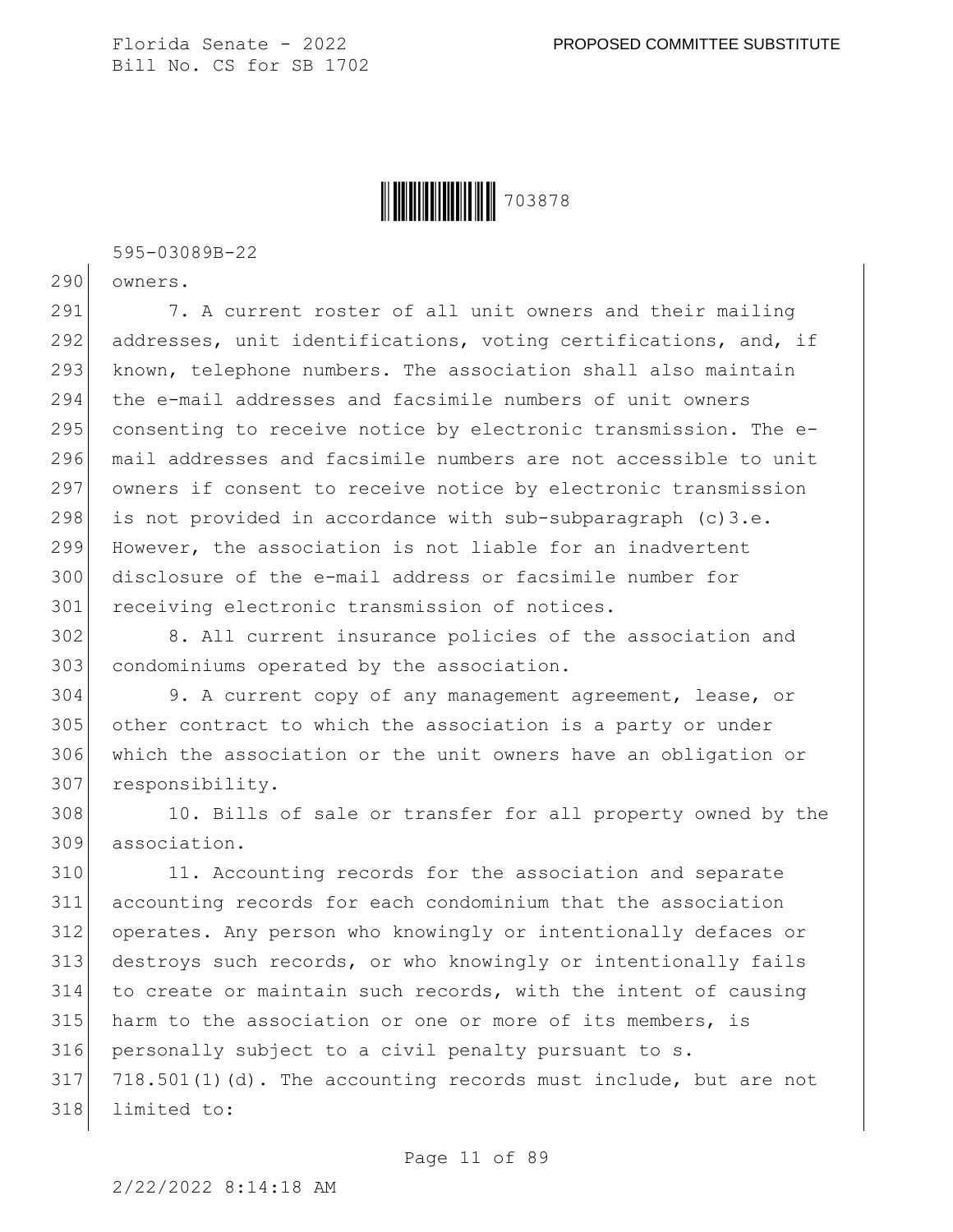

595-03089B-22

319 a. Accurate, itemized, and detailed records of all receipts 320 and expenditures.

 b. A current account and a monthly, bimonthly, or quarterly statement of the account for each unit designating the name of the unit owner, the due date and amount of each assessment, the amount paid on the account, and the balance due.

325 c. All audits, reviews, accounting statements, reserve 326 studies and reserve funding plans, and financial reports of the 327 association or condominium.

328 d. All contracts for work to be performed. Bids for work to 329 be performed are also considered official records and must be 330 maintained by the association for at least 1 year after receipt 331 of the bid.

332 12. Ballots, sign-in sheets, voting proxies, and all other 333 papers and electronic records relating to voting by unit owners, 334 which must be maintained for 1 year from the date of the 335 election, vote, or meeting to which the document relates, 336 notwithstanding paragraph (b).

337 13. All rental records if the association is acting as 338 agent for the rental of condominium units.

339 14. A copy of the current question and answer sheet as 340 described in s. 718.504.

341 15. A copy of the inspection reports <del>report as</del> described in 342 ss. 553.899 and 718.301(4)(p) and any other inspection report 343 relating to a structural or life safety inspection of 344 condominium property. Such record must be maintained by the 345 association for 15 years after receipt of the report s.  $346$   $718.301(4)(p)$ .

347 16. Bids for materials, equipment, or services.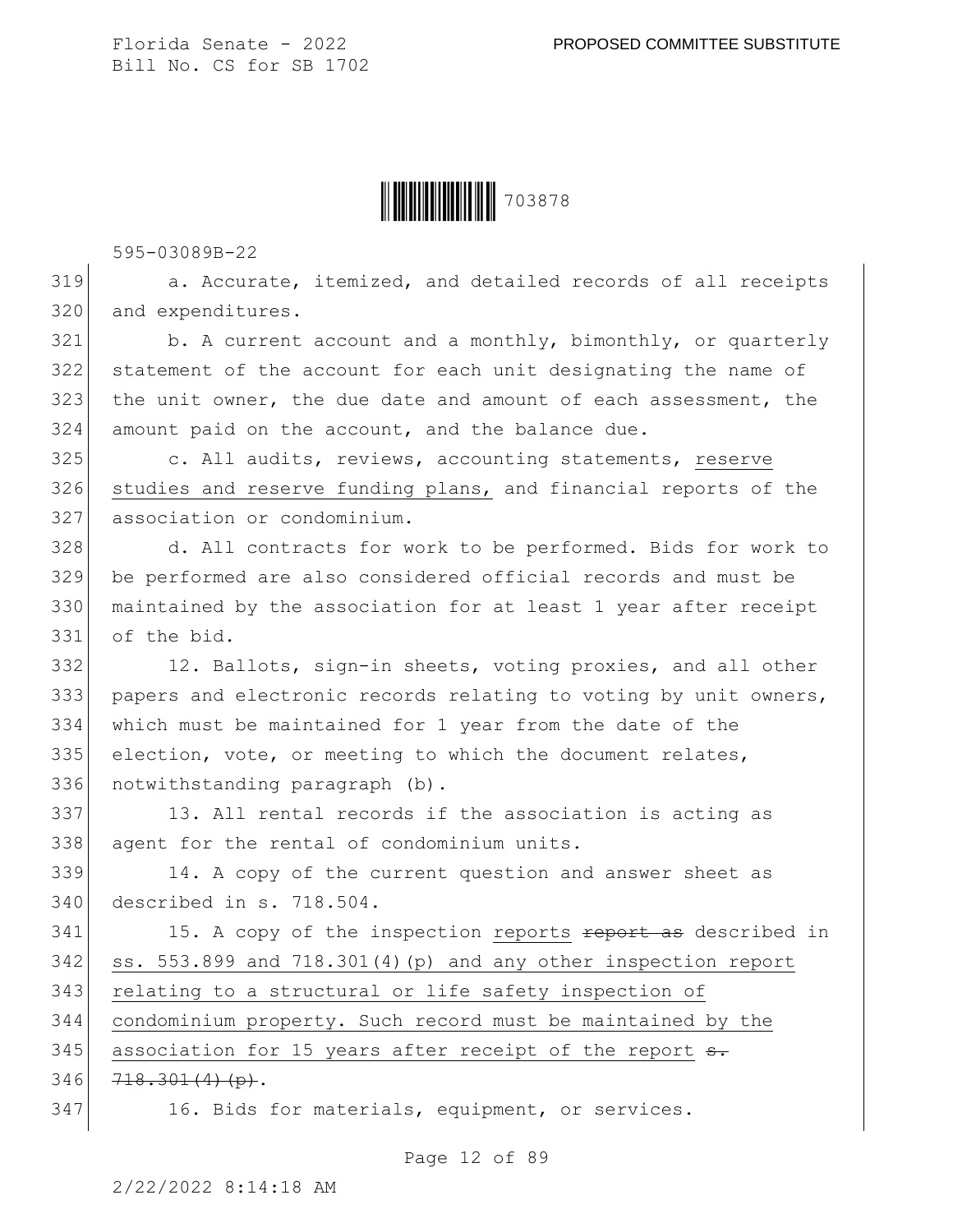

595-03089B-22

348 17. All affirmative acknowledgments made pursuant to s. 349 718.121(4)(c).

350 18. All other written records of the association not 351 specifically included in the foregoing which are related to the 352 operation of the association.

 (c)1. The official records of the association are open to inspection by any association member or the authorized representative of such member at all reasonable times. The right to inspect the records includes the right to make or obtain 357 copies, at the reasonable expense, if any, of the member or authorized representative of such member. A renter of a unit has 359 a right to inspect and copy only the declaration of condominium, 360 and the association's bylaws and rules, and the inspection reports described in ss. 553.899 and 718.301(4)(p). The association may adopt reasonable rules regarding the frequency, time, location, notice, and manner of record inspections and copying but may not require a member to demonstrate any purpose or state any reason for the inspection. The failure of an association to provide the records within 10 working days after receipt of a written request creates a rebuttable presumption 368 that the association willfully failed to comply with this paragraph. A unit owner who is denied access to official records is entitled to the actual damages or minimum damages for the association's willful failure to comply. Minimum damages are \$50 372 per calendar day for up to 10 days, beginning on the 11th 373 | working day after receipt of the written request. The failure to permit inspection entitles any person prevailing in an enforcement action to recover reasonable attorney fees from the 376 person in control of the records who, directly or indirectly,

Page 13 of 89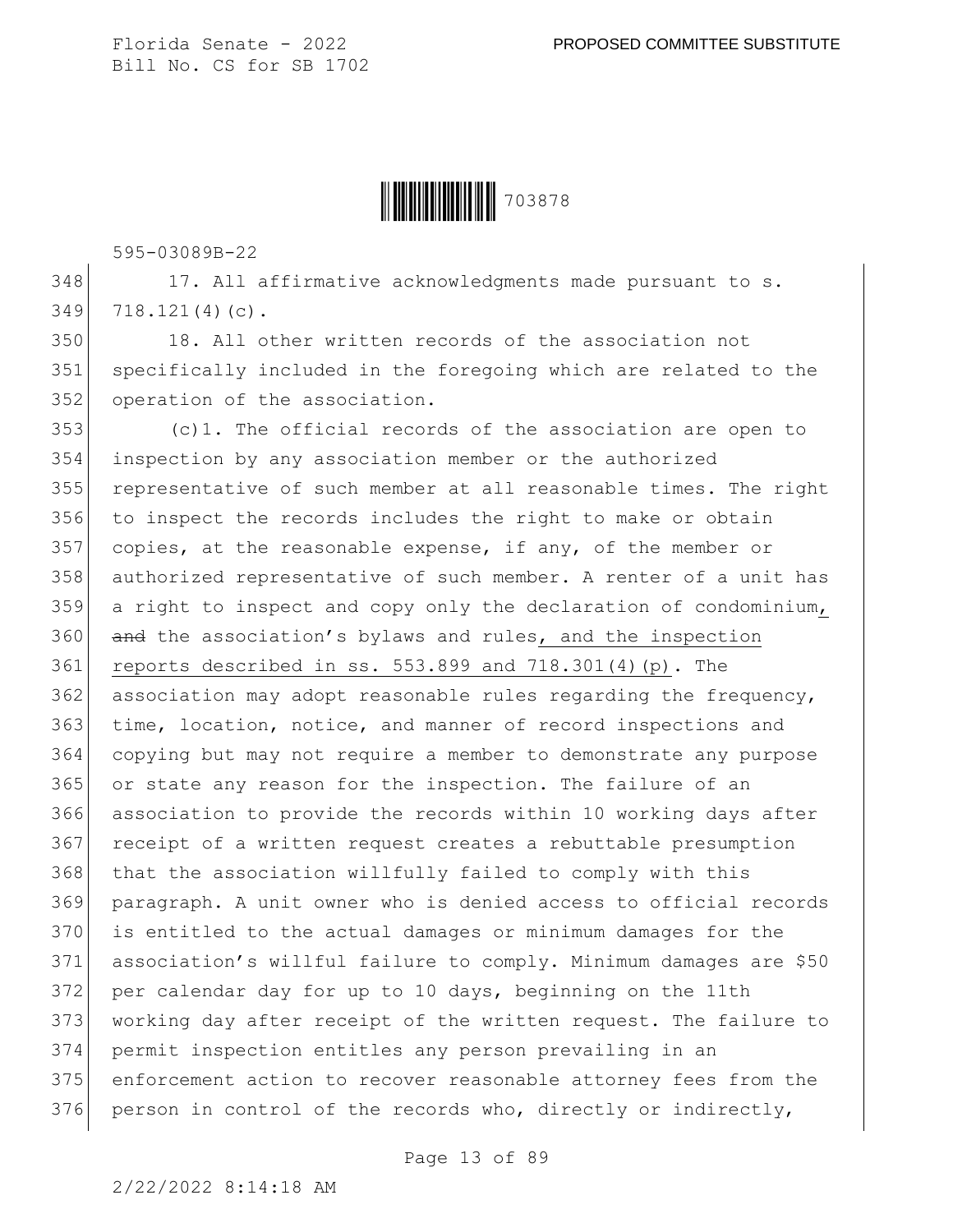

595-03089B-22

377 knowingly denied access to the records.

378 2. Any person who knowingly or intentionally defaces or 379 destroys accounting records that are required by this chapter to 380 be maintained during the period for which such records are 381 required to be maintained, or who knowingly or intentionally 382 fails to create or maintain accounting records that are required 383 to be created or maintained, with the intent of causing harm to 384 the association or one or more of its members, is personally 385 subject to a civil penalty pursuant to s.  $718.501(1)(d)$ .

386 386 3. The association shall maintain an adequate number of copies of the declaration, articles of incorporation, bylaws, and rules, and all amendments to each of the foregoing, as well as the question and answer sheet as described in s. 718.504 and year-end financial information required under this section, on the condominium property to ensure their availability to unit owners and prospective purchasers, and may charge its actual costs for preparing and furnishing these documents to those requesting the documents. An association shall allow a member or 395 his or her authorized representative to use a portable device, including a smartphone, tablet, portable scanner, or any other 397 technology capable of scanning or taking photographs, to make an electronic copy of the official records in lieu of the association's providing the member or his or her authorized 400 representative with a copy of such records. The association may 401 not charge a member or his or her authorized representative for 402 the use of a portable device. Notwithstanding this paragraph, 403 the following records are not accessible to unit owners:

404 a. Any record protected by the lawyer-client privilege as 405 described in s. 90.502 and any record protected by the work-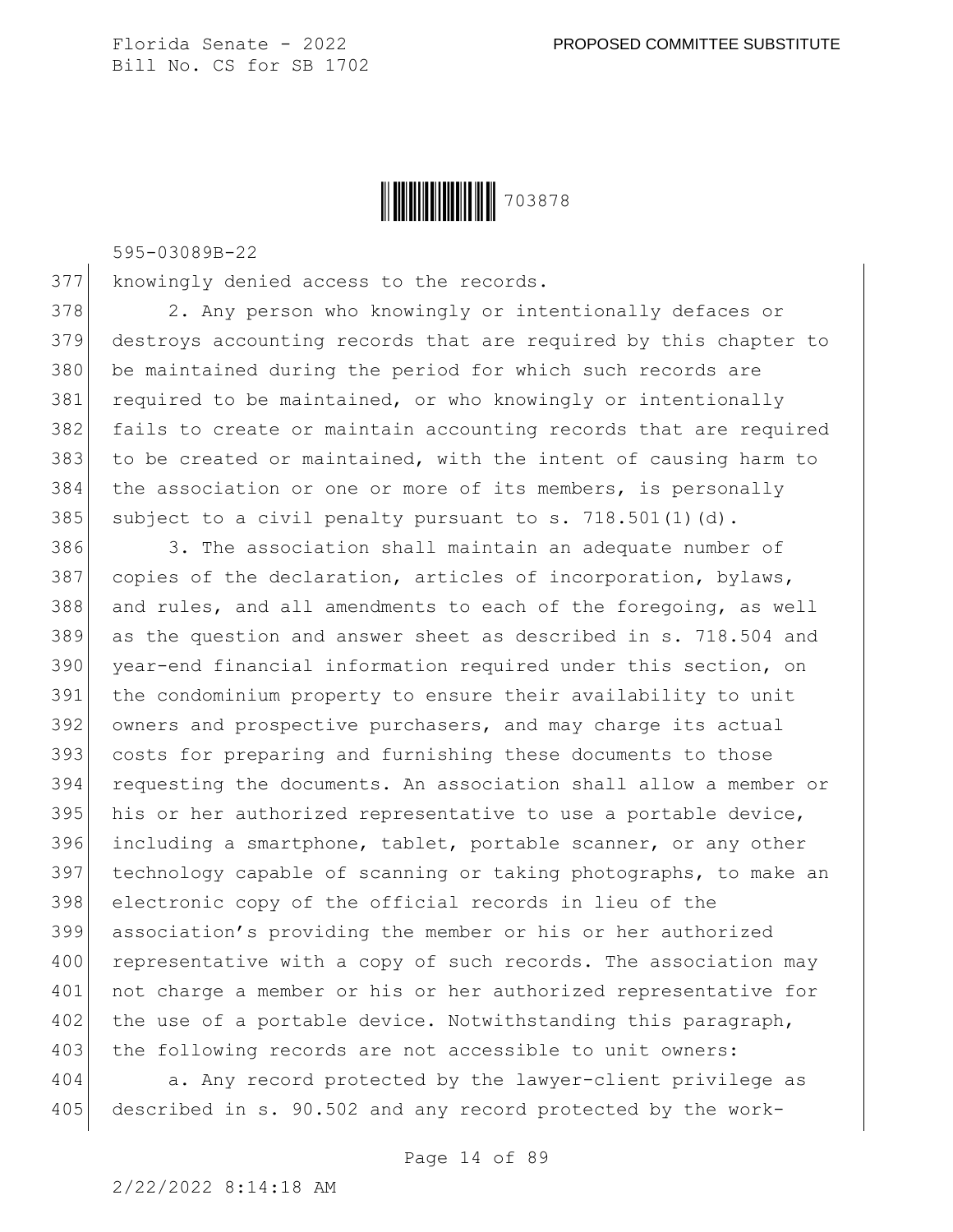

595-03089B-22

406 product privilege, including a record prepared by an association 407 attorney or prepared at the attorney's express direction, which 408 reflects a mental impression, conclusion, litigation strategy, 409 or legal theory of the attorney or the association, and which 410 was prepared exclusively for civil or criminal litigation or for 411 adversarial administrative proceedings, or which was prepared in 412 anticipation of such litigation or proceedings until the 413 conclusion of the litigation or proceedings.

414 b. Information obtained by an association in connection 415 with the approval of the lease, sale, or other transfer of a 416 unit.

417 c. Personnel records of association or management company 418 employees, including, but not limited to, disciplinary, payroll, 419 health, and insurance records. For purposes of this sub-420 subparagraph, the term "personnel records" does not include 421 written employment agreements with an association employee or 422 management company, or budgetary or financial records that 423 indicate the compensation paid to an association employee.

424 d. Medical records of unit owners.

425 e. Social security numbers, driver license numbers, credit 426 card numbers, e-mail addresses, telephone numbers, facsimile 427 | numbers, emergency contact information, addresses of a unit 428 owner other than as provided to fulfill the association's notice 429 requirements, and other personal identifying information of any 430 person, excluding the person's name, unit designation, mailing 431 address, property address, and any address, e-mail address, or 432 facsimile number provided to the association to fulfill the 433 association's notice requirements. Notwithstanding the 434 restrictions in this sub-subparagraph, an association may print

Page 15 of 89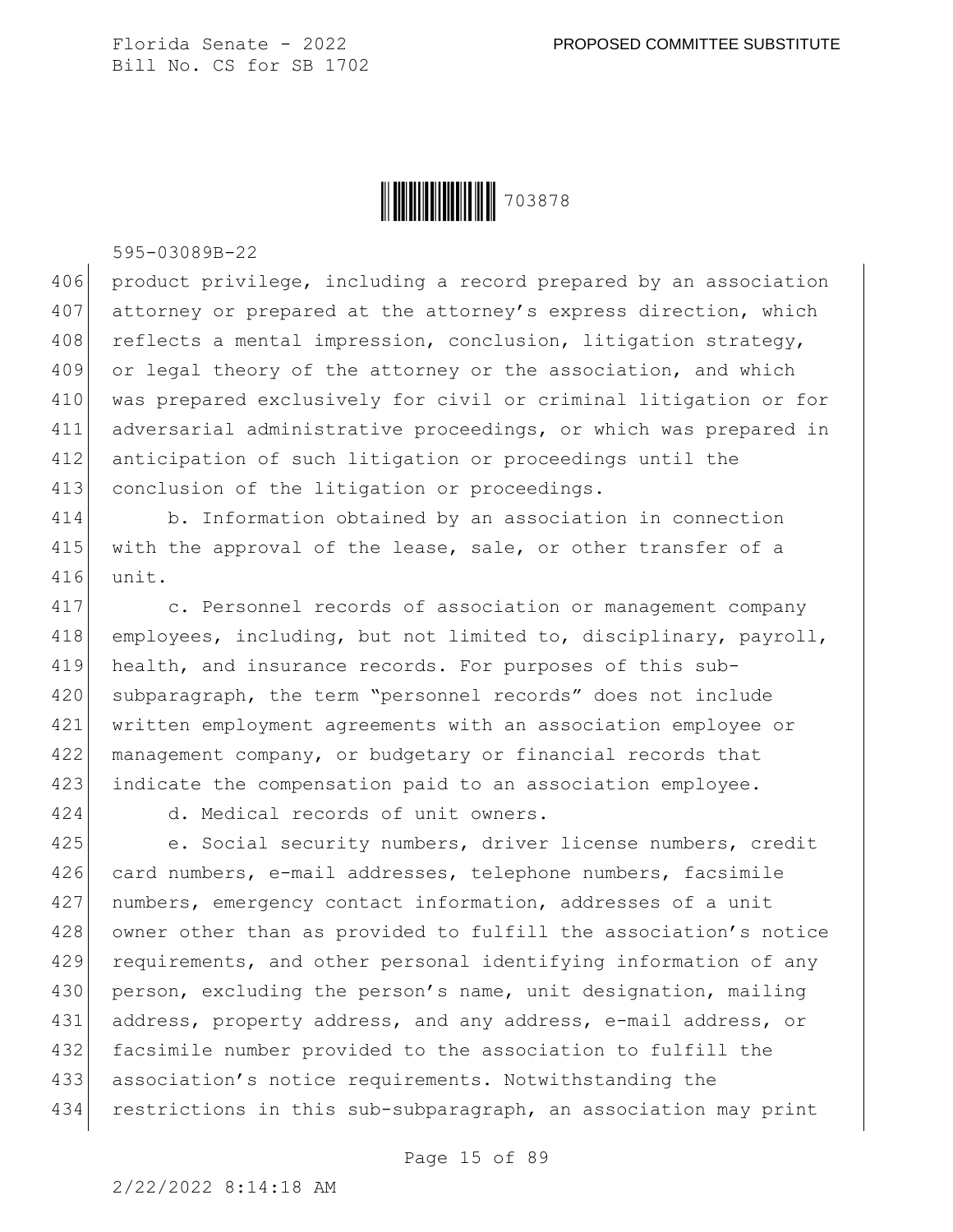

595-03089B-22

435 and distribute to unit owners a directory containing the name, 436 unit address, and all telephone numbers of each unit owner. However, an owner may exclude his or her telephone numbers from 438 the directory by so requesting in writing to the association. An owner may consent in writing to the disclosure of other contact information described in this sub-subparagraph. The association is not liable for the inadvertent disclosure of information that is protected under this sub-subparagraph if the information is included in an official record of the association and is voluntarily provided by an owner and not requested by the association.

446 f. Electronic security measures that are used by the 447 association to safeguard data, including passwords.

448 g. The software and operating system used by the 449 association which allow the manipulation of data, even if the 450 owner owns a copy of the same software used by the association. 451 The data is part of the official records of the association.

452 h. All affirmative acknowledgments made pursuant to s. 453 718.121(4)(c).

454 (g)1. By January 1, 2019, an association managing a 455 condominium with 150 or more units which does not contain 456 timeshare units shall post digital copies of the documents 457 specified in subparagraph 2. on its website or make such 458 documents available through an application that can be 459 downloaded on a mobile device.

460 a. The association's website or application must be:

461 (I) An independent website, application, or web portal 462 wholly owned and operated by the association; or

463 (II) A website, application, or web portal operated by a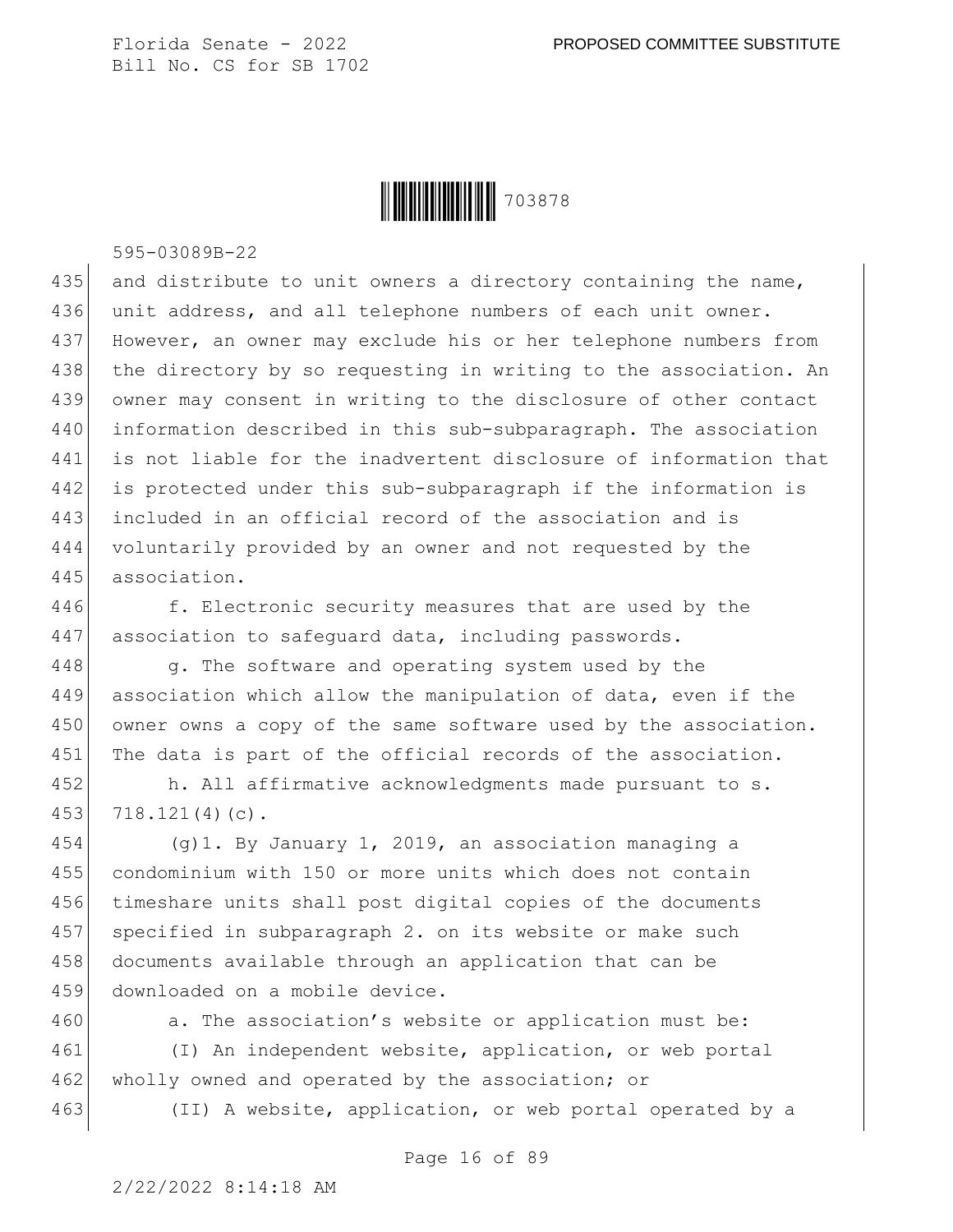**|| || || || || || || || || || ||** 703878

595-03089B-22

464 third-party provider with whom the association owns, leases, 465 rents, or otherwise obtains the right to operate a web page, 466 subpage, web portal, collection of subpages or web portals, or 467 an application which is dedicated to the association's 468 activities and on which required notices, records, and documents 469 may be posted or made available by the association.

470 b. The association's website or application must be 471 accessible through the Internet and must contain a subpage, web 472 portal, or other protected electronic location that is 473 inaccessible to the general public and accessible only to unit 474 owners and employees of the association.

475 c. Upon a unit owner's written request, the association 476 must provide the unit owner with a username and password and 477 access to the protected sections of the association's website or 478 application which contain any notices, records, or documents 479 that must be electronically provided.

480 2. A current copy of the following documents must be posted 481 in digital format on the association's website or application:

482 a. The recorded declaration of condominium of each 483 condominium operated by the association and each amendment to 484 each declaration.

485 b. The recorded bylaws of the association and each 486 amendment to the bylaws.

487 c. The articles of incorporation of the association, or 488 other documents creating the association, and each amendment to 489 the articles of incorporation or other documents. The copy 490 posted pursuant to this sub-subparagraph must be a copy of the 491 articles of incorporation filed with the Department of State. 492 d. The rules of the association.

Page 17 of 89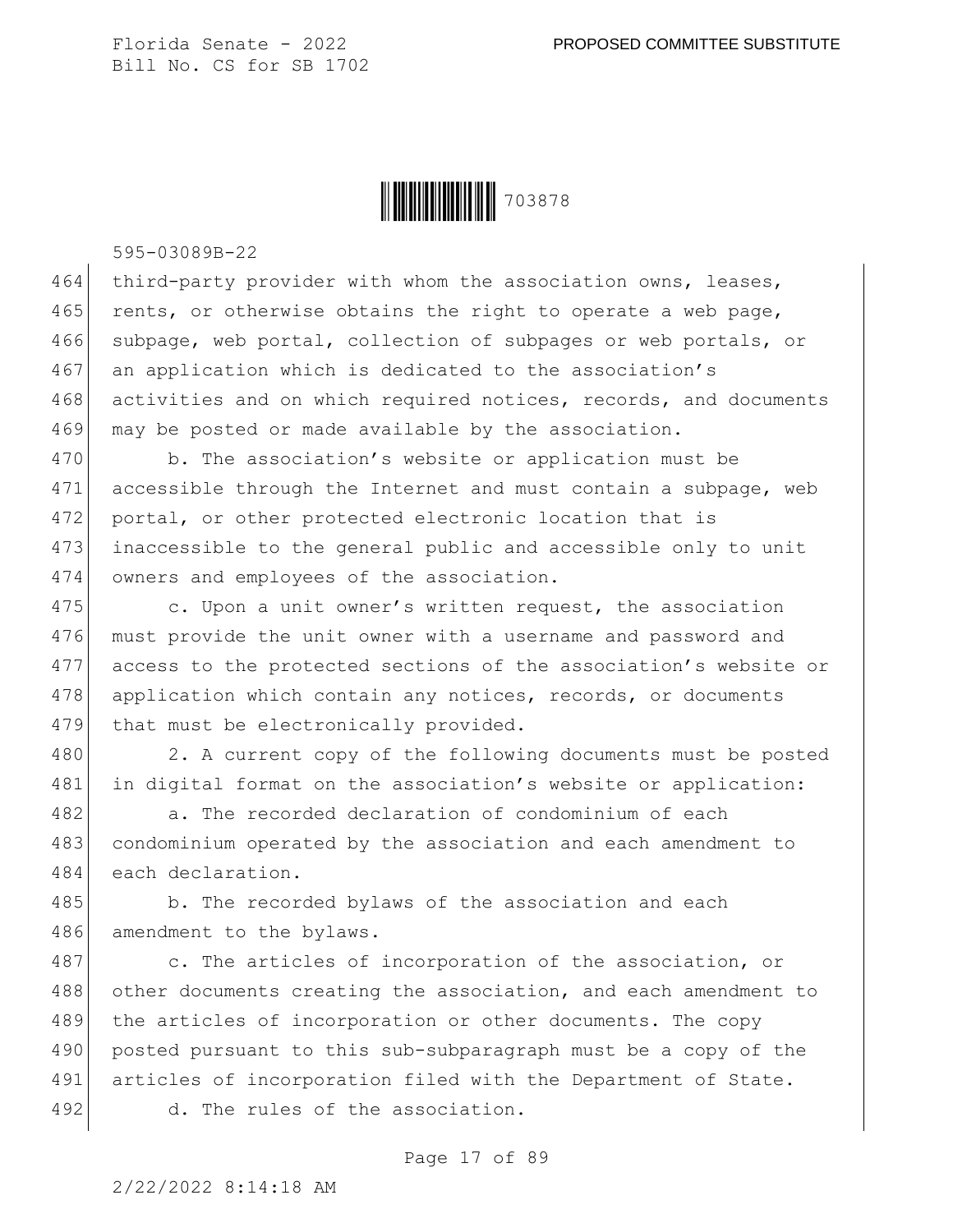

595-03089B-22

493 e. A list of all executory contracts or documents to which 494 the association is a party or under which the association or the 495 unit owners have an obligation or responsibility and, after 496 bidding for the related materials, equipment, or services has 497 closed, a list of bids received by the association within the 498 past year. Summaries of bids for materials, equipment, or 499 services which exceed \$500 must be maintained on the website or 500 application for 1 year. In lieu of summaries, complete copies of 501 the bids may be posted.

502  $\vert$  f. The annual budget required by s. 718.112(2)(f) and any 503 proposed budget to be considered at the annual meeting.

504 g. The financial report required by subsection (13) and any 505 monthly income or expense statement to be considered at a 506 meeting.

507 h. The certification of each director required by s.  $508$  718.112(2)(d)4.b.

509 i. All contracts or transactions between the association 510 and any director, officer, corporation, firm, or association 511 that is not an affiliated condominium association or any other 512 entity in which an association director is also a director or 513 officer and financially interested.

514 j. Any contract or document regarding a conflict of 515 interest or possible conflict of interest as provided in ss. 516 468.436(2)(b) 6. and  $718.3027(3)$ .

517 k. The notice of any unit owner meeting and the agenda for 518 the meeting, as required by s. 718.112(2)(d)3., no later than 14 519 days before the meeting. The notice must be posted in plain view 520 on the front page of the website or application, or on a 521 separate subpage of the website or application labeled "Notices"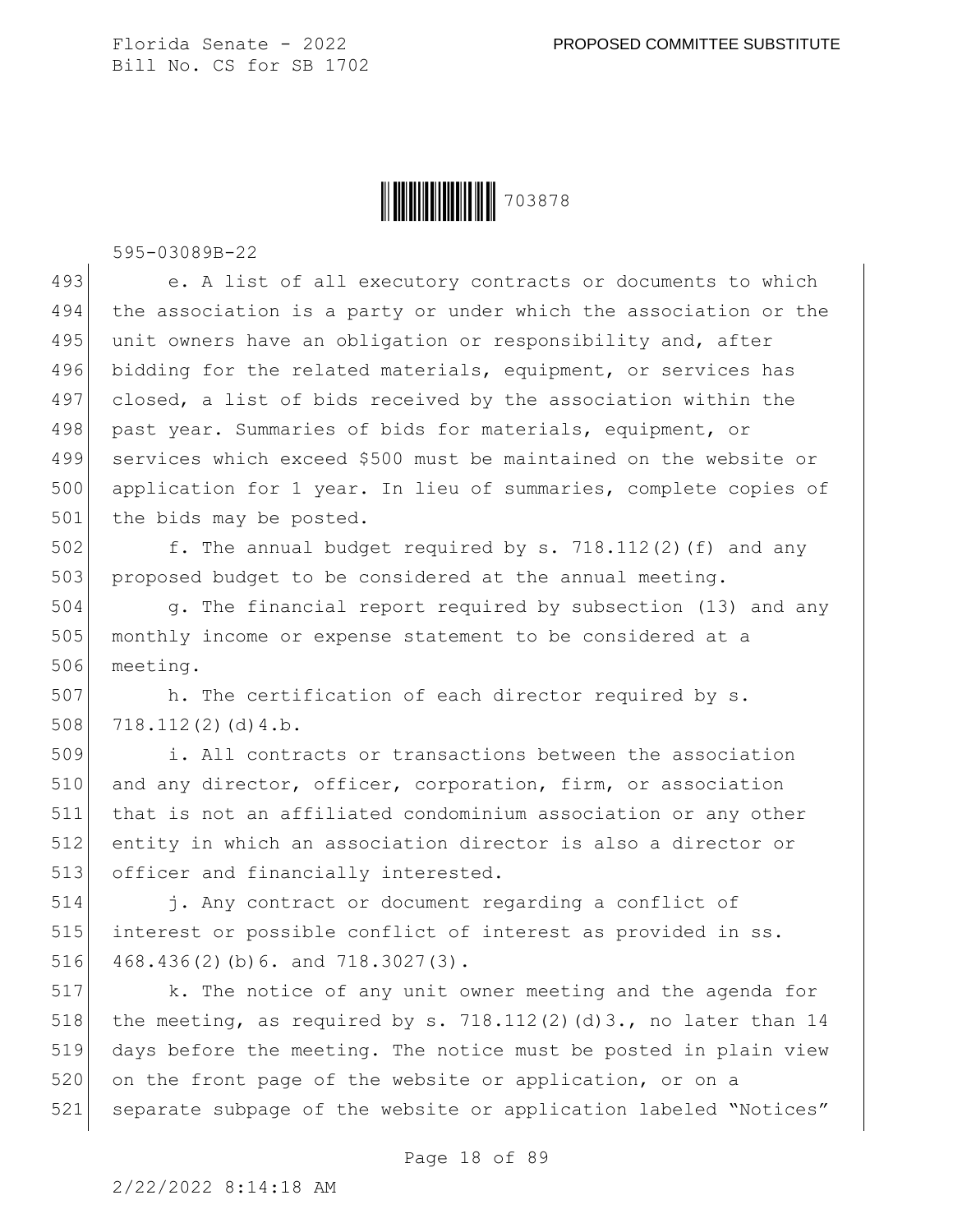

595-03089B-22

522 which is conspicuously visible and linked from the front page. 523 The association must also post on its website or application any 524 document to be considered and voted on by the owners during the 525 meeting or any document listed on the agenda at least 7 days 526 before the meeting at which the document or the information 527 within the document will be considered.

528 1. Notice of any board meeting, the agenda, and any other 529 document required for the meeting as required by s. 530 718.112(2)(c), which must be posted no later than the date 531 required for notice under s.  $718.112(2)(c)$ .

532 m. The inspection reports described in ss. 553.899 and 533 718.301(4)(p) and any other inspection report relating to a 534 structural or life safety inspection of condominium property.

535 n. The reserve study required under s. 718.112(2).

536 3. The association shall ensure that the information and 537 records described in paragraph (c), which are not allowed to be 538 accessible to unit owners, are not posted on the association's 539 website or application. If protected information or information 540 restricted from being accessible to unit owners is included in 541 documents that are required to be posted on the association's 542 website or application, the association shall ensure the 543 information is redacted before posting the documents. 544 Notwithstanding the foregoing, the association or its agent is 545 not liable for disclosing information that is protected or 546 restricted under this paragraph unless such disclosure was made 547 with a knowing or intentional disregard of the protected or 548 restricted nature of such information.

549 4. The failure of the association to post information 550 required under subparagraph 2. is not in and of itself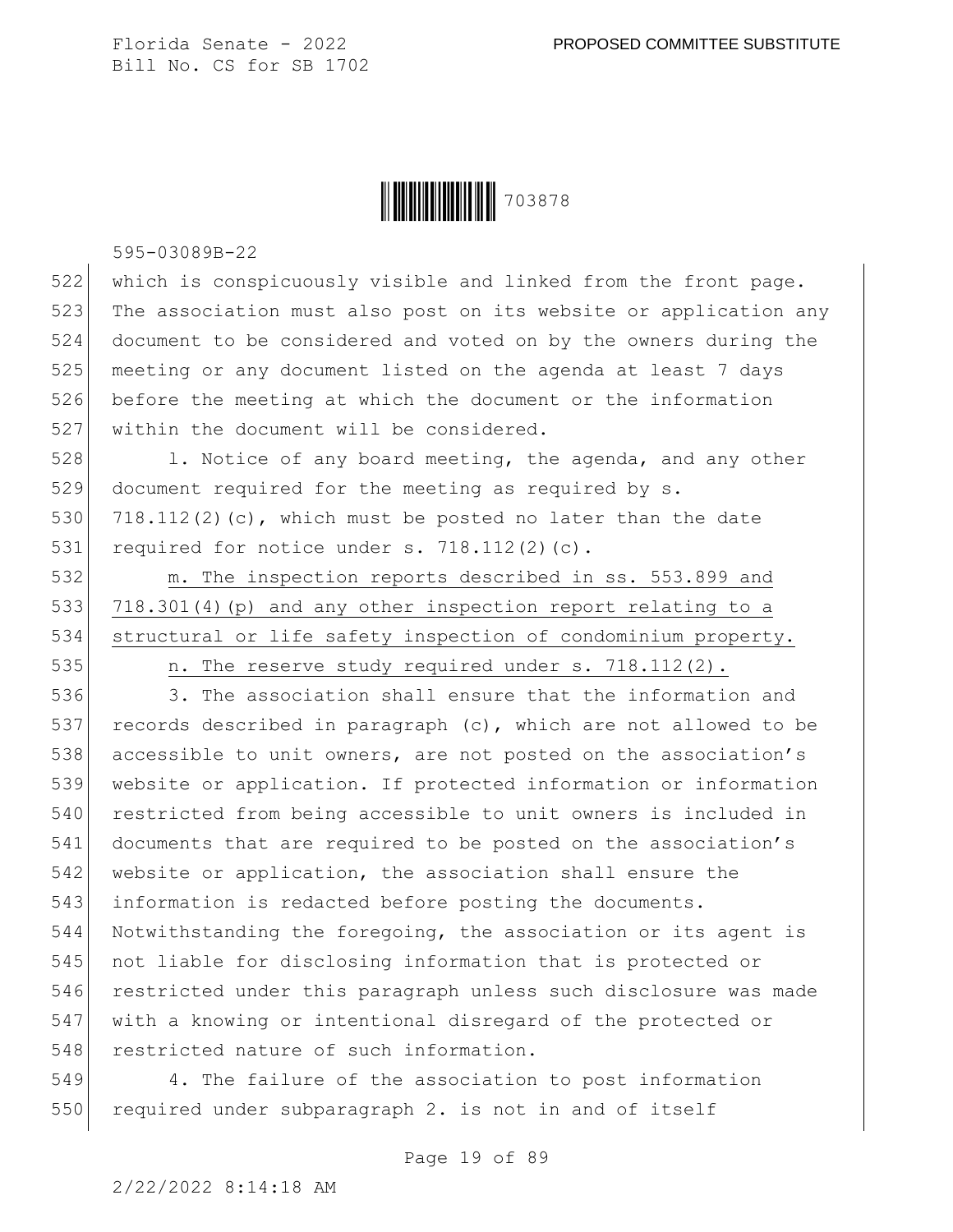

595-03089B-22

551 sufficient to invalidate any action or decision of the 552 association's board or its committees.

553 (13) FINANCIAL REPORTING.—Within 90 days after the end of 554 the fiscal year, or annually on a date provided in the bylaws, 555 the association shall prepare and complete, or contract for the 556 preparation and completion of, a financial report for the 557 preceding fiscal year. Within 21 days after the final financial 558 report is completed by the association or received from the 559 third party, but not later than 120 days after the end of the 560 fiscal year or other date as provided in the bylaws, the 561 association shall mail to each unit owner at the address last 562 furnished to the association by the unit owner, or hand deliver 563 to each unit owner, a copy of the most recent financial report 564 or a notice that a copy of the most recent financial report will 565 be mailed or hand delivered to the unit owner, without charge, 566 within 5 business days after receipt of a written request from 567 the unit owner. The division shall adopt rules setting forth 568 uniform accounting principles and standards to be used by all 569 associations and addressing the financial reporting requirements 570 for multicondominium associations. The rules must include, but 571 not be limited to, standards for presenting a summary of 572 association reserves, including a good faith estimate disclosing 573 the annual amount of reserve funds that would be necessary for 574 the association to fully fund reserves for each reserve item 575 based on the straight-line accounting method or to fully fund  $576$  reserves based on the pooling method. This disclosure is not 577 applicable to reserves funded via the pooling method. In 578 adopting such rules, the division shall consider the number of 579 members and annual revenues of an association. Financial reports

Page 20 of 89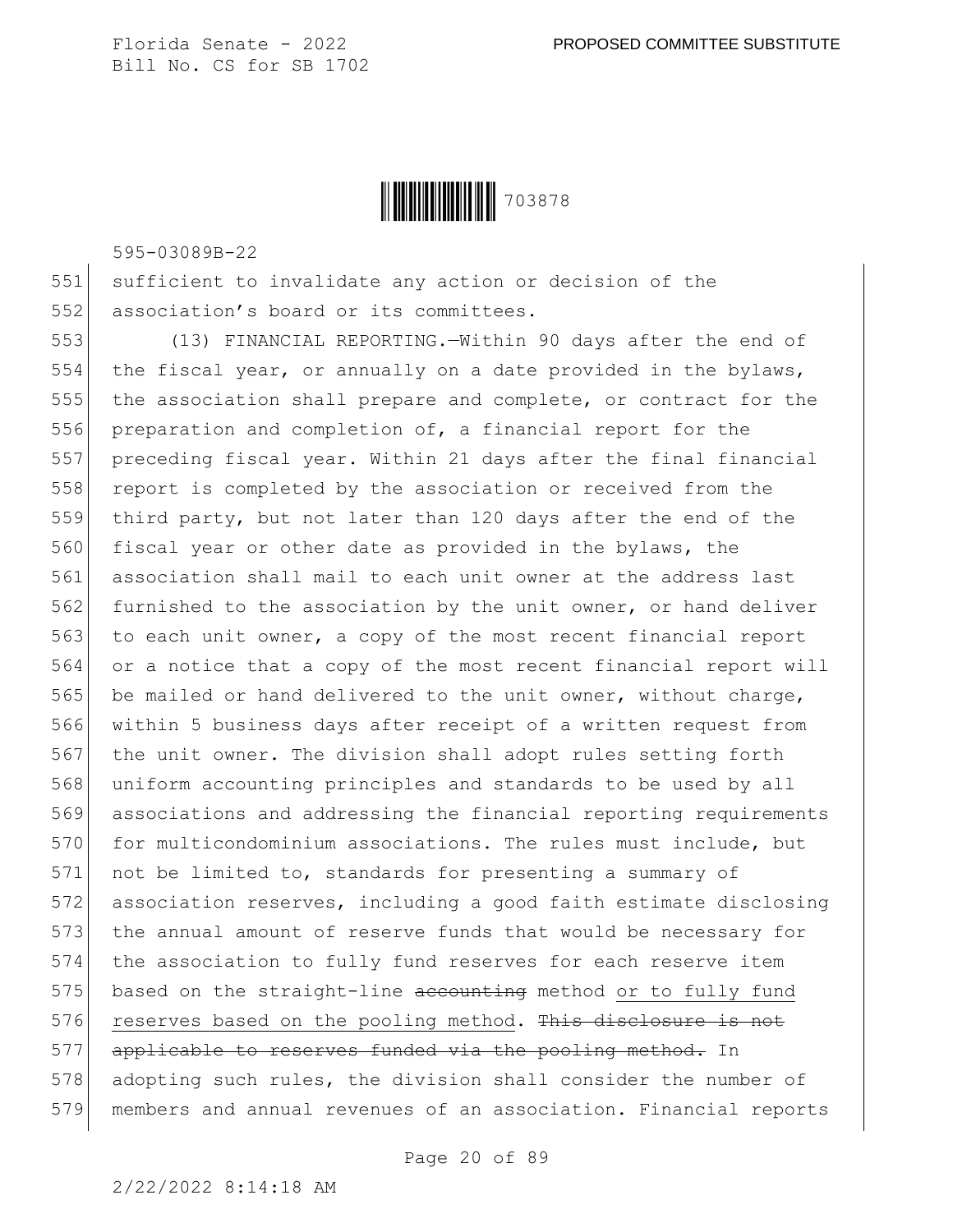

595-03089B-22

580 shall be prepared as follows:

581 (a) An association that meets the criteria of this 582 paragraph shall prepare a complete set of financial statements 583 in accordance with generally accepted accounting principles. The 584 financial statements must be based upon the association's total 585 annual revenues, as follows:

586 1. An association with total annual revenues of \$150,000 or 587 more, but less than \$300,000, shall prepare compiled financial 588 statements.

589 2. An association with total annual revenues of at least 590 \$300,000, but less than \$500,000, shall prepare reviewed 591 financial statements.

592 3. An association with total annual revenues of \$500,000 or 593 more shall prepare audited financial statements.

594 (b)1. An association with total annual revenues of less 595 than \$150,000 shall prepare a report of cash receipts and 596 expenditures.

597 2. A report of cash receipts and disbursements must 598 disclose the amount of receipts by accounts and receipt 599 classifications and the amount of expenses by accounts and 600 expense classifications, including, but not limited to, the 601 following, as applicable: costs for security, professional and 602 management fees and expenses, taxes, costs for recreation 603 facilities, expenses for refuse collection and utility services, 604 expenses for lawn care, costs for building maintenance and 605 repair, insurance costs, administration and salary expenses, and 606 reserves accumulated and expended for capital expenditures, 607 deferred maintenance, and any other category for which the 608 association maintains reserves.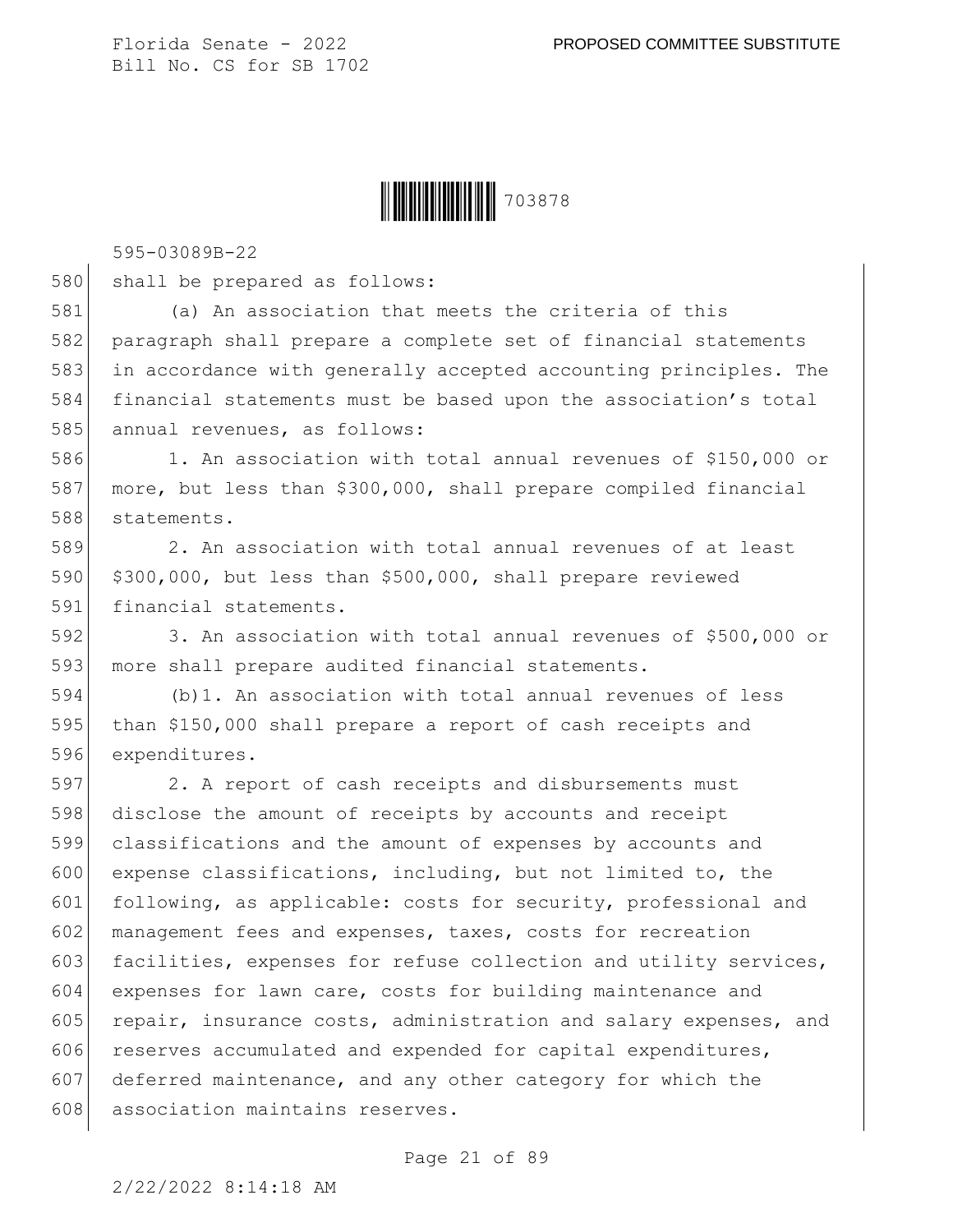

595-03089B-22

 $609$  (c) An association may prepare, without a meeting of or 610 approval by the unit owners:

611 1. Compiled, reviewed, or audited financial statements, if 612 the association is required to prepare a report of cash receipts 613 and expenditures;

614 2. Reviewed or audited financial statements, if the 615 association is required to prepare compiled financial 616 statements; or

617 3. Audited financial statements if the association is 618 required to prepare reviewed financial statements.

619 (d) If approved by a majority of the voting interests 620 present at a properly called meeting of the association, an 621 association may prepare:

622 1. A report of cash receipts and expenditures in lieu of a 623 compiled, reviewed, or audited financial statement;

624 2. A report of cash receipts and expenditures or a compiled 625 financial statement in lieu of a reviewed or audited financial 626 statement; or

627 3. A report of cash receipts and expenditures, a compiled 628 financial statement, or a reviewed financial statement in lieu 629 of an audited financial statement.

631 Such meeting and approval must occur before the end of the 632 fiscal year and is effective only for the fiscal year in which 633 the vote is taken, except that the approval may also be 634 effective for the following fiscal year. If the developer has 635 not turned over control of the association, all unit owners, 636 including the developer, may vote on issues related to the 637 preparation of the association's financial reports, from the

Page 22 of 89

630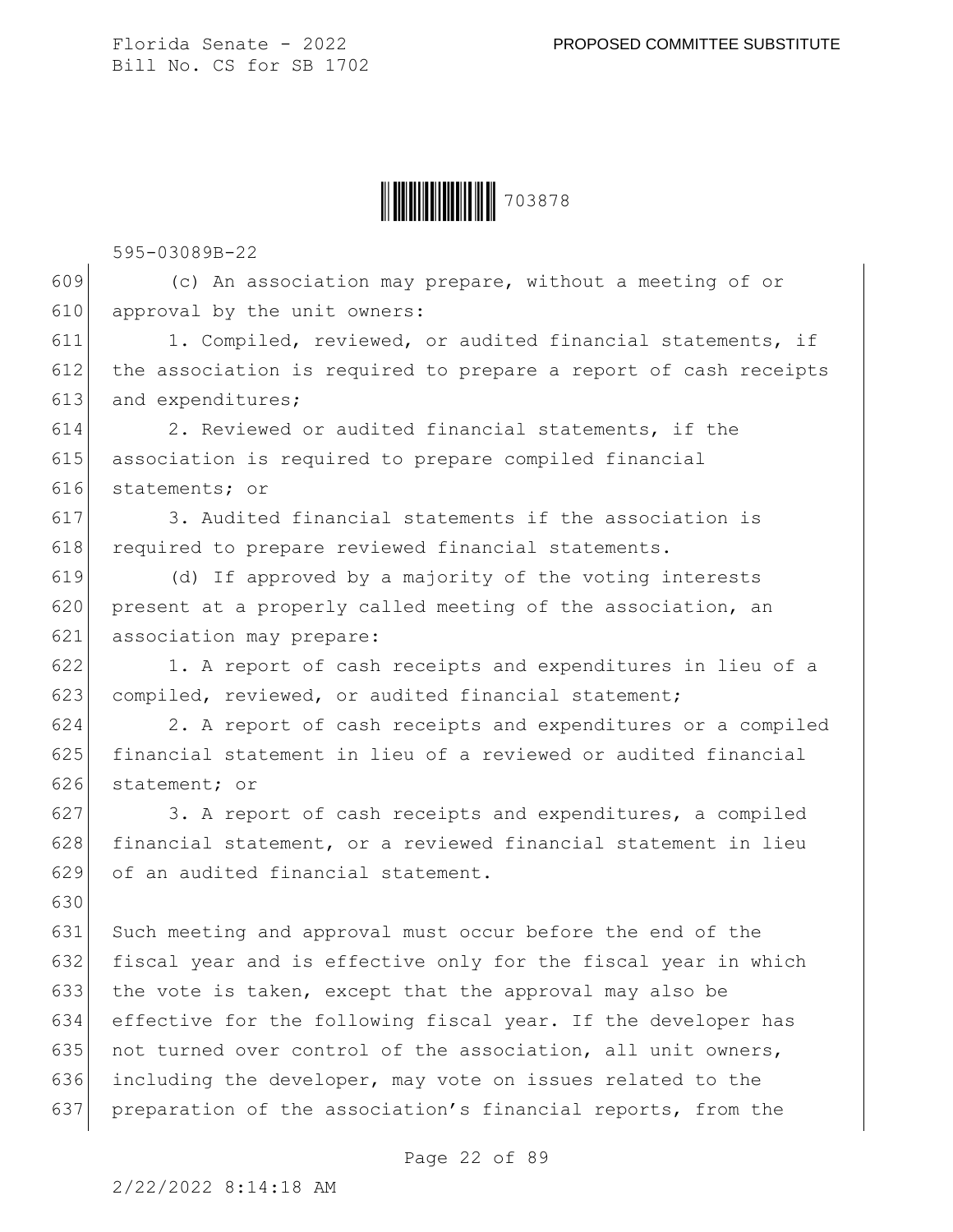

595-03089B-22

638 date of incorporation of the association through the end of the 639 second fiscal year after the fiscal year in which the  $640$  certificate of a surveyor and mapper is recorded pursuant to s. 641 718.104(4) (e) or an instrument that transfers title to a unit in 642 the condominium which is not accompanied by a recorded 643 assignment of developer rights in favor of the grantee of such 644 unit is recorded, whichever occurs first. Thereafter, all unit 645 owners except the developer may vote on such issues until 646 control is turned over to the association by the developer. Any 647 audit or review prepared under this section shall be paid for by 648 the developer if done before turnover of control of the 649 association.

 (e) A unit owner may provide written notice to the division of the association's failure to mail or hand deliver him or her a copy of the most recent financial report within 5 business days after he or she submitted a written request to the association for a copy of such report. If the division determines that the association failed to mail or hand deliver a copy of the most recent financial report to the unit owner, the division shall provide written notice to the association that 658 the association must mail or hand deliver a copy of the most 659 recent financial report to the unit owner and the division 660 within 5 business days after it receives such notice from the division. An association that fails to comply with the division's request may not waive the financial reporting requirement provided in paragraph (d) for the fiscal year in which the unit owner's request was made and the following fiscal year. A financial report received by the division pursuant to 666 this paragraph shall be maintained, and the division shall

Page 23 of 89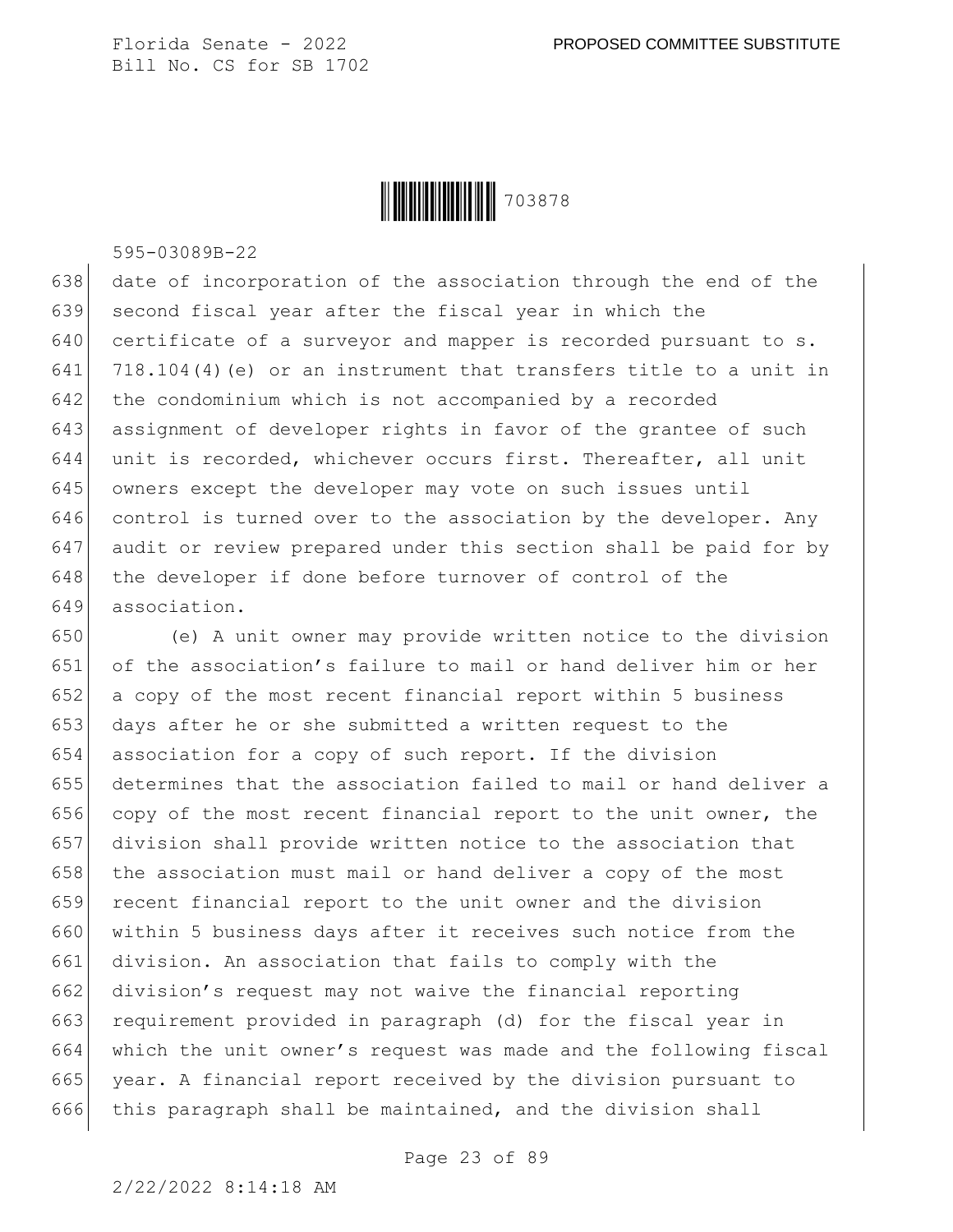

595-03089B-22

667 provide a copy of such report to an association member upon his 668 or her request.

669 Section 4. Paragraphs (d) and (f) of subsection (2) of 670 section 718.112, Florida Statutes, are amended, and paragraph 671 (p) is added to that subsection, to read:

672 718.112 Bylaws.-

673 (2) REQUIRED PROVISIONS.—The bylaws shall provide for the 674 following and, if they do not do so, shall be deemed to include 675 the following:

676 (d) *Unit owner meetings.*—

677 1. An annual meeting of the unit owners must be held at the 678 location provided in the association bylaws and, if the bylaws  $679$  are silent as to the location, the meeting must be held within 680 45 miles of the condominium property. However, such distance 681 requirement does not apply to an association governing a 682 timeshare condominium.

683 2. Unless the bylaws provide otherwise, a vacancy on the board caused by the expiration of a director's term must be filled by electing a new board member, and the election must be by secret ballot. An election is not required if the number of 687 vacancies equals or exceeds the number of candidates. For purposes of this paragraph, the term "candidate" means an eligible person who has timely submitted the written notice, as 690 described in sub-subparagraph  $4.a.,$  of his or her intention to become a candidate. Except in a timeshare or nonresidential condominium, or if the staggered term of a board member does not expire until a later annual meeting, or if all members' terms would otherwise expire but there are no candidates, the terms of all board members expire at the annual meeting, and such members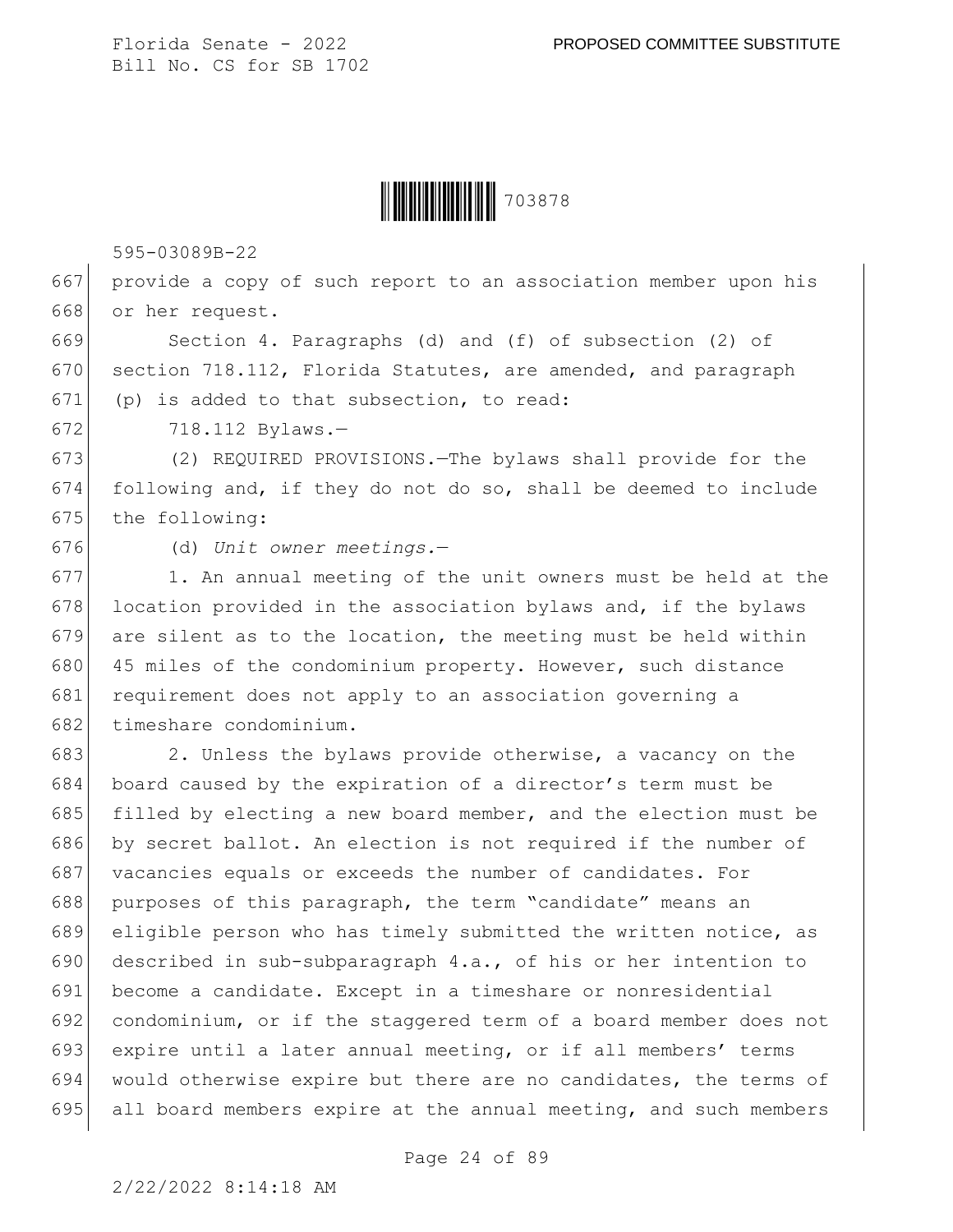

595-03089B-22

 may stand for reelection unless prohibited by the bylaws. Board members may serve terms longer than 1 year if permitted by the 698 bylaws or articles of incorporation. A board member may not serve more than 8 consecutive years unless approved by an affirmative vote of unit owners representing two-thirds of all 701 votes cast in the election or unless there are not enough eligible candidates to fill the vacancies on the board at the 703 time of the vacancy. Only board service that occurs on or after July 1, 2018, may be used when calculating a board member's term 705 limit. If the number of board members whose terms expire at the annual meeting equals or exceeds the number of candidates, the 707 candidates become members of the board effective upon the adjournment of the annual meeting. Unless the bylaws provide otherwise, any remaining vacancies shall be filled by the affirmative vote of the majority of the directors making up the newly constituted board even if the directors constitute less than a quorum or there is only one director. In a residential condominium association of more than 10 units or in a residential condominium association that does not include timeshare units or timeshare interests, co-owners of a unit may 716 not serve as members of the board of directors at the same time unless they own more than one unit or unless there are not 718 enough eligible candidates to fill the vacancies on the board at the time of the vacancy. A unit owner in a residential condominium desiring to be a candidate for board membership must comply with sub-subparagraph 4.a. and must be eligible to be a candidate to serve on the board of directors at the time of the deadline for submitting a notice of intent to run in order to have his or her name listed as a proper candidate on the ballot

Page 25 of 89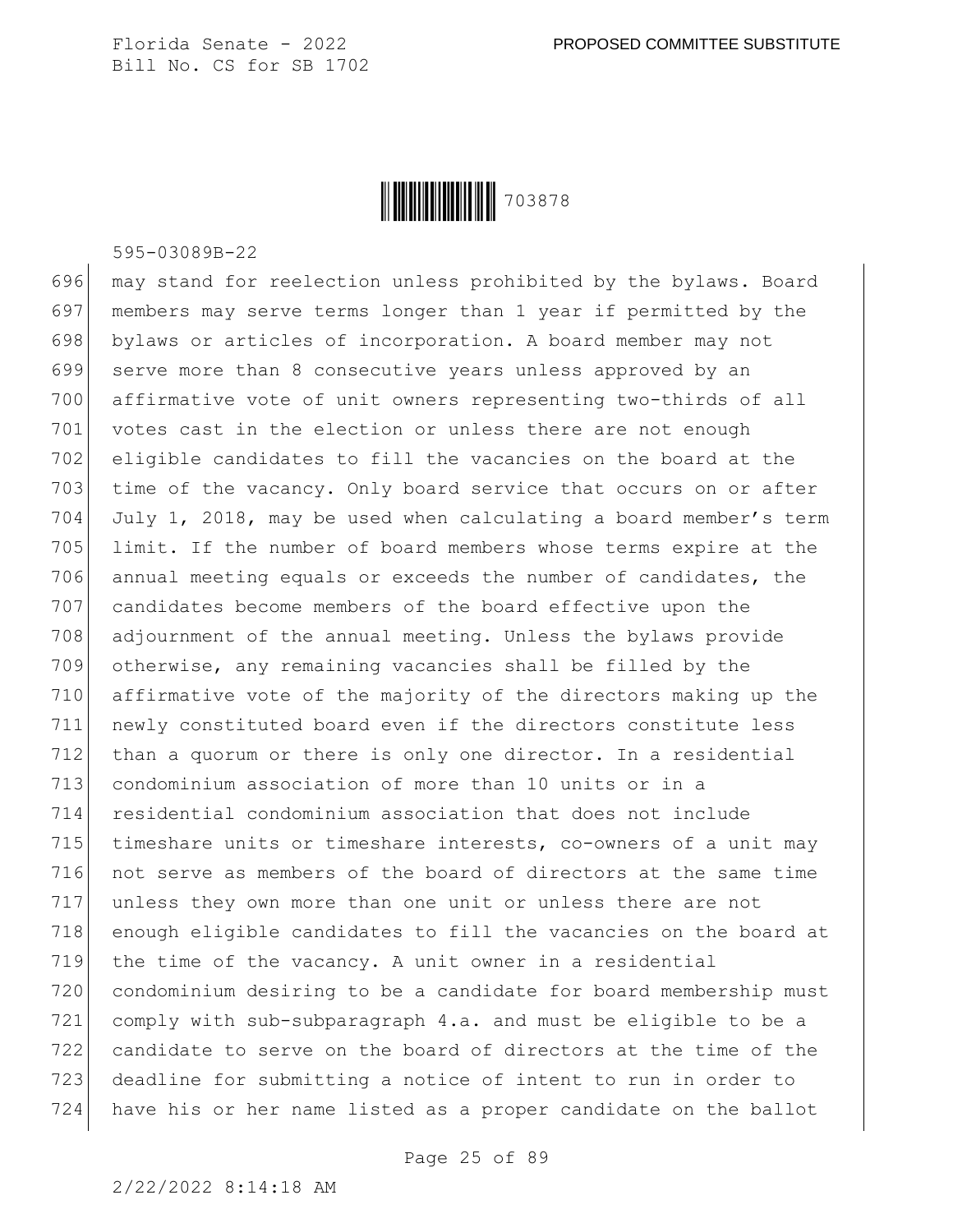

595-03089B-22

725 or to serve on the board. A person who has been suspended or 726 removed by the division under this chapter, or who is delinquent 727 in the payment of any assessment due to the association, is not 728 eligible to be a candidate for board membership and may not be 729 listed on the ballot. For purposes of this paragraph, a person 730 is delinquent if a payment is not made by the due date as 731 specifically identified in the declaration of condominium, 732 bylaws, or articles of incorporation. If a due date is not 733 specifically identified in the declaration of condominium, 734 bylaws, or articles of incorporation, the due date is the first 735 day of the assessment period. A person who has been convicted of 736 any felony in this state or in a United States District or 737 Territorial Court, or who has been convicted of any offense in 738 another jurisdiction which would be considered a felony if 739 committed in this state, is not eligible for board membership 740 unless such felon's civil rights have been restored for at least 741 5 years as of the date such person seeks election to the board. 742 The validity of an action by the board is not affected if it is 743 later determined that a board member is ineligible for board 744 membership due to having been convicted of a felony. This 745 subparagraph does not limit the term of a member of the board of 746 a nonresidential or timeshare condominium.

747 3. The bylaws must provide the method of calling meetings 748 of unit owners, including annual meetings. Written notice of an 749 annual meeting must include an agenda; be mailed, hand 750 delivered, or electronically transmitted to each unit owner at 751 least 14 days before the annual meeting; and be posted in a 752 conspicuous place on the condominium property or association 753 property at least 14 continuous days before the annual meeting.

Page 26 of 89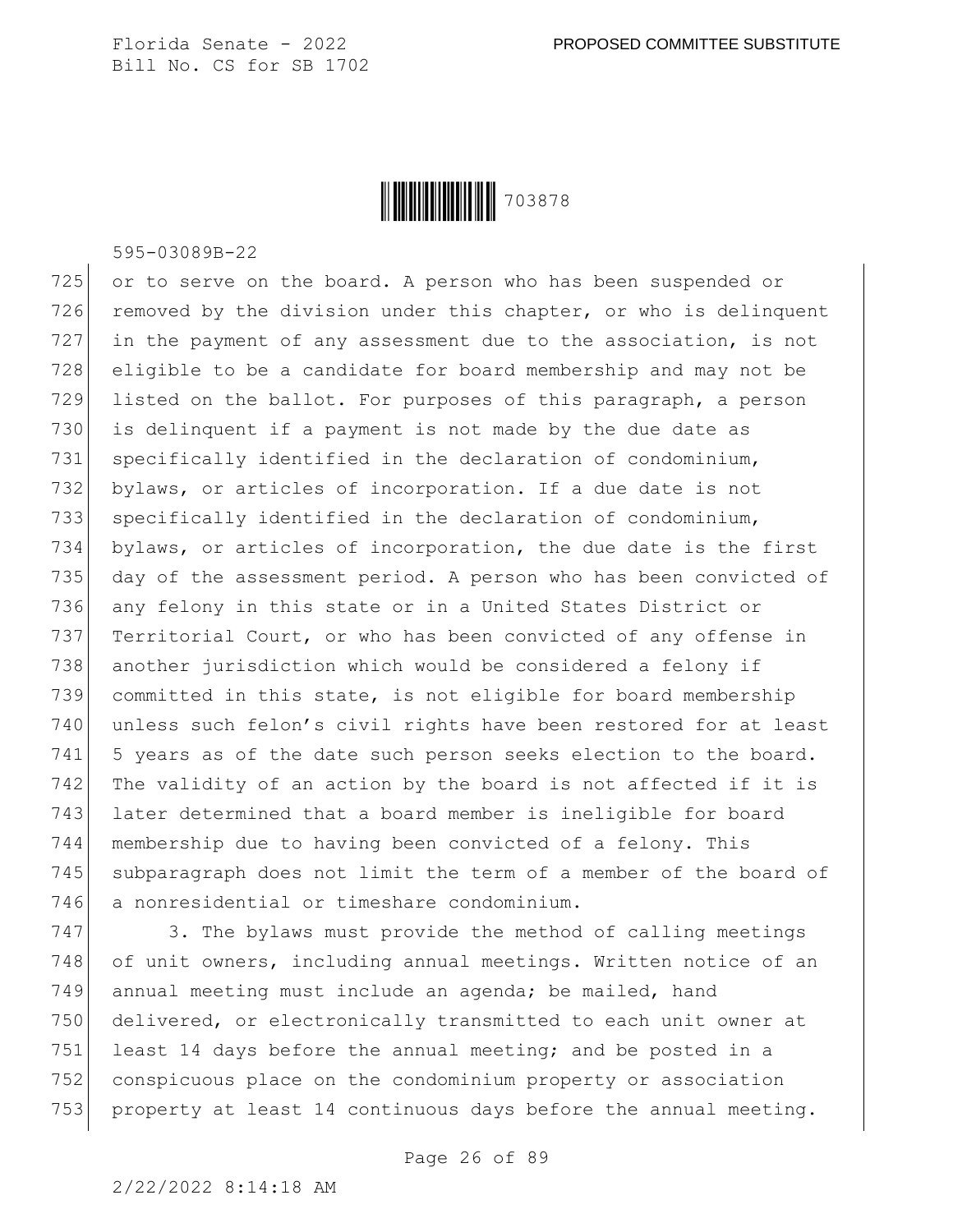

595-03089B-22

 Written notice of a meeting other than an annual meeting must include an agenda; be mailed, hand delivered, or electronically 756 transmitted to each unit owner; and be posted in a conspicuous place on the condominium property or association property within the timeframe specified in the bylaws. If the bylaws do not 759 specify a timeframe for written notice of a meeting other than an annual meeting, notice must be provided at least 14 continuous days before the meeting. Upon notice to the unit 762 owners, the board shall, by duly adopted rule, designate a 763 specific location on the condominium property or association property where all notices of unit owner meetings must be 765 posted. This requirement does not apply if there is no condominium property for posting notices. In lieu of, or in 767 addition to, the physical posting of meeting notices, the 768 association may, by reasonable rule, adopt a procedure for conspicuously posting and repeatedly broadcasting the notice and the agenda on a closed-circuit cable television system serving the condominium association. However, if broadcast notice is used in lieu of a notice posted physically on the condominium property, the notice and agenda must be broadcast at least four 774 times every broadcast hour of each day that a posted notice is otherwise required under this section. If broadcast notice is provided, the notice and agenda must be broadcast in a manner and for a sufficient continuous length of time so as to allow an 778 average reader to observe the notice and read and comprehend the entire content of the notice and the agenda. In addition to any 780 of the authorized means of providing notice of a meeting of the 781 board, the association may, by rule, adopt a procedure for conspicuously posting the meeting notice and the agenda on a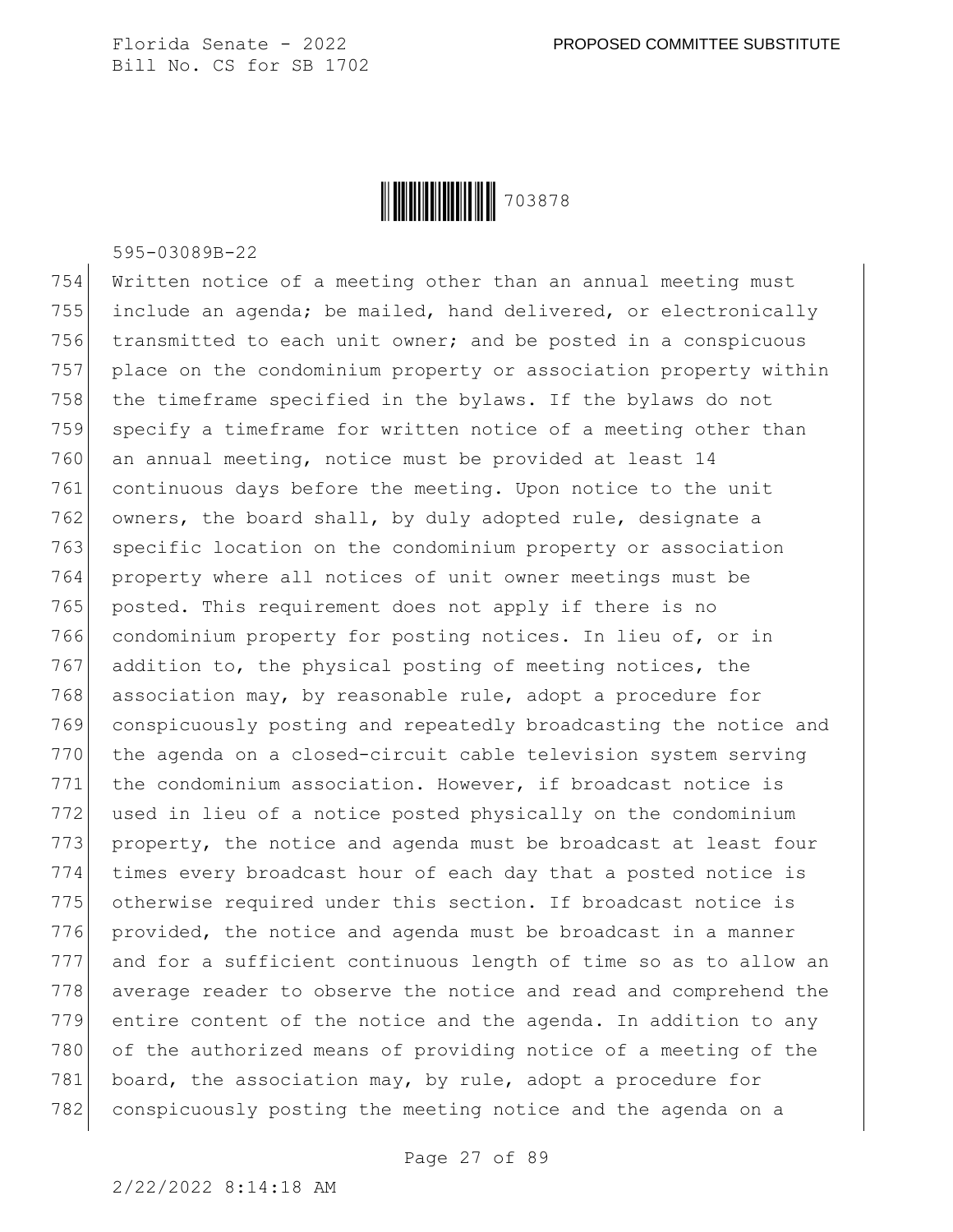

595-03089B-22

783 website serving the condominium association for at least the 784 minimum period of time for which a notice of a meeting is also 785 required to be physically posted on the condominium property. 786 Any rule adopted shall, in addition to other matters, include a 787 requirement that the association send an electronic notice in 788 the same manner as a notice for a meeting of the members, which 789 must include a hyperlink to the website where the notice is 790 posted, to unit owners whose e-mail addresses are included in 791 the association's official records. Unless a unit owner waives 792 in writing the right to receive notice of the annual meeting, 793 such notice must be hand delivered, mailed, or electronically 794 transmitted to each unit owner. Notice for meetings and notice 795 for all other purposes must be mailed to each unit owner at the 796 address last furnished to the association by the unit owner, or 797 hand delivered to each unit owner. However, if a unit is owned 798 by more than one person, the association must provide notice to 799 the address that the developer identifies for that purpose and 800 thereafter as one or more of the owners of the unit advise the 801 association in writing, or if no address is given or the owners 802 of the unit do not agree, to the address provided on the deed of 803 record. An officer of the association, or the manager or other 804 person providing notice of the association meeting, must provide 805 an affidavit or United States Postal Service certificate of 806 mailing, to be included in the official records of the 807 association affirming that the notice was mailed or hand 808 delivered in accordance with this provision.

809 4. The members of the board of a residential condominium 810 shall be elected by written ballot or voting machine. Proxies 811 may not be used in electing the board in general elections or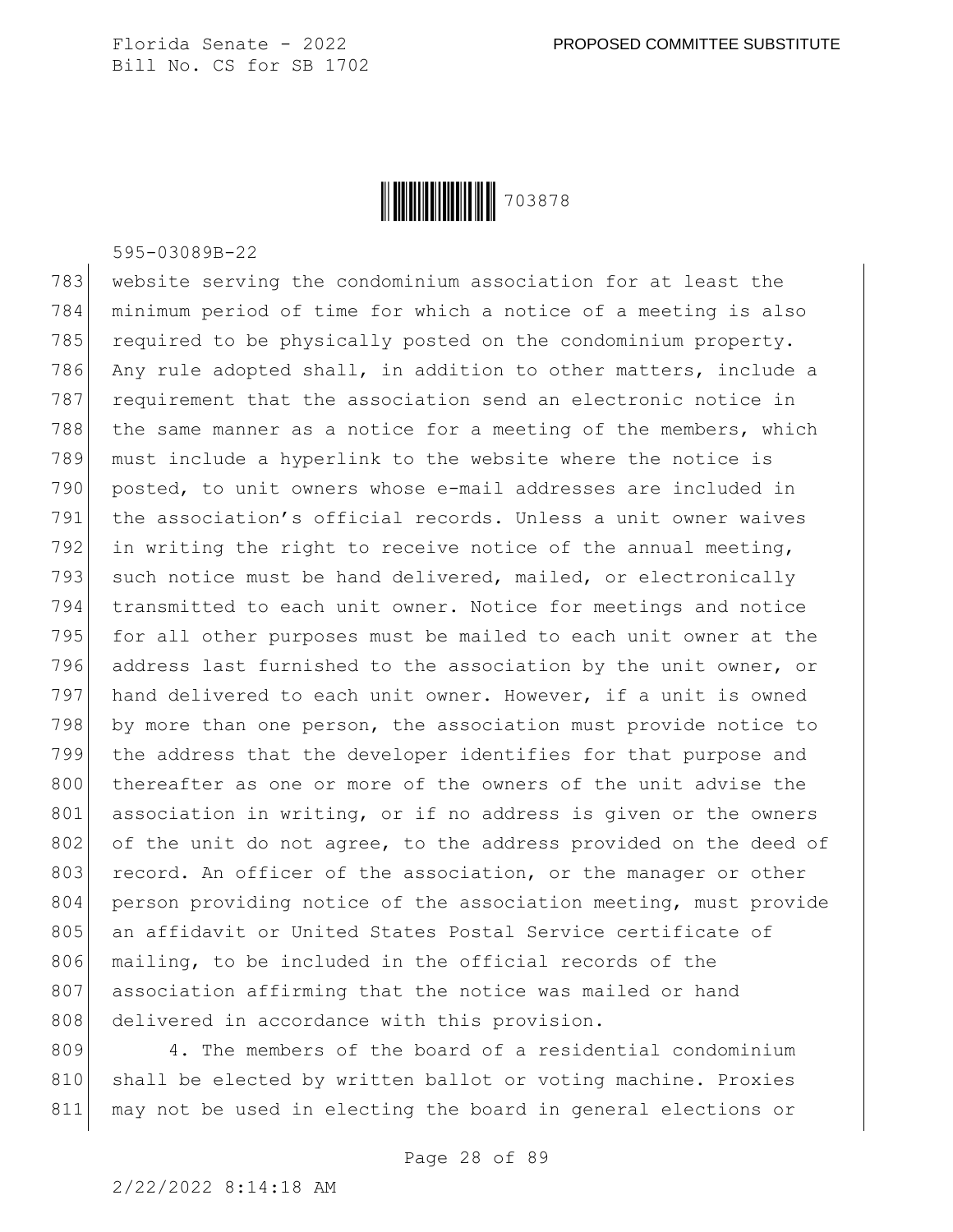

595-03089B-22

812 elections to fill vacancies caused by recall, resignation, or 813 otherwise, unless otherwise provided in this chapter. This 814 subparagraph does not apply to an association governing a 815 timeshare condominium.

816 a. At least 60 days before a scheduled election, the 817 association shall mail, deliver, or electronically transmit, by 818 separate association mailing or included in another association 819 mailing, delivery, or transmission, including regularly 820 published newsletters, to each unit owner entitled to a vote, a 821 first notice of the date of the election. A unit owner or other 822 eligible person desiring to be a candidate for the board must 823 give written notice of his or her intent to be a candidate to 824 the association at least 40 days before a scheduled election. 825 Together with the written notice and agenda as set forth in 826 subparagraph 3., the association shall mail, deliver, or 827 electronically transmit a second notice of the election to all 828 unit owners entitled to vote, together with a ballot that lists 829 all candidates not less than 14 days or more than 34 days before 830 the date of the election. Upon request of a candidate, an 831 information sheet, no larger than 8 1/2 inches by 11 inches, 832 which must be furnished by the candidate at least 35 days before 833 the election, must be included with the mailing, delivery, or 834 transmission of the ballot, with the costs of mailing, delivery, 835 or electronic transmission and copying to be borne by the 836 association. The association is not liable for the contents of 837 the information sheets prepared by the candidates. In order to 838 reduce costs, the association may print or duplicate the 839 information sheets on both sides of the paper. The division 840 shall by rule establish voting procedures consistent with this

Page 29 of 89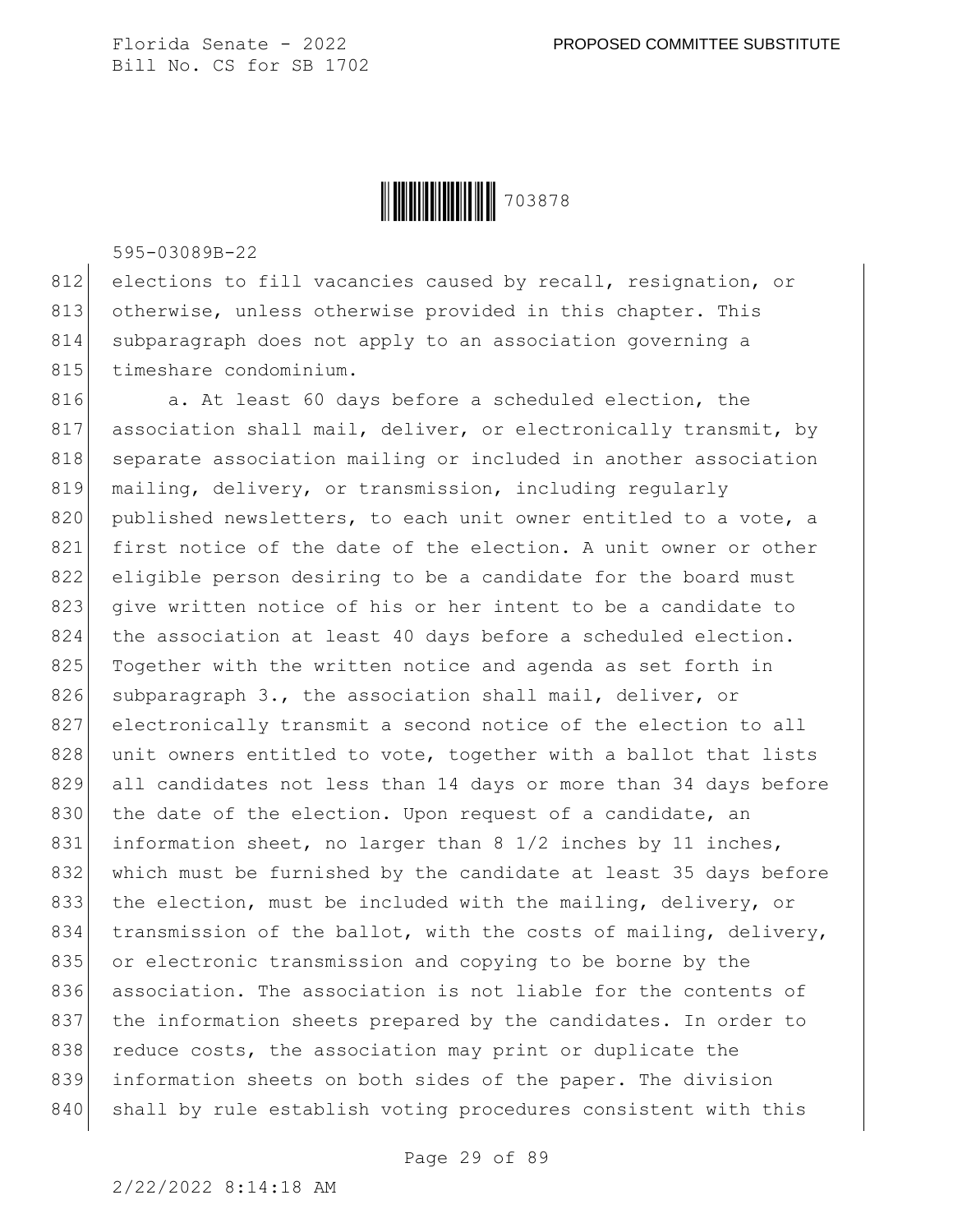

595-03089B-22

841 sub-subparagraph, including rules establishing procedures for 842 giving notice by electronic transmission and rules providing for 843 the secrecy of ballots. Elections shall be decided by a 844 plurality of ballots cast. There is no quorum requirement; 845 however, at least 20 percent of the eligible voters must cast a 846 ballot in order to have a valid election. A unit owner may not 847 authorize any other person to vote his or her ballot, and any 848 ballots improperly cast are invalid. A unit owner who violates 849 this provision may be fined by the association in accordance 850 with s. 718.303. A unit owner who needs assistance in casting 851 the ballot for the reasons stated in s. 101.051 may obtain such 852 assistance. The regular election must occur on the date of the 853 annual meeting. Notwithstanding this sub-subparagraph, an 854 election is not required unless more candidates file notices of 855 intent to run or are nominated than board vacancies exist.

856 b. Within 90 days after being elected or appointed to the 857 board of an association of a residential condominium, each newly 858 elected or appointed director shall do both of the following:

859  $(1)$  Certify by affidavit in writing to the secretary of the 860 association that he or she has read the association's 861 declaration of condominium, articles of incorporation, bylaws, 862 and current written policies; that he or she will work to uphold 863 such documents and policies to the best of his or her ability; 864 and that he or she will faithfully discharge his or her 865 fiduciary responsibility to the association's members.  $\overline{In\text{ line}}$ 866 of this written certification, within 90 days after being 867 elected or appointed to the board, the newly elected or 868 appointed director may

869 (II) Submit a certificate of having satisfactorily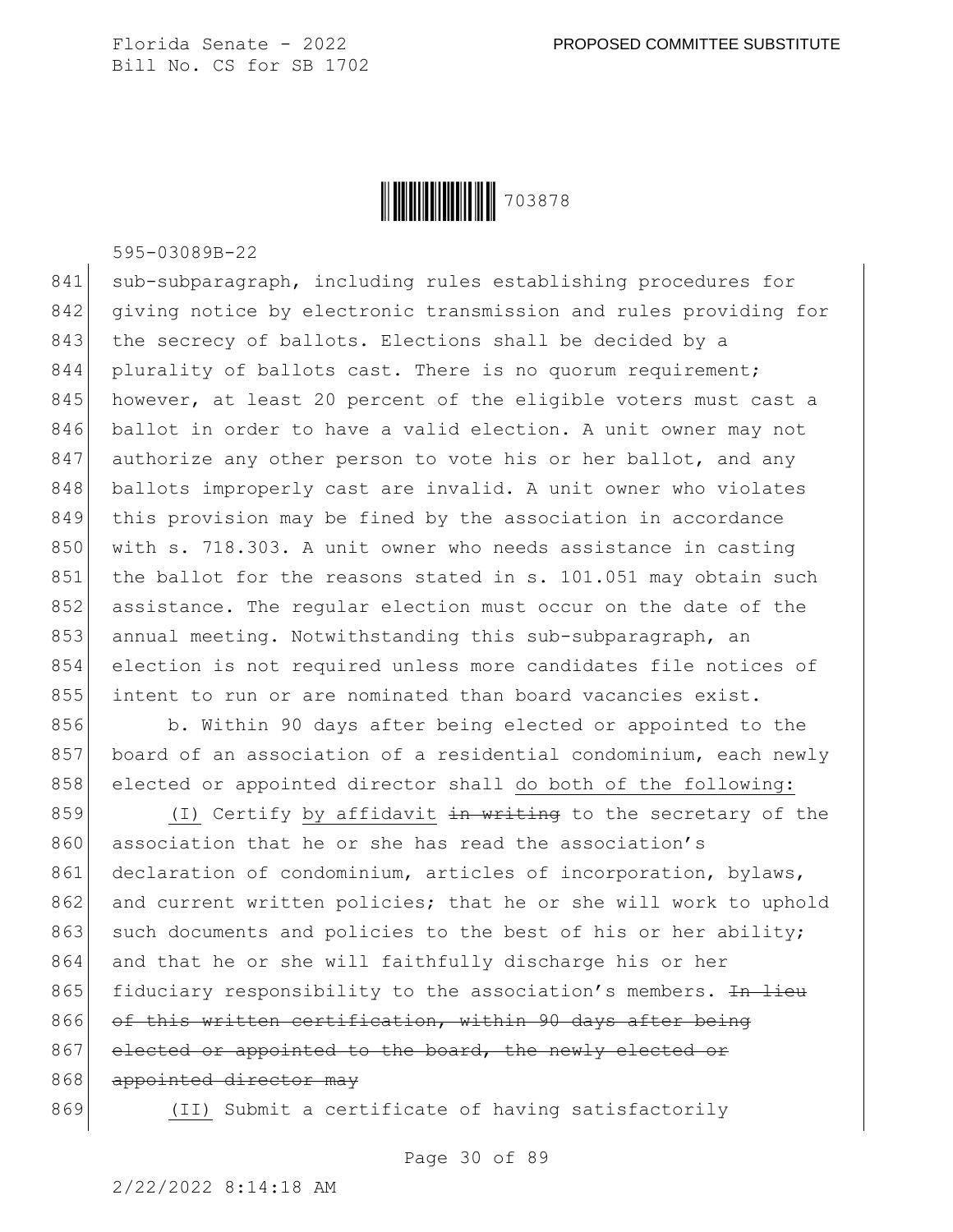

595-03089B-22

876

870 completed the educational curriculum administered by a division-871 approved condominium education provider within 1 year before or 872 90 days after the date of election or appointment. The affidavit 873 and written certification or educational certificate is valid 874 and does not have to be resubmitted as long as the director 875 serves on the board without interruption.

877 A director of an association of a residential condominium who 878 fails to timely file the affidavit and written certification or 879 educational certificate is suspended from service on the board 880 until he or she complies with this sub-subparagraph. The board 881 may temporarily fill the vacancy during the period of 882 suspension. The secretary shall require eause the association to 883 retain a director's affidavit and written certification or 884 educational certificate for inspection by the members for 5 885 years after a director's election or the duration of the 886 director's uninterrupted tenure, whichever is longer. Failure to 887 have such affidavit and written certification or educational 888 certificate on file does not affect the validity of any board 889 action.

890 c. Any challenge to the election process must be commenced 891 within 60 days after the election results are announced.

892 5. Any approval by unit owners called for by this chapter 893 or the applicable declaration or bylaws, including, but not 894 limited to, the approval requirement in s. 718.111(8), must be 895 made at a duly noticed meeting of unit owners and is subject to 896 all requirements of this chapter or the applicable condominium 897 documents relating to unit owner decisionmaking, except that 898 unit owners may take action by written agreement, without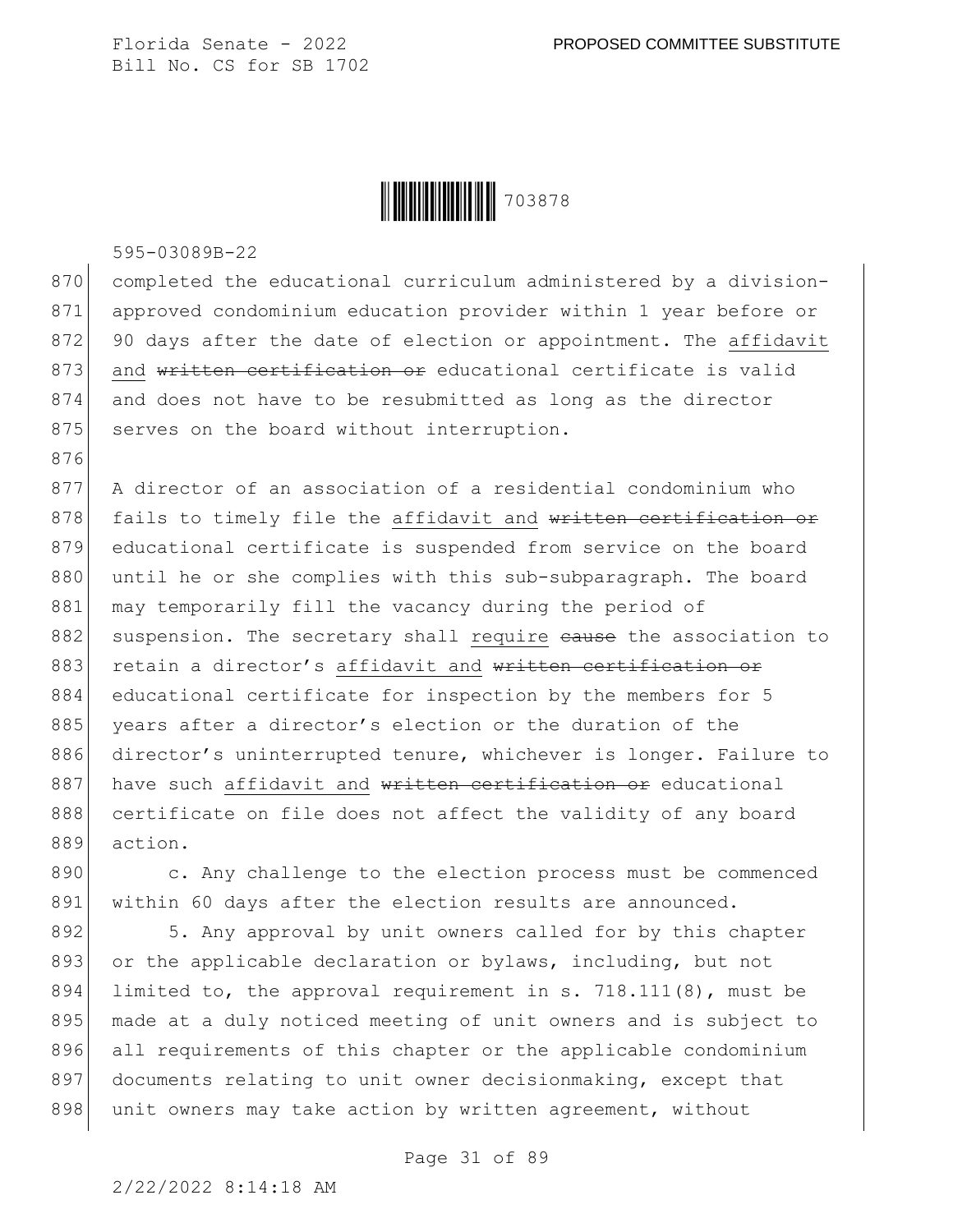

595-03089B-22

899 meetings, on matters for which action by written agreement 900 without meetings is expressly allowed by the applicable bylaws 901 or declaration or any law that provides for such action.

902 6. Unit owners may waive notice of specific meetings if 903 allowed by the applicable bylaws or declaration or any law. 904 Notice of meetings of the board of administration, unit owner 905 meetings, except unit owner meetings called to recall board 906 members under paragraph  $(j)$ , and committee meetings may be given 907 by electronic transmission to unit owners who consent to receive 908 notice by electronic transmission. A unit owner who consents to 909 receiving notices by electronic transmission is solely 910 responsible for removing or bypassing filters that block receipt 911 of mass e-mails sent to members on behalf of the association in 912 the course of giving electronic notices.

913 7. Unit owners have the right to participate in meetings of 914 unit owners with reference to all designated agenda items. 915 However, the association may adopt reasonable rules governing 916 the frequency, duration, and manner of unit owner participation.

917 8. A unit owner may tape record or videotape a meeting of 918 the unit owners subject to reasonable rules adopted by the 919 division.

920 9. Unless otherwise provided in the bylaws, any vacancy 921 occurring on the board before the expiration of a term may be 922 filled by the affirmative vote of the majority of the remaining 923 directors, even if the remaining directors constitute less than 924 a quorum, or by the sole remaining director. In the alternative,  $925$  a board may hold an election to fill the vacancy, in which case  $926$  the election procedures must conform to sub-subparagraph 4.a. 927 unless the association governs 10 units or fewer and has opted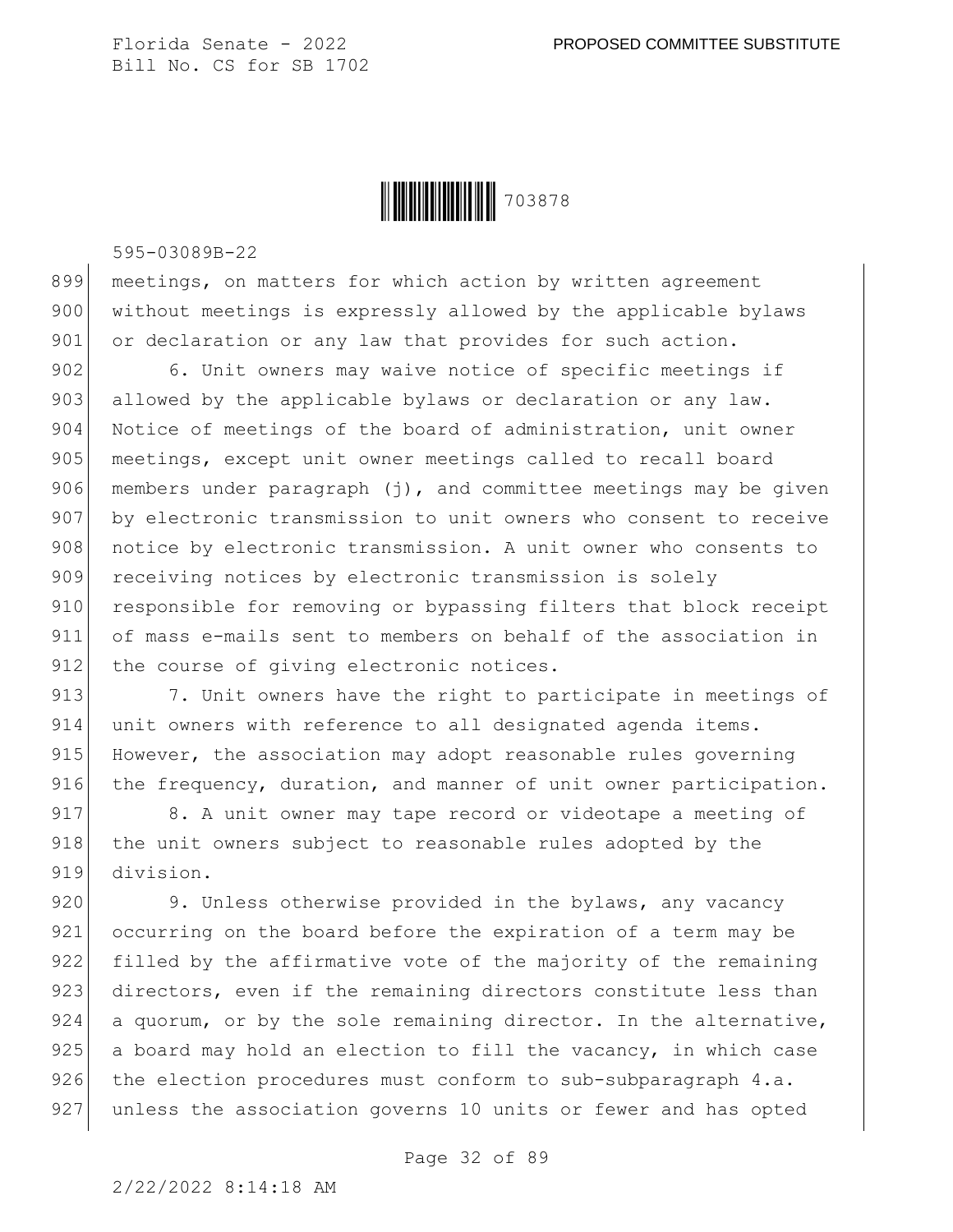

595-03089B-22

 $928$  out of the statutory election process, in which case the bylaws 929 of the association control. Unless otherwise provided in the 930 bylaws, a board member appointed or elected under this section 931 shall fill the vacancy for the unexpired term of the seat being 932 filled. Filling vacancies created by recall is governed by 933 paragraph (j) and rules adopted by the division.

934 10. This chapter does not limit the use of general or 935 limited proxies, require the use of general or limited proxies, 936 or require the use of a written ballot or voting machine for any 937 agenda item or election at any meeting of a timeshare 938 condominium association or nonresidential condominium 939 association.

941 Notwithstanding subparagraph (b) 2. and sub-subparagraph 4.a., an 942 association of 10 or fewer units may, by affirmative vote of a 943 majority of the total voting interests, provide for different 944 voting and election procedures in its bylaws, which may be by a 945 proxy specifically delineating the different voting and election 946 procedures. The different voting and election procedures may 947 provide for elections to be conducted by limited or general 948 proxy.

949 (f) *Annual budget.*—

940

950 1. The proposed annual budget of estimated revenues and 951 expenses must be detailed and must show the amounts budgeted by 952 accounts and expense classifications, including, at a minimum, 953 any applicable expenses listed in s. 718.504(21). The board 954 shall adopt the annual budget at least 14 days prior to the 955 start of the association's fiscal year. In the event that the 956 board fails to timely adopt the annual budget a second time, it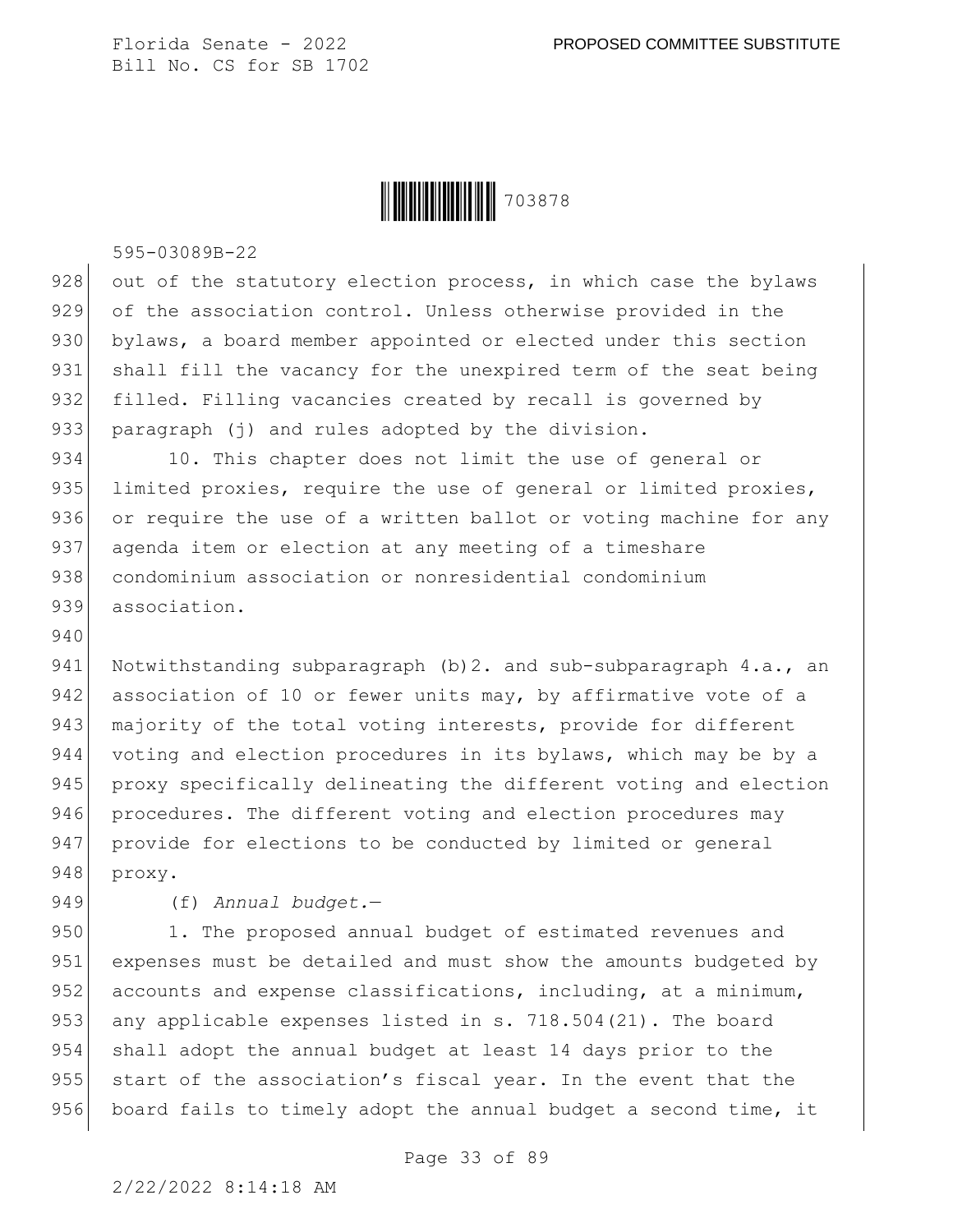

595-03089B-22

957 shall be deemed a minor violation and the prior year's budget 958 shall continue in effect until a new budget is adopted. A 959 multicondominium association shall adopt a separate budget of 960 common expenses for each condominium the association operates 961 and shall adopt a separate budget of common expenses for the 962 association. In addition, if the association maintains limited 963 common elements with the cost to be shared only by those 964 entitled to use the limited common elements as provided for in 965 s. 718.113(1), the budget or a schedule attached to it must show 966 the amount budgeted for this maintenance. If, after turnover of 967 control of the association to the unit owners, any of the 968 expenses listed in s. 718.504(21) are not applicable, they need 969 not be listed.

970 2.a. In addition to annual operating expenses, the budget 971 must include reserve accounts for capital expenditures and 972 deferred maintenance. These accounts must include, but are not 973 limited to, the maintenance and replacement of the condominium 974 property identified in s. 718.301(4)(p) roof replacement, 975 building painting, and pavement resurfacing, regardless of the 976 amount of deferred maintenance expense or replacement cost, and 977 any other item that has a deferred maintenance expense or  $978$  replacement cost that exceeds \$10,000. The amount to be reserved 979 must be computed using a formula based upon estimated remaining 980 useful life and estimated replacement cost or deferred 981 maintenance expense of each reserve item. The association may 982 adjust replacement reserve assessments annually to take into 983 account any changes in estimates or extension of the useful life 984 of a reserve item caused by deferred maintenance. This 985 subsection does not apply to an adopted budget in which the

Page 34 of 89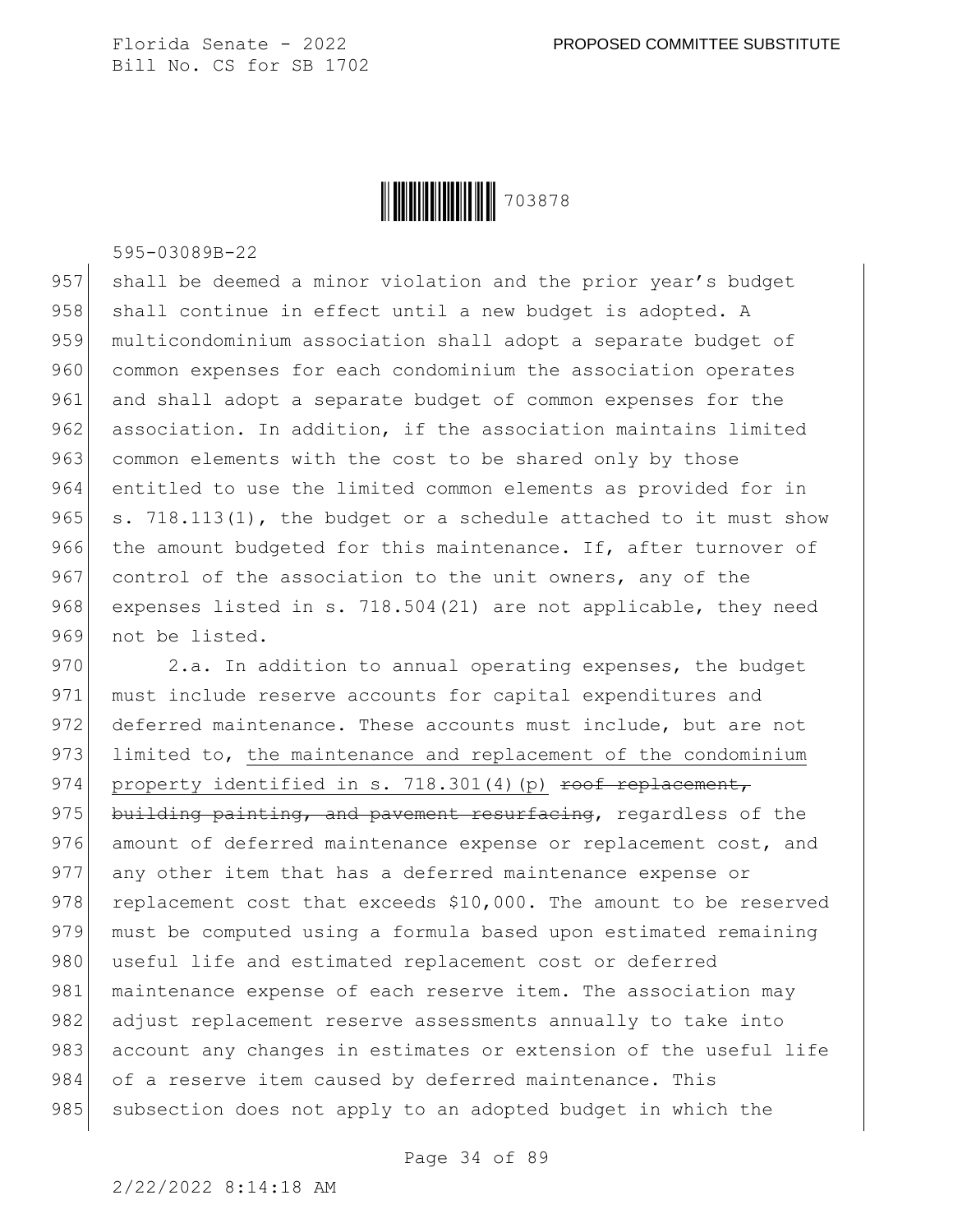

595-03089B-22

986 members of an association have determined, by a majority vote of 987 all the voting interests, voting in person or by proxy at a duly 988 called meeting of the association, to provide no reserves or 989 less reserves than required by this subsection.

990 b. Before turnover of control of an association by a 991 developer to unit owners other than a developer pursuant to s. 992 718.301, the developer may vote the voting interests allocated 993 to its units to waive the reserves or reduce the funding of 994 reserves through the period expiring at the end of the second 995 fiscal year after the fiscal year in which the certificate of a 996 surveyor and mapper is recorded pursuant to s.  $718.104(4)$  (e) or 997 an instrument that transfers title to a unit in the condominium 998 which is not accompanied by a recorded assignment of developer 999 rights in favor of the grantee of such unit is recorded, 1000 whichever occurs first, after which time reserves may be waived 1001 or reduced only upon the vote of a majority of all nondeveloper 1002 voting interests voting in person or by limited proxy at a duly 1003 called meeting of the association. If an association is required  $1004$  to perform a reserve study under subparagraph 3., the developer 1005 may vote to waive reserve contributions or reduce reserve 1006 funding only if the association's reserve obligations are funded 1007 consistent with the reserve study currently in effect or if the 1008 association provides an alternative funding method for the 1009 association's reserve obligations. If a meeting of the unit 1010 owners has been called to determine whether to waive or reduce 1011 the funding of reserves and no such result is achieved or a 1012 quorum is not attained, the reserves included in the budget 1013 shall go into effect. After the turnover, the developer may vote 1014 its voting interest to waive or reduce the funding of reserves.

Page 35 of 89

2/22/2022 8:14:18 AM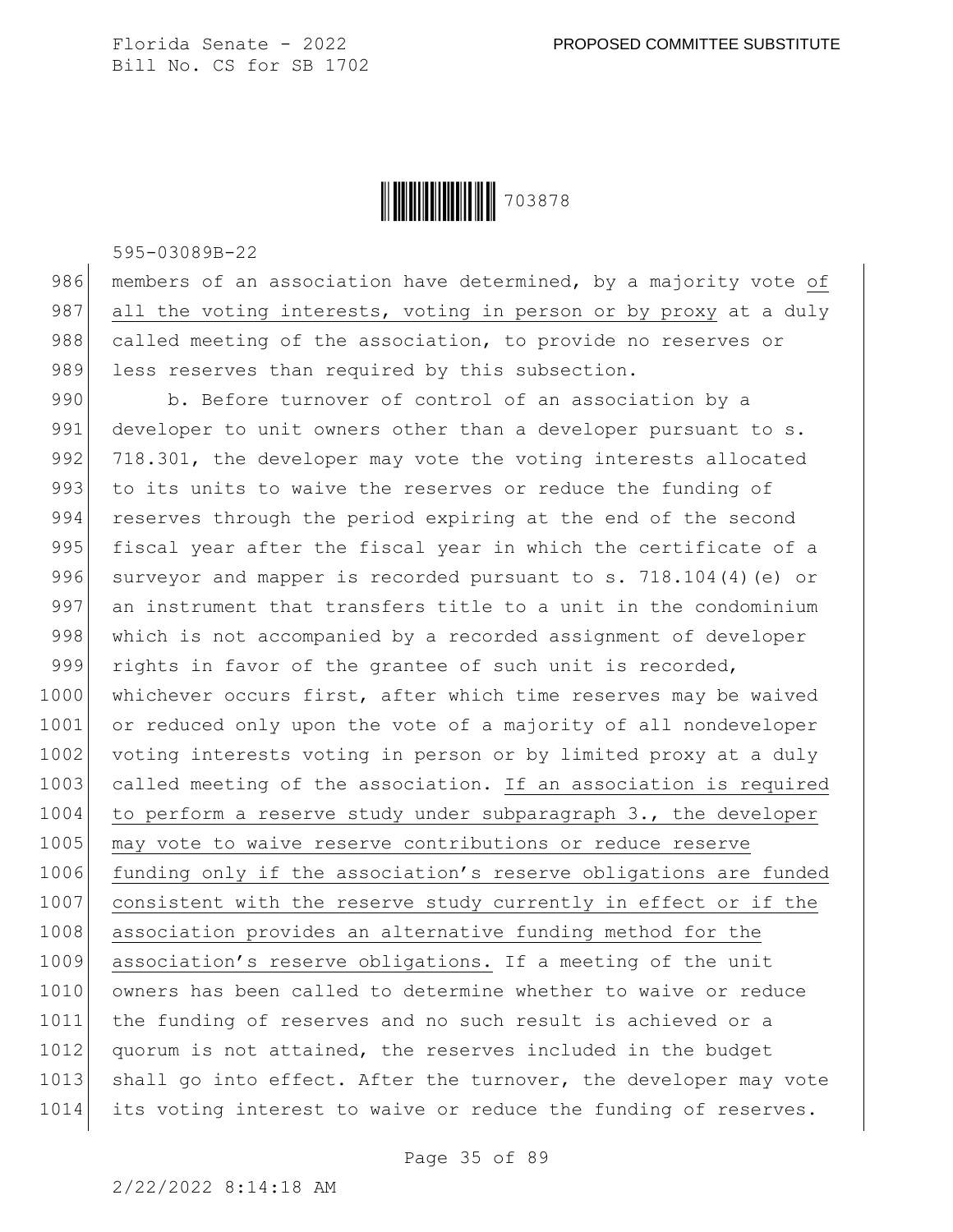#### **|| || || || || || || || || || ||** 703878

595-03089B-22

1015 3. Effective January 1, 2024, unless the declaration of 1016 condominium, articles of incorporation, or bylaws provide for a 1017 more frequent reserve study, an association with a residential 1018 condominium building that is three stories or more in height and 1019 subject to the milestone inspection requirements in s. 553.899 1020 must have a study conducted of the reserves required to 1021 maintain, repair, replace, and restore the condominium property 1022 identified in s. 718.301(4)(p) at least every 3 years. The board 1023 shall review the results of such study at least annually to 1024 determine if reserves are sufficient to meet the association's 1025 reserve obligations and to make any adjustments the board deems 1026 necessary to maintain reserves, as appropriate. The division 1027 shall adopt rules setting forth uniform financial standards and 1028 forms for reserve studies. The reserve study must include, 1029 without limitation: 1030 a. A summary of any inspection of the major components of 1031 the condominium property identified in s. 718.301(4)(p) and any 1032 other portion of the condominium property that the association 1033 is obligated to maintain, repair, replace, or restore; 1034 b. If applicable, a summary of the findings and 1035 recommendations of the milestone inspection report required 1036 under s. 553.899 and any other structural or life safety 1037 inspection of the condominium property considered in the reserve 1038 study; 1039 c. An identification of the structural components of the 1040 building for which necessary reserves may be reasonably 1041 projected and an identification of the structural components of 1042 the building with an indefinite useful life for which a 1043 reasonable determination of necessary reserves may not be

Page 36 of 89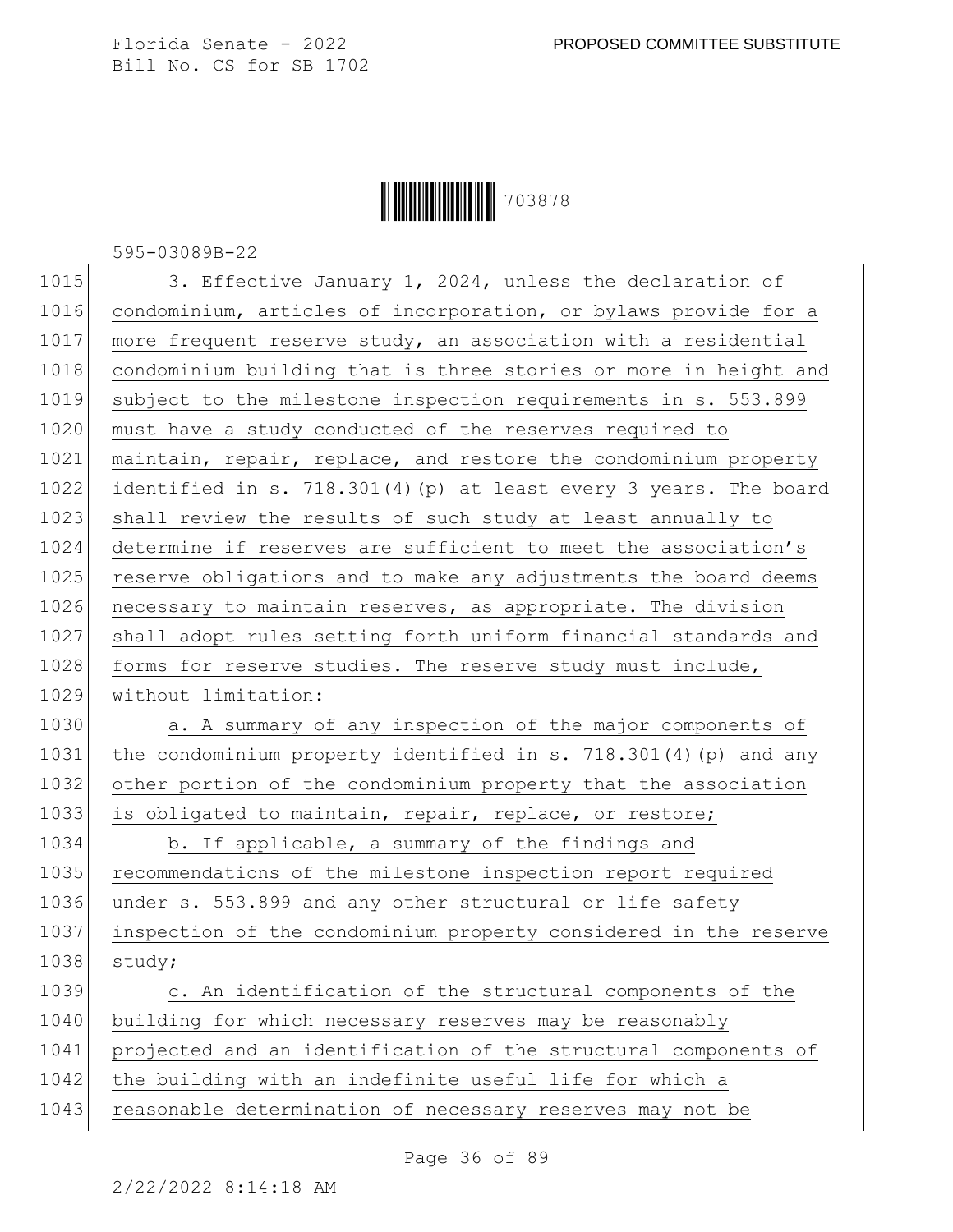#### Ì703878XÎ703878

595-03089B-22

1044 estimated;

1045 d. An estimate of the useful life of the structural 1046 components of the building identified in s. 718.301(4)(p) for 1047 which an estimate of useful life may be determined as attested 1048 to by a licensed architect or engineer in the turnover 1049 inspection required under s. 718.301(4)(p), a milestone 1050 inspection, or any other structural or life safety inspection of 1051 the condominium property;

1052 e. An estimate of the remaining useful life of any other 1053 portion of the condominium property that the association is 1054 obligated to maintain, repair, replace, or restore;

1055 f. An estimate of the cost of maintenance, repair, 1056 replacement, or restoration of each major component of the 1057 condominium property identified in s. 718.301(4)(p) and any 1058 other portion of the condominium property identified pursuant to 1059 sub-subparagraph c.;

1060 g. An estimate of the total annual assessment that may be 1061 necessary to cover the cost of maintaining, repairing, 1062 replacing, or restoring the major components of the condominium 1063 property identified in s. 718.301(4)(p) and any other portion of 1064 the condominium property identified pursuant to sub-subparagraph  $1065$  c., and an estimate of the funding plan, including any 1066 alternative funding method, which may be necessary to provide 1067 adequate funding for the required reserves; and

1068 h. A schedule for the full funding of reserves. A reserve 1069 account is fully funded when the actual or projected reserve 1070 balance in the reserve account is equal in direct proportion to 1071 the fraction of useful life for a given component or components 1072 multiplied by the current replacement costs for the component or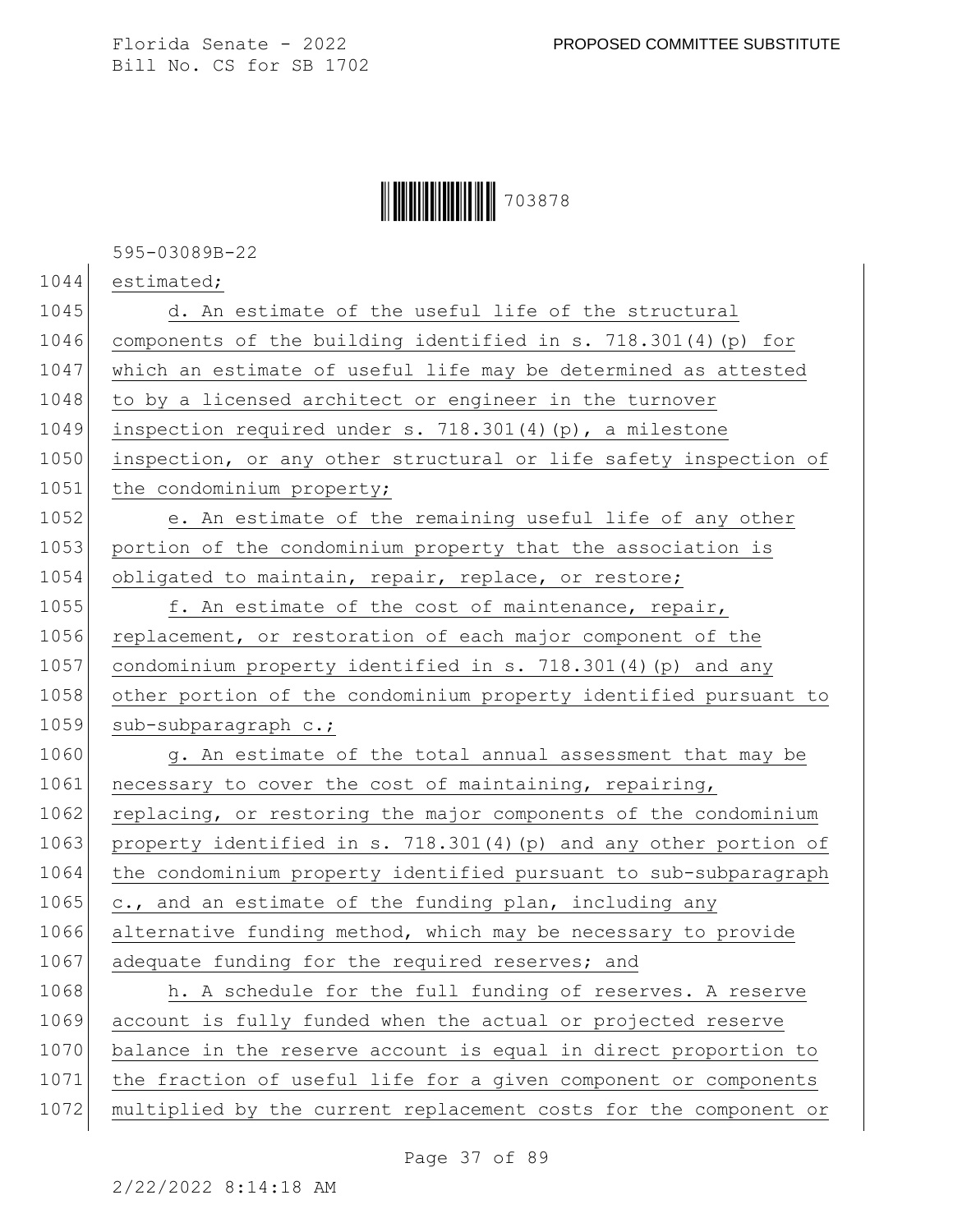#### Ì703878XÎ703878

595-03089B-22

1073 components.

1074 4. The annual budget must, at minimum: 1075 a. Identify all items for which reserves are or will be 1076 established; 1077 b. Provide an estimate of the maintenance, repair, and 1078 replacement costs for the structural components for which an 1079 estimate of useful life may be determined; 1080 c. Identify any structural component for which a reserve 1081 account is not established or reserves are not funded, because 1082 the useful life of the component cannot be determined; 1083 d. As of the beginning of the fiscal year for which the 1084 budget is prepared, the current amount of accumulated funds for 1085 each reserve component or, if the pooling method is used, the 1086 amount of the accumulated pooled funds; 1087 e. A description of the funding plan for the reserve 1088 funding obligations of the association, including the use of 1089 regular assessments, special assessments, and any other 1090 alternative funding method; and 1091 f. A description of the procedures used for the estimation 1092 and accumulation of reserves pursuant to this paragraph, the 1093 identity of any independent third party who conducted the 1094 reserve study on behalf of the association, and the extent to 1095 which the association is funding its reserve obligations 1096 consistent with the reserve study currently in effect. 1097 5.3. Reserve funds and any interest accruing thereon shall 1098 remain in the reserve account or accounts, and may be used only 1099 for authorized reserve expenditures unless their use for other 1100 purposes is approved in advance by a majority vote of all voting

1101 interests, voting in person or by limited proxy at a duly called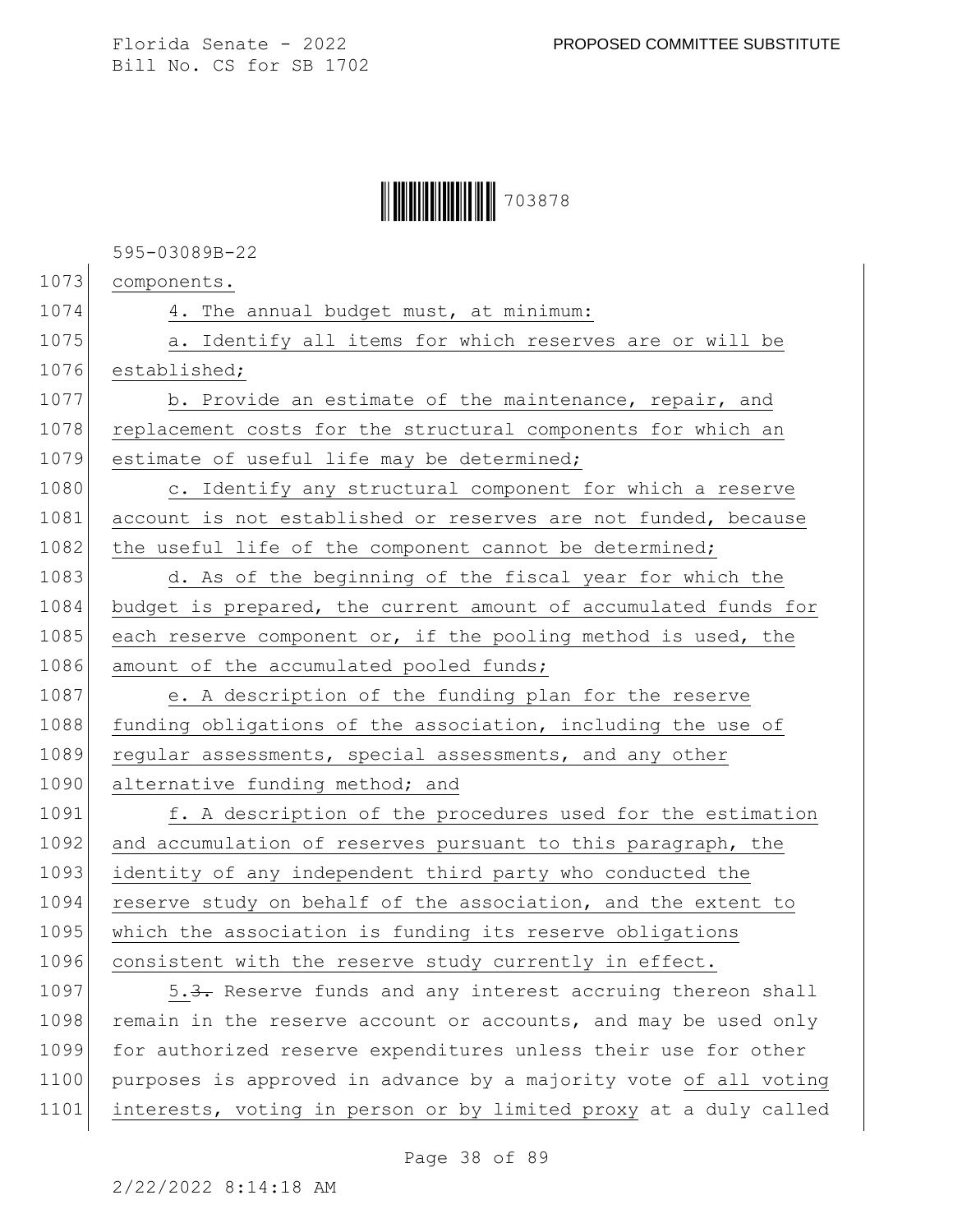

595-03089B-22

1102 meeting of the association; provided that the use of reserve 1103 funds for a purpose other than authorized reserve expenditures 1104 is authorized in the exercise of the association's emergency 1105 powers under s. 718.1265. Before turnover of control of an 1106 association by a developer to unit owners other than the 1107 developer pursuant to s. 718.301, the developer-controlled 1108 association may not vote to use reserves for purposes other than 1109 those for which they were intended without the approval of a 1110 majority of all nondeveloper voting interests, voting in person 1111 or by limited proxy at a duly called meeting of the association.

1112 6.a.4. The only voting interests that are eligible to vote 1113 on questions that involve waiving or reducing the funding of 1114 reserves, or using existing reserve funds for purposes other 1115 than purposes for which the reserves were intended, are the 1116 voting interests of the units subject to assessment to fund the 1117 reserves in question. Proxy questions relating to waiving or 1118 reducing the funding of reserves or using existing reserve funds 1119 for purposes other than purposes for which the reserves were 1120 intended must contain the following statement in capitalized, 1121 bold letters in a font size larger than any other used on the 1122 face of the proxy ballot: WAIVING OF RESERVES, IN WHOLE OR IN 1123 PART, OR ALLOWING ALTERNATIVE USES OF EXISTING RESERVES MAY 1124 RESULT IN UNIT OWNER LIABILITY FOR PAYMENT OF UNANTICIPATED 1125 SPECIAL ASSESSMENTS REGARDING THOSE ITEMS.

1126 b. If the association has voted to waive reserves or to use 1127 existing reserve funds for purposes other than purposes for 1128 which the reserves were intended, the budget must contain the 1129 following statement in conspicuous type: THE OWNERS HAVE ELECTED 1130 TO WAIVE RESERVES, IN WHOLE OR IN PART, OR ALLOWED ALTERNATIVE

Page 39 of 89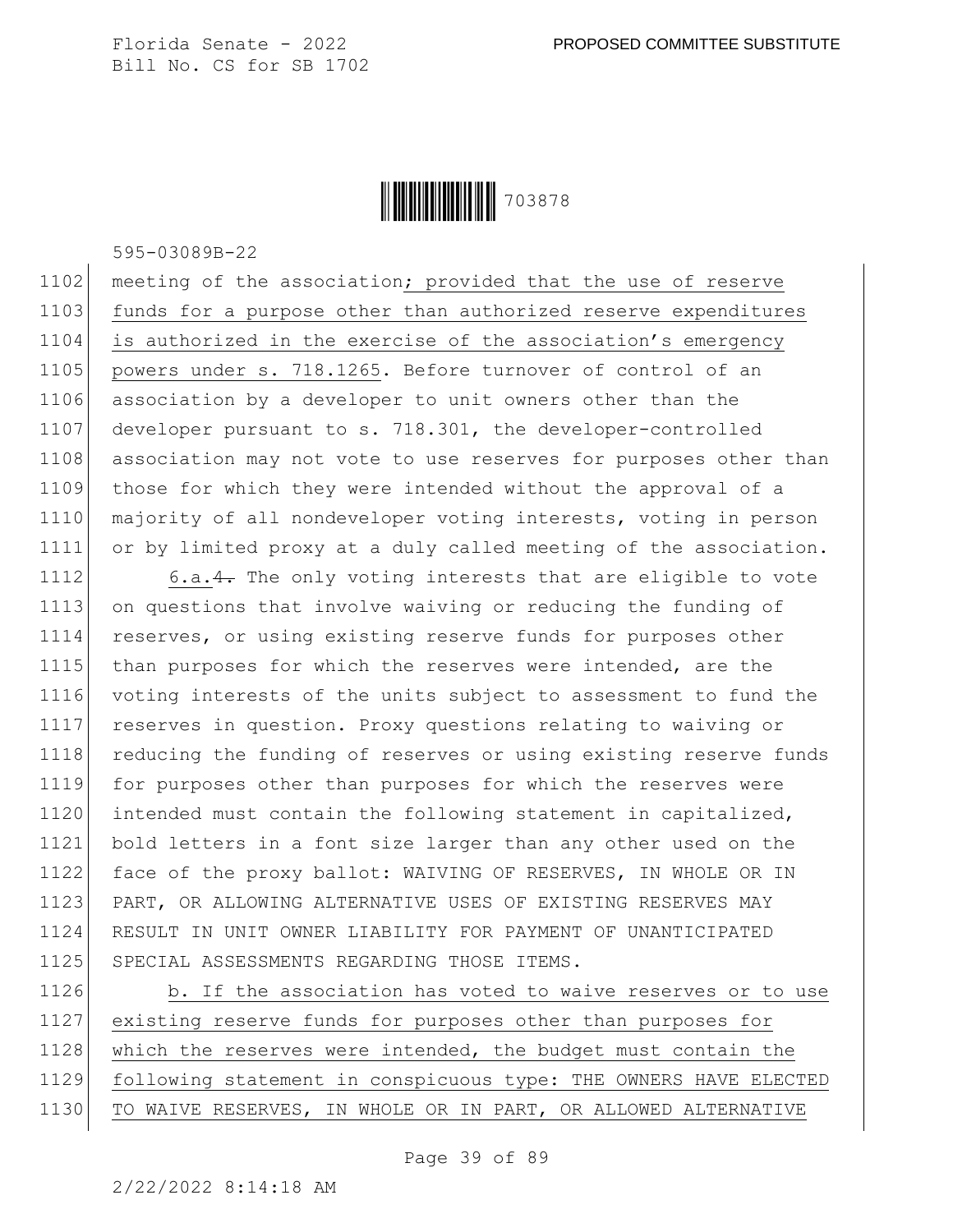## **|| || || || || || || || || || ||** 703878

595-03089B-22

| USES OF EXISTING RESERVES UNDER SECTION 718.112(2)(f), FLORIDA   |
|------------------------------------------------------------------|
| STATUTES. THE WAIVING OR ALTERNATIVE USE OF RESERVE FUNDS MAY    |
| RESULT IN UNIT OWNER LIABILITY FOR PAYMENT OF UNANTICIPATED      |
| SPECIAL ASSESSMENTS REGARDING THOSE ITEMS.                       |
| c. On or after January 1, 2026, if the association is            |
| required to perform a reserve study under this paragraph and the |
| budget of the association does not fund the association's        |
| reserve obligations consistent with the reserve study currently  |
| in effect, the budget must also contain the following statement  |
| in conspicuous type: THE ASSOCIATION'S LAST RESERVE STUDY IS     |
| DATED  THE RESERVE AMOUNT BUDGETED AND/OR COLLECTED IS LESS      |
| THAN REQUIRED BY THE RESERVE STUDY SCHEDULE. FAILURE TO FUND     |
| RESERVES CONSISTENT WITH THE ASSOCIATION'S RESERVE STUDY MAY     |
| RESULT IN UNANTICIPATED SPECIAL ASSESSMENTS REGARDING THOSE      |
| ITEMS.                                                           |
| (p) Mandatory milestone inspections.-If an association is        |
| required to have a milestone inspection performed pursuant to s. |
| 553.899, the association must arrange for the milestone          |
| inspection to be performed and is responsible for ensuring       |
| compliance with the requirements of s. 553.899. The association  |
| is responsible for all costs associated with the inspection.     |
| Upon completion of a phase one or phase two milestone inspection |
| and receipt of the inspector-prepared summary of the inspection  |
| report from the architect or engineer who performed the          |
| inspection, the association must distribute a copy of the        |
| inspector-prepared summary of the inspection report to each unit |
| owner, regardless of the findings or recommendations in the      |
| report, by United States mail or personal delivery; must post a  |
| copy of the inspector-prepared summary in a conspicuous place on |
|                                                                  |

Page 40 of 89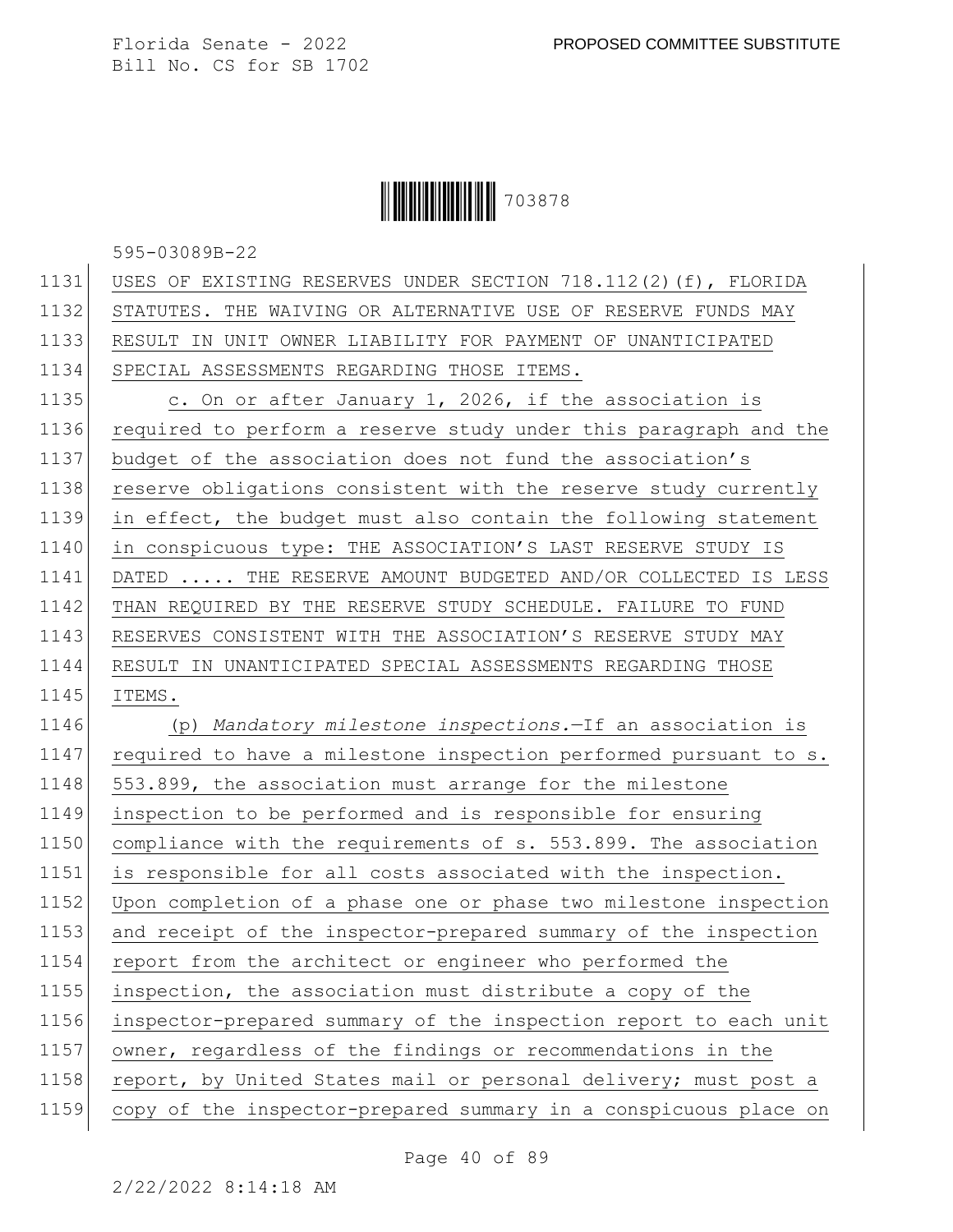#### **|| || || || || || || || || || ||** 703878

595-03089B-22

1160 the condominium property; and must publish the full report and 1161 inspector-prepared summary on the association's website, if the 1162 association is required to have a website.

1163 Section 5. Present subsections (4) through (9) of section 1164 718.113, Florida Statutes, are redesignated as subsections (5) 1165 through (10), respectively, a new subsection (4) is added to 1166 that section, and subsections (1) and (2) of that section are 1167 amended, to read:

1168 718.113 Maintenance; limitation upon improvement; display 1169 of flag; hurricane shutters and protection; display of religious 1170 decorations.-

1171 (1) Maintenance of the common elements is the 1172 responsibility of the association, except for any maintenance 1173 responsibility for limited common elements assigned to the unit 1174 owner by the declaration. The association shall provide for the 1175 maintenance, repair, and replacement of the condominium property 1176 for which it bears responsibility. After turnover of control of 1177 the association to the unit owners, the association must perform 1178 any required maintenance identified by the developer pursuant to 1179 s. 718.301(4)(p) until the association obtains new maintenance 1180 protocols from a licensed professional engineer or architect. 1181 The declaration may provide that certain limited common elements 1182 shall be maintained by those entitled to use the limited common 1183 elements or that the association shall provide the maintenance, 1184 either as a common expense or with the cost shared only by those 1185 entitled to use the limited common elements. If the maintenance 1186 is to be by the association at the expense of only those 1187 entitled to use the limited common elements, the declaration 1188 | shall describe in detail the method of apportioning such costs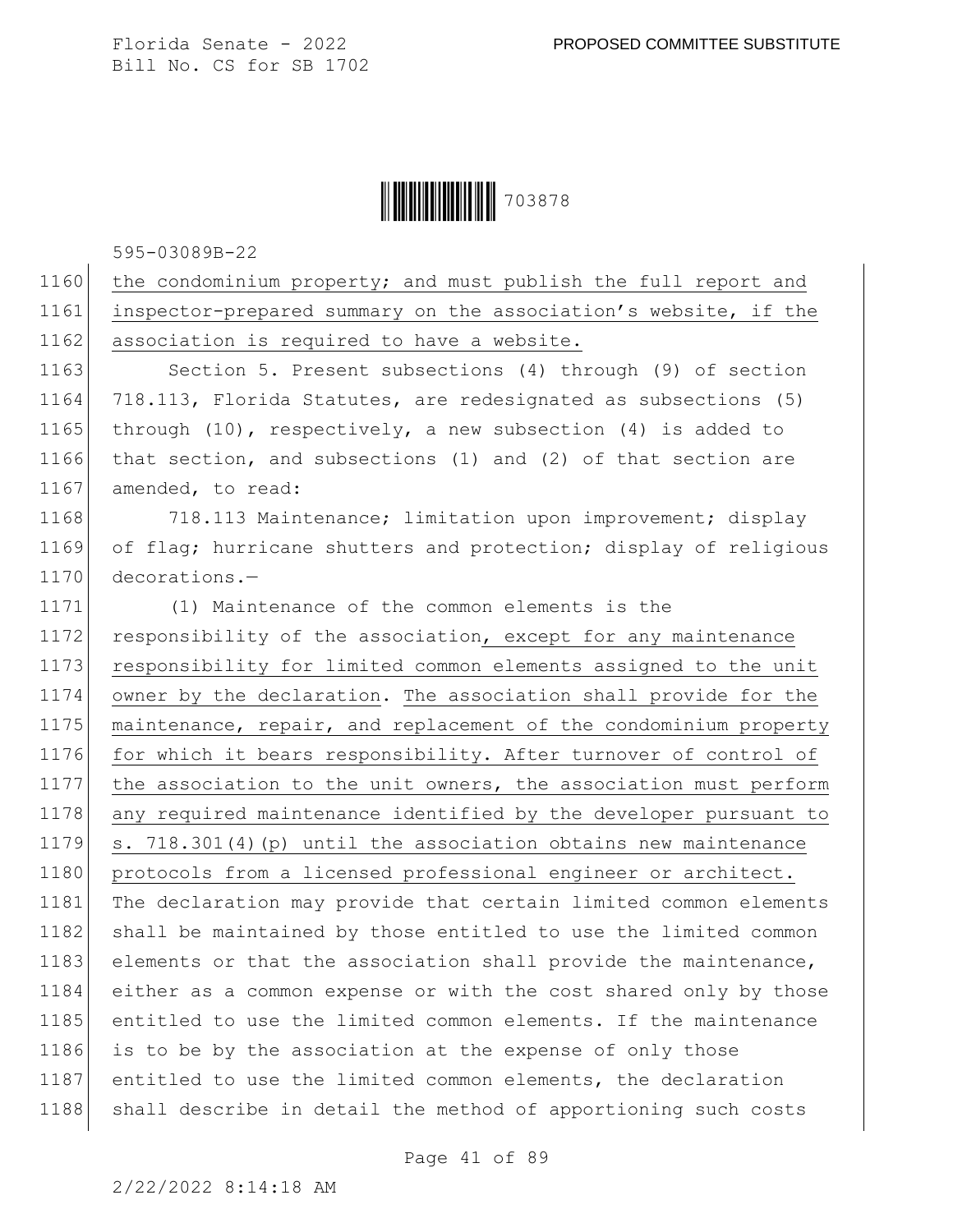

595-03089B-22

1189 among those entitled to use the limited common elements, and the 1190 association may use the provisions of s. 718.116 to enforce 1191 payment of the shares of such costs by the unit owners entitled 1192 to use the limited common elements.

1193 (2)(a) Except as otherwise provided in this section, there 1194 shall be no material alteration or substantial additions to the 1195 common elements or to real property which is association 1196 property, except in a manner provided in the declaration as 1197 originally recorded or as amended under the procedures provided 1198 therein. If the declaration as originally recorded or as amended 1199 under the procedures provided therein does not specify the 1200 procedure for approval of material alterations or substantial 1201 additions, 75 percent of the total voting interests of the 1202 association must approve the alterations or additions before the 1203 material alterations or substantial additions are commenced. 1204 This paragraph is intended to clarify existing law and applies 1205 to associations existing on July 1, 2018.

1206 (b) There shall not be any material alteration of, or 1207 substantial addition to, the common elements of any condominium 1208 operated by a multicondominium association unless approved in 1209 the manner provided in the declaration of the affected 1210 condominium or condominiums as originally recorded or as amended 1211 under the procedures provided therein. If a declaration as 1212 originally recorded or as amended under the procedures provided 1213 therein does not specify a procedure for approving such an 1214 alteration or addition, the approval of 75 percent of the total 1215 voting interests of each affected condominium is required before 1216 the material alterations or substantial additions are commenced. 1217 This subsection does not prohibit a provision in any

Page 42 of 89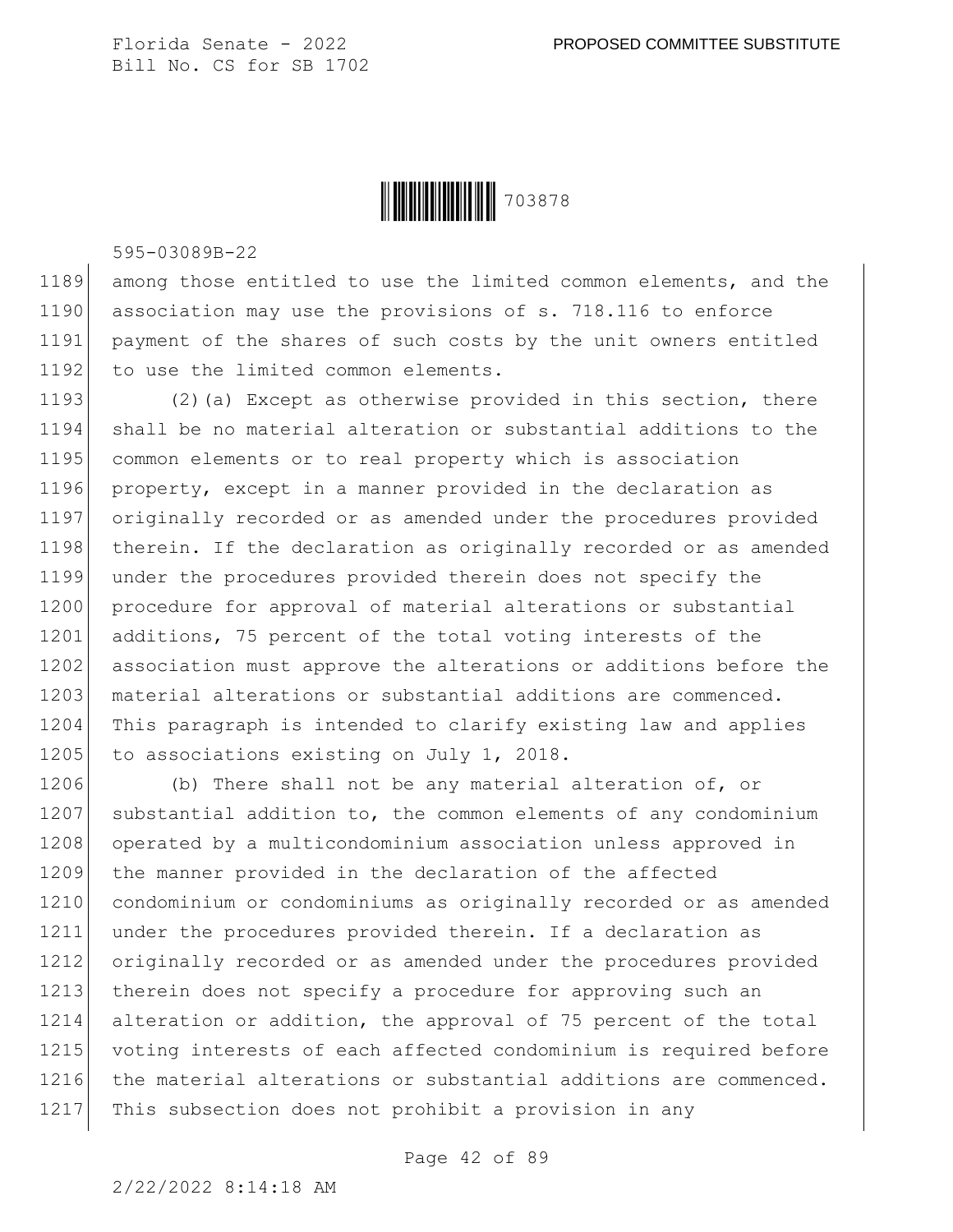

595-03089B-22

1218 declaration, articles of incorporation, or bylaws as originally 1219 recorded or as amended under the procedures provided therein 1220 requiring the approval of unit owners in any condominium 1221 operated by the same association or requiring board approval 1222 before a material alteration or substantial addition to the 1223 common elements is permitted. This paragraph is intended to 1224 clarify existing law and applies to associations existing on 1225 July 1, 2018.

1226 (c) There shall not be any material alteration or 1227 substantial addition made to association real property operated 1228 by a multicondominium association, except as provided in the 1229 declaration, articles of incorporation, or bylaws as originally 1230 recorded or as amended under the procedures provided therein. If 1231 the declaration, articles of incorporation, or bylaws as 1232 originally recorded or as amended under the procedures provided 1233 therein do not specify the procedure for approving an alteration 1234 or addition to association real property, the approval of 75 1235 percent of the total voting interests of the association is 1236 required before the material alterations or substantial 1237 additions are commenced. This paragraph is intended to clarify 1238 existing law and applies to associations existing on July 1, 1239 2018.

1240 (d) The necessary maintenance, repair, or replacement of 1241 condominium property is not a material alteration or substantial 1242 addition requiring unit owner approval.

1243 (4) The association is not liable for alternative housing 1244 costs, lost rent, or other expenses if a unit must be vacated in 1245 whole or in part or if access to a common element is denied for 1246 necessary maintenance, repair, or replacement of condominium

Page 43 of 89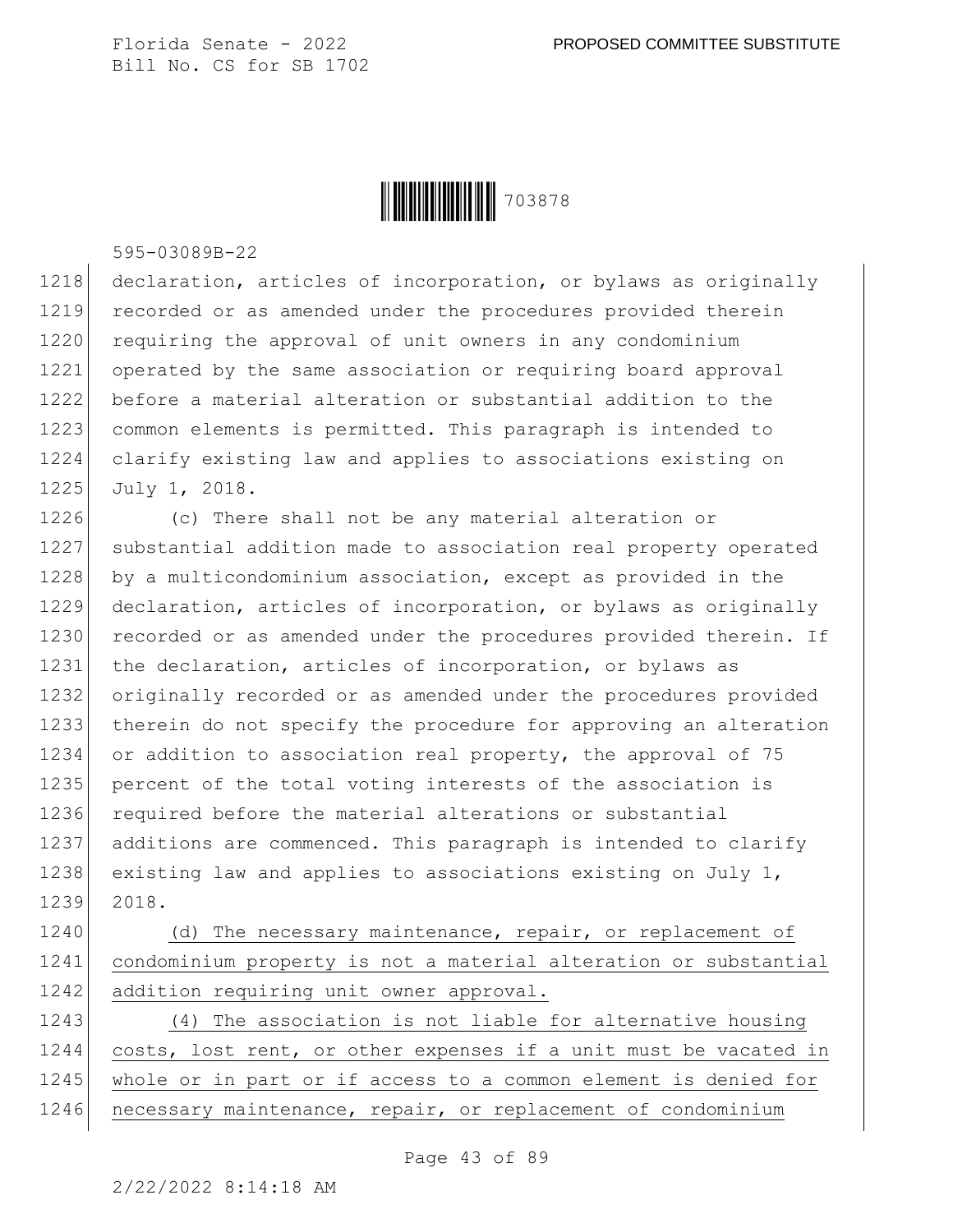

595-03089B-22

1247 property.

1248 Section 6. Paragraphs (a) and (e) of subsection (1) of 1249 section 718.115, Florida Statutes, are amended to read:

1250 718.115 Common expenses and common surplus.-

1251 (1)(a) Common expenses include the expenses of the 1252 operation, maintenance, repair, replacement, or protection of 1253 the common elements and association property, costs of carrying 1254 out the powers and duties of the association, and any other 1255 expense, whether or not included in the foregoing, designated as 1256 common expense by this chapter, the declaration, the documents 1257 creating the association, or the bylaws. Common expenses also 1258 include reasonable transportation services, insurance for 1259 directors and officers, road maintenance and operation expenses, 1260 in-house communications, and security services, which are 1261 reasonably related to the general benefit of the unit owners 1262 even if such expenses do not attach to the common elements or 1263 property of the condominium. However, such common expenses must 1264 either have been services or items provided on or after the date 1265 control of the association is transferred from the developer to 1266 the unit owners or must be services or items provided for in the 1267 condominium documents or bylaws. Unless the manner of payment or 1268 allocation of expenses is otherwise addressed in the declaration 1269 of condominium, the expenses of any items or services required 1270 by any federal, state, or local governmental entity to be 1271 installed, maintained, or supplied to the condominium property 1272 by the association, including, but not limited to, firesafety 1273 equipment or water and sewer service where a master meter serves 1274 the condominium, shall be common expenses whether or not such 1275 items or services are specifically identified as common expenses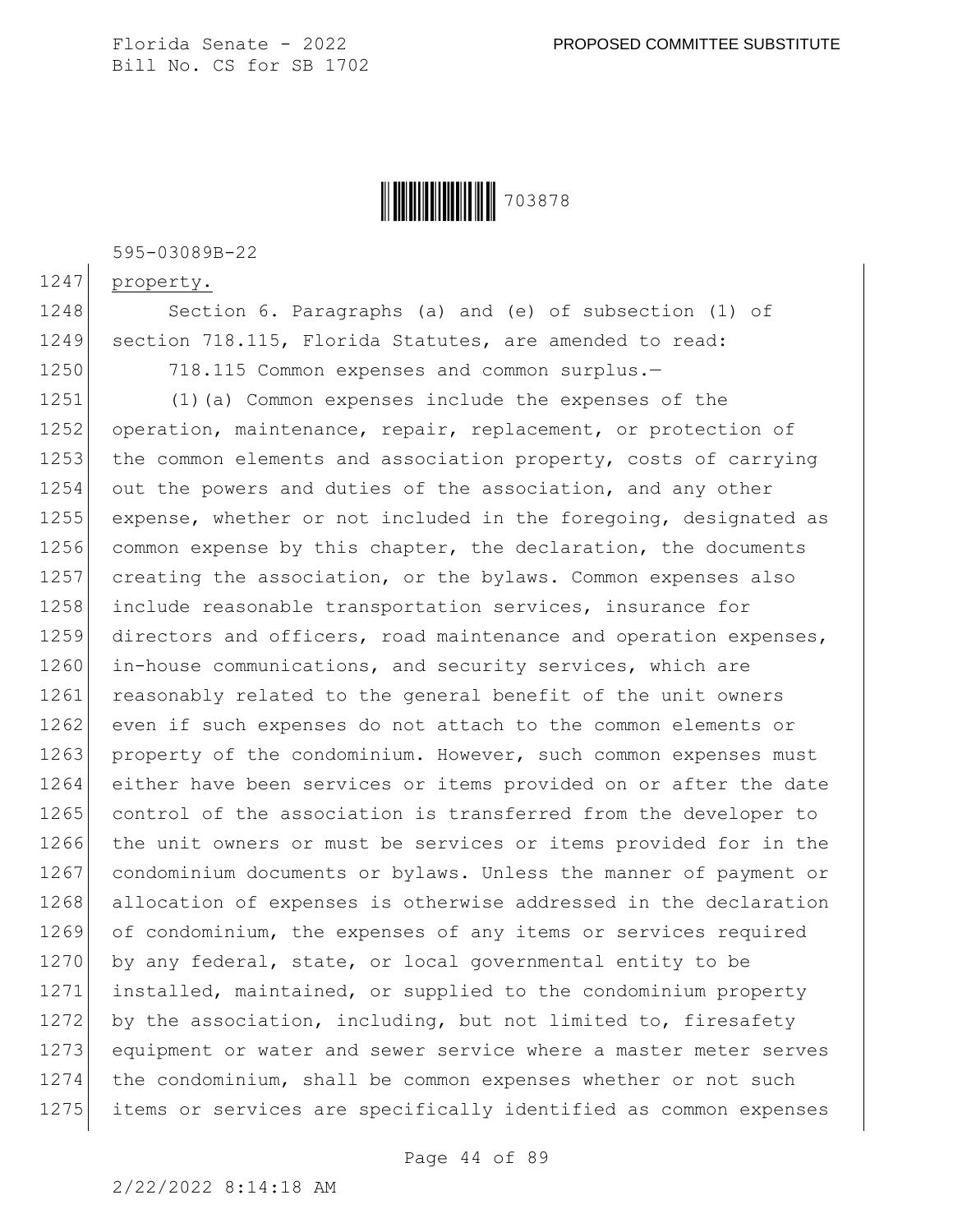**|| || || || || || || || || || ||** 703878

595-03089B-22

1276 in the declaration of condominium, articles of incorporation, or 1277 bylaws of the association. Notwithstanding any provision in a 1278 declaration, the articles of incorporation, or the bylaws 1279 requiring, prohibiting, or limiting a board of administration's 1280 authority to adopt a special assessment or to borrow money on 1281 behalf of the association, including any provision in a 1282 declaration, the articles of incorporation, or the bylaws 1283 requiring unit owner voting or approval, the board may adopt a 1284 special assessment or borrow money for the necessary 1285 maintenance, repair, or replacement of condominium property.

1286 (e) The expense of installation, replacement, operation, 1287 repair, and maintenance of hurricane shutters, impact glass, 1288 code-compliant windows or doors, or other types of code-1289 compliant hurricane protection by the board pursuant to s. 1290 718.113(6)  $\epsilon$ . 718.113(5) constitutes a common expense and shall 1291 be collected as provided in this section if the association is 1292 responsible for the maintenance, repair, and replacement of the 1293 hurricane shutters, impact glass, code-compliant windows or 1294 doors, or other types of code-compliant hurricane protection 1295 pursuant to the declaration of condominium. However, if the 1296 maintenance, repair, and replacement of the hurricane shutters, 1297 impact glass, code-compliant windows or doors, or other types of 1298 code-compliant hurricane protection are the responsibility of 1299 the unit owners pursuant to the declaration of condominium, the 1300 cost of the installation of the hurricane shutters, impact 1301 glass, code-compliant windows or doors, or other types of code-1302 compliant hurricane protection is not a common expense and shall 1303 be charged individually to the unit owners based on the cost of 1304 installation of the hurricane shutters, impact glass, code-

Page 45 of 89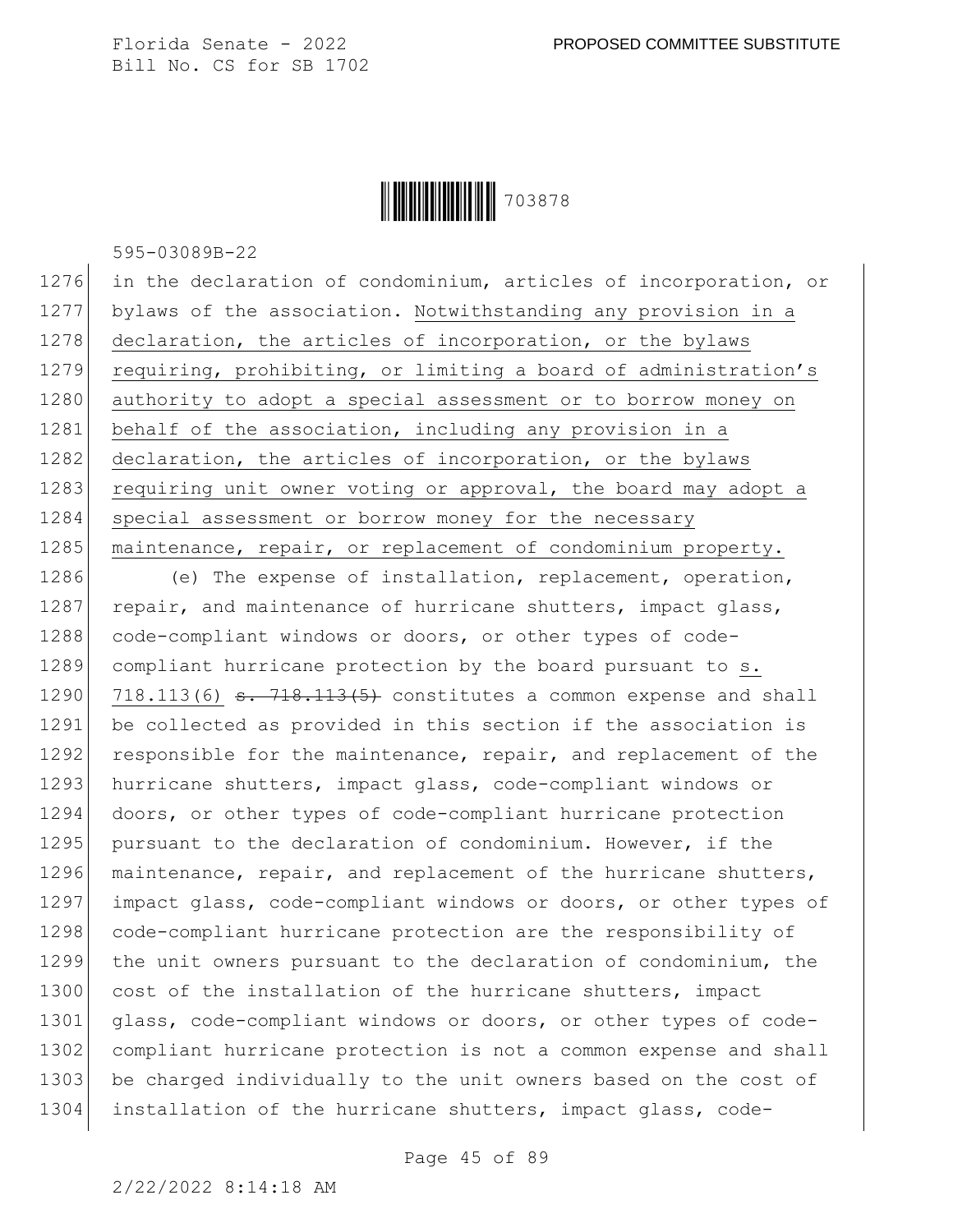

595-03089B-22

1305 compliant windows or doors, or other types of code-compliant 1306 hurricane protection appurtenant to the unit. Notwithstanding s. 1307 718.116(9), and regardless of whether or not the declaration 1308 requires the association or unit owners to maintain, repair, or 1309 replace hurricane shutters, impact glass, code-compliant windows 1310 or doors, or other types of code-compliant hurricane protection, 1311 a unit owner who has previously installed hurricane shutters in 1312 accordance with s. 718.113(6)  $s. 718.113(5)$  that comply with the 1313 current applicable building code shall receive a credit when the 1314 shutters are installed; a unit owner who has previously 1315 installed impact glass or code-compliant windows or doors that 1316 comply with the current applicable building code shall receive a 1317 credit when the impact glass or code-compliant windows or doors 1318 are installed; and a unit owner who has installed other types of 1319 code-compliant hurricane protection that comply with the current 1320 applicable building code shall receive a credit when the same 1321 type of other code-compliant hurricane protection is installed, 1322 and the credit shall be equal to the pro rata portion of the 1323 assessed installation cost assigned to each unit. However, such 1324 unit owner remains responsible for the pro rata share of 1325 expenses for hurricane shutters, impact glass, code-compliant 1326 windows or doors, or other types of code-compliant hurricane 1327 protection installed on common elements and association property 1328 by the board pursuant to s. 718.113(6)  $s. 718.113(5)$  and remains 1329 responsible for a pro rata share of the expense of the 1330 replacement, operation, repair, and maintenance of such 1331 shutters, impact glass, code-compliant windows or doors, or 1332 other types of code-compliant hurricane protection. 1333 Section 7. Subsections (1) and (5) of section 718.1255,

Page 46 of 89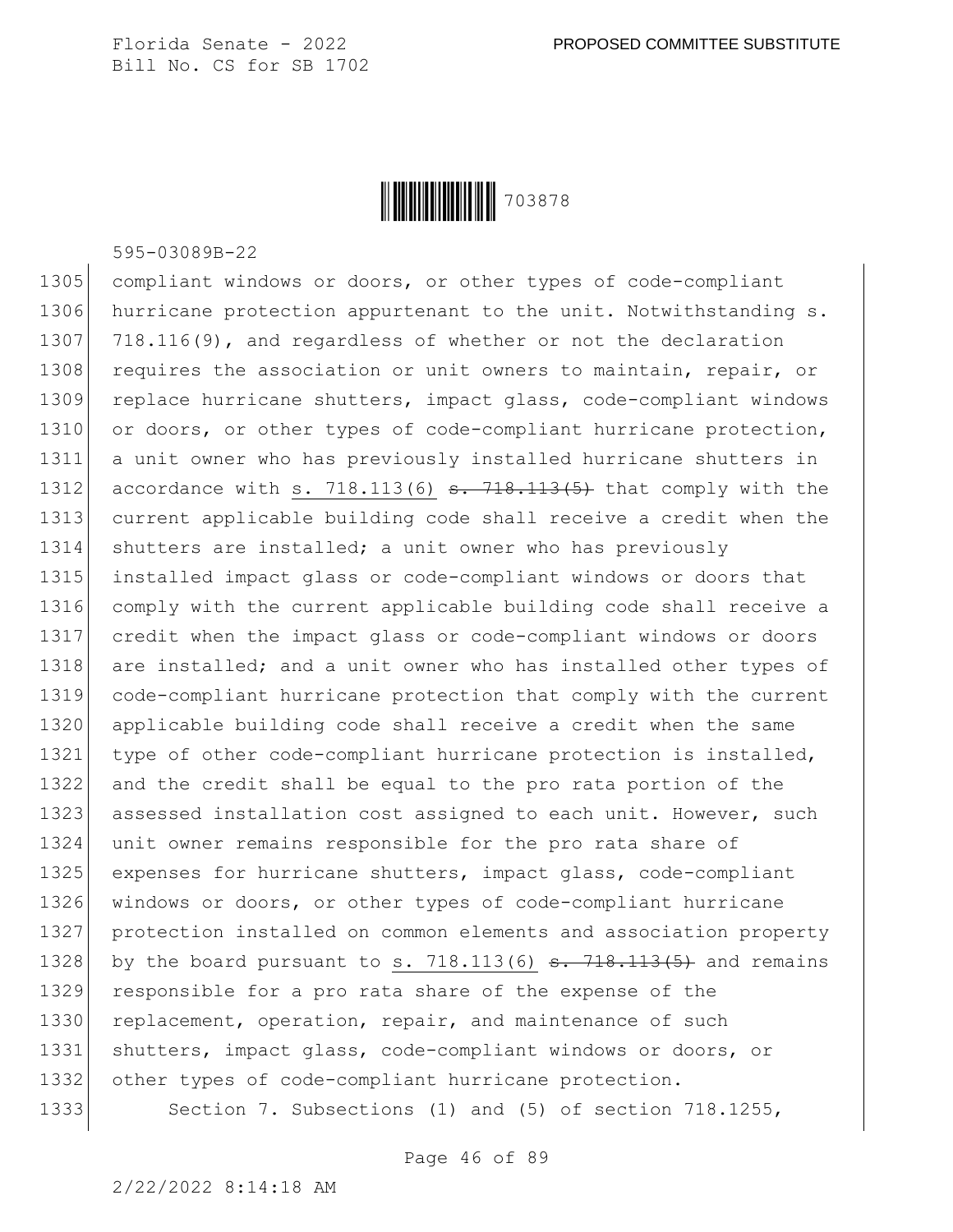| 703878 |
|--------|
|--------|

595-03089B-22

|      | UUUUJI 44                                                     |
|------|---------------------------------------------------------------|
| 1334 | Florida Statutes, are amended to read:                        |
| 1335 | 718.1255 Alternative dispute resolution; mediation;           |
| 1336 | nonbinding arbitration; applicability.-                       |
| 1337 | (1) DEFINITIONS. As used in this section, the term            |
| 1338 | "dispute" means any disagreement between two or more parties  |
| 1339 | that involves:                                                |
| 1340 | (a) The authority of the board of directors, under this       |
| 1341 | chapter or association document, to:                          |
| 1342 | 1. Require any owner to take any action, or not to take any   |
| 1343 | action, involving that owner's unit or the appurtenances      |
| 1344 | thereto.                                                      |
| 1345 | 2. Alter or add to a common area or element.                  |
| 1346 | (b) The failure of a governing body, when required by this    |
| 1347 | chapter or an association document, to:                       |
| 1348 | 1. Properly conduct elections.                                |
| 1349 | 2. Give adequate notice of meetings or other actions.         |
| 1350 | 3. Properly conduct meetings.                                 |
| 1351 | 4. Allow inspection of books and records.                     |
| 1352 | (c) A plan of termination pursuant to s. 718.117.             |
| 1353 | (d) The failure of a governing body, when required by this    |
| 1354 | chapter or an association document, to:                       |
| 1355 | 1. Perform a structural or life safety inspection,            |
| 1356 | including the milestone inspection required under s. 553.899. |
| 1357 | 2. Perform a reserve study as required by law or the          |
| 1358 | declaration, articles of incorporation, or bylaws.            |
| 1359 | 3. Fund reserves as required by law or the declaration,       |
| 1360 | articles of incorporation, or bylaws.                         |
| 1361 | 4. Make or provide necessary maintenance or repairs of        |
| 1362 | condominium property.                                         |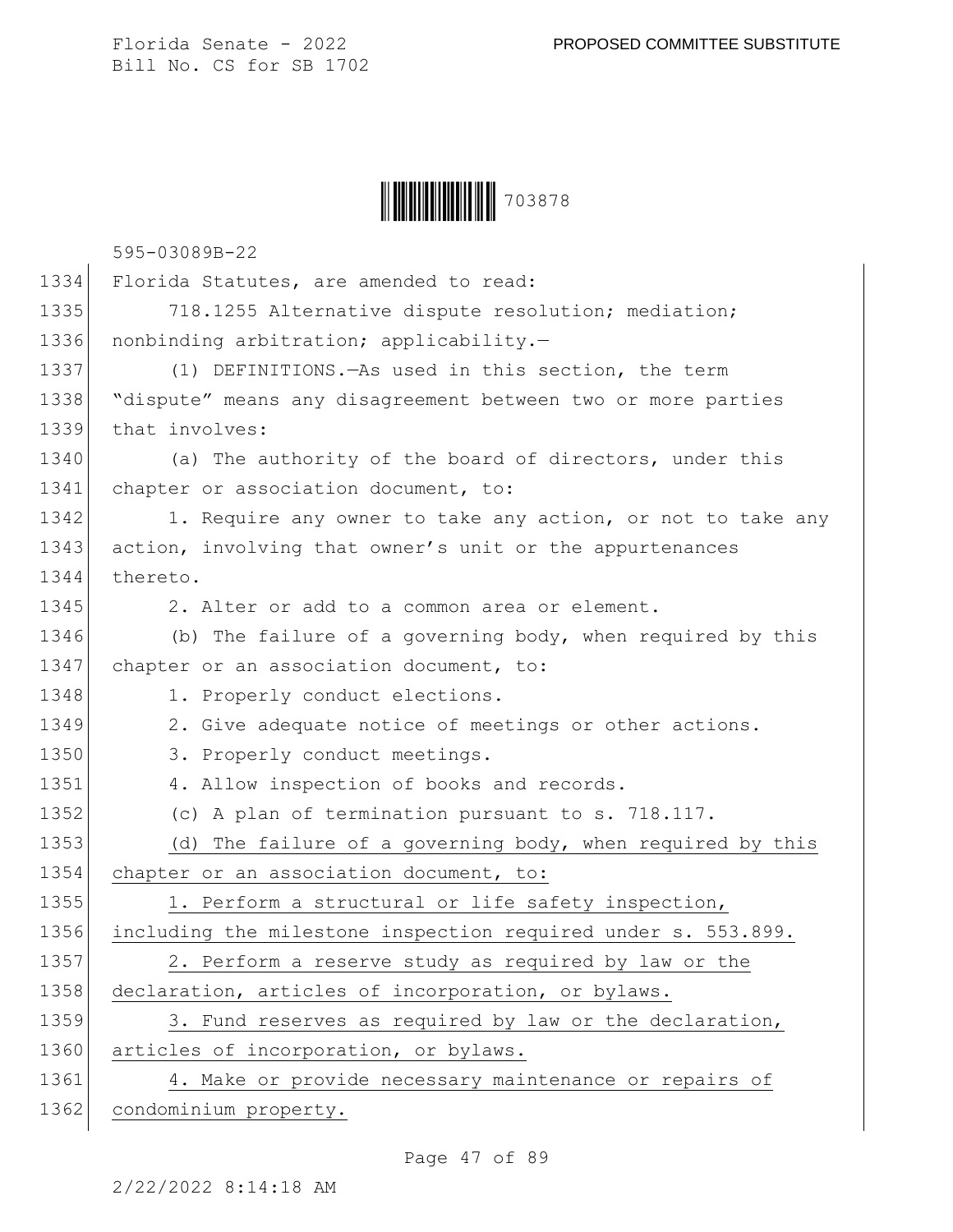**|| ||| ||| ||| ||| ||| ||| || ||** 703878

595-03089B-22

1363

1364 "Dispute" does not include any disagreement that primarily 1365 involves: title to any unit or common element; the 1366 interpretation or enforcement of any warranty; the levy of a fee 1367 or assessment, or the collection of an assessment levied against 1368 a party; the eviction or other removal of a tenant from a unit; 1369 alleged breaches of fiduciary duty by one or more directors; or 1370 claims for damages to a unit based upon the alleged failure of 1371 the association to maintain the common elements or condominium 1372 property.

1373 (5) PRESUIT MEDIATION.—In lieu of the initiation of 1374 nonbinding arbitration as provided in subsections  $(1)-(4)$ , a 1375 party may submit a dispute to presuit mediation in accordance 1376 with s. 720.311; however, election and recall disputes are not 1377 eligible for mediation and such disputes must be arbitrated by 1378 the division or filed in a court of competent jurisdiction. 1379 Disputes identified in paragraph (1)(d) are not subject to 1380 nonbinding arbitration under subsections  $(1)-(4)$  and must be 1381 submitted to presuit mediation in accordance with s. 720.311.

1382 Section 8. Paragraph (p) of subsection (4) of section 1383 718.301, Florida Statutes, is amended, and paragraph (r) is 1384 added to that subsection, to read:

1385 718.301 Transfer of association control; claims of defect 1386 by association.-

1387 (4) At the time that unit owners other than the developer 1388 elect a majority of the members of the board of administration 1389 of an association, the developer shall relinquish control of the 1390 association, and the unit owners shall accept control. 1391 Simultaneously, or for the purposes of paragraph (c) not more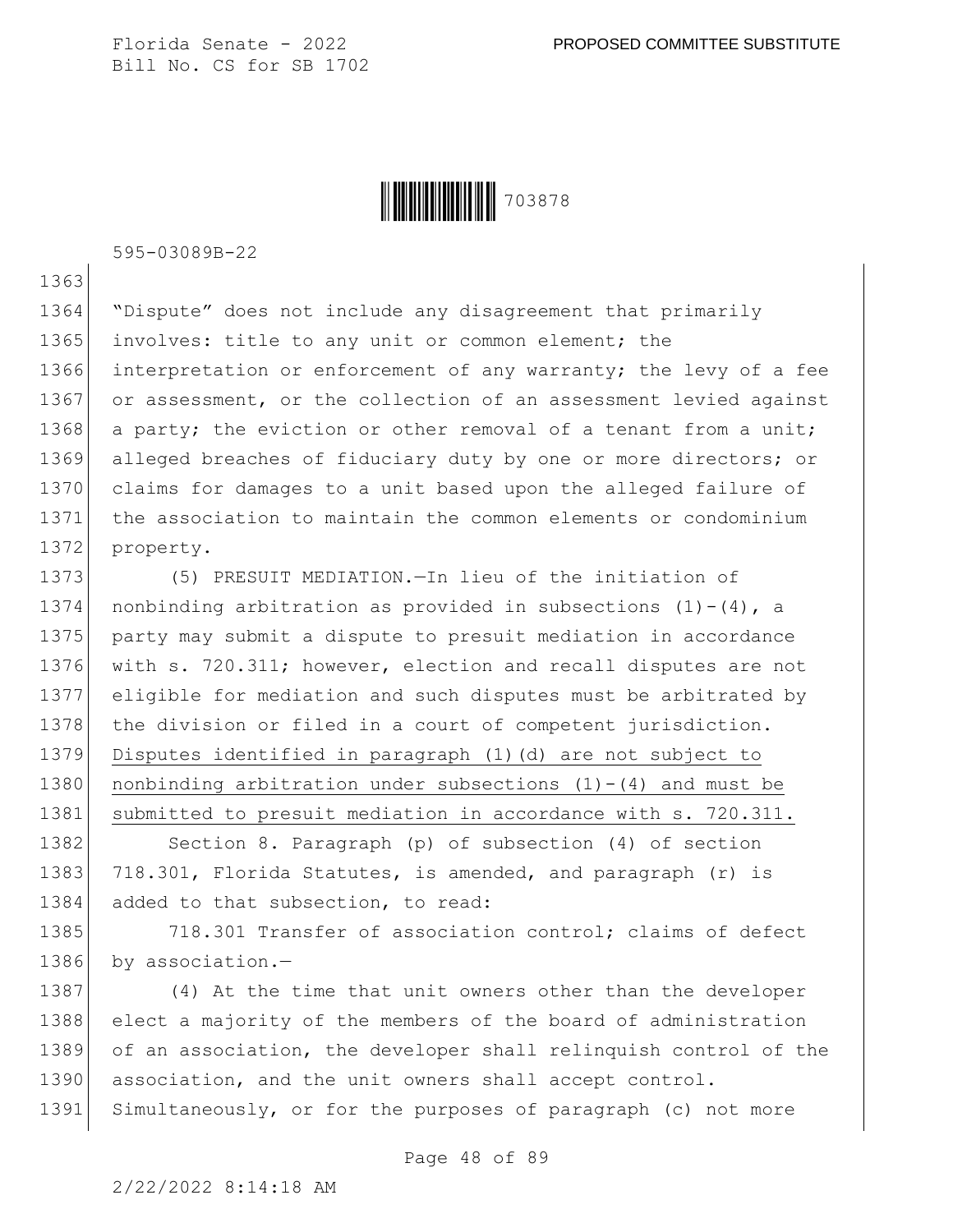|  | 703878 |
|--|--------|
|--|--------|

595-03089B-22

| 1392 | than 90 days thereafter, the developer shall deliver to the      |
|------|------------------------------------------------------------------|
| 1393 | association, at the developer's expense, all property of the     |
| 1394 | unit owners and of the association which is held or controlled   |
| 1395 | by the developer, including, but not limited to, the following   |
| 1396 | items, if applicable, as to each condominium operated by the     |
| 1397 | association:                                                     |
| 1398 | (p) Notwithstanding when the certificate of occupancy was        |
| 1399 | issued or the height of the building, a milestone inspection     |
| 1400 | report in compliance with s. 553.899 included in the official    |
| 1401 | records, under seal of an architect or engineer authorized to    |
| 1402 | practice in this state, and attesting to required maintenance,   |
| 1403 | condition, useful life, and replacement costs of the following   |
| 1404 | applicable condominium property common elements comprising a     |
| 1405 | turnover inspection report:                                      |
| 1406 | 1. Roof.                                                         |
| 1407 | 2. Structure, including load-bearing walls and primary           |
| 1408 | structural members and primary structural systems as those terms |
| 1409 | are defined in s. 627.706.                                       |
| 1410 | 3. Fireproofing and fire protection systems.                     |
| 1411 | 4. Elevators.                                                    |
| 1412 | 5. Heating and cooling systems.                                  |
| 1413 | 6. Plumbing.                                                     |
| 1414 | 7. Electrical systems.                                           |
| 1415 | 8. Swimming pool or spa and equipment.                           |
| 1416 | 9. Seawalls.                                                     |
| 1417 | 10. Pavement and parking areas.                                  |
| 1418 | 11. Drainage systems.                                            |
| 1419 | 12. Painting.                                                    |
| 1420 | 13. Irrigation systems.                                          |
|      |                                                                  |

2/22/2022 8:14:18 AM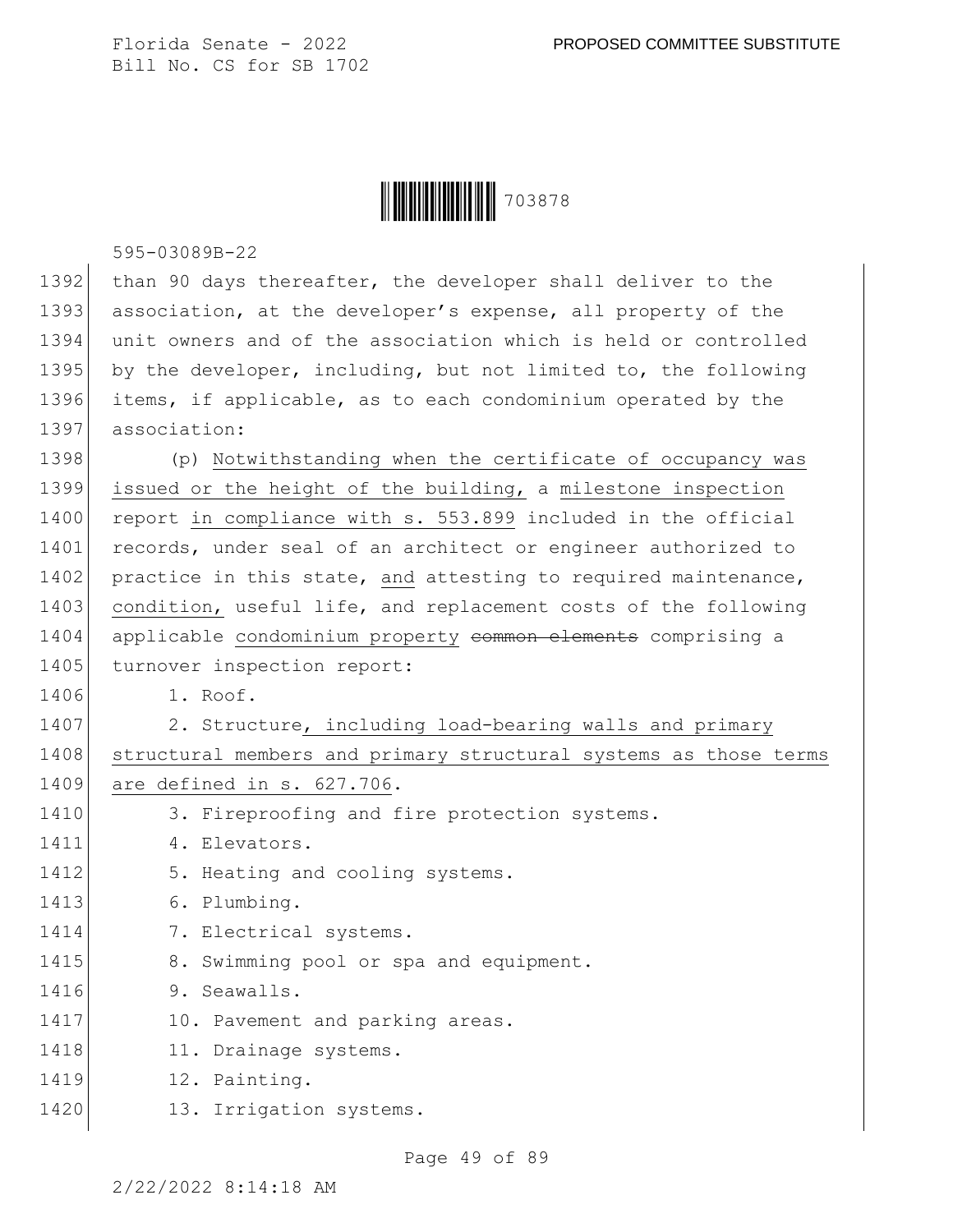#### **|| || || || || || || || || || ||** 703878

595-03089B-22

1421 14. Waterproofing.

1422 (r) A copy of the most recent reserve study required under 1423 s. 718.112(2)(f)3., along with the statements indicating the 1424 status of the reserves required under s. 718.112(2)(f)6., if 1425 applicable, or a statement in conspicuous type indicating that 1426 the association has not completed the required reserve study or 1427 that the association is not required to perform a reserve study, 1428 as applicable.

1429 Section 9. Present paragraphs (b) and (c) of subsection (2) 1430 of section 718.503, Florida Statutes, are redesignated as 1431 paragraphs (c) and (d), respectively, a new paragraph (b) is 1432 added to that subsection, and paragraph (b) of subsection (1) 1433 and paragraph (a) of subsection (2) of that section are amended, 1434 to read:

1435 718.503 Developer disclosure prior to sale; nondeveloper 1436 unit owner disclosure prior to sale; voidability.-

1437 (1) DEVELOPER DISCLOSURE.

1438 (b) *Copies of documents to be furnished to prospective*  1439 *buyer or lessee.*—Until such time as the developer has furnished 1440 the documents listed below to a person who has entered into a 1441 contract to purchase a residential unit or lease it for more 1442 than 5 years, the contract may be voided by that person, 1443 entitling the person to a refund of any deposit together with 1444 interest thereon as provided in s. 718.202. The contract may be 1445 terminated by written notice from the proposed buyer or lessee 1446 delivered to the developer within 15 days after the buyer or 1447 lessee receives all of the documents required by this section. 1448 The developer may not close for 15 days after following the 1449 execution of the agreement and delivery of the documents to the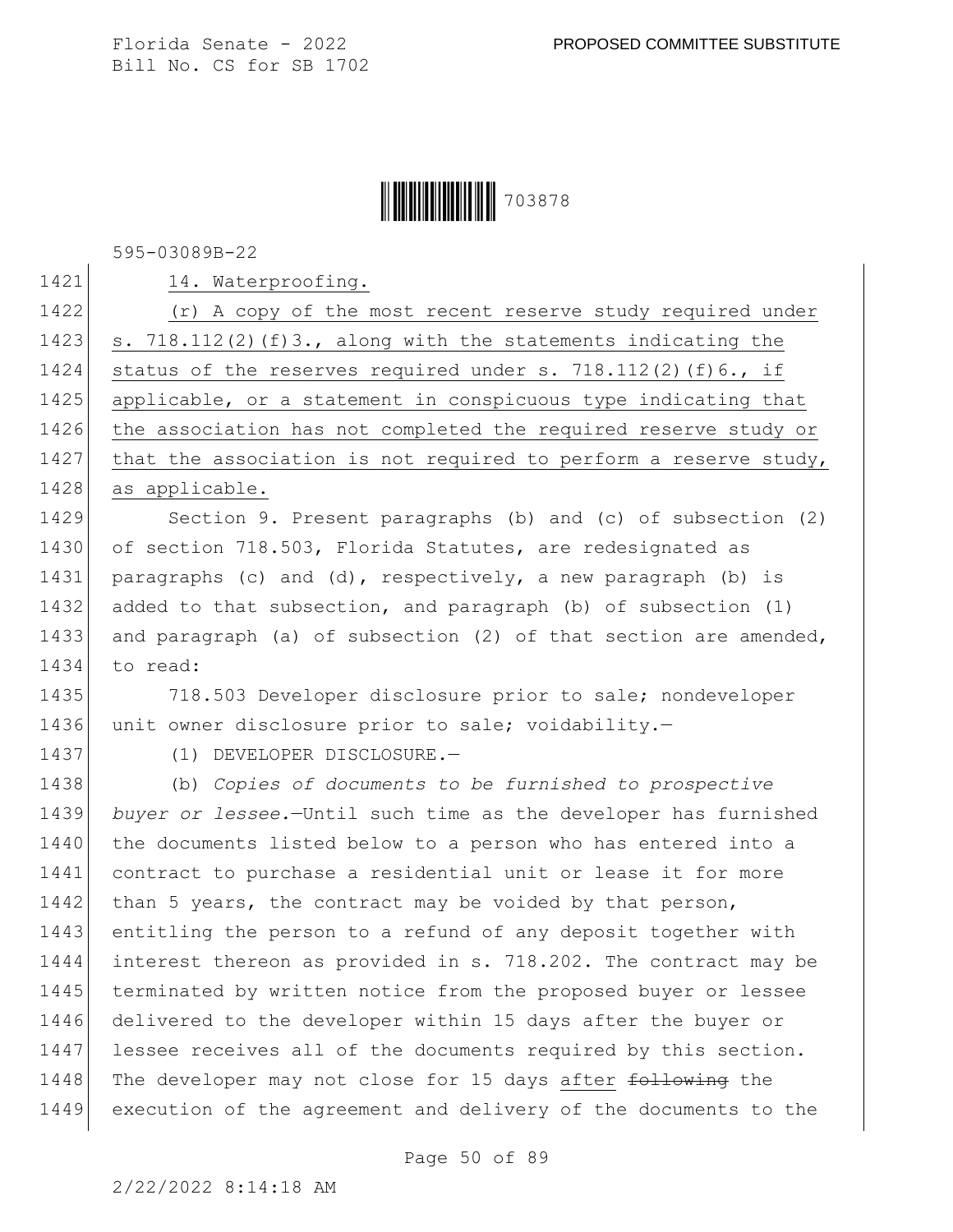

595-03089B-22

1450 buyer as evidenced by a signed receipt for documents unless the 1451 buyer is informed in the 15-day voidability period and agrees to 1452 close before prior to the expiration of the 15 days. The 1453 developer shall retain in his or her records a separate 1454 agreement signed by the buyer as proof of the buyer's agreement 1455 to close before  $\frac{1455}{145}$  to the expiration of the said voidability 1456 period. The developer must retain such Said proof shall be 1457 retained for a period of 5 years after the date of the closing 1458 of the transaction. The documents to be delivered to the 1459 prospective buyer are the prospectus or disclosure statement 1460 with all exhibits, if the development is subject to the 1461 provisions of s. 718.504, or, if not, then copies of the 1462 following which are applicable:

1463 1. The question and answer sheet described in s. 718.504, 1464 and declaration of condominium, or the proposed declaration if 1465 the declaration has not been recorded, which shall include the 1466 certificate of a surveyor approximately representing the 1467 locations required by s. 718.104.

1468 2. The documents creating the association.

1469 3. The bylaws.

1470 4. The ground lease or other underlying lease of the 1471 condominium.

1472 5. The management contract, maintenance contract, and other 1473 contracts for management of the association and operation of the 1474 condominium and facilities used by the unit owners having a 1475 service term in excess of 1 year, and any management contracts 1476 that are renewable.

1477 6. The estimated operating budget for the condominium and a 1478 schedule of expenses for each type of unit, including fees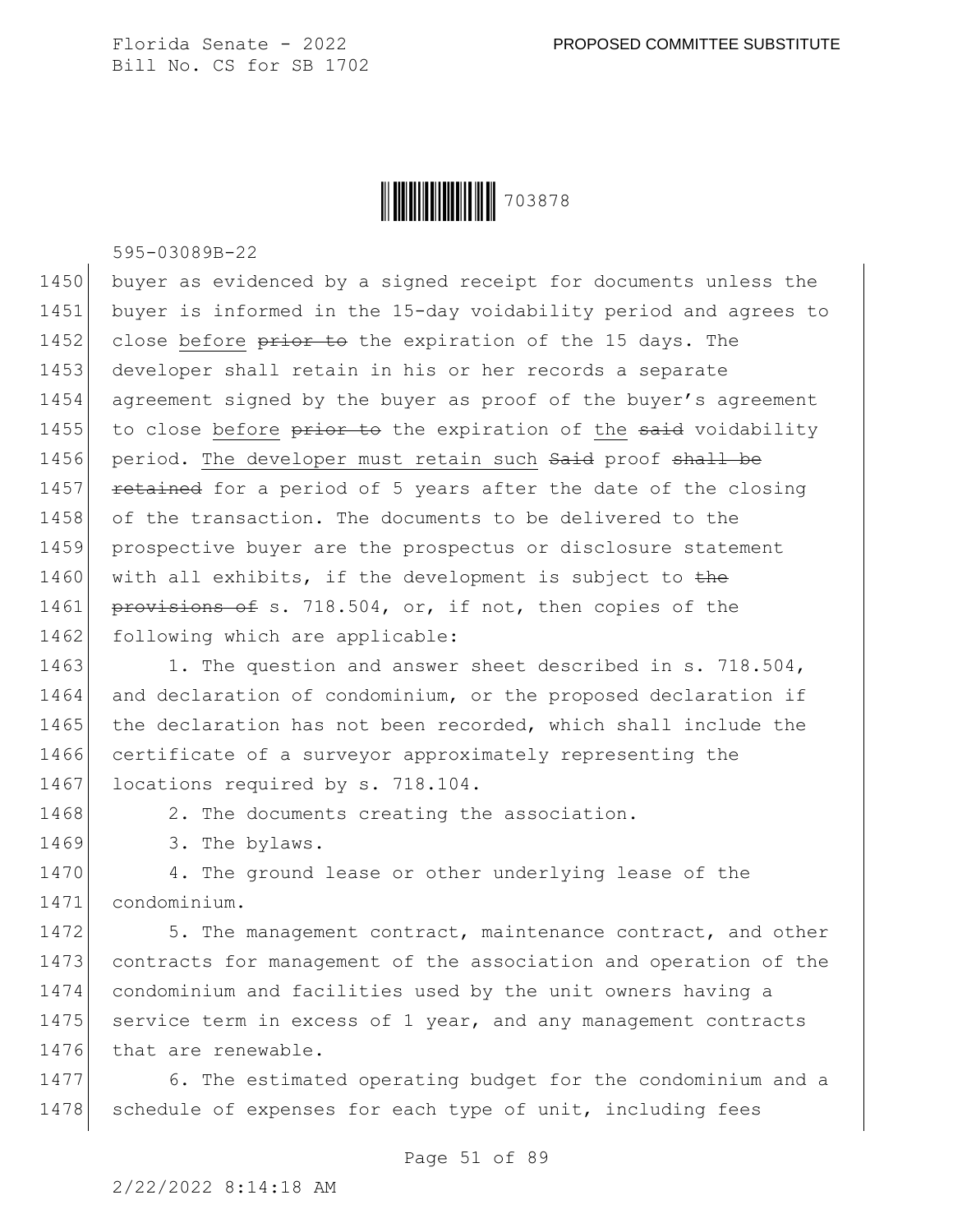

595-03089B-22

1479 assessed pursuant to s. 718.113(1) for the maintenance of 1480 limited common elements where such costs are shared only by 1481 those entitled to use the limited common elements.

1482 7. The lease of recreational and other facilities that will 1483 be used only by unit owners of the subject condominium.

1484 8. The lease of recreational and other common facilities 1485 that will be used by unit owners in common with unit owners of 1486 other condominiums.

1487 9. The form of unit lease if the offer is of a leasehold.

1488 10. Any declaration of servitude of properties serving the 1489 condominium but not owned by unit owners or leased to them or 1490 the association.

1491 11. If the development is to be built in phases or if the 1492 association is to manage more than one condominium, a 1493 description of the plan of phase development or the arrangements 1494 for the association to manage two or more condominiums.

1495 12. If the condominium is a conversion of existing 1496 improvements, the statements and disclosure required by s. 1497 718.616.

1498 13. The form of agreement for sale or lease of units.

1499 14. A copy of the floor plan of the unit and the plot plan 1500 showing the location of the residential buildings and the 1501 recreation and other common areas.

1502 15. A copy of all covenants and restrictions that which 1503 will affect the use of the property and which are not contained 1504 in the foregoing.

1505 16. If the developer is required by state or local 1506 authorities to obtain acceptance or approval of any dock or 1507 marina facilities intended to serve the condominium, a copy of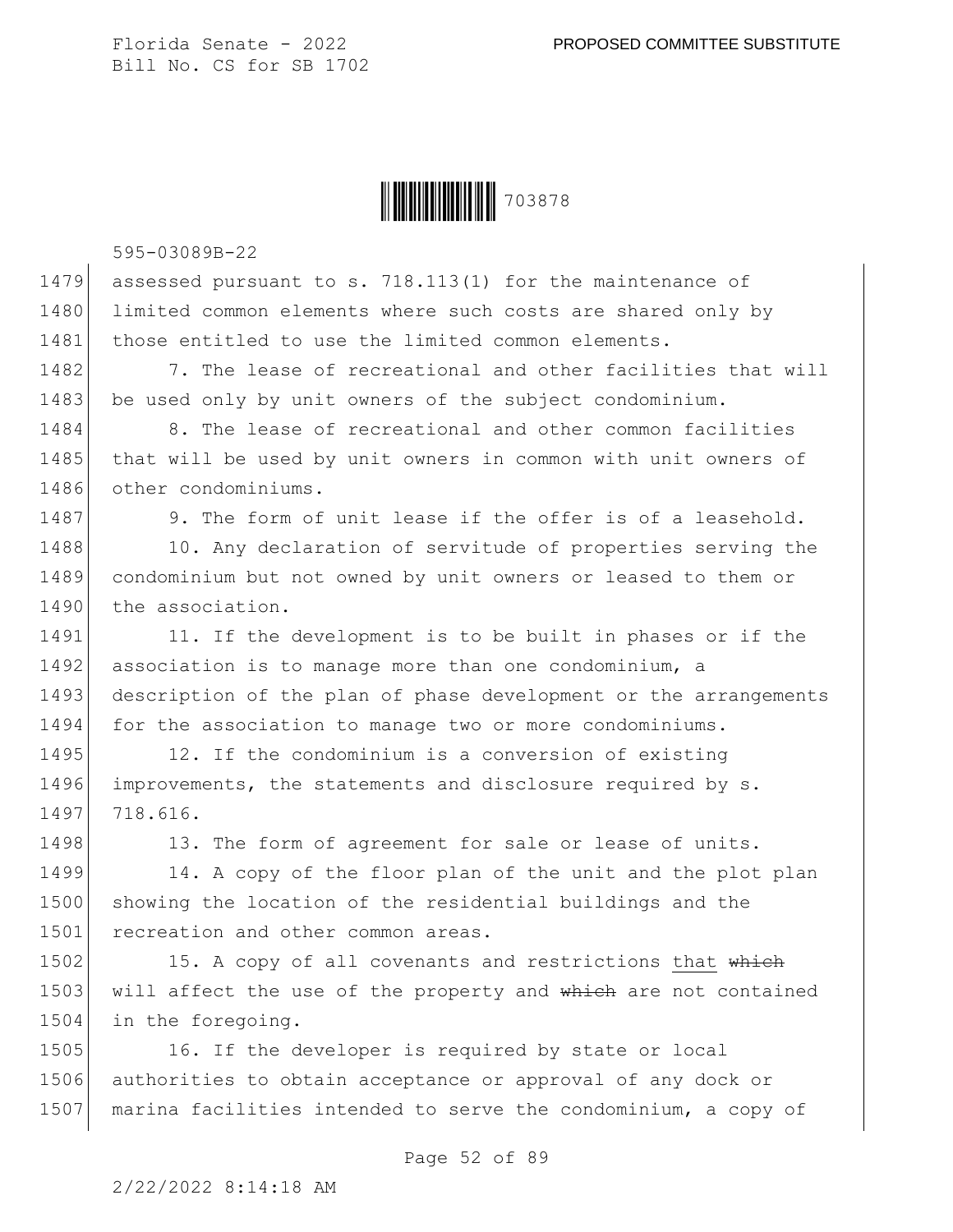### **|| || || || || || || || || || ||** 703878

595-03089B-22

1508 any such acceptance or approval acquired by the time of filing 1509 with the division under s. 718.502(1), or a statement that such 1510 acceptance or approval has not been acquired or received.

1511 17. Evidence demonstrating that the developer has an 1512 ownership, leasehold, or contractual interest in the land upon 1513 which the condominium is to be developed.

1514 18. A copy of the most recent reserve study required under 1515 s.  $718.112(2)$  (f)3., along with the statements in the budget 1516 indicating the status of the reserves required under s. 1517 718.112(2)(f)6., if applicable, or a statement in conspicuous 1518 type indicating that the association has not completed the 1519 required reserve study or that the association is not required 1520 to perform a reserve study, as applicable.

1521 19. A copy of the inspector-prepared summary of the 1522 milestone inspection report as described in ss. 553.899 and  $1523$  718.301(4)(p).

1524 (2) NONDEVELOPER DISCLOSURE.—

1525 (a) Each unit owner who is not a developer as defined by 1526 this chapter must shall comply with the provisions of this 1527 subsection before prior to the sale of his or her unit. Each 1528 prospective purchaser who has entered into a contract for the 1529 purchase of a condominium unit is entitled, at the seller's 1530 expense, to a current copy of all of the following:

1531 1. The declaration of condominium. $\tau$ 1532 2. Articles of incorporation of the association. $\tau$ 1533 3. Bylaws and rules of the association. $\tau$ 1534 4. Financial information required by s. 718.111. $\tau$ 1535 5. A copy of the most recent reserve study required under

1536  $\vert$  s. 718.112(2)(f)3., along with the statements in the budget

Page 53 of 89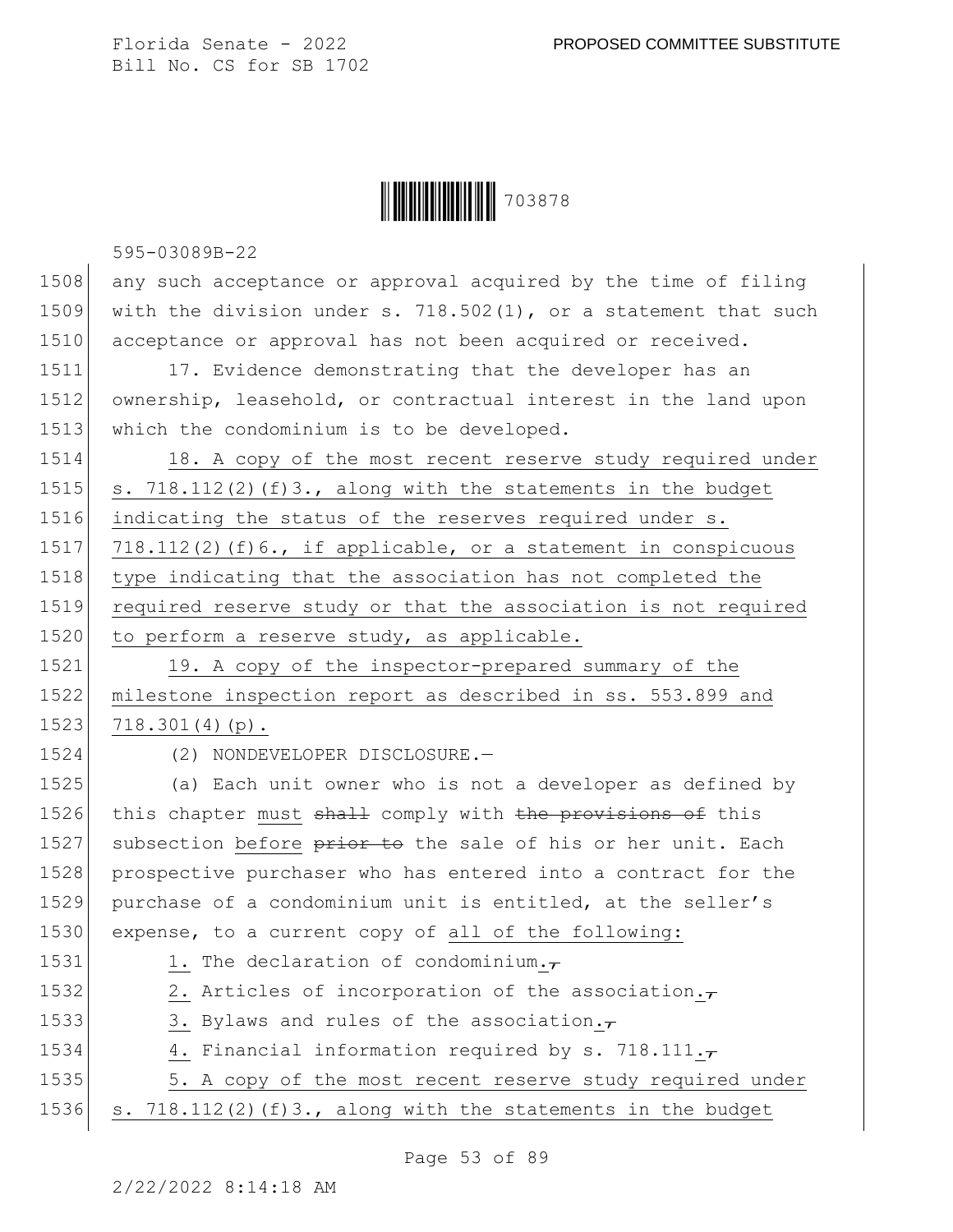

595-03089B-22

1537 indicating the status of the reserves required under s.

1538 718.112(2)(f)6., if applicable, or a statement in conspicuous

1539 type indicating that the association has not completed the

1540 required reserve study or that the association is not required 1541 to perform a reserve study, as applicable.

1542 6. A copy of the inspector-prepared summary of the 1543 milestone inspection report as described in ss. 553.899 and 1544 718.301(4)(p).

1545 7. and The document entitled "Frequently Asked Questions 1546 and Answers" required by s. 718.504.

1547 (b) On and after January 1, 2009, The prospective purchaser 1548 is shall also be entitled to receive from the seller a copy of a 1549 governance form. Such form shall be provided by the division 1550 summarizing governance of condominium associations. In addition 1551 to such other information as the division considers helpful to a 1552 prospective purchaser in understanding association governance, 1553 the governance form shall address the following subjects:

1554 1. The role of the board in conducting the day-to-day 1555 affairs of the association on behalf of, and in the best 1556 interests of, the owners.

1557 2. The board's responsibility to provide advance notice of 1558 board and membership meetings.

1559 3. The rights of owners to attend and speak at board and 1560 membership meetings.

1561 4. The responsibility of the board and of owners with 1562 respect to maintenance of the condominium property.

1563 5. The responsibility of the board and owners to abide by 1564 the condominium documents, this chapter, rules adopted by the 1565 division, and reasonable rules adopted by the board.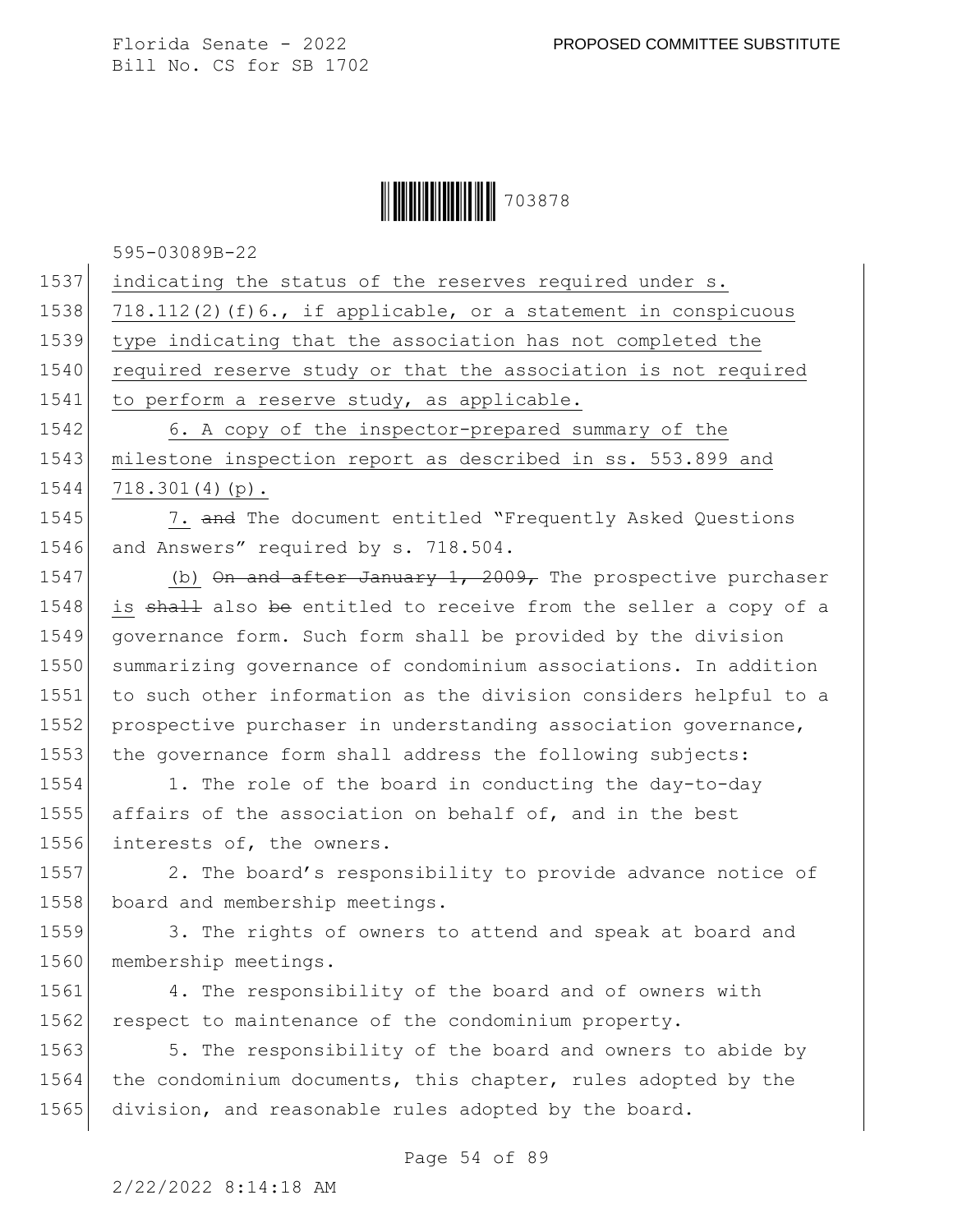

595-03089B-22

1566 6. Owners' rights to inspect and copy association records 1567 and the limitations on such rights.

1568 7. Remedies available to owners with respect to actions by 1569 the board which may be abusive or beyond the board's power and 1570 authority.

1571 8. The right of the board to hire a property management 1572 firm, subject to its own primary responsibility for such 1573 management.

1574 9. The responsibility of owners with regard to payment of 1575 reqular or special assessments necessary for the operation of 1576 the property and the potential consequences of failure to pay 1577 such assessments.

1582

1578 10. The voting rights of owners.

1579 11. Rights and obligations of the board in enforcement of 1580 rules in the condominium documents and rules adopted by the 1581 board.

1583 The governance form shall also include the following statement 1584 in conspicuous type: "This publication is intended as an 1585 informal educational overview of condominium governance. In the 1586 event of a conflict, the provisions of chapter 718, Florida 1587 Statutes, rules adopted by the Division of Florida Condominiums, 1588 Timeshares, and Mobile Homes of the Department of Business and 1589 Professional Regulation, the provisions of the condominium 1590 documents, and reasonable rules adopted by the condominium 1591 association's board of administration prevail over the contents 1592 of this publication."

1593 Section 10. Paragraph (f) of subsection (24) of section 1594 718.504, Florida Statutes, is amended, and paragraph (q) is

2/22/2022 8:14:18 AM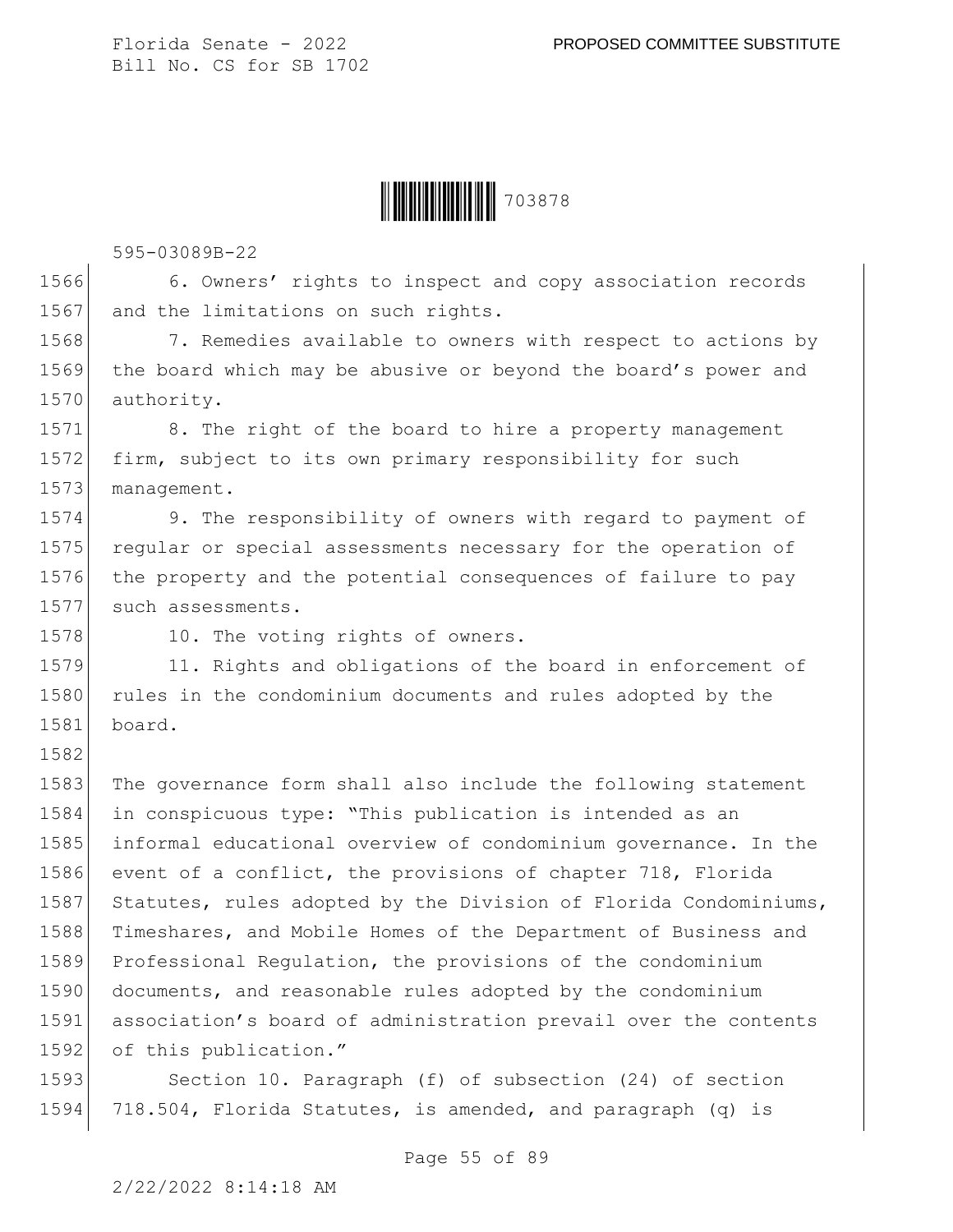

595-03089B-22

1595 added to that subsection, to read:

1596 718.504 Prospectus or offering circular.—Every developer of 1597 a residential condominium which contains more than 20 1598 residential units, or which is part of a group of residential 1599 condominiums which will be served by property to be used in 1600 common by unit owners of more than 20 residential units, shall 1601 prepare a prospectus or offering circular and file it with the 1602 Division of Florida Condominiums, Timeshares, and Mobile Homes 1603 prior to entering into an enforceable contract of purchase and 1604 sale of any unit or lease of a unit for more than 5 years and 1605 shall furnish a copy of the prospectus or offering circular to 1606 each buyer. In addition to the prospectus or offering circular, 1607 each buyer shall be furnished a separate page entitled 1608 "Frequently Asked Questions and Answers," which shall be in 1609 accordance with a format approved by the division and a copy of 1610 the financial information required by s. 718.111. This page 1611 shall, in readable language, inform prospective purchasers 1612 regarding their voting rights and unit use restrictions, 1613 including restrictions on the leasing of a unit; shall indicate 1614 whether and in what amount the unit owners or the association is 1615 obligated to pay rent or land use fees for recreational or other 1616 commonly used facilities; shall contain a statement identifying 1617 that amount of assessment which, pursuant to the budget, would 1618 be levied upon each unit type, exclusive of any special 1619 assessments, and which shall further identify the basis upon 1620 which assessments are levied, whether monthly, quarterly, or 1621 otherwise; shall state and identify any court cases in which the 1622 association is currently a party of record in which the 1623 association may face liability in excess of \$100,000; and which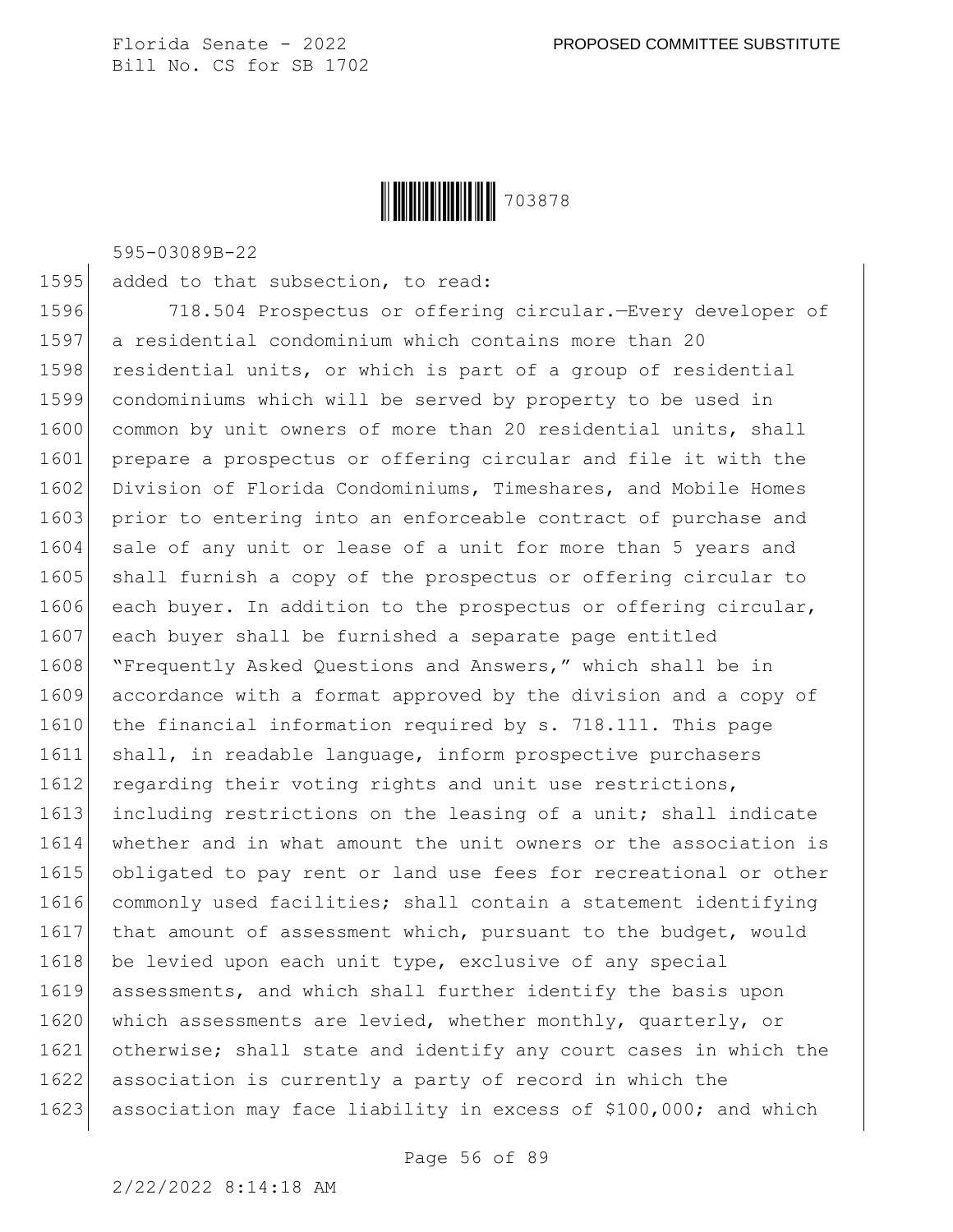**|| || || || || || || || || || || || ||** 703878

595-03089B-22

1624 shall further state whether membership in a recreational 1625 facilities association is mandatory, and if so, shall identify 1626 the fees currently charged per unit type. The division shall by 1627 rule require such other disclosure as in its judgment will 1628 assist prospective purchasers. The prospectus or offering 1629 circular may include more than one condominium, although not all 1630 such units are being offered for sale as of the date of the 1631 prospectus or offering circular. The prospectus or offering 1632 circular must contain the following information:

1633 (24) Copies of the following, to the extent they are 1634 applicable, shall be included as exhibits:

1635 (f) The estimated operating budget for the condominium and 1636 the required schedule of unit owners' expenses, and the most 1637 recent reserve study required under s. 718.112(2)(f)3., along 1638 with the statements in the budget indicating the status of the 1639 reserves required under s. 718.112(2)(f)6., if applicable, or a 1640 statement in conspicuous type indicating that the association 1641 has not completed the required reserve study or that the  $1642$  association is not required to perform a reserve study, as 1643 applicable.

1644 (q) A copy of the inspector-prepared summary of the 1645 milestone inspection report as described in ss. 553.899 and 1646 718.301(4)(p).

1647 Section 11. Present subsections (1) through (28) of section 1648 719.103, Florida Statutes, are redesignated as subsections (2) 1649 through (29), respectively, and a new subsection (1) is added to 1650 that section, to read:

- 1651 719.103 Definitions.—As used in this chapter:
- 1652 (1) "Alternative funding method" means a method for the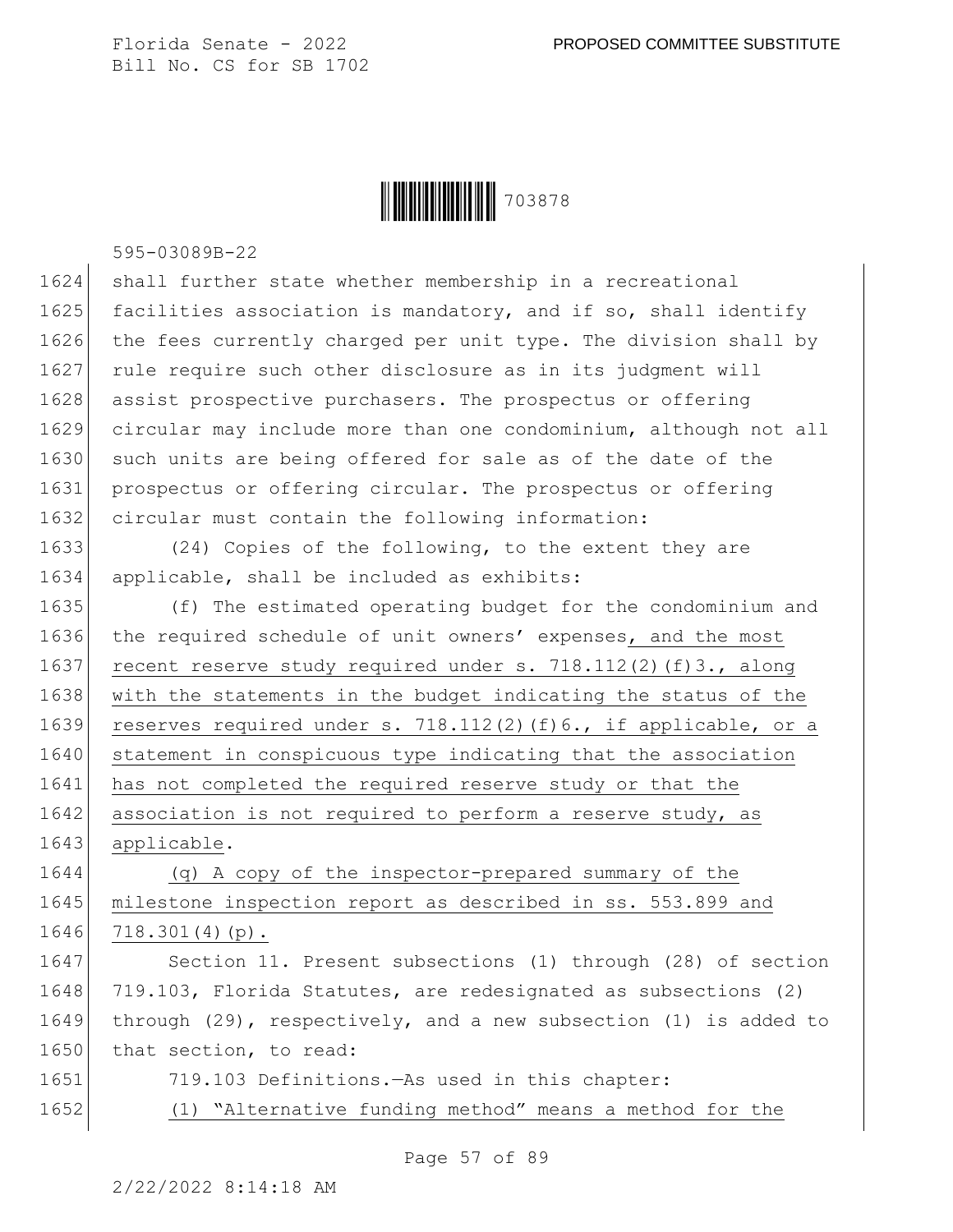# **|| ||| |||||||||||||||||||||**|| 703878

595-03089B-22

| 1653 | funding of a reserve account by other than an assessment or       |
|------|-------------------------------------------------------------------|
| 1654 | special assessment which may reasonably be expected to fully      |
| 1655 | satisfy the association's reserve funding obligations,            |
| 1656 | including, but not limited to, payments into the reserve account  |
| 1657 | by a developer who is offering units, or any other method         |
| 1658 | approved by the division.                                         |
| 1659 | Section 12. Present subsections (5) through (11) of section       |
| 1660 | 719.104, Florida Statutes, are redesignated as subsections (6)    |
| 1661 | through $(12)$ , respectively, a new subsection $(5)$ is added to |
| 1662 | that section, and paragraphs (a) and (c) of subsection (2) and    |
| 1663 | paragraph (a) of subsection (4) of that section are amended, to   |
| 1664 | read:                                                             |
| 1665 | 719.104 Cooperatives; access to units; records; financial         |
| 1666 | reports; assessments; purchase of leases.-                        |
| 1667 | (2) OFFICIAL RECORDS.-                                            |
| 1668 | (a) From the inception of the association, the association        |
| 1669 | shall maintain a copy of each of the following, where             |
| 1670 | applicable, which shall constitute the official records of the    |
| 1671 | association:                                                      |
| 1672 | 1. The plans, permits, warranties, and other items provided       |
| 1673 | by the developer pursuant to s. 719.301(4).                       |
| 1674 | 2. A photocopy of the cooperative documents.                      |
| 1675 | 3. A copy of the current rules of the association.                |
| 1676 | 4. A book or books containing the minutes of all meetings         |
| 1677 | of the association, of the board of directors, and of the unit    |
| 1678 | owners.                                                           |
| 1679 | 5. A current roster of all unit owners and their mailing          |
| 1680 | addresses, unit identifications, voting certifications, and, if   |
| 1681 | known, telephone numbers. The association shall also maintain     |
|      |                                                                   |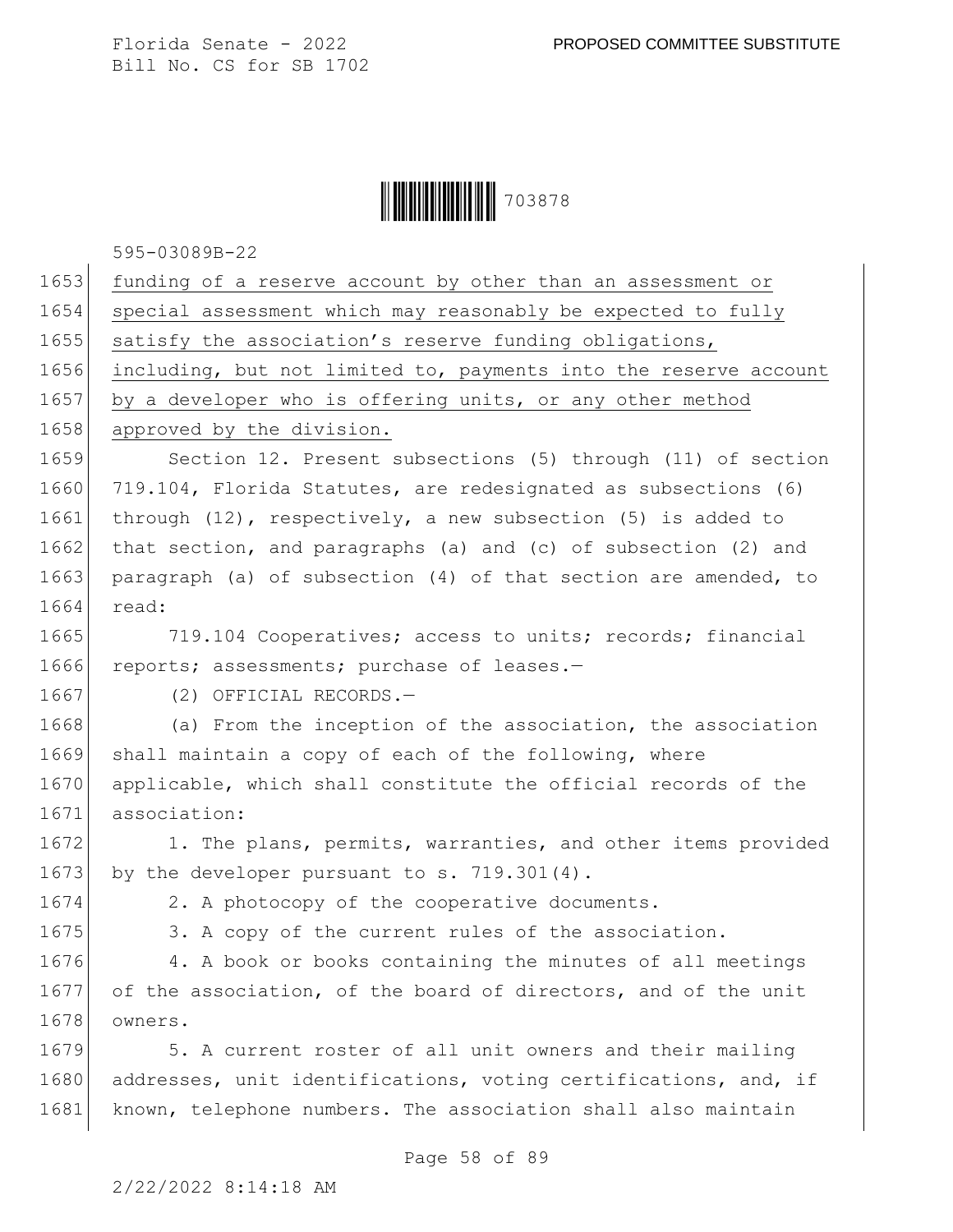

595-03089B-22

1682 the e-mail addresses and the numbers designated by unit owners 1683 for receiving notice sent by electronic transmission of those 1684 unit owners consenting to receive notice by electronic 1685 transmission. The e-mail addresses and numbers provided by unit 1686 owners to receive notice by electronic transmission shall be 1687 removed from association records when consent to receive notice 1688 by electronic transmission is revoked. However, the association 1689 is not liable for an erroneous disclosure of the e-mail address 1690 or the number for receiving electronic transmission of notices.

1691 6. All current insurance policies of the association.

1692 7. A current copy of any management agreement, lease, or 1693 other contract to which the association is a party or under 1694 which the association or the unit owners have an obligation or 1695 responsibility.

1696 8. Bills of sale or transfer for all property owned by the 1697 association.

1698 9. Accounting records for the association and separate 1699 accounting records for each unit it operates, according to good 1700 accounting practices. The accounting records shall include, but 1701 not be limited to:

1702 a. Accurate, itemized, and detailed records of all receipts 1703 and expenditures.

1704 b. A current account and a monthly, bimonthly, or quarterly 1705 statement of the account for each unit designating the name of 1706 the unit owner, the due date and amount of each assessment, the 1707 amount paid upon the account, and the balance due.

1708 c. All audits, reviews, accounting statements, reserve 1709 studies and reserve funding plans, and financial reports of the 1710 association.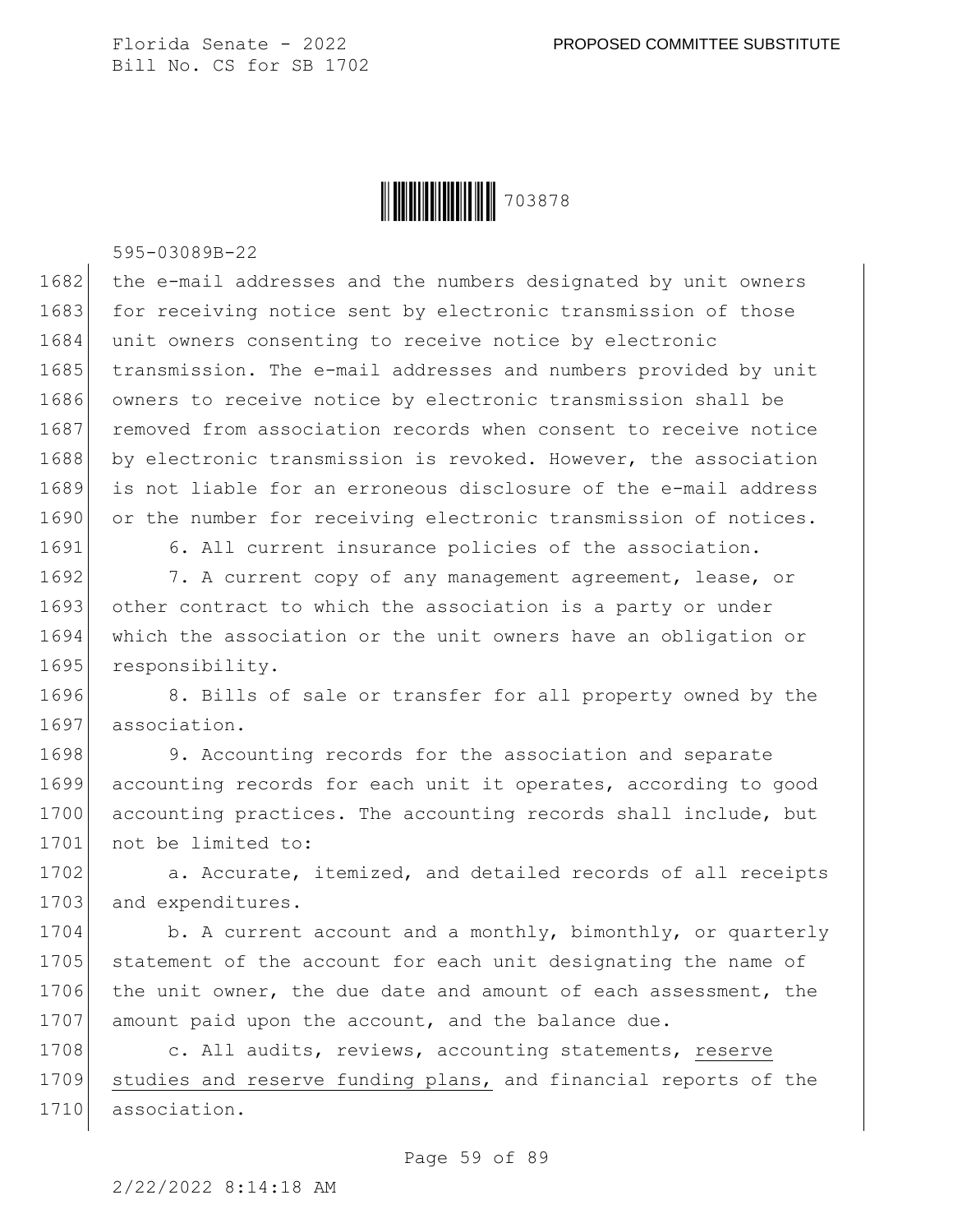#### **|| || || || || || || || || || ||** 703878

595-03089B-22

1711 d. All contracts for work to be performed. Bids for work to 1712 be performed shall also be considered official records and shall 1713 be maintained for a period of 1 year.

1714 10. Ballots, sign-in sheets, voting proxies, and all other 1715 papers and electronic records relating to voting by unit owners, 1716 which shall be maintained for a period of 1 year after the date 1717 of the election, vote, or meeting to which the document relates.

1718 11. All rental records where the association is acting as 1719 agent for the rental of units.

1720 12. A copy of the current question and answer sheet as 1721 described in s. 719.504.

1722 13. All affirmative acknowledgments made pursuant to s.  $1723$  719.108(3)(b)3.

1724 14. A copy of the inspection reports as described in ss. 1725  $553.899$  and  $719.301(4)$  (p) and any other inspection report 1726 relating to a structural or life safety inspection of the 1727 cooperative property. Such record must be maintained by the 1728 association for 15 years after receipt of the report.

1729 15. All other written records of the association not 1730 specifically included in the foregoing which are related to the 1731 operation of the association.

 (c) The official records of the association are open to inspection by any association member or the authorized representative of such member at all reasonable times. The right to inspect the records includes the right to make or obtain 1736 copies, at the reasonable expense, if any, of the association member. A renter of a unit has a right to inspect and copy only 1738 the association's bylaws and rules and the inspection reports described in ss. 553.899 and 719.301(4)(p). The association may

Page 60 of 89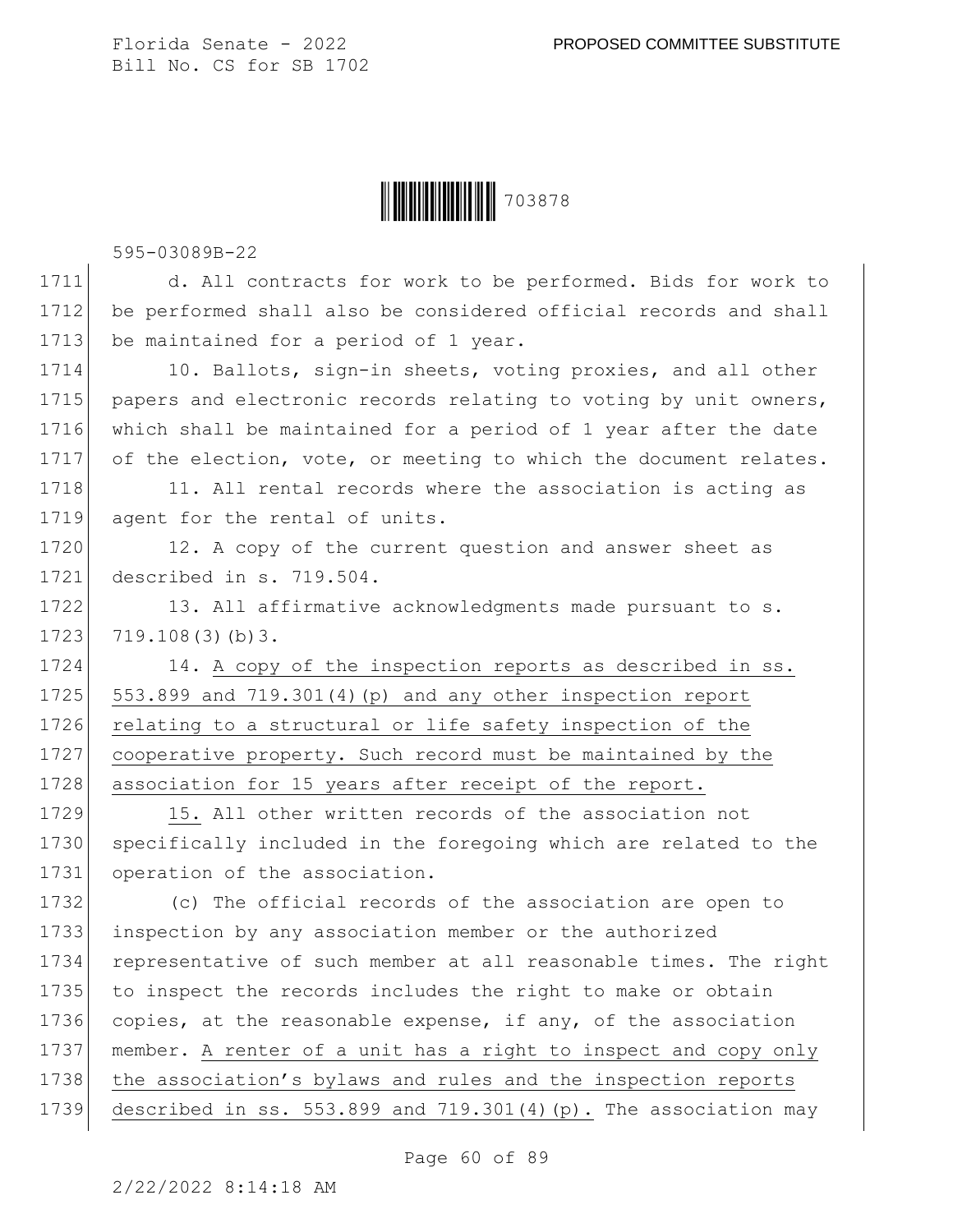

595-03089B-22

1740 adopt reasonable rules regarding the frequency, time, location, 1741 notice, and manner of record inspections and copying, but may 1742 not require a member to demonstrate any purpose or state any 1743 reason for the inspection. The failure of an association to 1744 provide the records within 10 working days after receipt of a 1745 written request creates a rebuttable presumption that the 1746 association willfully failed to comply with this paragraph. A 1747 member who is denied access to official records is entitled to 1748 the actual damages or minimum damages for the association's 1749 willful failure to comply. The minimum damages are \$50 per 1750 calendar day for up to 10 days, beginning on the 11th working 1751 day after receipt of the written request. The failure to permit 1752 inspection entitles any person prevailing in an enforcement 1753 action to recover reasonable attorney fees from the person in 1754 control of the records who, directly or indirectly, knowingly 1755 denied access to the records. Any person who knowingly or 1756 intentionally defaces or destroys accounting records that are 1757 required by this chapter to be maintained during the period for 1758 which such records are required to be maintained, or who 1759 knowingly or intentionally fails to create or maintain 1760 accounting records that are required to be created or 1761 maintained, with the intent of causing harm to the association 1762 or one or more of its members, is personally subject to a civil 1763 penalty under s. 719.501(1)(d). The association shall maintain 1764 an adequate number of copies of the declaration, articles of 1765 incorporation, bylaws, and rules, and all amendments to each of 1766 the foregoing, as well as the question and answer sheet as 1767 described in s. 719.504 and year-end financial information 1768 required by the department, on the cooperative property to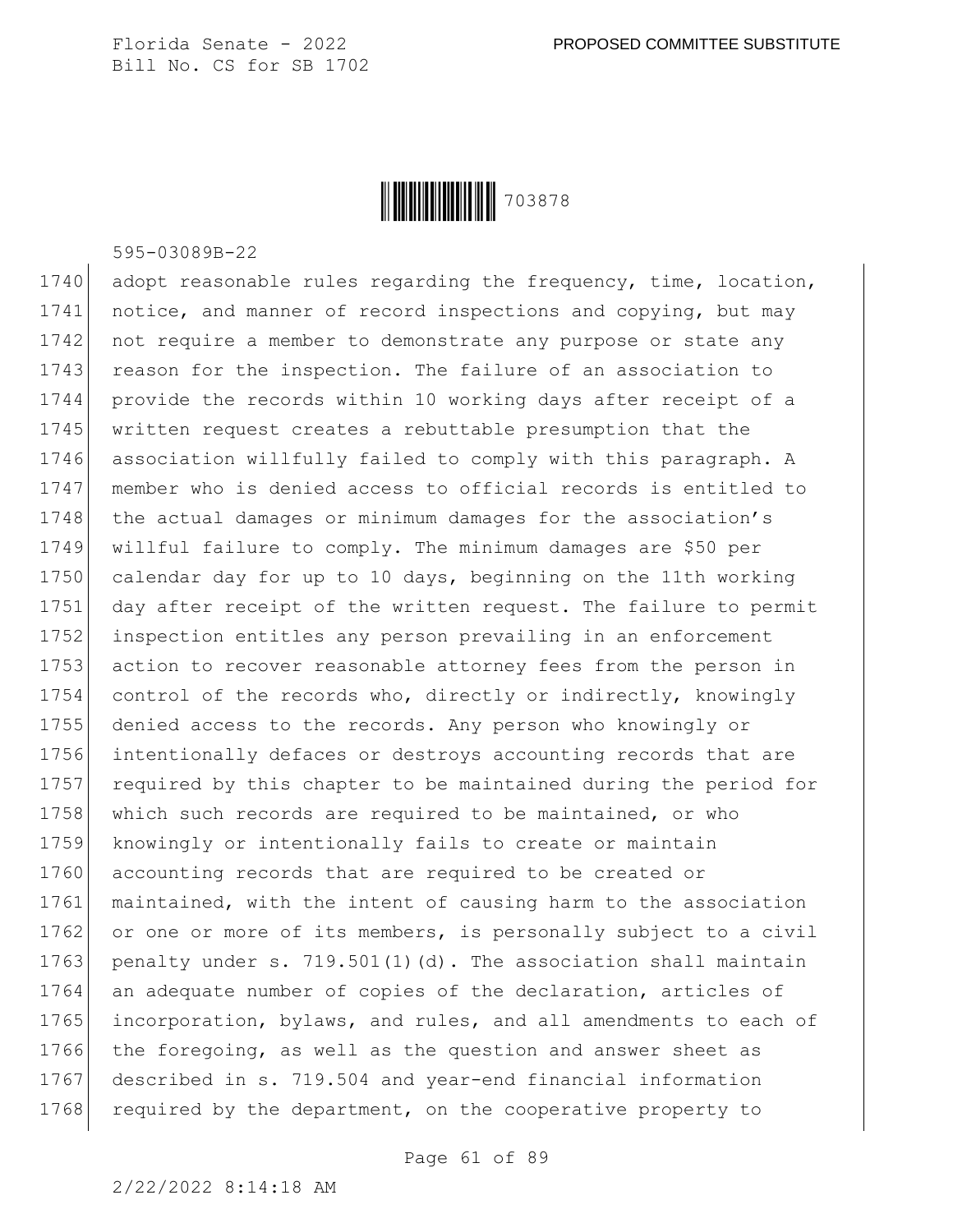

595-03089B-22

1769 ensure their availability to members and prospective purchasers, and may charge its actual costs for preparing and furnishing these documents to those requesting the same. An association shall allow a member or his or her authorized representative to 1773 use a portable device, including a smartphone, tablet, portable scanner, or any other technology capable of scanning or taking 1775 photographs, to make an electronic copy of the official records in lieu of the association providing the member or his or her authorized representative with a copy of such records. The association may not charge a member or his or her authorized representative for the use of a portable device. Notwithstanding 1780 this paragraph, the following records shall not be accessible to 1781 members:

1782 1. Any record protected by the lawyer-client privilege as 1783 described in s. 90.502 and any record protected by the work-1784 product privilege, including any record prepared by an 1785 association attorney or prepared at the attorney's express 1786 direction which reflects a mental impression, conclusion, 1787 litigation strategy, or legal theory of the attorney or the 1788 association, and which was prepared exclusively for civil or 1789 criminal litigation or for adversarial administrative 1790 proceedings, or which was prepared in anticipation of such 1791 litigation or proceedings until the conclusion of the litigation 1792 or proceedings.

1793 2. Information obtained by an association in connection 1794 with the approval of the lease, sale, or other transfer of a 1795 unit.

1796 3. Personnel records of association or management company 1797 employees, including, but not limited to, disciplinary, payroll,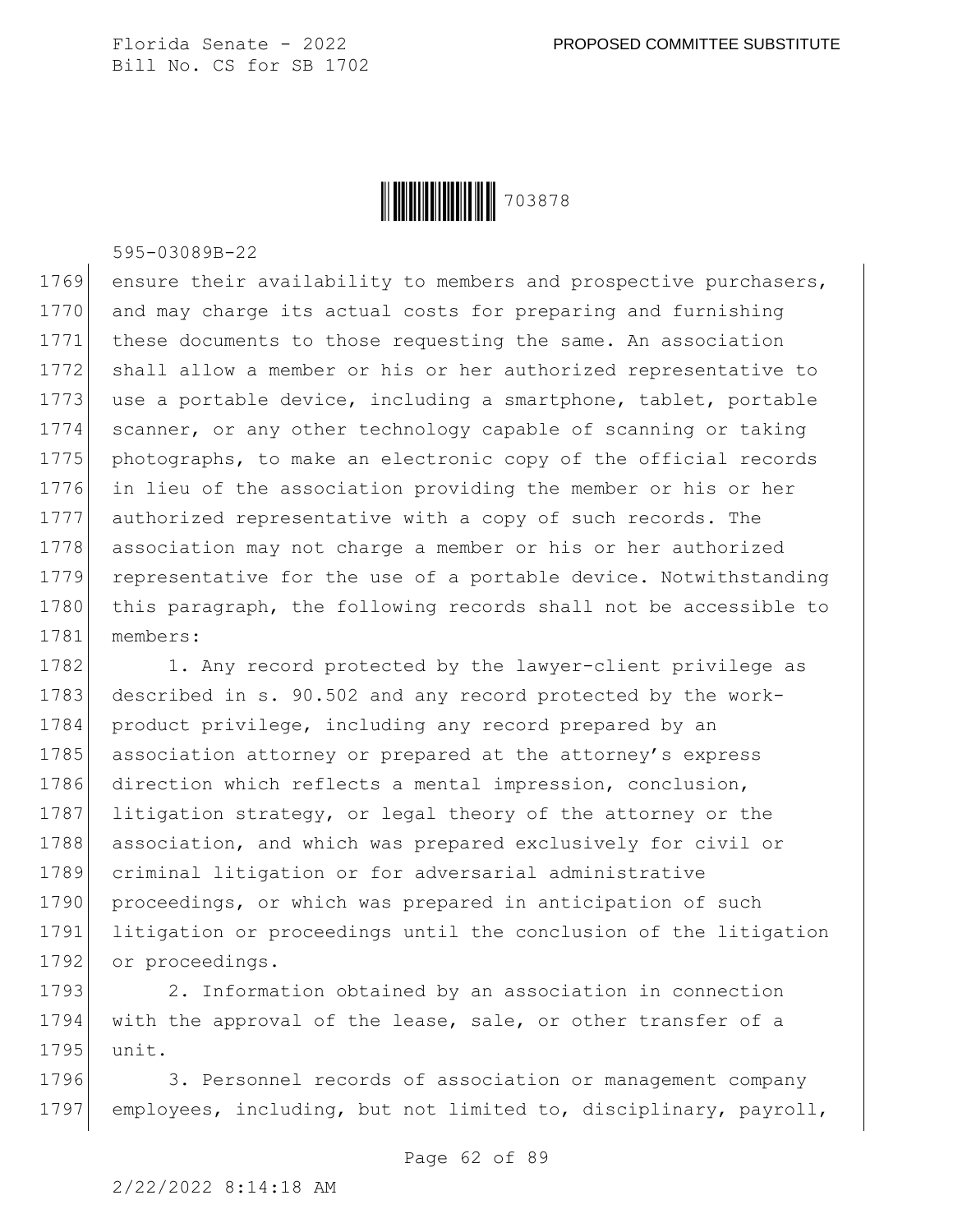

595-03089B-22

1798 health, and insurance records. For purposes of this 1799 subparagraph, the term "personnel records" does not include 1800 written employment agreements with an association employee or 1801 management company, or budgetary or financial records that 1802 indicate the compensation paid to an association employee.

1803 4. Medical records of unit owners.

1804 5. Social security numbers, driver license numbers, credit 1805 card numbers, e-mail addresses, telephone numbers, facsimile 1806 numbers, emergency contact information, addresses of a unit 1807 owner other than as provided to fulfill the association's notice 1808 requirements, and other personal identifying information of any 1809 person, excluding the person's name, unit designation, mailing 1810 address, property address, and any address, e-mail address, or 1811 facsimile number provided to the association to fulfill the 1812 association's notice requirements. Notwithstanding the 1813 restrictions in this subparagraph, an association may print and 1814 distribute to unit owners a directory containing the name, unit 1815 address, and all telephone numbers of each unit owner. However, 1816 an owner may exclude his or her telephone numbers from the 1817 directory by so requesting in writing to the association. An 1818 owner may consent in writing to the disclosure of other contact 1819 information described in this subparagraph. The association is 1820 not liable for the inadvertent disclosure of information that is 1821 protected under this subparagraph if the information is included 1822 in an official record of the association and is voluntarily 1823 provided by an owner and not requested by the association.

1824 6. Electronic security measures that are used by the 1825 association to safequard data, including passwords.

1826 7. The software and operating system used by the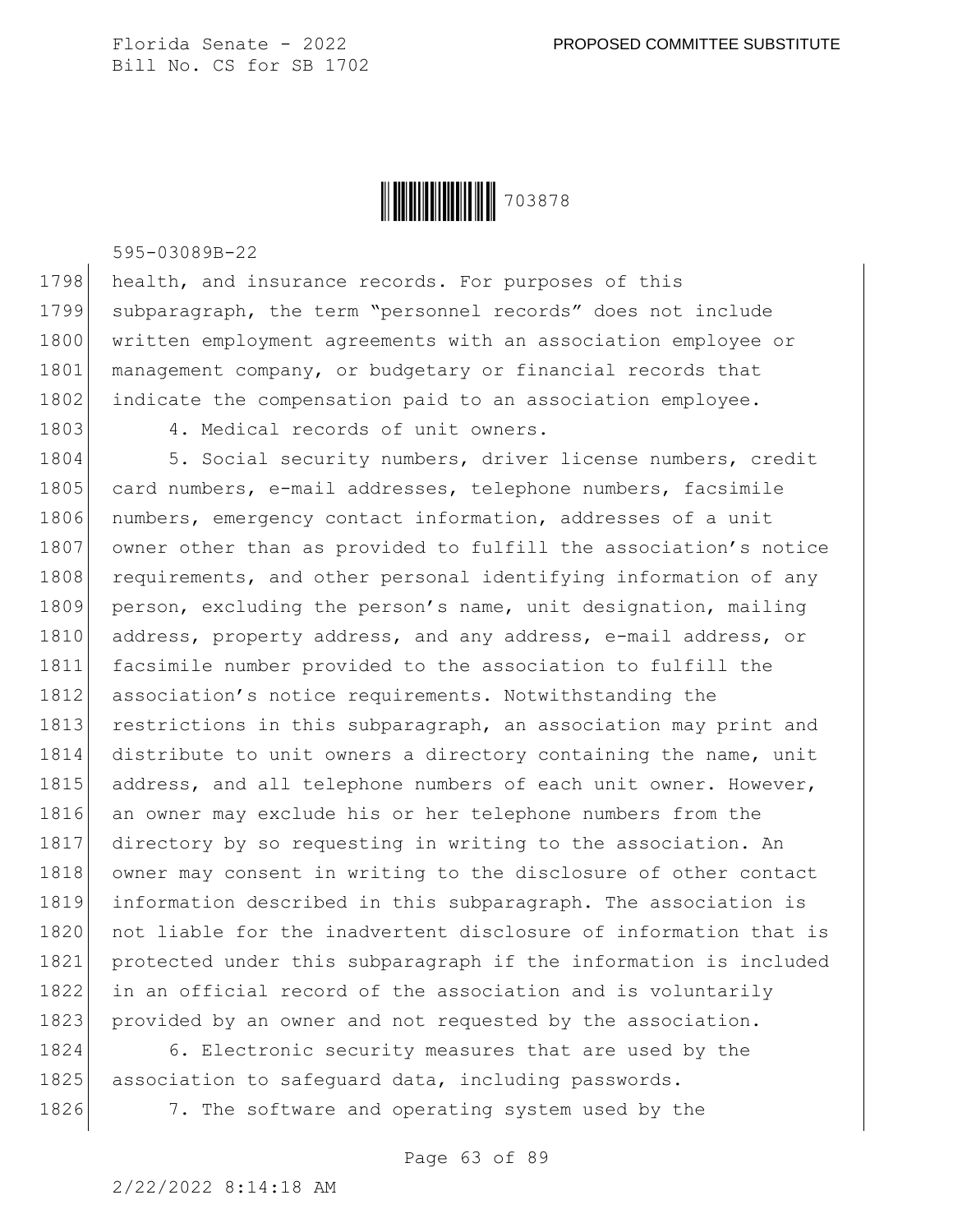

595-03089B-22

1827 association which allow the manipulation of data, even if the 1828 owner owns a copy of the same software used by the association. 1829 The data is part of the official records of the association.

1830 8. All affirmative acknowledgments made pursuant to s. 1831 719.108(3)(b) 3.

1832 (4) FINANCIAL REPORT.—

1833 (a) Within 90 days following the end of the fiscal or 1834 calendar year or annually on such date as provided in the bylaws 1835 of the association, the board of administration shall prepare 1836 and complete, or contract with a third party to prepare and 1837 complete, a financial report covering the preceding fiscal or 1838 calendar year. Within 21 days after the financial report is 1839 completed by the association or received from the third party, 1840 but no later than 120 days after the end of the fiscal year, 1841 calendar year, or other date provided in the bylaws, the 1842 association shall provide each member with a copy of the annual 1843 financial report or a written notice that a copy of the 1844 financial report is available upon request at no charge to the 1845 member. The division shall adopt rules setting forth uniform 1846 accounting principles, standards, and reporting requirements. 1847 The rules must include, but not be limited to, standards for 1848 | presenting a summary of association reserves, including a good 1849 faith estimate disclosing the annual amount of reserve funds 1850 that would be necessary for the association to fully fund 1851 reserves for each reserve item based on the straight-line method 1852 or to fully fund reserves based on the pooling method. In 1853 adopting such rules, the division shall consider the number of 1854 members and annual revenues of an association. 1855 (5) MAINTENANCE.

Page 64 of 89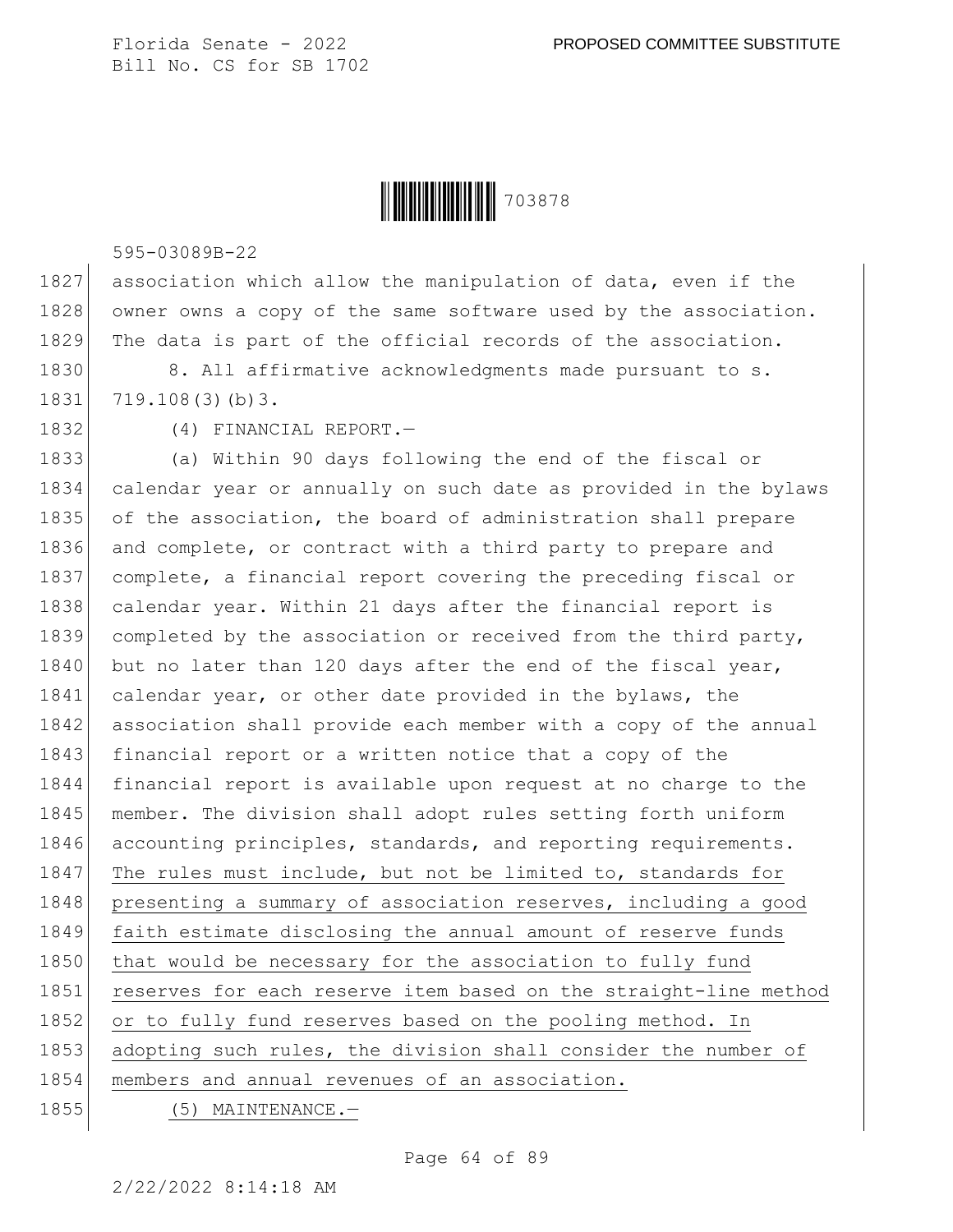#### **|| || || || || || || || || || ||** 703878

595-03089B-22

1856 (a) Maintenance of the common areas is the responsibility 1857 of the association, except for any maintenance responsibility 1858 for limited common areas assigned to the unit owner by the 1859 cooperative documents. The association shall provide for the 1860 maintenance, repair, and replacement of the cooperative property 1861 for which it bears responsibility. After turnover of control of 1862 the association to the unit owners, the association must perform 1863 any required maintenance identified by the developer pursuant to 1864 s. 719.301(4)(p) until the association obtains new maintenance 1865 protocols from a licensed professional engineer or architect.

1866 (b) The necessary maintenance, repair, or replacement of 1867 cooperative property is not a material alteration or substantial 1868 addition requiring unit owner approval.

1869 (c) The association is not liable for alternative housing 1870 costs, lost rent, or other expenses if a unit must be vacated in 1871 whole or in part or if access is denied to a common area for 1872 necessary maintenance, repair, or replacement of cooperative 1873 property.

1874 Section 13. Paragraphs (d) and (j) of subsection (1) of 1875 section 719.106, Florida Statutes, are amended, and paragraph 1876 (n) is added to that subsection, to read:

1877 719.106 Bylaws; cooperative ownership.

1878 (1) MANDATORY PROVISIONS. - The bylaws or other cooperative 1879 documents shall provide for the following, and if they do not, 1880 they shall be deemed to include the following:

1881 (d) *Shareholder meetings.*—There shall be an annual meeting 1882 of the shareholders. All members of the board of administration 1883 shall be elected at the annual meeting unless the bylaws provide 1884 for staggered election terms or for their election at another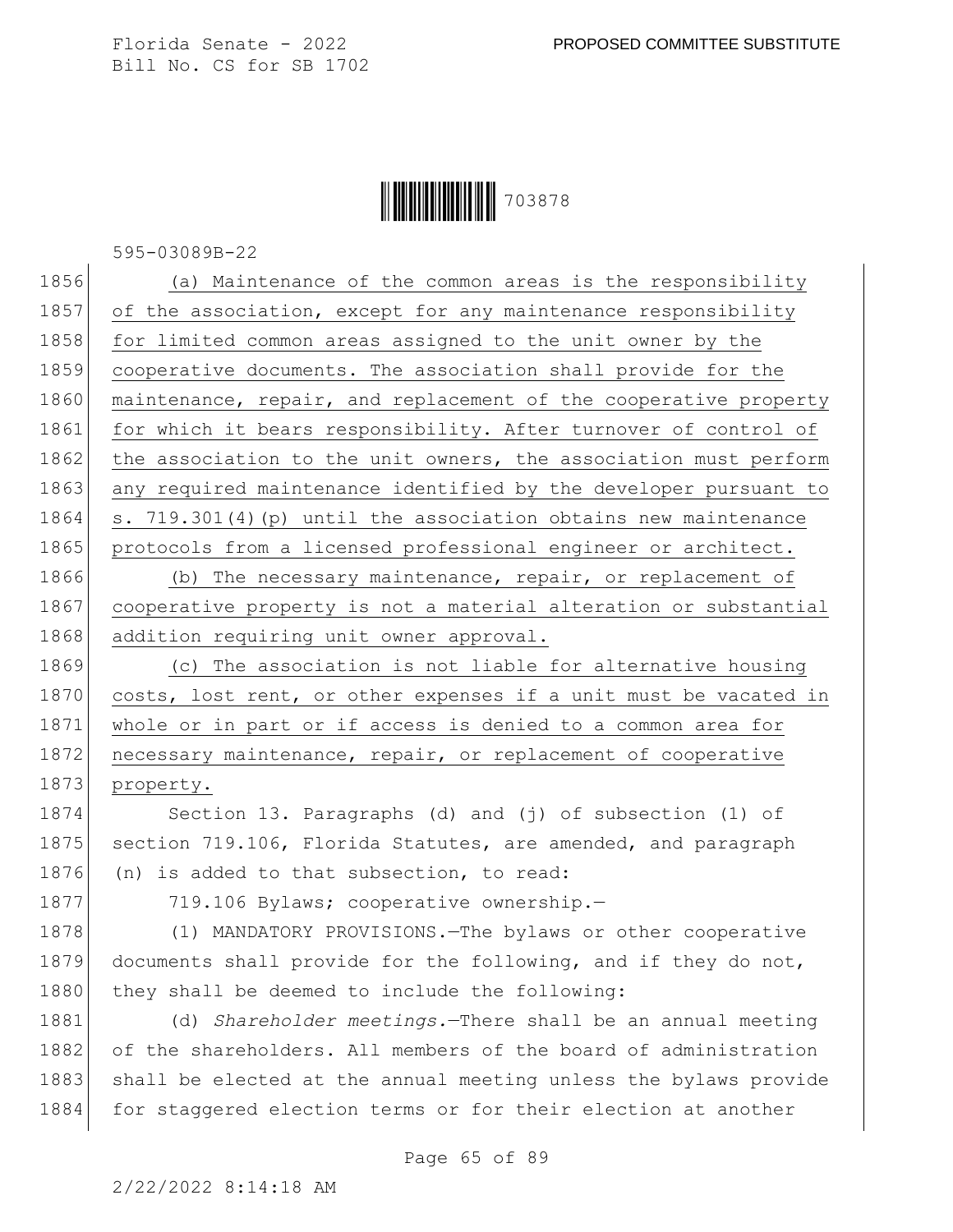

595-03089B-22

1885 meeting. Any unit owner desiring to be a candidate for board 1886 membership must comply with subparagraph 1. The bylaws must 1887 provide the method for calling meetings, including annual 1888 meetings. Written notice, which must incorporate an 1889 identification of agenda items, shall be given to each unit 1890 owner at least 14 days before the annual meeting and posted in a 1891 conspicuous place on the cooperative property at least 14 1892 continuous days preceding the annual meeting. Upon notice to the 1893 unit owners, the board must by duly adopted rule designate a 1894 specific location on the cooperative property upon which all 1895 notice of unit owner meetings are posted. In lieu of or in 1896 addition to the physical posting of the meeting notice, the 1897 association may, by reasonable rule, adopt a procedure for 1898 conspicuously posting and repeatedly broadcasting the notice and 1899 the agenda on a closed-circuit cable television system serving 1900 the cooperative association. However, if broadcast notice is 1901 used in lieu of a posted notice, the notice and agenda must be 1902 broadcast at least four times every broadcast hour of each day 1903 that a posted notice is otherwise required under this section. 1904 If broadcast notice is provided, the notice and agenda must be 1905 broadcast in a manner and for a sufficient continuous length of 1906 time to allow an average reader to observe the notice and read 1907 and comprehend the entire content of the notice and the agenda. 1908 In addition to any of the authorized means of providing notice 1909 of a meeting of the shareholders, the association may, by rule, 1910 adopt a procedure for conspicuously posting the meeting notice 1911 and the agenda on a website serving the cooperative association 1912 for at least the minimum period of time for which a notice of a 1913 meeting is also required to be physically posted on the

Page 66 of 89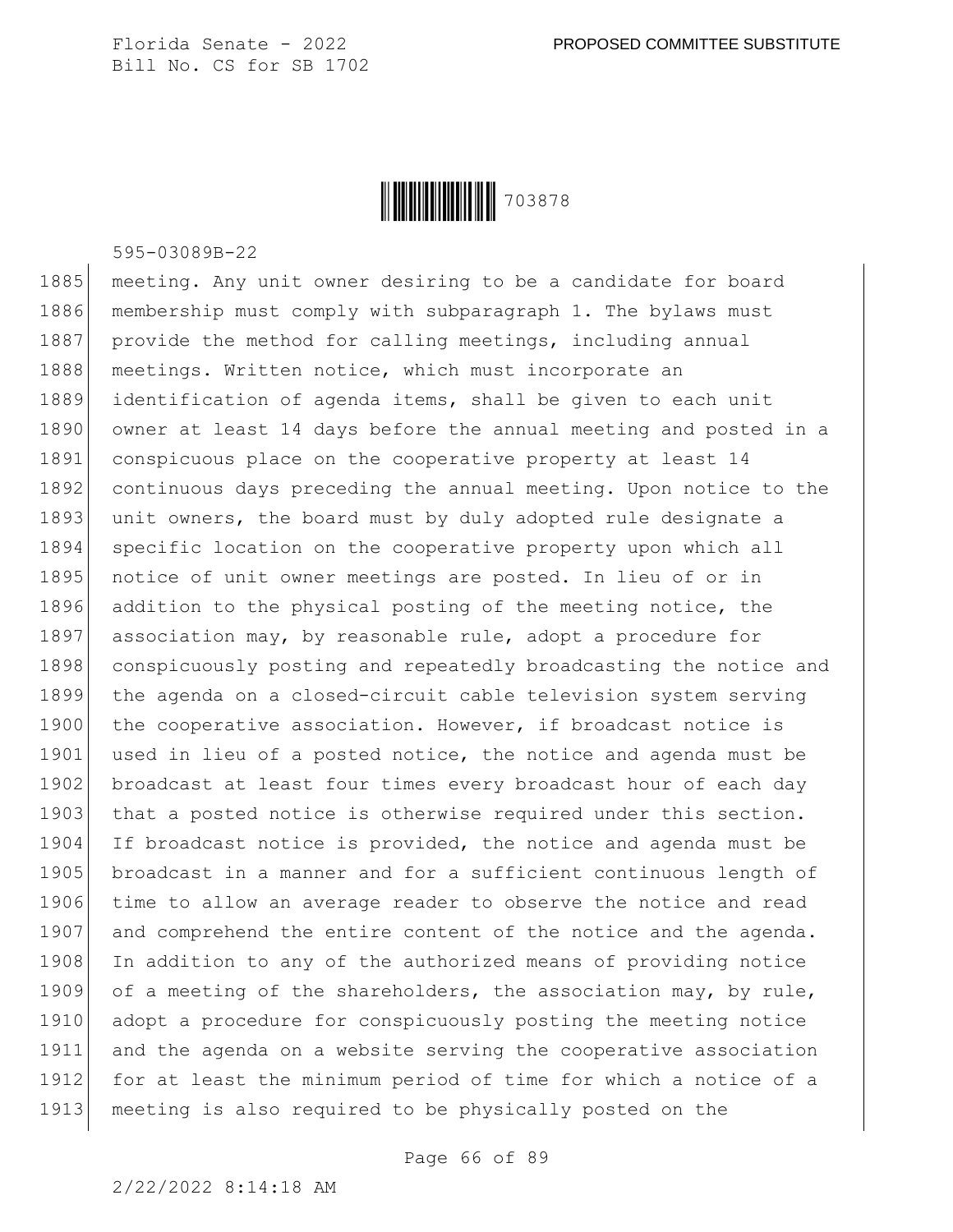

595-03089B-22

 cooperative property. Any rule adopted shall, in addition to 1915 other matters, include a requirement that the association send 1916 an electronic notice in the same manner as a notice for a meeting of the members, which must include a hyperlink to the 1918 website where the notice is posted, to unit owners whose e-mail addresses are included in the association's official records. 1920 Unless a unit owner waives in writing the right to receive notice of the annual meeting, the notice of the annual meeting must be sent by mail, hand delivered, or electronically transmitted to each unit owner. An officer of the association must provide an affidavit or United States Postal Service certificate of mailing, to be included in the official records of the association, affirming that notices of the association 1927 meeting were mailed, hand delivered, or electronically 1928 transmitted, in accordance with this provision, to each unit owner at the address last furnished to the association.

1930 1. The board of administration shall be elected by written ballot or voting machine. A proxy may not be used in electing the board of administration in general elections or elections to fill vacancies caused by recall, resignation, or otherwise unless otherwise provided in this chapter.

1935 a. At least 60 days before a scheduled election, the 1936 association shall mail, deliver, or transmit, whether by 1937 separate association mailing, delivery, or electronic 1938 transmission or included in another association mailing, 1939 delivery, or electronic transmission, including regularly 1940 published newsletters, to each unit owner entitled to vote, a 1941 first notice of the date of the election. Any unit owner or 1942 other eligible person desiring to be a candidate for the board

2/22/2022 8:14:18 AM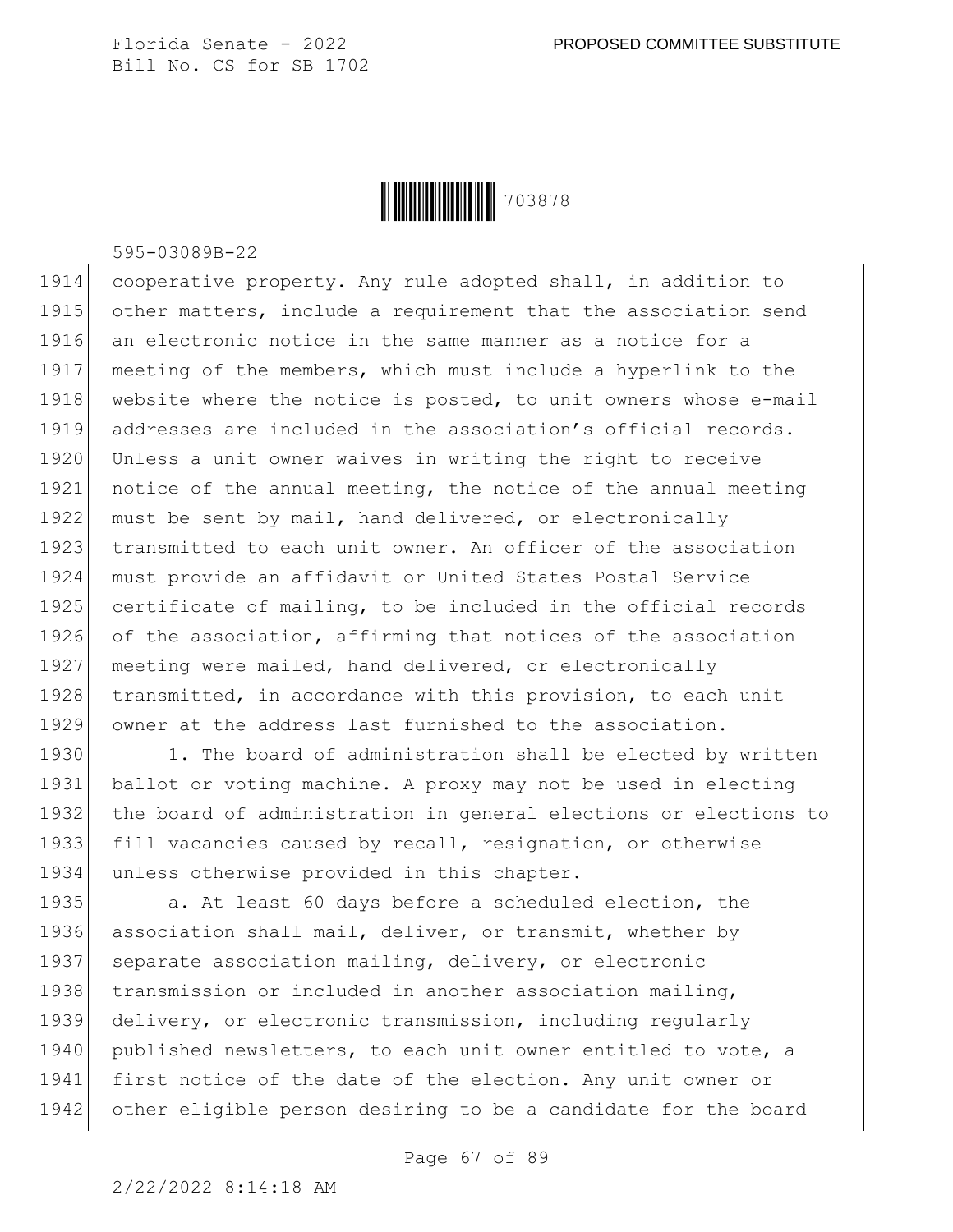

595-03089B-22

1943 of administration must give written notice to the association at 1944 least 40 days before a scheduled election. Together with the 1945 written notice and agenda as set forth in this section, the 1946 association shall mail, deliver, or electronically transmit a 1947 second notice of election to all unit owners entitled to vote, 1948 together with a ballot that lists all candidates. Upon request 1949 of a candidate, the association shall include an information 1950 sheet, no larger than 8 1/2 inches by 11 inches, which must be 1951 furnished by the candidate at least 35 days before the election, 1952 to be included with the mailing, delivery, or electronic 1953 transmission of the ballot, with the costs of mailing, delivery, 1954 or transmission and copying to be borne by the association. The 1955 association is not liable for the contents of the information 1956 sheets provided by the candidates. In order to reduce costs, the 1957 association may print or duplicate the information sheets on 1958 both sides of the paper. The division shall by rule establish 1959 voting procedures consistent with this subparagraph, including 1960 rules establishing procedures for giving notice by electronic 1961 transmission and rules providing for the secrecy of ballots. 1962 Elections shall be decided by a plurality of those ballots cast. 1963 There is no quorum requirement. However, at least 20 percent of 1964 the eligible voters must cast a ballot in order to have a valid 1965 election. A unit owner may not permit any other person to vote 1966 his or her ballot, and any such ballots improperly cast are 1967 invalid. A unit owner who needs assistance in casting the ballot 1968 for the reasons stated in s. 101.051 may obtain assistance in 1969 casting the ballot. Any unit owner violating this provision may 1970 be fined by the association in accordance with s. 719.303. The 1971 regular election must occur on the date of the annual meeting.

Page 68 of 89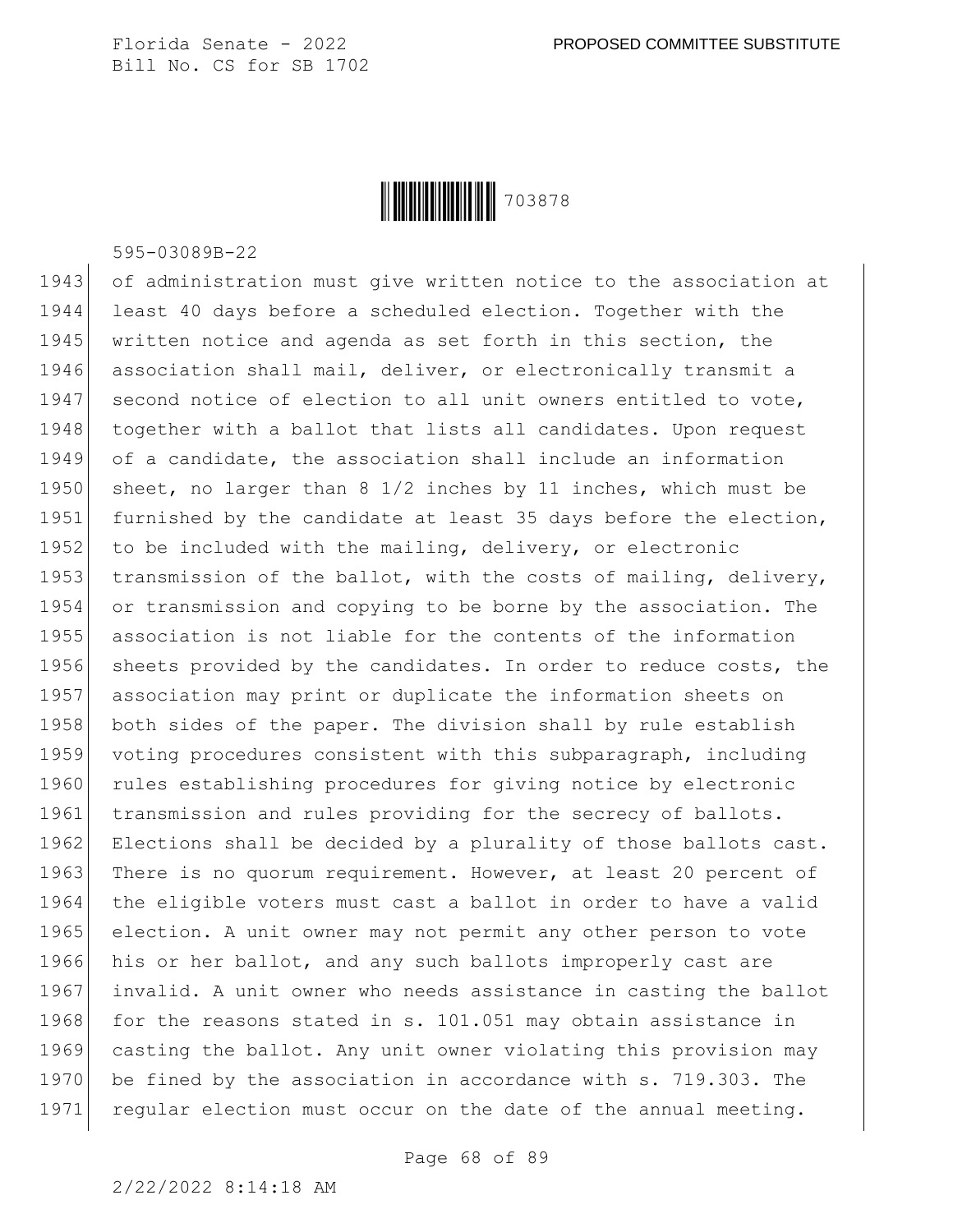

595-03089B-22

1972 This subparagraph does not apply to timeshare cooperatives. 1973 Notwithstanding this subparagraph, an election and balloting are 1974 not required unless more candidates file a notice of intent to 1975 run or are nominated than vacancies exist on the board. Any 1976 challenge to the election process must be commenced within 60 1977 days after the election results are announced.

1978 b. Within 90 days after being elected or appointed to the 1979 board, each new director shall do both of the following:

1980  $(1)$  Certify by affidavit  $\frac{1}{2}$  writing to the secretary of the 1981 association that he or she has read the association's bylaws, 1982 articles of incorporation, proprietary lease, and current 1983 written policies; that he or she will work to uphold such 1984 documents and policies to the best of his or her ability; and 1985 that he or she will faithfully discharge his or her fiduciary 1986 responsibility to the association's members. Within 90 days 1987 after being elected or appointed to the board, in lieu of this 1988 written certification, the newly elected or appointed director  $1989$  may

1990 (II) Submit a certificate of having satisfactorily 1991 completed the educational curriculum administered by an 1992 education provider as approved by the division pursuant to the 1993 requirements established in chapter 718 within 1 year before or 1994 90 days after the date of election or appointment. The 1995 educational certificate is valid and does not have to be 1996 resubmitted as long as the director serves on the board without 1997 interruption.

1999 A director who fails to timely file the affidavit and written 2000 certification or educational certificate is suspended from

1998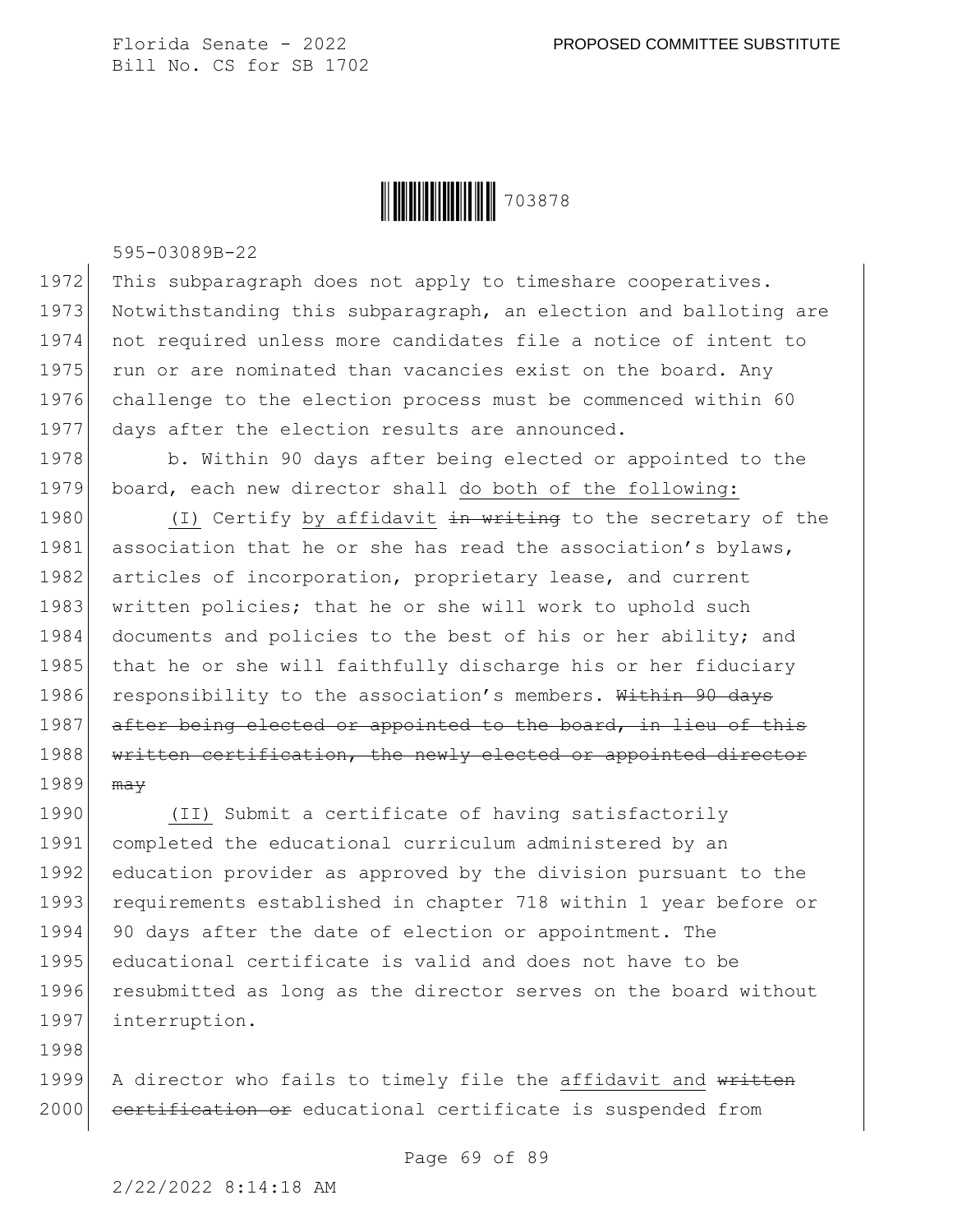

595-03089B-22

2001 service on the board until he or she complies with this sub-2002 subparagraph. The board may temporarily fill the vacancy during 2003 the period of suspension. The secretary of the association shall 2004 require cause the association to retain a director's affidavit 2005 and written certification or educational certificate for 2006 inspection by the members for 5 years after a director's 2007 election or the duration of the director's uninterrupted tenure, 2008 whichever is longer. Failure to have such affidavit and written 2009 certification or educational certificate on file does not affect 2010 the validity of any board action.

2011 2. Any approval by unit owners called for by this chapter, 2012 or the applicable cooperative documents, must be made at a duly 2013 noticed meeting of unit owners and is subject to this chapter or 2014 the applicable cooperative documents relating to unit owner 2015 decisionmaking, except that unit owners may take action by 2016 written agreement, without meetings, on matters for which action 2017 by written agreement without meetings is expressly allowed by 2018 the applicable cooperative documents or law which provides for 2019 the unit owner action.

2020 3. Unit owners may waive notice of specific meetings if 2021 allowed by the applicable cooperative documents or law. Notice 2022 of meetings of the board of administration, shareholder 2023 | meetings, except shareholder meetings called to recall board 2024 members under paragraph  $(f)$ , and committee meetings may be given 2025 by electronic transmission to unit owners who consent to receive 2026 notice by electronic transmission. A unit owner who consents to 2027 receiving notices by electronic transmission is solely 2028 responsible for removing or bypassing filters that may block 2029 receipt of mass emails sent to members on behalf of the

Page 70 of 89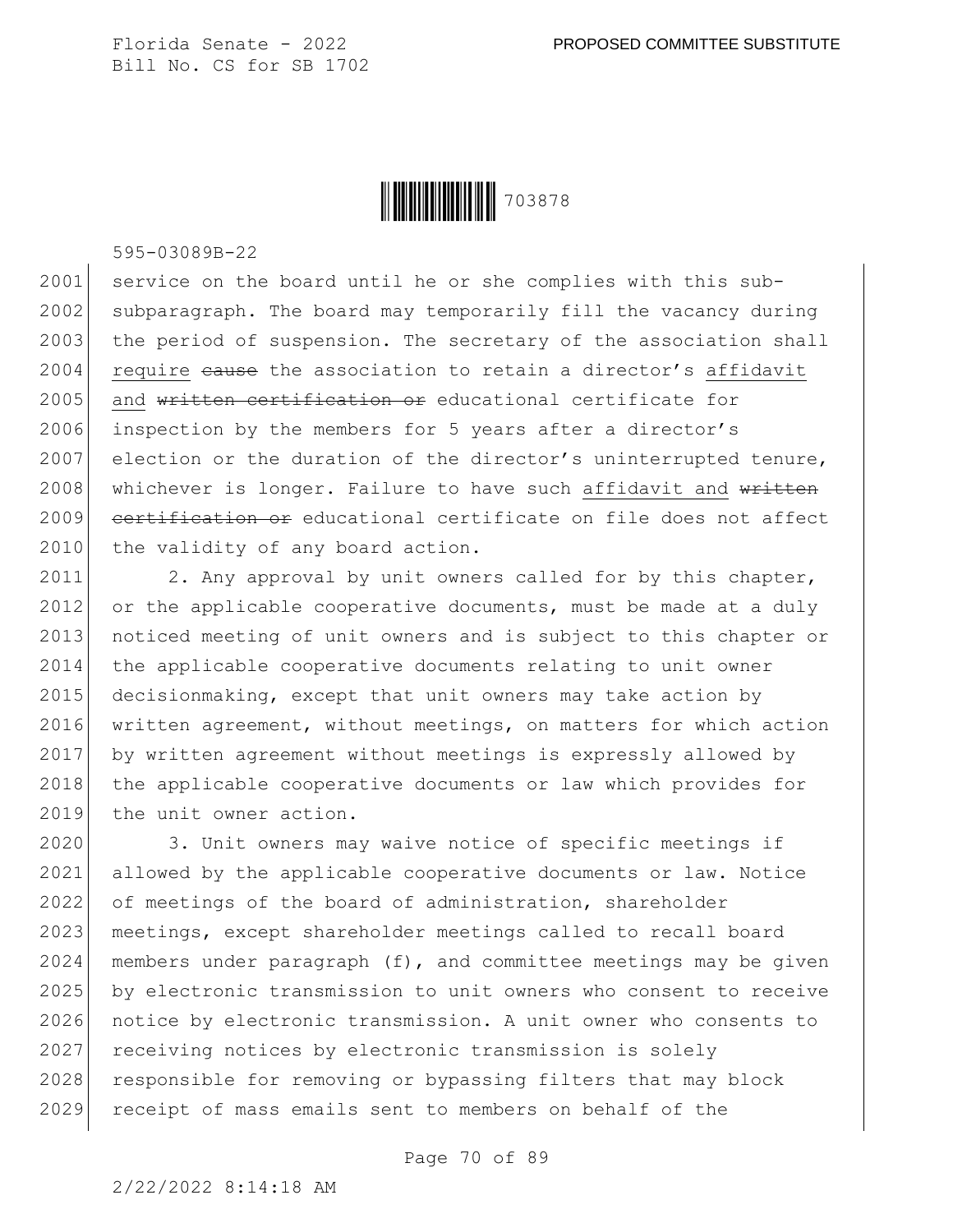

595-03089B-22

2030 association in the course of giving electronic notices.

 4. Unit owners have the right to participate in meetings of 2032 unit owners with reference to all designated agenda items. However, the association may adopt reasonable rules governing the frequency, duration, and manner of unit owner participation.

2035 5. Any unit owner may tape record or videotape meetings of 2036 the unit owners subject to reasonable rules adopted by the 2037 division.

2038 6. Unless otherwise provided in the bylaws, a vacancy 2039 occurring on the board before the expiration of a term may be 2040 filled by the affirmative vote of the majority of the remaining 2041 directors, even if the remaining directors constitute less than  $2042$  a quorum, or by the sole remaining director. In the alternative, 2043 a board may hold an election to fill the vacancy, in which case 2044 the election procedures must conform to the requirements of 2045 subparagraph 1. unless the association has opted out of the 2046 statutory election process, in which case the bylaws of the 2047 association control. Unless otherwise provided in the bylaws, a 2048 board member appointed or elected under this subparagraph shall 2049 fill the vacancy for the unexpired term of the seat being 2050 filled. Filling vacancies created by recall is governed by 2051 paragraph (f) and rules adopted by the division.

2053 Notwithstanding subparagraphs  $(b)$  2. and  $(d)$  1., an association  $\mid$  may, by the affirmative vote of a majority of the total voting interests, provide for a different voting and election procedure in its bylaws, which vote may be by a proxy specifically delineating the different voting and election procedures. The 2058 different voting and election procedures may provide for

Page 71 of 89

2052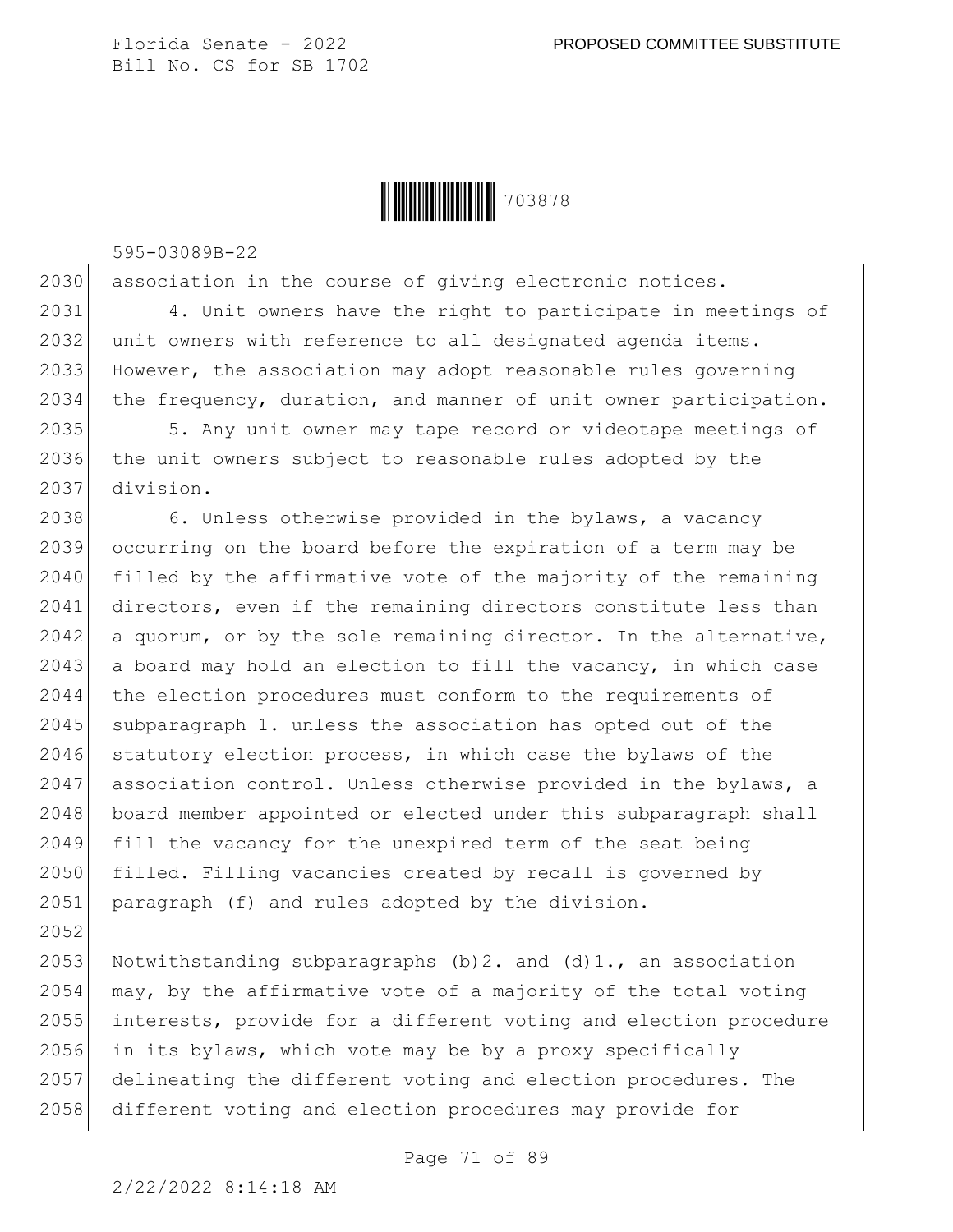**|| || || || || || || || || || ||** 703878

595-03089B-22

2059 elections to be conducted by limited or general proxy.

2060 (j) *Annual budget.*—

2061 1. The proposed annual budget of common expenses shall be 2062 detailed and shall show the amounts budgeted by accounts and 2063 expense classifications, including, if applicable, but not 2064 limited to, those expenses listed in s. 719.504(20). The board 2065 of administration shall adopt the annual budget at least 14 days 2066 prior to the start of the association's fiscal year. In the 2067 event that the board fails to timely adopt the annual budget a 2068 second time, it shall be deemed a minor violation and the prior 2069 year's budget shall continue in effect until a new budget is 2070 adopted.

2071 2. In addition to annual operating expenses, the budget 2072 shall include reserve accounts for capital expenditures and 2073 deferred maintenance. These accounts shall include, but not be 2074 limited to, the maintenance and replacement of the cooperative 2075 property identified in s. 719.301(4)(p) roof replacement, 2076 building painting, and pavement resurfacing, regardless of the 2077 amount of deferred maintenance expense or replacement cost, and 2078 for any other items for which the deferred maintenance expense 2079 or replacement cost exceeds \$10,000. The amount to be reserved 2080 shall be computed by means of a formula which is based upon 2081 estimated remaining useful life and estimated replacement cost 2082 or deferred maintenance expense of each reserve item. The 2083 association may adjust replacement reserve assessments annually 2084 to take into account any changes in estimates or extension of 2085 the useful life of a reserve item caused by deferred 2086 maintenance. This paragraph shall not apply to any budget in 2087 which the members of an association have, at a duly called

Page 72 of 89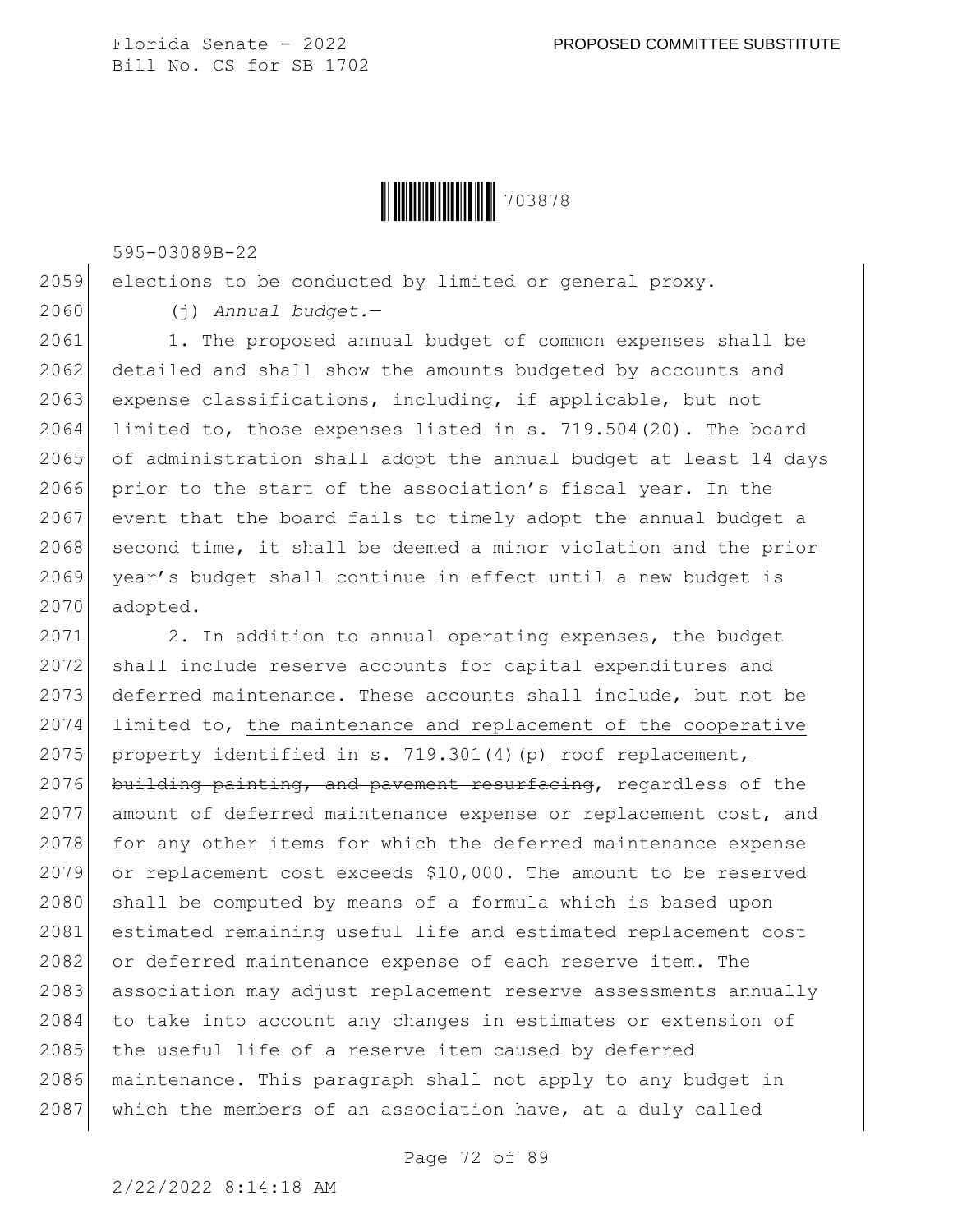

595-03089B-22

2088 meeting of the association and by a majority vote of all the 2089 voting interests, voting in person or by proxy, determined for a 2090 fiscal year to provide no reserves or reserves less adequate 2091 than required by this subsection.

2092 3. However, Prior to turnover of control of an association 2093 by a developer to unit owners other than a developer pursuant to 2094 s. 719.301, the developer may vote to waive the reserves or 2095 reduce the funding of reserves for the first 2 years of the 2096 operation of the association after which time reserves may only 2097 be waived or reduced upon the vote of a majority of all 2098 | nondeveloper voting interests voting in person or by limited 2099 proxy at a duly called meeting of the association. If a meeting 2100 of the unit owners has been called to determine to provide no 2101 reserves, or reserves less adequate than required, and such 2102 result is not attained or a quorum is not attained, the reserves 2103 as included in the budget shall go into effect. For an 2104 association that is required to perform a reserve study under 2105 this paragraph, the developer may only vote to waive reserve 2106 contributions or reduce reserve funding if the association's 2107 reserve obligations are funded consistent with the reserve study 2108 currently in effect or if the association provides an 2109 alternative funding method for the association's reserve 2110 obligations.

2111 4.3. Reserve funds and any interest accruing thereon shall 2112 remain in the reserve account or accounts, and shall be used 2113 only for authorized reserve expenditures unless their use for 2114 other purposes is approved in advance by a vote of the majority 2115 of all the voting interests, voting in person or by limited 2116 proxy at a duly called meeting of the association; provided that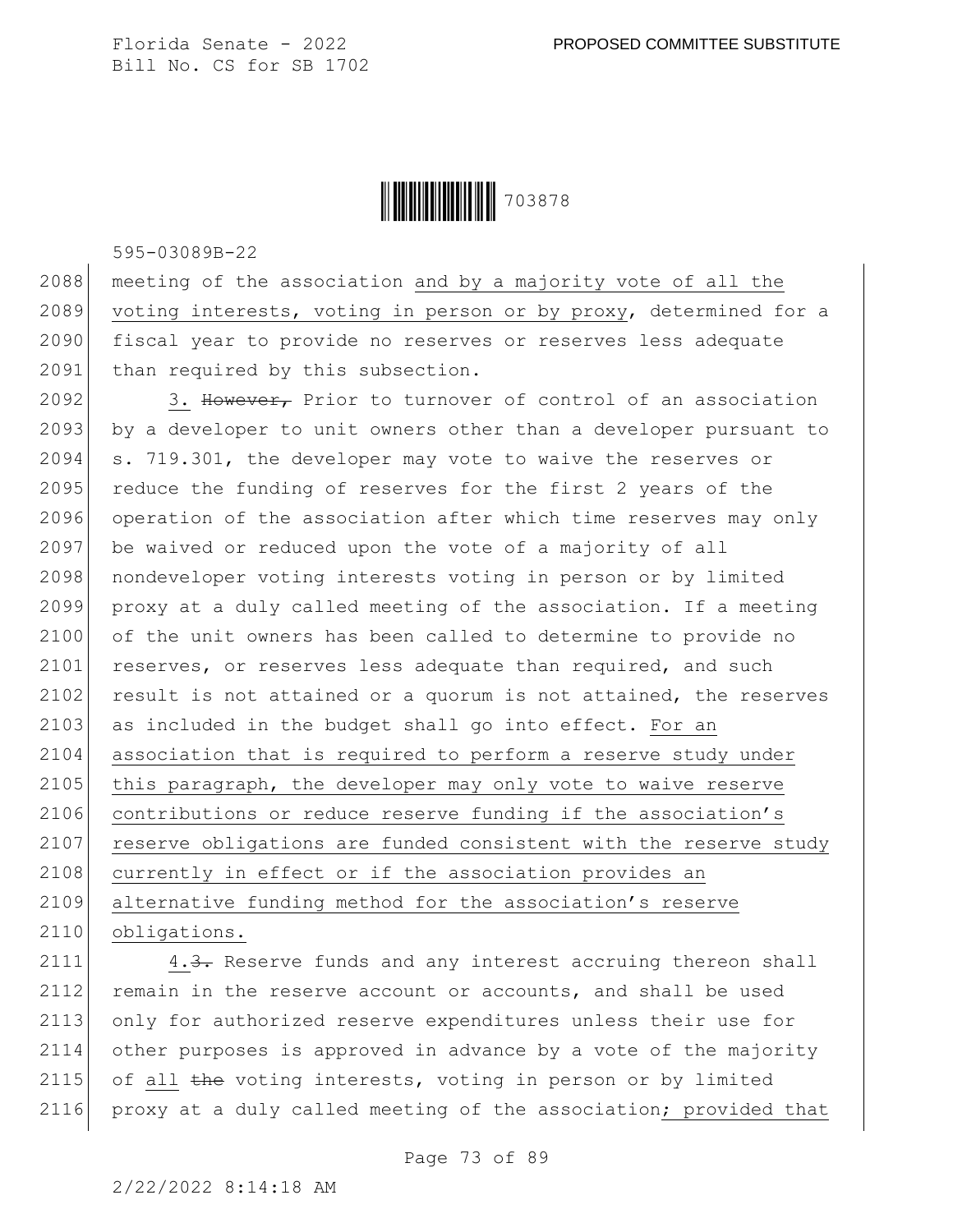Ì703878XÎ703878

595-03089B-22

| 2117 | the use of reserve funds for a purpose other than authorized     |
|------|------------------------------------------------------------------|
| 2118 | reserve expenditures is authorized in the exercise of the        |
| 2119 | association's emergency powers under s. 719.128. Prior to        |
| 2120 | turnover of control of an association by a developer to unit     |
| 2121 | owners other than the developer under s. 719.301, the developer  |
| 2122 | may not vote to use reserves for purposes other than that for    |
| 2123 | which they were intended without the approval of a majority of   |
| 2124 | all nondeveloper voting interests, voting in person or by        |
| 2125 | limited proxy at a duly called meeting of the association.       |
| 2126 | 5. Effective January 1, 2024, unless the cooperative             |
| 2127 | documents provide for a more frequent reserve study, an          |
| 2128 | association with a residential cooperative building that is      |
| 2129 | three stories or more in height and subject to the milestone     |
| 2130 | inspection requirements in s. 553.899 must have a study          |
| 2131 | conducted of the reserves required to repair, replace, and       |
| 2132 | restore the cooperative property identified in s. 719.301(4) (p) |
| 2133 | at least every 3 years. The board shall review the results of    |
| 2134 | such study at least annually to determine if reserves are        |
| 2135 | sufficient to meet the association's reserve obligations and to  |
| 2136 | make any adjustments the board deems necessary to maintain       |
| 2137 | reserves, as appropriate. The division shall adopt rules setting |
| 2138 | forth uniform financial standards and forms for reserve studies. |
| 2139 | The reserve study must include, without limitation:              |
| 2140 | a. A summary of any inspection of the major components of        |
| 2141 | the cooperative property identified in s. 719.301(4) (p) and any |
| 2142 | other portion of the cooperative property that the association   |
| 2143 | is obligated to maintain, repair, replace, or restore;           |
| 2144 | b. If applicable, a summary of the findings and                  |
| 2145 | recommendations of the milestone inspection report required      |

Page 74 of 89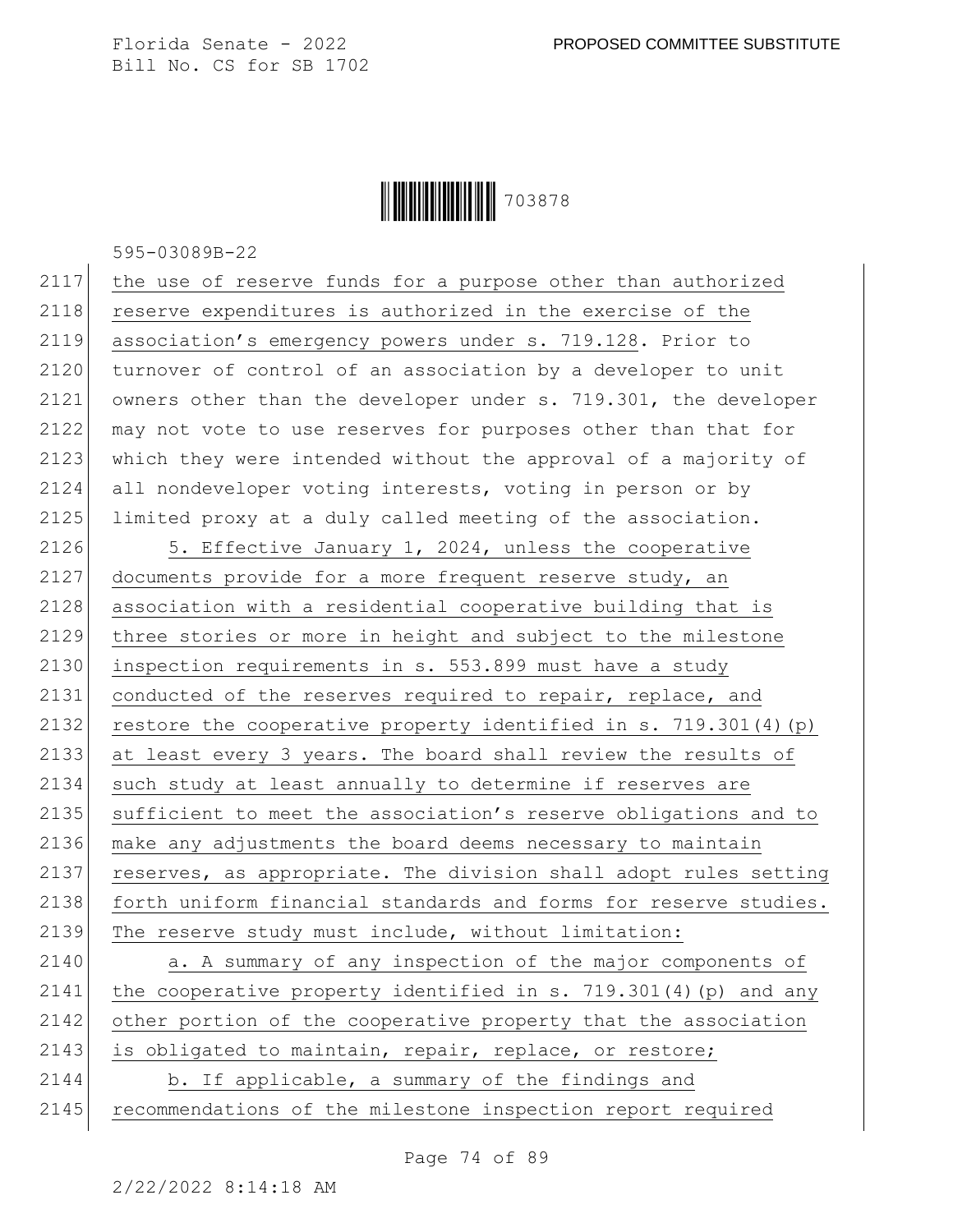

595-03089B-22

| 2146 | under s. 553.899 and any other structural or life safety          |
|------|-------------------------------------------------------------------|
| 2147 | inspection of the cooperative property considered in the reserve  |
| 2148 | study;                                                            |
| 2149 | c. An identification of the structural components of the          |
| 2150 | building for which necessary reserves may be reasonably           |
| 2151 | projected and an identification of the structural components of   |
| 2152 | the building with an indefinite useful life for which a           |
| 2153 | reasonable determination of necessary reserves may not be         |
| 2154 | estimated;                                                        |
| 2155 | d. An estimate of the useful life of the structural               |
| 2156 | components of the building identified in s. 719.301(4) (p) for    |
| 2157 | which an estimate of useful life may be determined as attested    |
| 2158 | to by a licensed architect or engineer in the turnover            |
| 2159 | inspection required under s. 719.301(4)(p), a milestone           |
| 2160 | inspection, or any other structural or life safety inspection of  |
| 2161 | the cooperative property;                                         |
| 2162 | e. An estimate of the remaining useful life of any other          |
| 2163 | portion of the cooperative property that the association is       |
| 2164 | obligated to maintain, repair, replace, or restore;               |
| 2165 | f. An estimate of the cost of maintenance, repair,                |
| 2166 | replacement, or restoration of each major component of the        |
| 2167 | cooperative property identified in s. 719.301(4) (p) and any      |
| 2168 | other portion of the cooperative property identified pursuant to  |
| 2169 | sub-subparagraph c.;                                              |
| 2170 | g. An estimate of the total annual assessment that may be         |
| 2171 | necessary to cover the cost of maintaining, repairing,            |
| 2172 | replacing, or restoring the major components of the cooperative   |
| 2173 |                                                                   |
|      | property identified in s. 719.301(4) (p) and any other portion of |

Page 75 of 89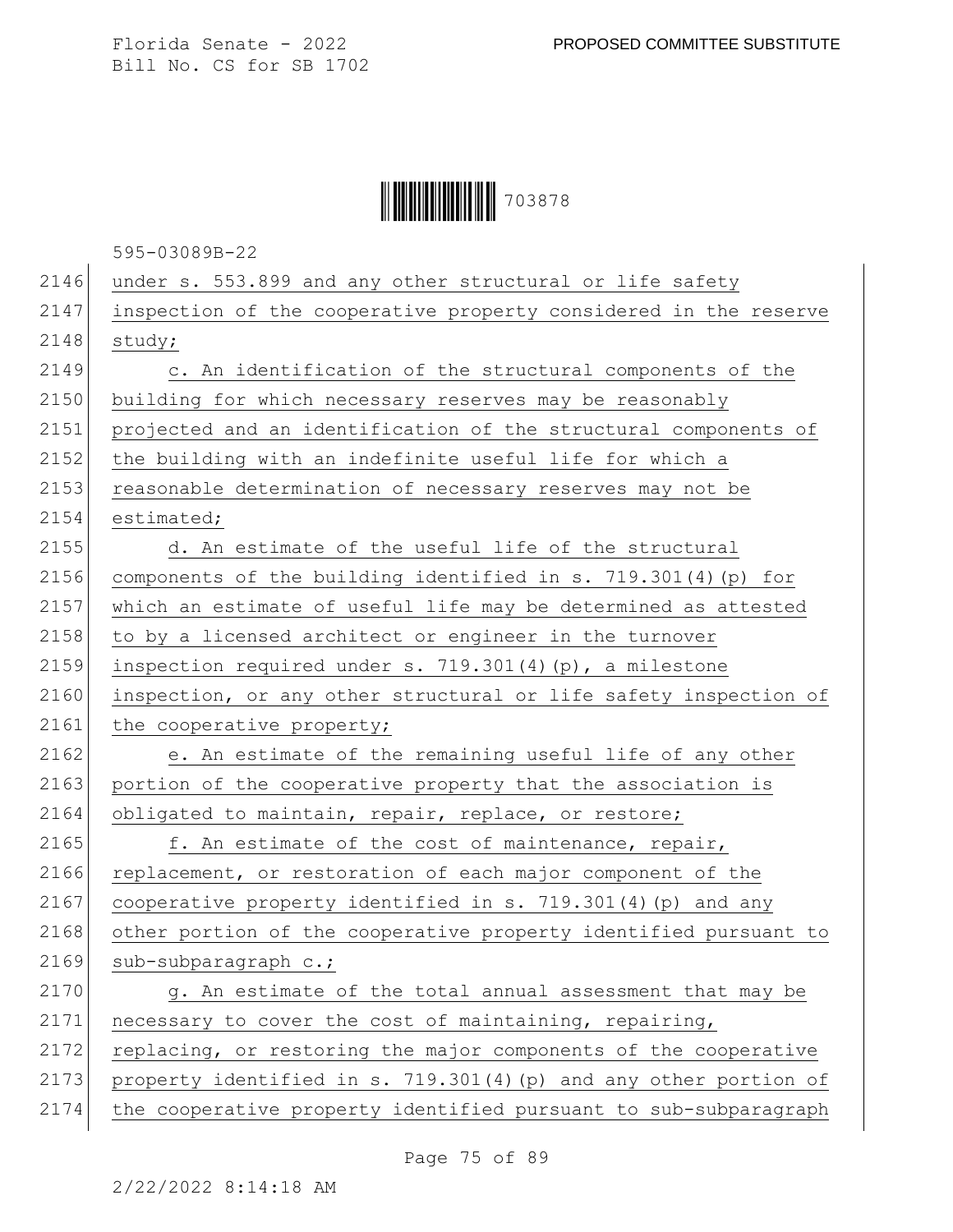## Ì703878XÎ703878

595-03089B-22

| 2175 | c., and an estimate of the funding plan, including any           |
|------|------------------------------------------------------------------|
| 2176 | alternative funding method, which may be necessary to provide    |
| 2177 | adequate funding for the required reserves; and                  |
| 2178 | h. A schedule for the full funding of reserves. A reserve        |
| 2179 | account is fully funded when the actual or projected reserve     |
| 2180 | balance in the reserve account is equal in direct proportion to  |
| 2181 | the fraction of useful life for a given component or components  |
| 2182 | multiplied by the current replacement costs for the component or |
| 2183 | components.                                                      |
| 2184 | 6. The annual budget must, at minimum:                           |
| 2185 | a. Identify all items for which reserves are or will be          |
| 2186 | established;                                                     |
| 2187 | b. Provide an estimate of the maintenance, repair, and           |
| 2188 | replacement costs for the structural components for which an     |
| 2189 | estimate of useful life may be determined;                       |
| 2190 | c. Identify any structural component for which a reserve         |
| 2191 | account is not established or reserves are not funded, because   |
| 2192 | the useful life of the component cannot be determined;           |
| 2193 | d. As of the beginning of the fiscal year for which the          |
| 2194 | budget is prepared, the current amount of accumulated funds for  |
| 2195 | each reserve component or, if the pooling method is used, the    |
| 2196 | amount of the accumulated pooled funds;                          |
| 2197 | e. A description of the funding plan for the reserve             |
| 2198 | funding obligations of the association, including the use of     |
| 2199 | regular assessments, special assessments, and any other          |
| 2200 | alternative funding method; and                                  |
| 2201 | f. A description of the procedures used for the estimation       |
| 2202 | and accumulation of reserves pursuant to this paragraph, the     |
| 2203 | identity of any independent third party who conducted the        |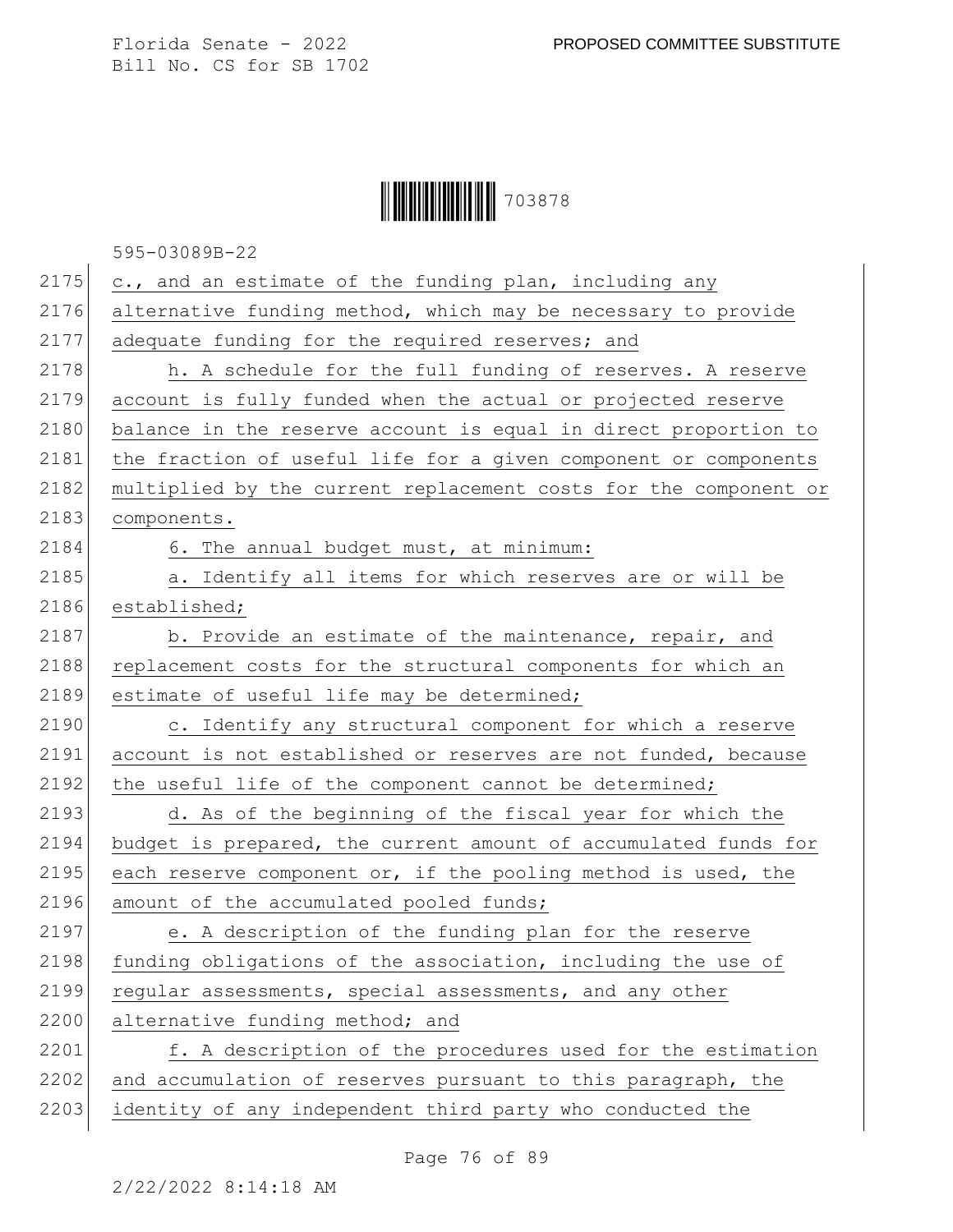**|| || || || || || || || || || ||** 703878

595-03089B-22

 $2204$  reserve study on behalf of the association, and the extent to 2205 which the association is funding its reserve obligations 2206 consistent with the reserve study currently in effect.

2207 7. If the association has voted to waive reserves or to use 2208 existing reserve funds for purposes other than purposes for 2209 which the reserves were intended, the budget must contain the 2210 following statement in conspicuous type: THE OWNERS HAVE ELECTED 2211 TO WAIVE RESERVES, IN WHOLE OR IN PART, OR ALLOWED ALTERNATIVE 2212 USES OF EXISTING RESERVES UNDER SECTION 719.106(1)(j), FLORIDA 2213 STATUTES. THE WAIVING OR ALTERNATIVE USE OF RESERVE FUNDS MAY 2214 RESULT IN UNIT OWNER LIABILITY FOR PAYMENT OF UNANTICIPATED 2215 SPECIAL ASSESSMENTS REGARDING THOSE ITEMS.

2216 8. On or after January 1, 2026, if the association is 2217 required to perform a reserve study under this paragraph and the 2218 budget of the association does not fund the association's 2219 reserve obligations consistent with the reserve study currently 2220 in effect, the budget must also contain the following statement 2221 in conspicuous type: THE ASSOCIATION'S LAST RESERVE STUDY IS 2222 DATED ..... THE RESERVE AMOUNT BUDGETED AND/OR COLLECTED IS LESS 2223 THAN REQUIRED BY THE RESERVE STUDY SCHEDULE. THE BUDGET OF THE 2224 ASSOCIATION DOES NOT PROVIDE FOR FULLY FUNDED RESERVE ACCOUNTS 2225 FOR CAPITAL EXPENDITURES AND DEFERRED MAINTENANCE CONSISTENT 2226 WITH THE ASSOCIATION'S RESERVE STUDY. FAILURE TO FUND RESERVES 2227 CONSISTENT WITH THE ASSOCIATION'S RESERVE STUDY MAY RESULT IN 2228 UNANTICIPATED SPECIAL ASSESSMENTS REGARDING THOSE ITEMS.

2229 (n) *Mandatory milestone inspections.*—If an association is 2230 required to have a milestone inspection performed pursuant to s. 2231 553.899, the association must arrange for the milestone 2232 inspection to be performed and is responsible for ensuring

Page 77 of 89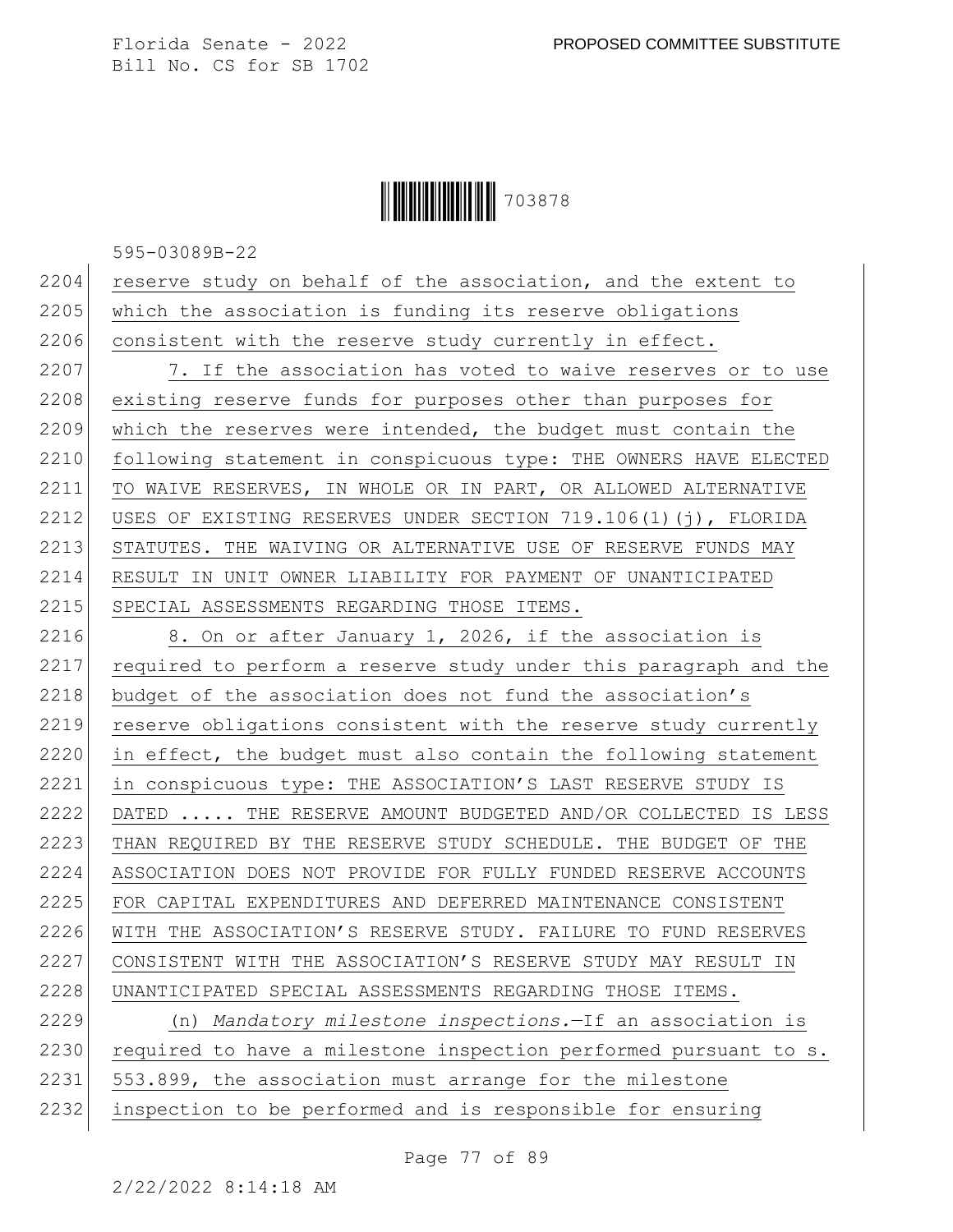## **|| || || || || || || || || || ||** 703878

595-03089B-22

| 2233 | compliance with the requirements of s. 553.899. The association  |
|------|------------------------------------------------------------------|
| 2234 | is responsible for all costs associated with the inspection.     |
| 2235 | Upon completion of a phase one or phase two milestone inspection |
| 2236 | and receipt of the inspector-prepared summary of the inspection  |
| 2237 | report from the architect or engineer who performed the          |
| 2238 | inspection, the association must distribute a copy of the        |
| 2239 | inspector-prepared summary of the inspection report to each unit |
| 2240 | owner, regardless of the findings or recommendations in the      |
| 2241 | report, by United States mail or personal delivery; must post a  |
| 2242 | copy of the inspector-prepared summary in a conspicuous place on |
| 2243 | the cooperative property; and must publish the full report and   |
| 2244 | inspector-prepared summary on the association's website, if the  |
| 2245 | association is required to have a website.                       |
| 2246 | Section 14. Paragraph (f) is added to subsection (1) of          |
| 2247 | section 719.107, Florida Statutes, to read:                      |
| 2248 | 719.107 Common expenses; assessment.-                            |
| 2249 | (1)                                                              |
| 2250 | (f) Notwithstanding any provision in the cooperative             |
| 2251 | documents requiring, prohibiting, or limiting a board of         |
| 2252 | administration's authority to adopt a special assessment or to   |
| 2253 | borrow money on behalf of the association, including any         |
| 2254 | provision in the cooperative documents requiring unit owner      |
| 2255 | voting or approval, the board may adopt a special assessment or  |
| 2256 | borrow money for the necessary maintenance, repair, or           |
| 2257 | replacement of the cooperative property.                         |
| 2258 | Section 15. Paragraphs (p) and (q) are added to subsection       |
| 2259 | (4) of section 719.301, Florida Statutes, to read:               |
| 2260 | 719.301 Transfer of association control.-                        |
| 2261 | (4) When unit owners other than the developer elect a            |
|      |                                                                  |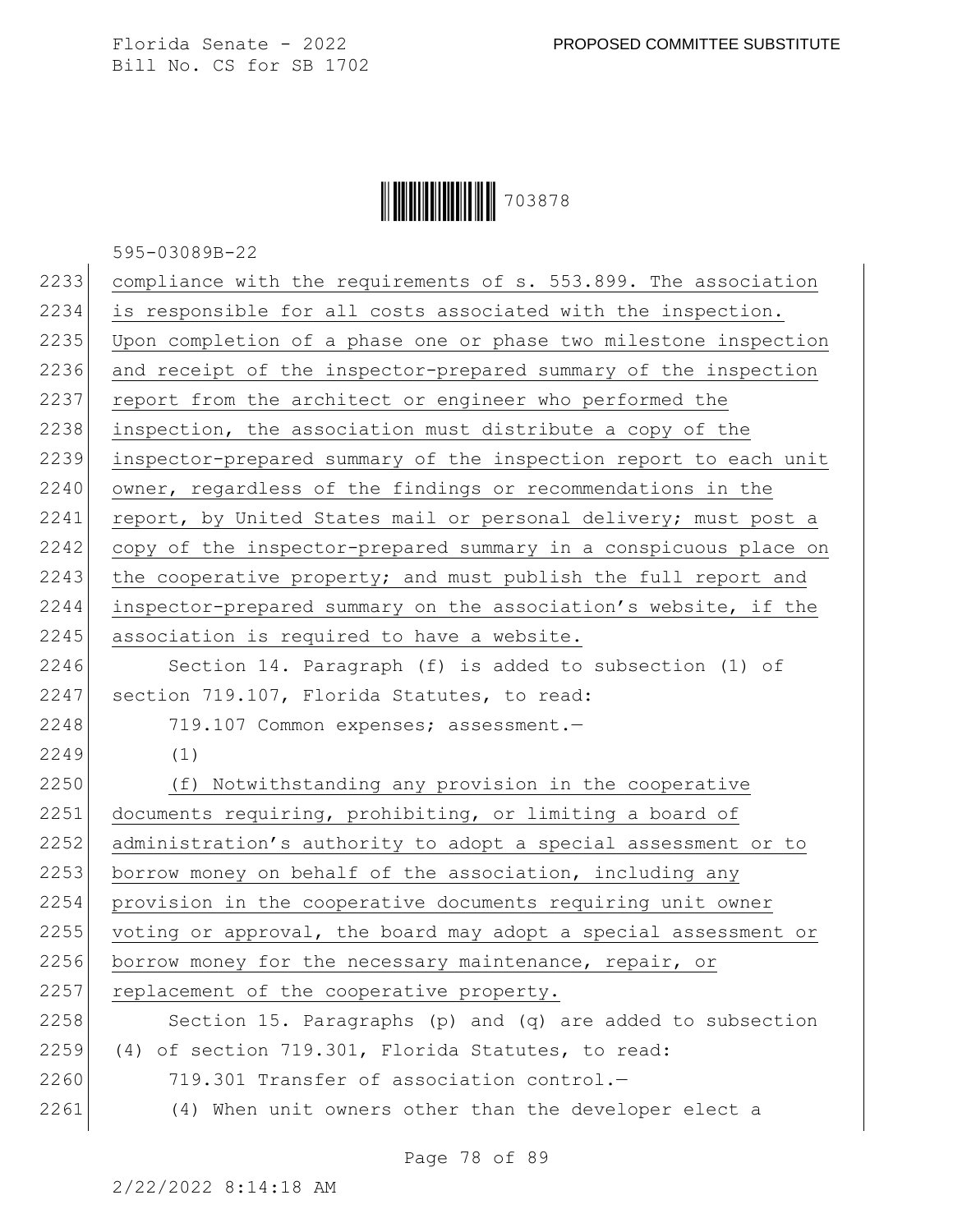**|| || || || || || || || || || ||** 703878

|      | 595-03089B-22                                                    |
|------|------------------------------------------------------------------|
| 2262 | majority of the members of the board of administration of an     |
| 2263 | association, the developer shall relinquish control of the       |
| 2264 | association, and the unit owners shall accept control.           |
| 2265 | Simultaneously, or for the purpose of paragraph (c) not more     |
| 2266 | than 90 days thereafter, the developer shall deliver to the      |
| 2267 | association, at the developer's expense, all property of the     |
| 2268 | unit owners and of the association held or controlled by the     |
| 2269 | developer, including, but not limited to, the following items,   |
| 2270 | if applicable, as to each cooperative operated by the            |
| 2271 | association:                                                     |
| 2272 | (p) Notwithstanding when the certificate of occupancy was        |
| 2273 | issued or the height of the building, a milestone inspection     |
| 2274 | report in compliance with s. 553.899 included in the official    |
| 2275 | records, under seal of an architect or engineer authorized to    |
| 2276 | practice in this state, attesting to required maintenance,       |
| 2277 | condition, useful life, and replacement costs of the following   |
| 2278 | applicable cooperative property comprising a turnover inspection |
| 2279 | report:                                                          |
| 2280 | 1. Roof.                                                         |
| 2281 | 2. Structure, including load-bearing walls and primary           |
| 2282 | structural members and primary structural systems as those terms |
| 2283 | defined in s. 627.706.                                           |
| 2284 | 3. Fireproofing and fire protection systems.                     |
| 2285 | 4. Elevators.                                                    |
| 2286 | 5. Heating and cooling systems.                                  |
| 2287 | 6. Plumbing.                                                     |
| 2288 | 7. Electrical systems.                                           |
| 2289 | 8. Swimming pool or spa and equipment.                           |
| 2290 | 9. Seawalls.                                                     |

Page 79 of 89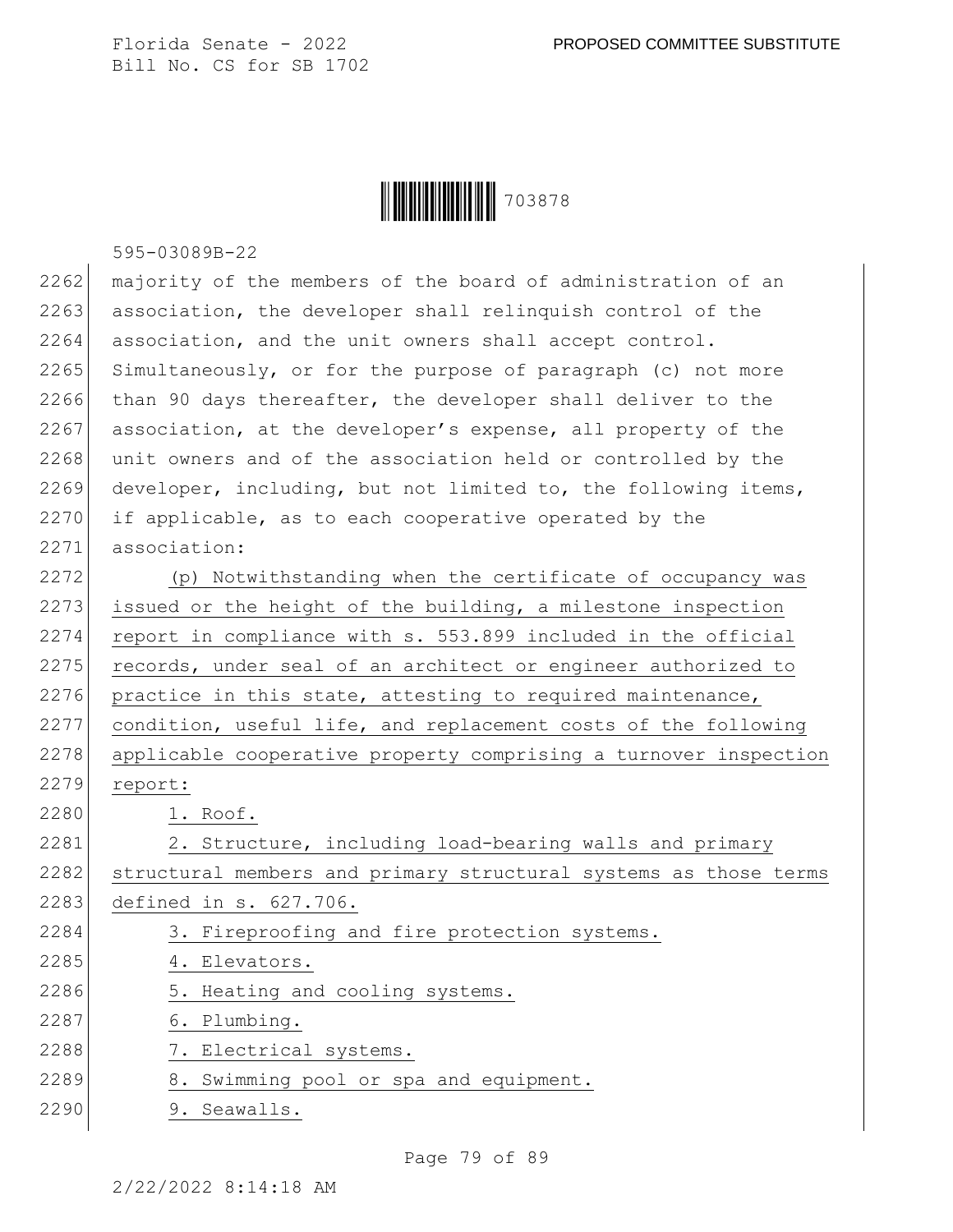Florida Senate - 2022 PROPOSED COMMITTEE SUBSTITUTE

Bill No. CS for SB 1702

## **|| || || || || || || || || || ||** 703878

595-03089B-22

| 2291 | 10. Pavement and parking areas.                                  |
|------|------------------------------------------------------------------|
| 2292 | 11. Drainage systems.                                            |
| 2293 | 12. Painting.                                                    |
| 2294 | 13. Irrigation systems.                                          |
| 2295 | 14. Waterproofing.                                               |
| 2296 | (q) A copy of the most recent reserve study required under       |
| 2297 | s. $719.106(1)(i)$ , along with the statements indicating the    |
| 2298 | status of the reserves required under s. 719.106(1)(j)7. and 8., |
| 2299 | if applicable, or a statement in conspicuous type indicating     |
| 2300 | that the association has not completed the required reserve      |
| 2301 | study or that the association is not required to perform a       |
| 2302 | reserve study, as applicable.                                    |
| 2303 | Section 16. Paragraph (b) of subsection (1) and paragraph        |
| 2304 | (a) of subsection (2) of section 719.503, Florida Statutes, are  |
| 2305 | amended to read:                                                 |
| 2306 | 719.503 Disclosure prior to sale.-                               |
| 2307 | (1) DEVELOPER DISCLOSURE.-                                       |
| 2308 | (b) Copies of documents to be furnished to prospective           |
| 2309 | buyer or lessee.-Until such time as the developer has furnished  |
| 2310 | the documents listed below to a person who has entered into a    |
| 2311 | contract to purchase a unit or lease it for more than 5 years,   |
| 2312 | the contract may be voided by that person, entitling the person  |
| 2313 | to a refund of any deposit together with interest thereon as     |
| 2314 | provided in s. 719.202. The contract may be terminated by        |
| 2315 | written notice from the proposed buyer or lessee delivered to    |
| 2316 | the developer within 15 days after the buyer or lessee receives  |
| 2317 | all of the documents required by this section. The developer may |
| 2318 | shall not close for 15 days after following the execution of the |
| 2319 | agreement and delivery of the documents to the buyer as          |
|      |                                                                  |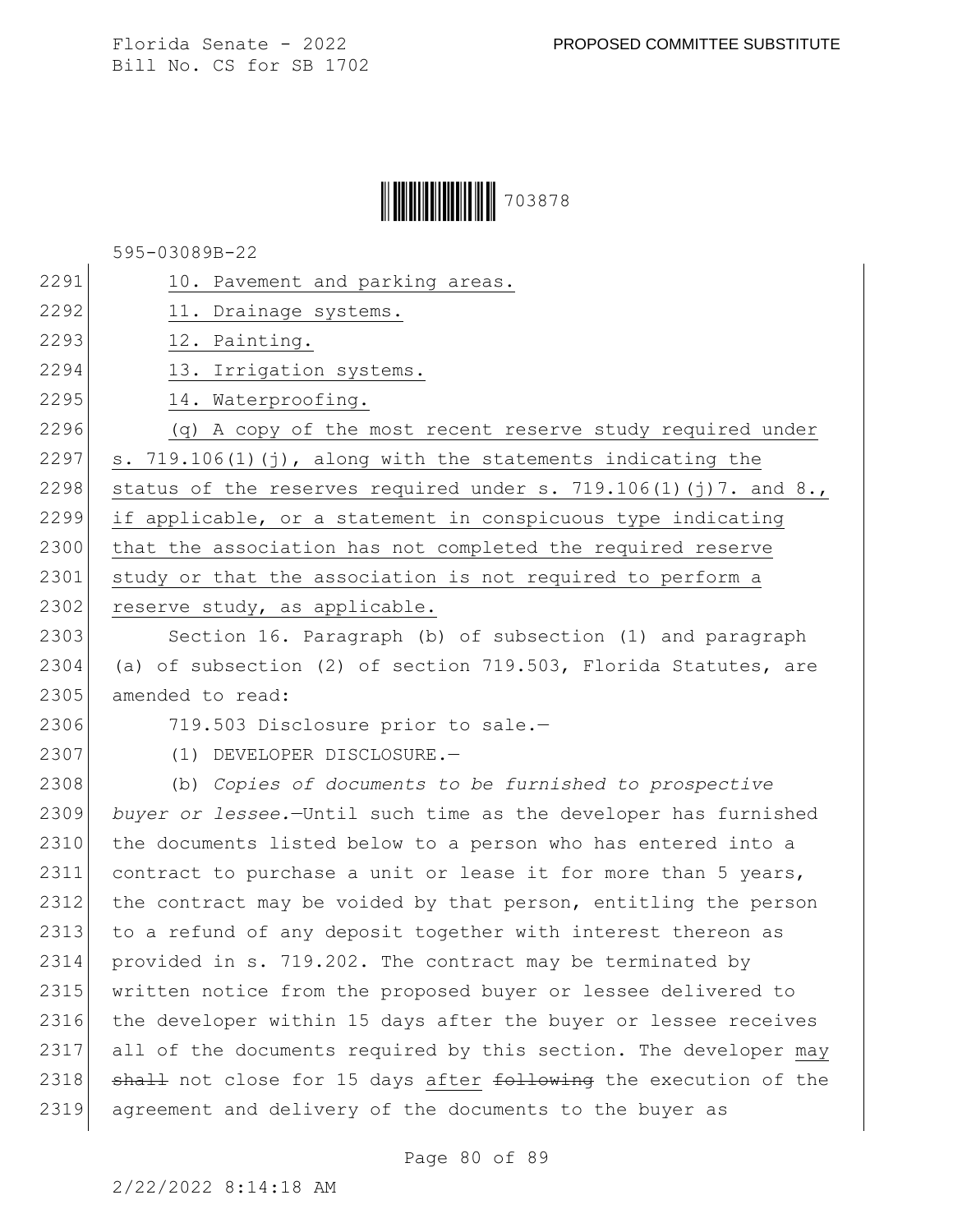

595-03089B-22

2320 evidenced by a receipt for documents signed by the buyer unless 2321 the buyer is informed in the 15-day voidability period and 2322 agrees to close before  $\frac{1}{2}$  and the expiration of the 15 days. 2323 The developer shall retain in his or her records a separate 2324 signed agreement as proof of the buyer's agreement to close 2325 before  $\frac{p}{p}$  before  $\frac{p}{p}$  the expiration of the said voidability period. 2326 The developer must retain such Said proof shall be retained for 2327 a period of 5 years after the date of the closing transaction. 2328 The documents to be delivered to the prospective buyer are the 2329 prospectus or disclosure statement with all exhibits, if the 2330 development is subject to the provisions of s. 719.504, or, if 2331 not, then copies of the following which are applicable:

2332 1. The question and answer sheet described in s. 719.504, 2333 and cooperative documents, or the proposed cooperative documents 2334 if the documents have not been recorded, which shall include the 2335 certificate of a surveyor approximately representing the 2336 locations required by s. 719.104.

2337 2. The documents creating the association.

2338 3. The bylaws.

2339 4. The ground lease or other underlying lease of the 2340 cooperative.

2341 5. The management contract, maintenance contract, and other 2342 contracts for management of the association and operation of the 2343 cooperative and facilities used by the unit owners having a 2344 service term in excess of 1 year, and any management contracts 2345 that are renewable.

2346 6. The estimated operating budget for the cooperative and a 2347 schedule of expenses for each type of unit, including fees 2348 assessed to a shareholder who has exclusive use of limited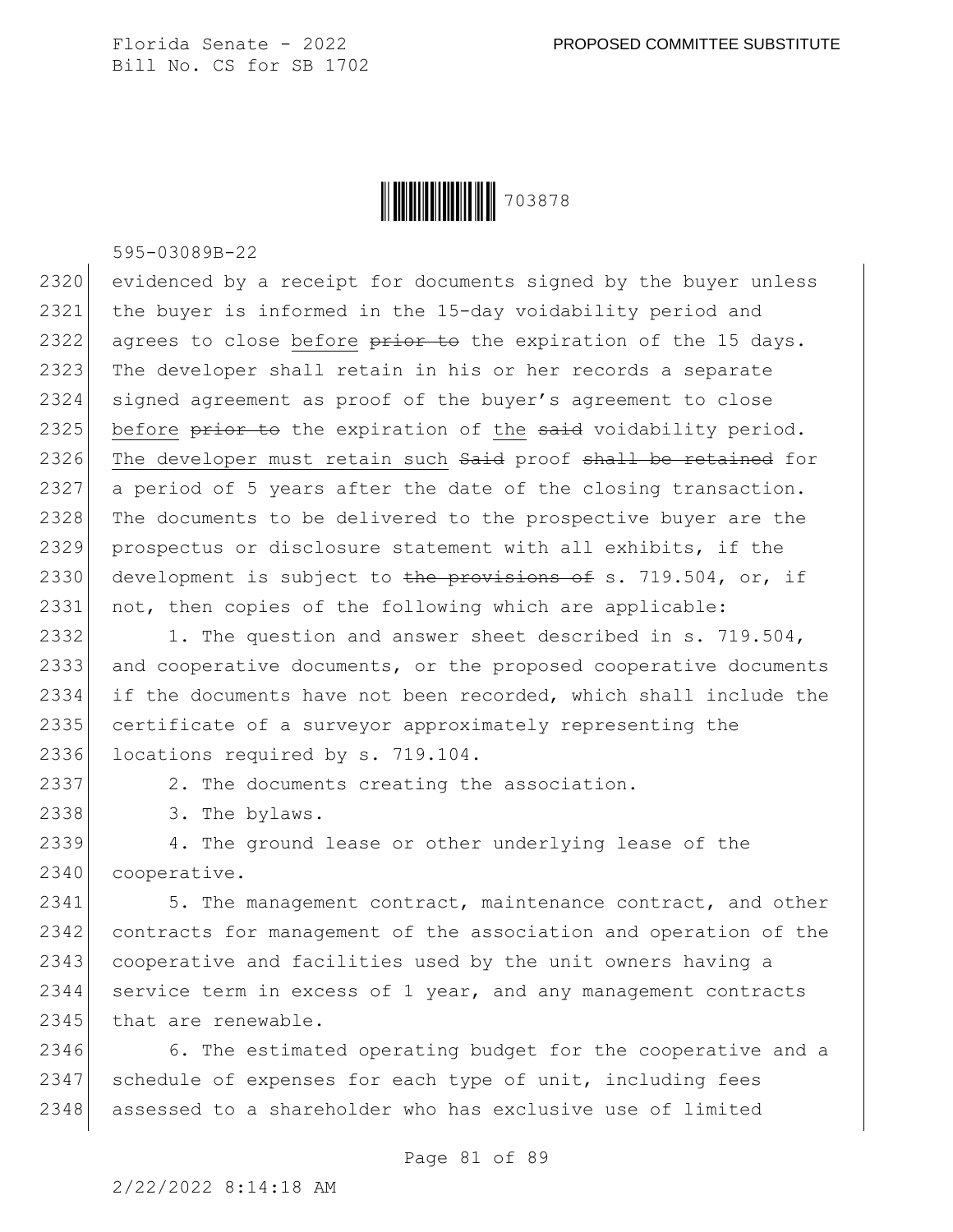

595-03089B-22

2349 common areas, where such costs are shared only by those entitled 2350 to use such limited common areas.

2351 7. The lease of recreational and other facilities that will 2352 be used only by unit owners of the subject cooperative.

2353 8. The lease of recreational and other common areas that 2354 will be used by unit owners in common with unit owners of other 2355 cooperatives.

2356 9. The form of unit lease if the offer is of a leasehold.

2357 10. Any declaration of servitude of properties serving the 2358 cooperative but not owned by unit owners or leased to them or 2359 the association.

2360 11. If the development is to be built in phases or if the 2361 association is to manage more than one cooperative, a 2362 description of the plan of phase development or the arrangements 2363 for the association to manage two or more cooperatives.

2364 12. If the cooperative is a conversion of existing 2365 improvements, the statements and disclosure required by s. 2366 719.616.

2367 13. The form of agreement for sale or lease of units.

2368 14. A copy of the floor plan of the unit and the plot plan 2369 showing the location of the residential buildings and the 2370 recreation and other common areas.

2371 15. A copy of all covenants and restrictions that which 2372 will affect the use of the property and which are not contained 2373 in the foregoing.

 16. If the developer is required by state or local 2375 authorities to obtain acceptance or approval of any dock or marina facilities intended to serve the cooperative, a copy of any such acceptance or approval acquired by the time of filing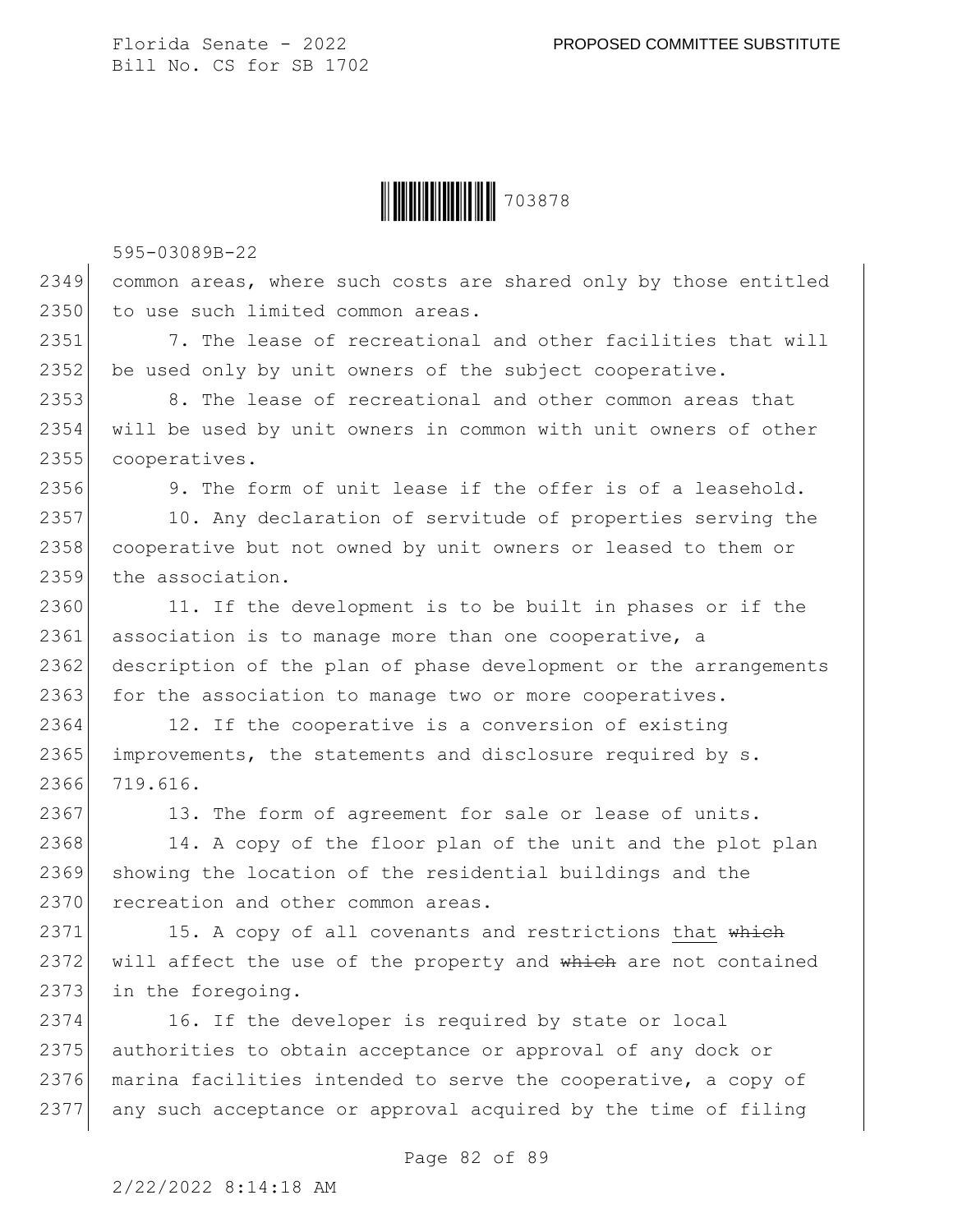

595-03089B-22

2378 with the division pursuant to s. 719.502(1) or a statement that 2379 such acceptance or approval has not been acquired or received.

2380 17. Evidence demonstrating that the developer has an 2381 ownership, leasehold, or contractual interest in the land upon 2382 which the cooperative is to be developed.

2383 18. A copy of the most recent reserve study required under 2384  $\vert$  s. 719.106(1)(j), along with the statements indicating the 2385 status of the reserves required under s. 719.106(1)(j)7. and 8., 2386 if applicable, or a statement in conspicuous type indicating 2387 that the association has not completed the required reserve 2388 study or that the association is not required to perform a 2389 reserve study, as applicable.

2390 19. A copy of the inspector-prepared summary of the 2391 milestone inspection report as described in ss. 553.899 and  $2392$  719.301(4)(p).

2393 (2) NONDEVELOPER DISCLOSURE.

2394 (a) Each unit owner who is not a developer as defined by 2395 this chapter must comply with the provisions of this subsection 2396 before prior to the sale of his or her interest in the 2397 association. Each prospective purchaser who has entered into a 2398 contract for the purchase of an interest in a cooperative is 2399 entitled, at the seller's expense, to a current copy of all of 2400 the following:

2401 1. The articles of incorporation of the association. $\tau$ 2402 2. The bylaws<sub>7</sub> and rules of the association.

2403 3.  $7a5$  well as A copy of the question and answer sheet as 2404 provided in s. 719.504.

2405 4. A copy of the most recent reserve study required under  $2406$  s.  $719.106(1)(j)$ , along with the statements in the budget

Page 83 of 89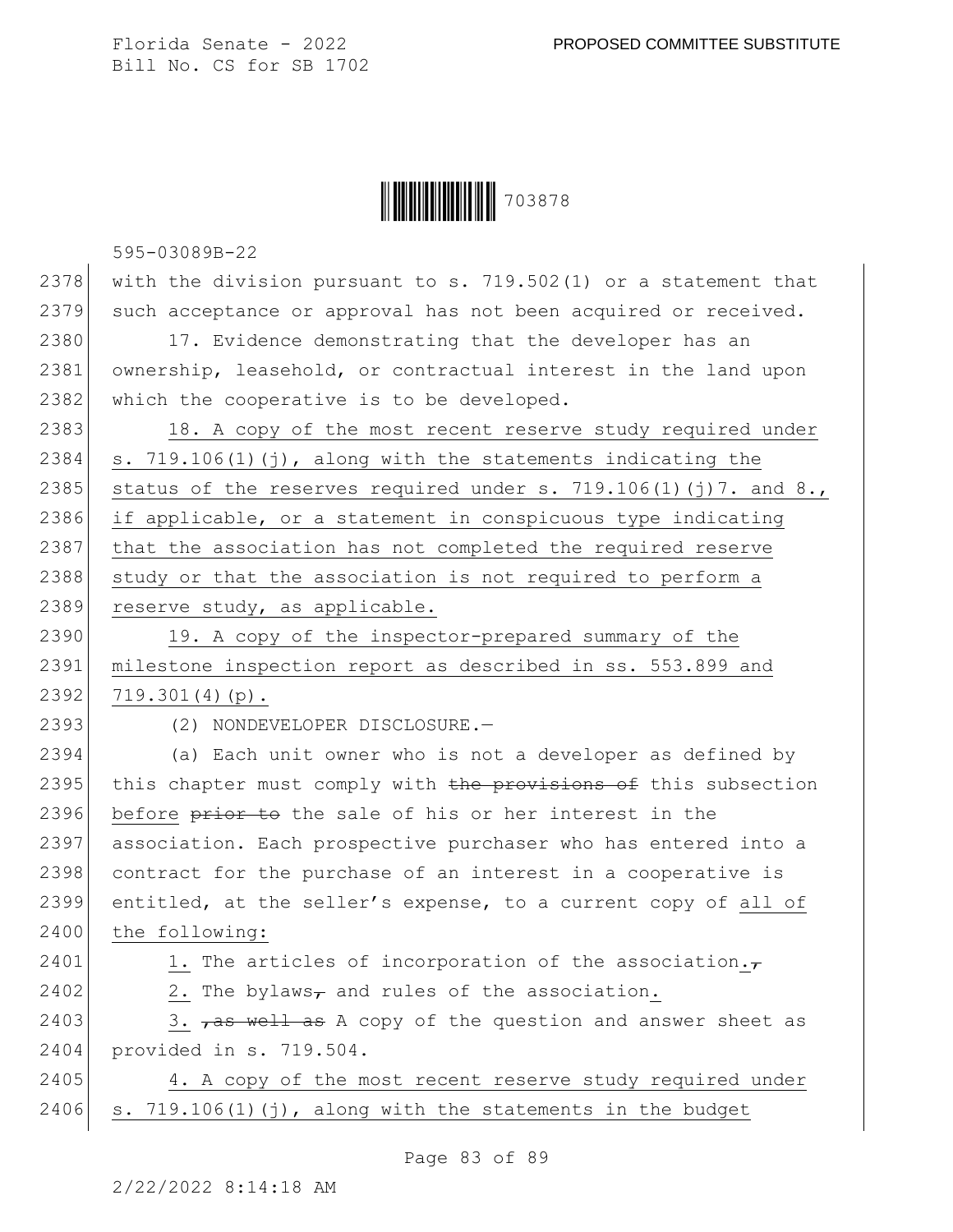## **|| || || || || || || || || || ||** 703878

595-03089B-22

2407 indicating the status of the reserves required under s. 719.106 2408 (1)(j)7. and 8., if applicable, or a statement in conspicuous 2409 type indicating that the association has not completed the 2410 required reserve study or that the association is not required 2411 to perform a reserve study, as applicable. 2412 5. A copy of the inspector-prepared summary of the 2413 milestone inspection report as described in ss. 553.899 and

2414 719.301(4)(p).

2415 Section 17. Paragraph (f) of subsection (23) of section 2416 719.504, Florida Statutes, is amended, and paragraph (q) is 2417 added to that subsection, to read:

2418 719.504 Prospectus or offering circular.—Every developer of 2419 a residential cooperative which contains more than 20 2420 residential units, or which is part of a group of residential 2421 cooperatives which will be served by property to be used in 2422 common by unit owners of more than 20 residential units, shall 2423 prepare a prospectus or offering circular and file it with the 2424 Division of Florida Condominiums, Timeshares, and Mobile Homes 2425 prior to entering into an enforceable contract of purchase and 2426 sale of any unit or lease of a unit for more than 5 years and 2427 shall furnish a copy of the prospectus or offering circular to 2428 each buyer. In addition to the prospectus or offering circular, 2429 each buyer shall be furnished a separate page entitled 2430 "Frequently Asked Questions and Answers," which must be in 2431 accordance with a format approved by the division. This page 2432 must, in readable language: inform prospective purchasers 2433 regarding their voting rights and unit use restrictions, 2434 including restrictions on the leasing of a unit; indicate 2435 whether and in what amount the unit owners or the association is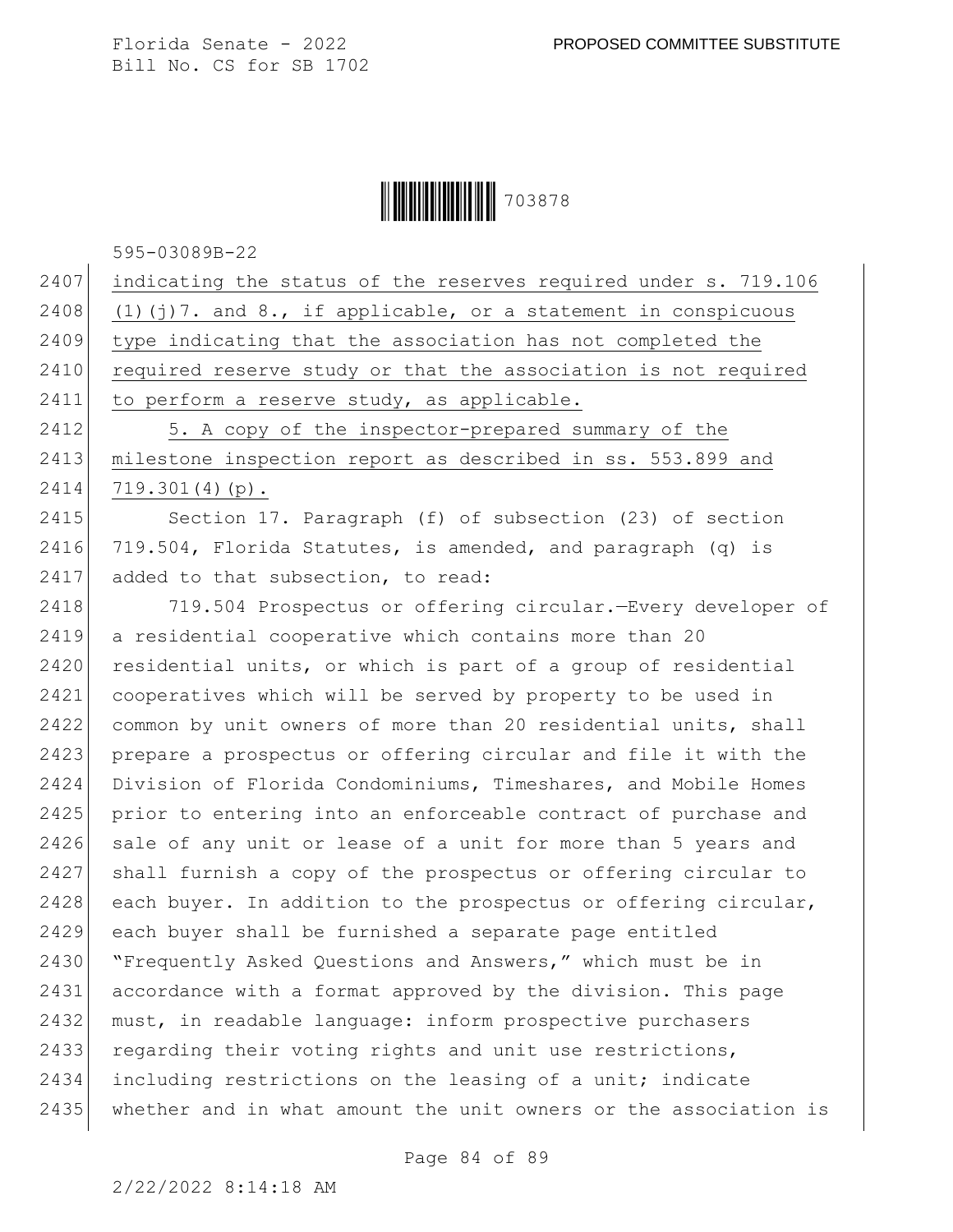

595-03089B-22

2436 obligated to pay rent or land use fees for recreational or other 2437 commonly used facilities; contain a statement identifying that 2438 amount of assessment which, pursuant to the budget, would be 2439 levied upon each unit type, exclusive of any special 2440 assessments, and which identifies the basis upon which 2441 assessments are levied, whether monthly, quarterly, or 2442 otherwise; state and identify any court cases in which the 2443 association is currently a party of record in which the 2444 association may face liability in excess of \$100,000; and state 2445 whether membership in a recreational facilities association is 2446 mandatory and, if so, identify the fees currently charged per 2447 unit type. The division shall by rule require such other 2448 disclosure as in its judgment will assist prospective 2449 purchasers. The prospectus or offering circular may include more 2450 than one cooperative, although not all such units are being 2451 offered for sale as of the date of the prospectus or offering 2452 circular. The prospectus or offering circular must contain the 2453 following information:

2454 (23) Copies of the following, to the extent they are 2455 applicable, shall be included as exhibits:

2456 (f) The estimated operating budget for the cooperative and 2457 the required schedule of unit owners' expenses, and the most 2458 recent reserve study required under s. 719.106(1)(j), along with 2459 the statements in the budget indicating the status of the 2460 reserves required under s.  $719.106(1)(j)7$ . and 8., if 2461 applicable, or a statement in conspicuous type indicating that 2462 the association has not completed the required reserve study or 2463 that the association is not required to perform a reserve study, 2464 as applicable.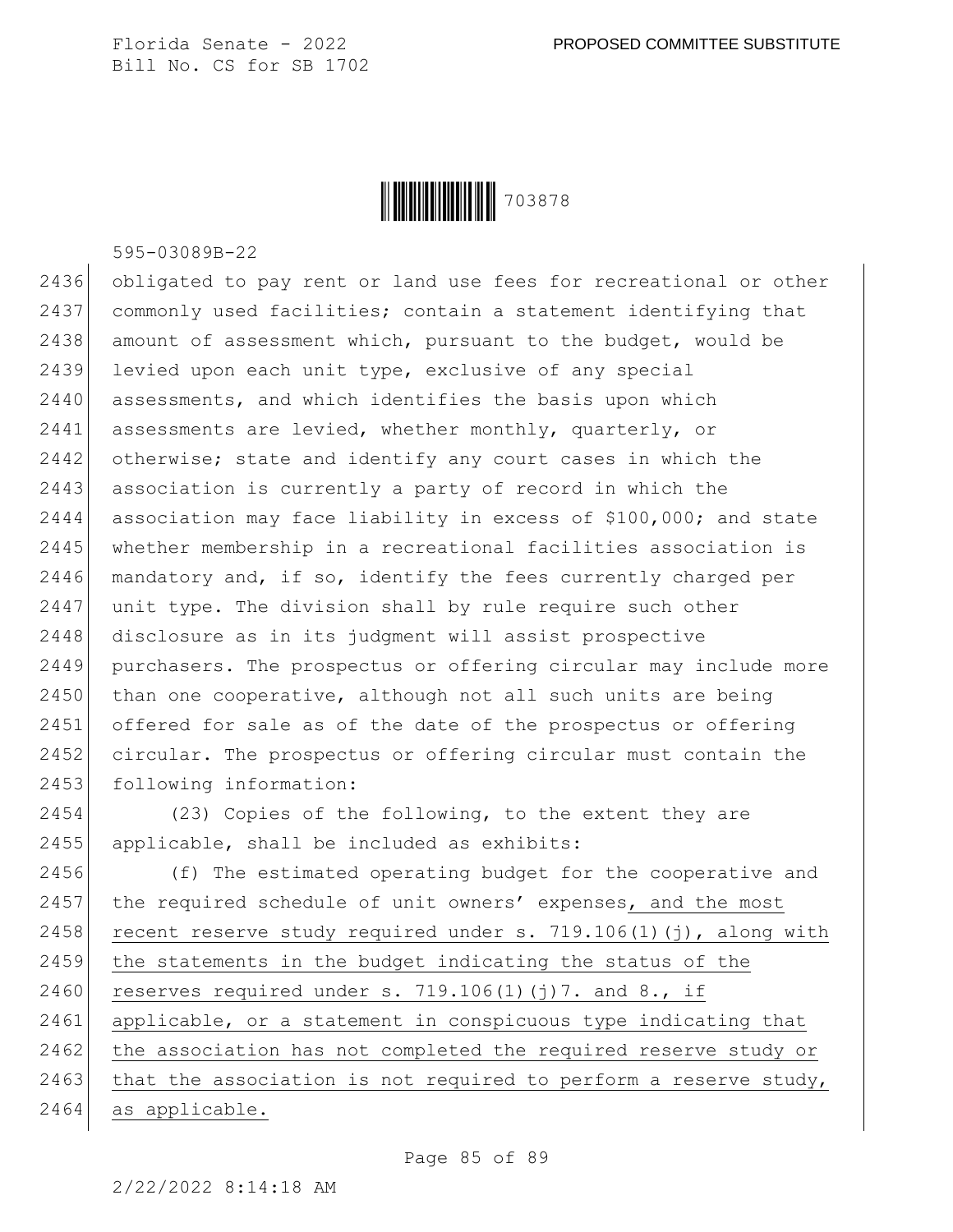Ì703878XÎ703878

595-03089B-22

2465 (q) A copy of the inspector-prepared summary of the 2466 milestone inspection report as described in ss. 553.899 and 2467 719.301(4)(p). 2468 Section 18. Subsection (2) of section 558.002, Florida 2469 Statutes, is amended to read: 2470 558.002 Definitions.—As used in this chapter, the term: 2471 (2) "Association" has the same meaning as in s. 718.103(3) 2472 <del>s. 718.103(2)</del>, s. 719.103(3) <del>s. 719.103(2)</del>, s. 720.301(9), or s. 2473 723.075. 2474 Section 19. Paragraph (b) of subsection (1) of section 2475 718.116, Florida Statutes, is amended to read: 2476 718.116 Assessments; liability; lien and priority; 2477 interest: collection.-2478 (1) 2479 (b)1. The liability of a first mortgagee or its successor 2480 or assignees who acquire title to a unit by foreclosure or by 2481 deed in lieu of foreclosure for the unpaid assessments that 2482 became due before the mortgagee's acquisition of title is 2483 limited to the lesser of: 2484 a. The unit's unpaid common expenses and regular periodic 2485 assessments which accrued or came due during the 12 months 2486 immediately preceding the acquisition of title and for which 2487 payment in full has not been received by the association; or 2488 b. One percent of the original mortgage debt. The 2489 provisions of this paragraph apply only if the first mortgagee 2490 joined the association as a defendant in the foreclosure action. 2491 Joinder of the association is not required if, on the date the 2492 complaint is filed, the association was dissolved or did not 2493 maintain an office or agent for service of process at a location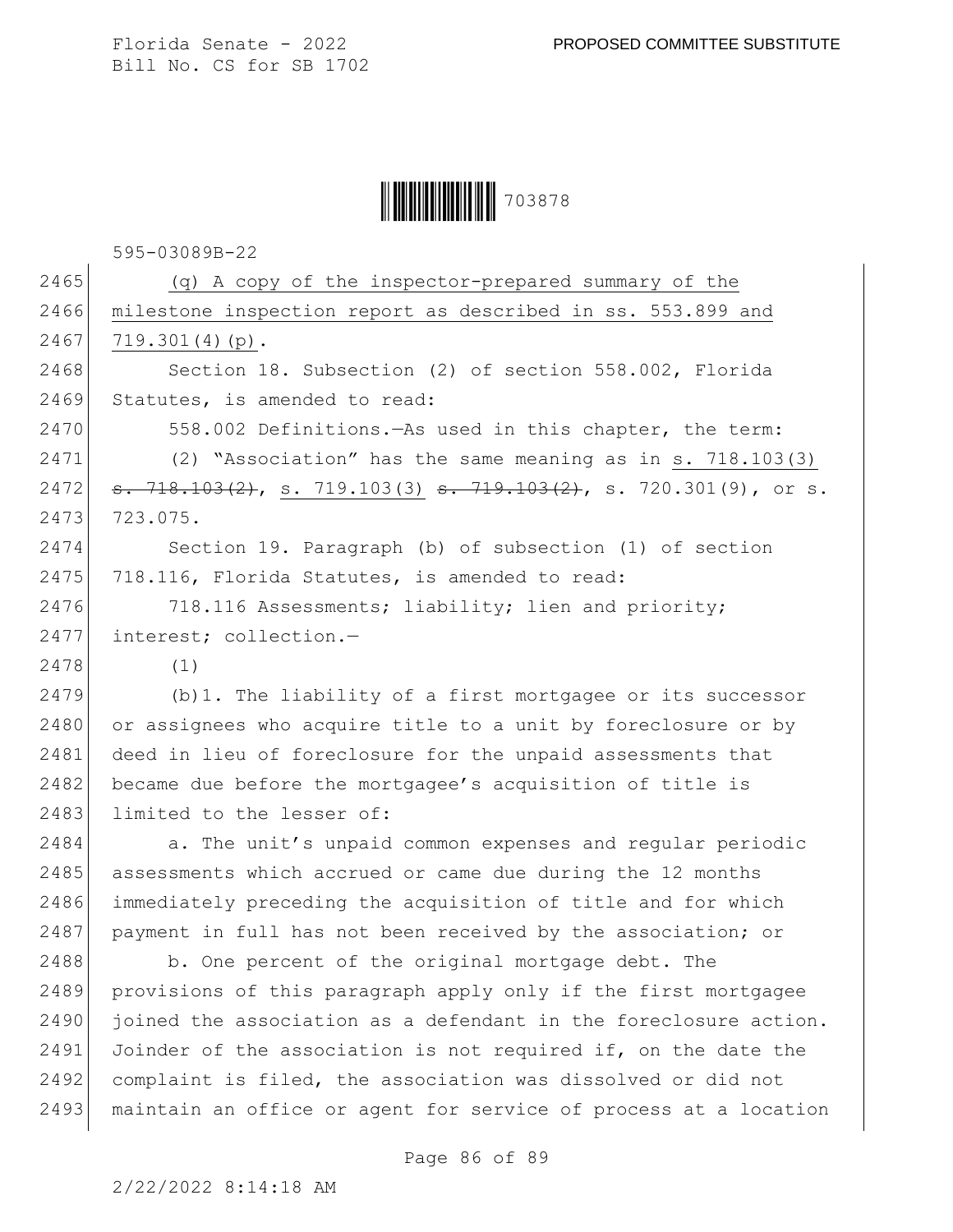

595-03089B-22

2494 which was known to or reasonably discoverable by the mortgagee. 2495 2. An association, or its successor or assignee, that 2496 acquires title to a unit through the foreclosure of its lien for  $2497$  assessments is not liable for any unpaid assessments, late fees, 2498 interest, or reasonable attorney's fees and costs that came due 2499 before the association's acquisition of title in favor of any 2500 other association, as defined in s. 718.103(3)  $\frac{1}{3}$ . 718.103(2) or 2501 s. 720.301(9), which holds a superior lien interest on the unit. 2502 This subparagraph is intended to clarify existing law.

2503 Section 20. Subsection (2) of section 718.121, Florida 2504 Statutes, is amended to read:

2505 718.121 Liens.—

2506 (2) Labor performed on or materials furnished to a unit may 2507 not be the basis for the filing of a lien under part I of 2508 chapter 713, the Construction Lien Law, against the unit or 2509 condominium parcel of any unit owner not expressly consenting to 2510 or requesting the labor or materials. Labor performed on or 2511 materials furnished for the installation of a natural gas fuel 2512 station or an electric vehicle charging station under s. 2513 718.113(9)  $\frac{1}{2513}$   $\frac{1}{318}$ ,  $\frac{113}{8}$  and  $\frac{113}{8}$  may not be the basis for filing a lien 2514 under part I of chapter 713 against the association, but such a 2515 lien may be filed against the unit owner. Labor performed on or 2516 materials furnished to the common elements are not the basis for 2517 a lien on the common elements, but if authorized by the 2518 association, the labor or materials are deemed to be performed 2519 or furnished with the express consent of each unit owner and may 2520 be the basis for the filing of a lien against all condominium 2521 parcels in the proportions for which the owners are liable for 2522 common expenses.

2/22/2022 8:14:18 AM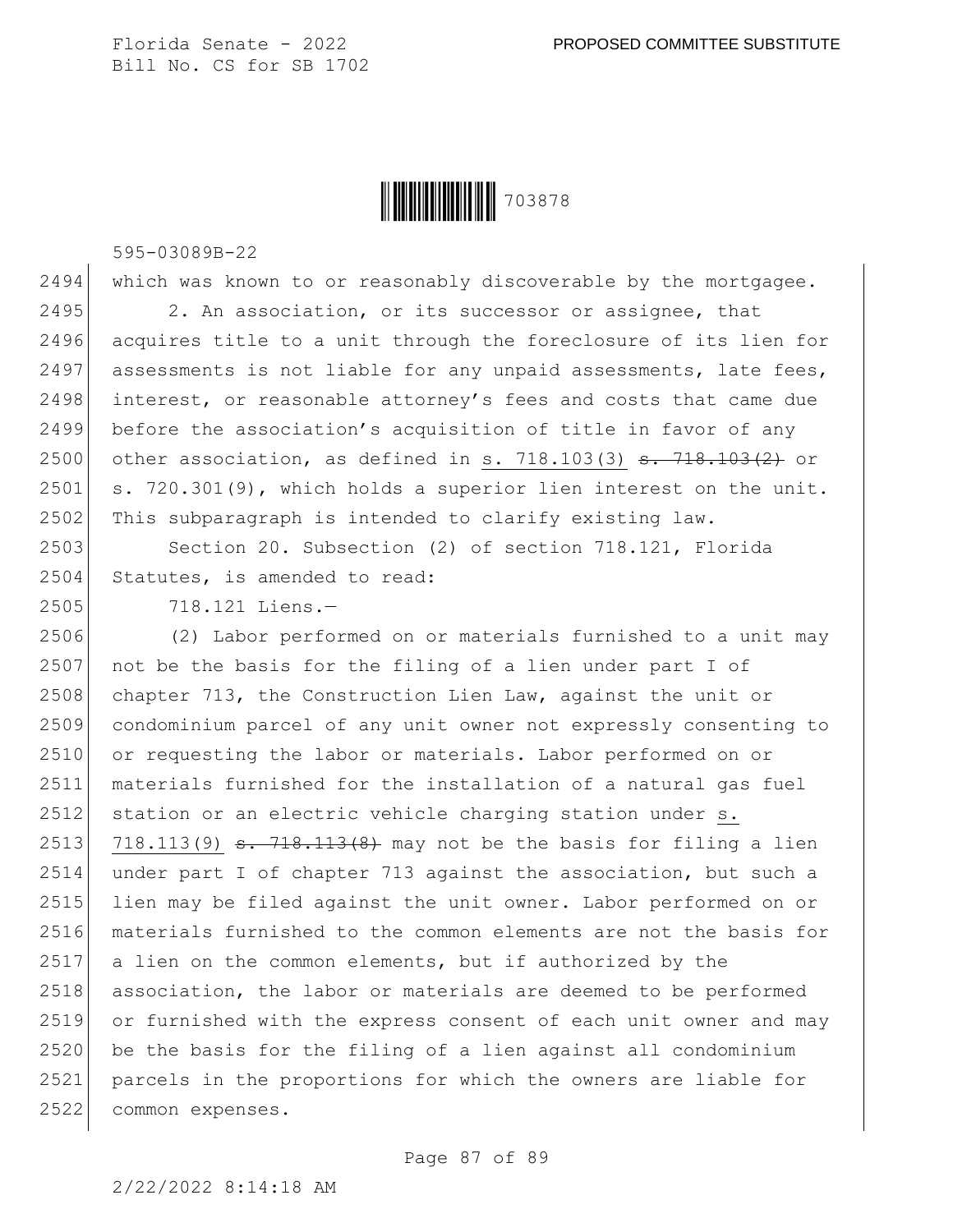

595-03089B-22

2523 Section 21. Subsection (3) of section 718.706, Florida 2524 Statutes, is amended to read:

2525 718.706 Specific provisions pertaining to offering of units 2526 by a bulk assignee or bulk buyer. $-$ 

2527 (3) A bulk assignee, while in control of the board of 2528 administration of the association, may not authorize, on behalf 2529 of the association:

 (a) The waiver of reserves or the reduction of funding of 2531 the reserves pursuant to s. 718.112(2)(f)2., unless approved by a majority of the voting interests not controlled by the developer, bulk assignee, and bulk buyer; or

2534 (b) The use of reserve expenditures for other purposes 2535 pursuant to s. 718.112(2)(f)5.  $\frac{1}{3}$ .  $\frac{1}{2}(2)(\frac{1}{3})$ . unless 2536 approved by a majority of the voting interests not controlled by 2537 the developer, bulk assignee, and bulk buyer.

2538 Section 22. Paragraph (d) of subsection (2) of section 2539 720.3085, Florida Statutes, is amended to read:

2540 720.3085 Payment for assessments; lien claims.—

2541 (2)

2542 (d) An association, or its successor or assignee, that 2543 acquires title to a parcel through the foreclosure of its lien 2544 for assessments is not liable for any unpaid assessments, late 2545 fees, interest, or reasonable attorney's fees and costs that  $2546$  came due before the association's acquisition of title in favor 2547 of any other association, as defined in s. 718.103(3)  $\frac{1}{100}$  $2548$   $718.103(2)$  or s. 720.301(9), which holds a superior lien 2549 interest on the parcel. This paragraph is intended to clarify 2550 existing law.

2551 Section 23. For the purpose of incorporating the amendment